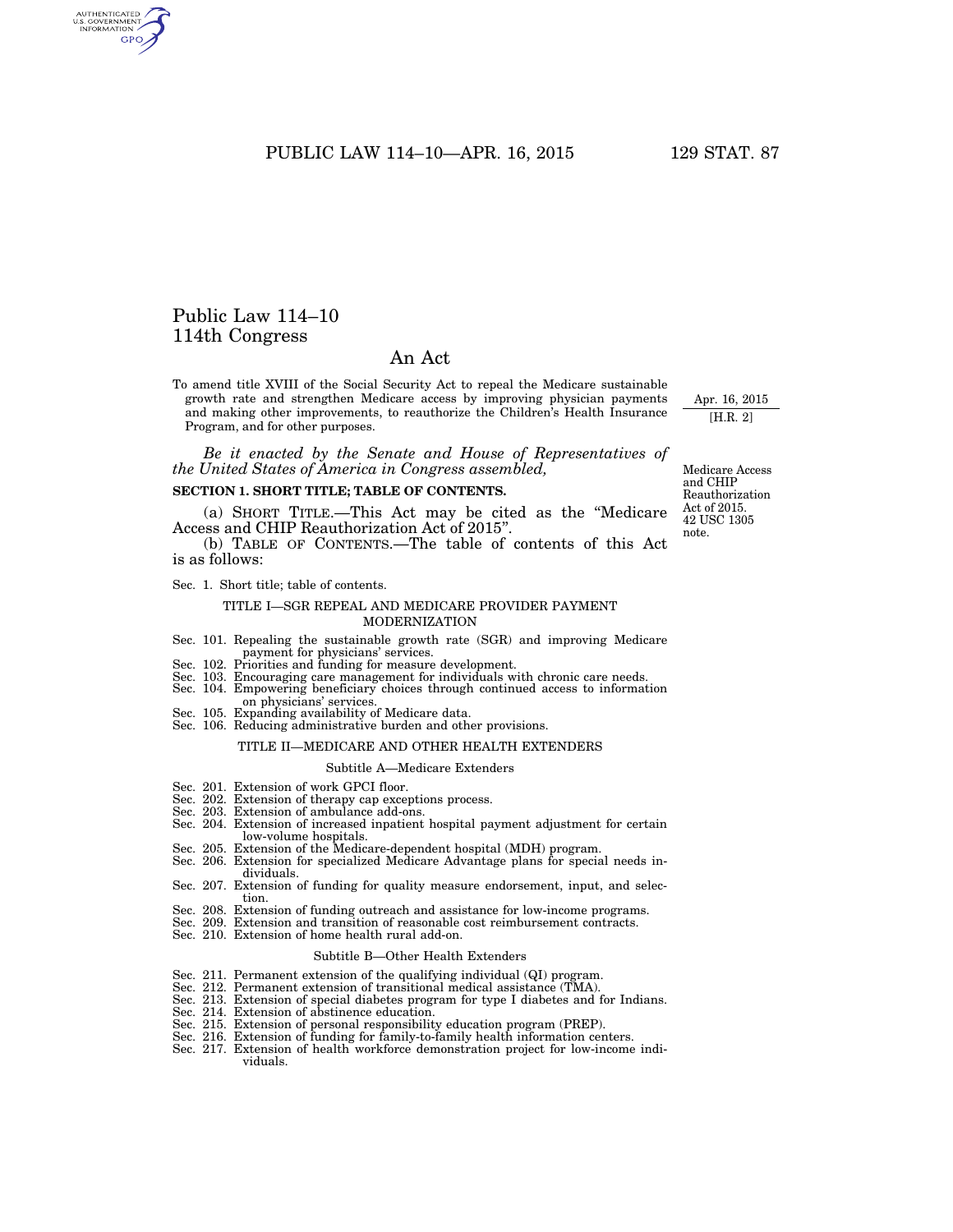- Sec. 218. Extension of maternal, infant, and early childhood home visiting programs.
- Sec. 219. Tennessee DSH allotment for fiscal years 2015 through 2025.
- Sec. 220. Delay in effective date for Medicaid amendments relating to beneficiary liability settlements.
- Sec. 221. Extension of funding for community health centers, the National Health Service Corps, and teaching health centers.

#### TITLE III—CHIP

- Sec. 301. 2-year extension of the Children's Health Insurance Program.
- Sec. 302. Extension of express lane eligibility.
- Sec. 303. Extension of outreach and enrollment program.
- 
- Sec. 304. Extension of certain programs and demonstration projects. Sec. 305. Report of Inspector General of HHS on use of express lane option under Medicaid and CHIP.

#### TITLE IV—OFFSETS

#### Subtitle A—Medicare Beneficiary Reforms

- Sec. 401. Limitation on certain medigap policies for newly eligible Medicare beneficiaries
	- Sec. 402. Income-related premium adjustment for parts B and D.

#### Subtitle B—Other Offsets

- Sec. 411. Medicare payment updates for post-acute providers.
- Sec. 412. Delay of reduction to Medicaid DSH allotments. Sec. 413. Levy on delinquent providers.
- 
- Sec. 414. Adjustments to inpatient hospital payment rates.

## TITLE V—MISCELLANEOUS

#### Subtitle A—Protecting the Integrity of Medicare

- Sec. 501. Prohibition of inclusion of Social Security account numbers on Medicare cards.
- Sec. 502. Preventing wrongful Medicare payments for items and services furnished to incarcerated individuals, individuals not lawfully present, and deceased individuals.
- Sec. 503. Consideration of measures regarding Medicare beneficiary smart cards. Sec. 504. Modifying Medicare durable medical equipment face-to-face encounter
- 
- documentation requirement.
- Sec. 505. Reducing improper Medicare payments.
- Sec. 506. Improving senior Medicare patrol and fraud reporting rewards. Sec. 507. Requiring valid prescriber National Provider Identifiers on pharmacy
- claims.
- Sec. 508. Option to receive Medicare Summary Notice electronically. Sec. 509. Renewal of MAC contracts.
- 
- Sec. 510. Study on pathway for incentives to States for State participation in medicaid data match program.
- Sec. 511. Guidance on application of Common Rule to clinical data registries.
- 
- Sec. 512. Eliminating certain civil money penalties; gainsharing study and report. Sec. 513. Modification of Medicare home health surety bond condition of participa-
- tion requirement. Sec. 514. Oversight of Medicare coverage of manual manipulation of the spine to correct subluxation.
- Sec. 515. National expansion of prior authorization model for repetitive scheduled non-emergent ambulance transport.
- Sec. 516. Repealing duplicative Medicare secondary payor provision.
- Sec. 517. Plan for expanding data in annual CERT report.
- Sec. 518. Removing funds for Medicare Improvement Fund added by IMPACT Act of 2014.
- Sec. 519. Rule of construction.

### Subtitle B—Other Provisions

- Sec. 521. Extension of two-midnight PAMA rules on certain medical review activities.
- Sec. 522. Requiring bid surety bonds and State licensure for entities submitting bids under the Medicare DMEPOS competitive acquisition program.
- Sec. 523. Payment for global surgical packages.<br>Sec. 524. Extension of Secure Rural Schools a
- Extension of Secure Rural Schools and Community Self-Determination Act of 2000.
- Sec. 525. Exclusion from PAYGO scorecards.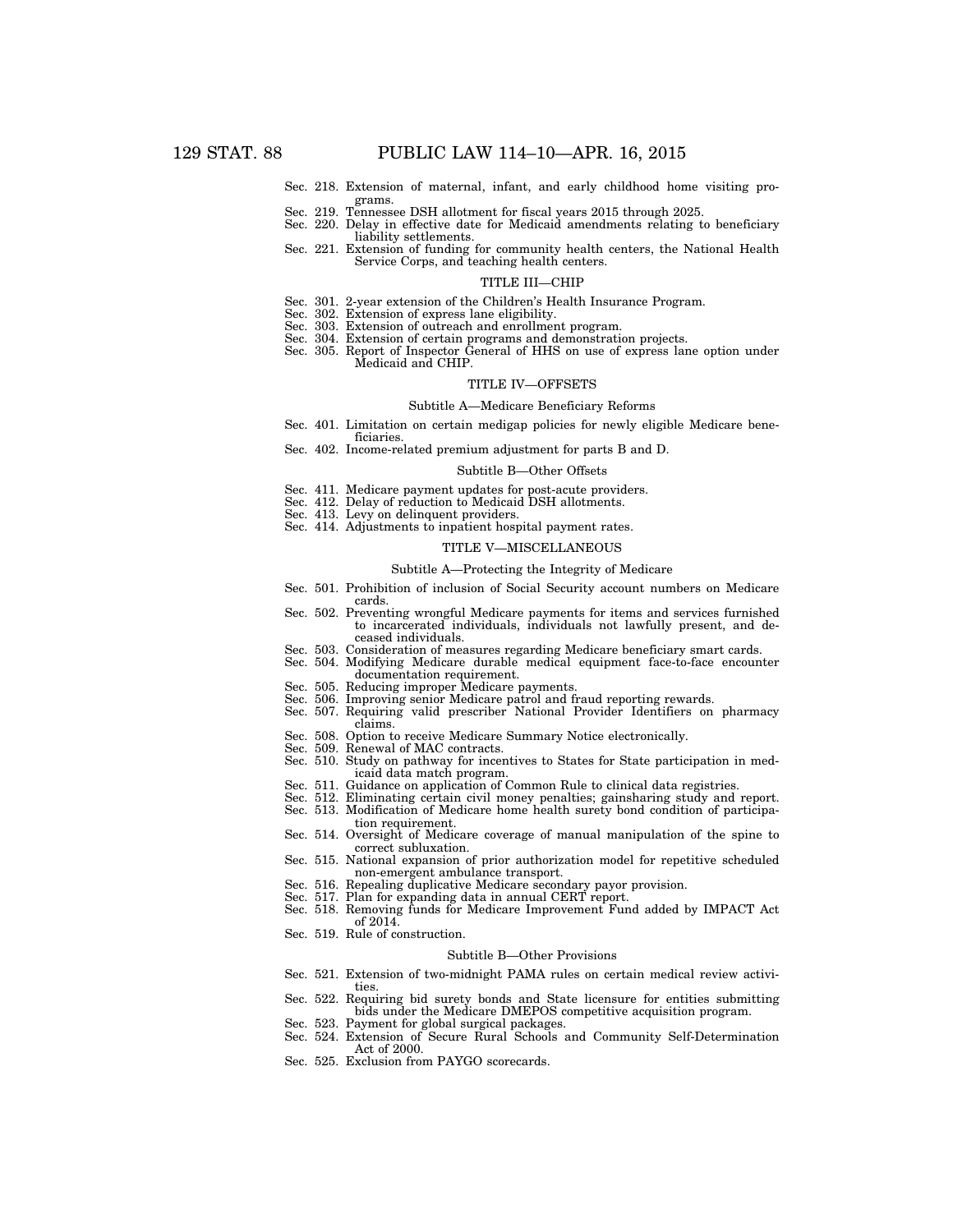# **TITLE I—SGR REPEAL AND MEDICARE PROVIDER PAYMENT MODERNIZATION**

## **SEC. 101. REPEALING THE SUSTAINABLE GROWTH RATE (SGR) AND IMPROVING MEDICARE PAYMENT FOR PHYSICIANS' SERV-ICES.**

(a) STABILIZING FEE UPDATES.—

(1) REPEAL OF SGR PAYMENT METHODOLOGY.—Section 1848 of the Social Security Act (42 U.S.C. 1395w–4) is amended—

 $(A)$  in subsection  $(d)$ 

 $(i)$  in paragraph  $(1)(A)$ 

(I) by inserting ''and ending with 2025'' after ''beginning with 2001''; and

(II) by inserting ''or a subsequent paragraph'' after ''paragraph (4)''; and

(ii) in paragraph (4)—

(I) in the heading, by inserting ''AND ENDING WITH 2014'' after ''YEARS BEGINNING WITH 2001''; and

(II) in subparagraph (A), by inserting ''and ending with 2014" after "a year beginning with 2001''; and

(B) in subsection (f)—

 $(i)$  in paragraph  $(1)(B)$ , by inserting "through  $2014$ " after ''of each succeeding year''; and

(ii) in paragraph (2), in the matter preceding subparagraph  $(A)$ , by inserting "and ending with  $2014$ " after ''beginning with 2000''.

(2) UPDATE OF RATES FOR 2015 AND SUBSEQUENT YEARS.— Subsection (d) of section 1848 of the Social Security Act (42 U.S.C. 1395w–4) is amended—

Effective date.

(A) in paragraph (1)(A), by adding at the end the following: ''There shall be two separate conversion factors for each year beginning with 2026, one for items and services furnished by a qualifying APM participant (as defined in section  $1833(z)(2)$ ) (referred to in this subsection as the 'qualifying APM conversion factor') and the other for other items and services (referred to in this subsection as the 'nonqualifying APM conversion factor'), equal to the respective conversion factor for the previous year (or, in the case of 2026, equal to the single conversion factor for 2025) multiplied by the update established under paragraph (20) for such respective conversion factor for such year.'';

(B) in paragraph  $(1)(D)$ , by inserting "(or, beginning with 2026, applicable conversion factor)" after "single conversion factor''; and

(C) by striking paragraph (16) and inserting the following new paragraphs:

"(16) UPDATE FOR JANUARY THROUGH JUNE OF 2015. Subject to paragraphs (7)(B), (8)(B), (9)(B), (10)(B), (11)(B), (12)(B),  $(13)(B)$ ,  $(14)(B)$ , and  $(15)(B)$ , in lieu of the update to the single conversion factor established in paragraph (1)(C) that would otherwise apply for 2015 for the period beginning on January 1, 2015, and ending on June 30, 2015, the update to the single conversion factor shall be 0.0 percent.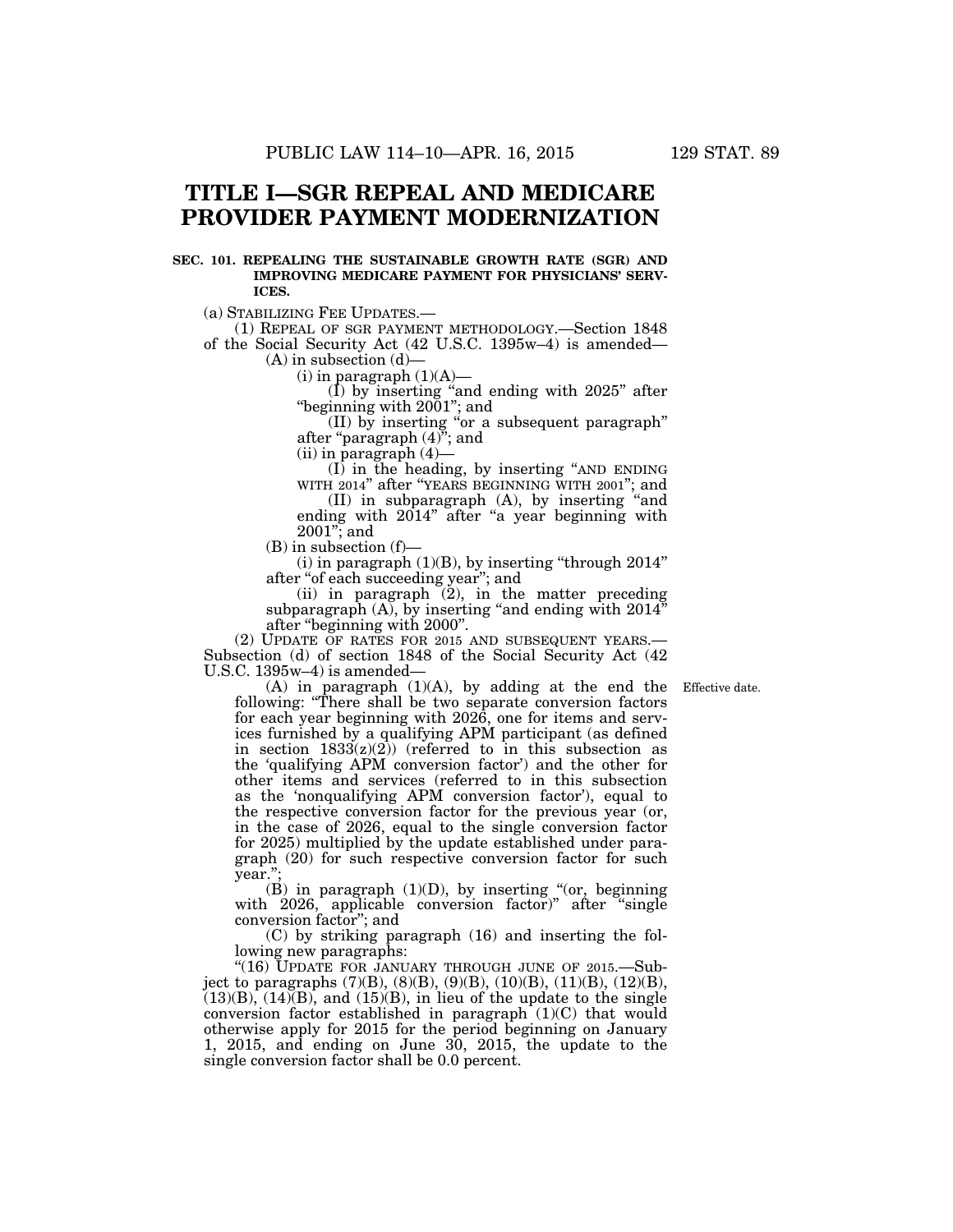" $(17)$  UPDATE FOR JULY THROUGH DECEMBER OF 2015.—The update to the single conversion factor established in paragraph  $(1)(C)$  for the period beginning on July 1, 2015, and ending on December 31, 2015, shall be  $0.5$  percent.

"(18) UPDATE FOR 2016 THROUGH 2019.—The update to the single conversion factor established in paragraph (1)(C) for 2016 and each subsequent year through 2019 shall be 0.5 percent.

"(19) UPDATE FOR 2020 THROUGH 2025.—The update to the single conversion factor established in paragraph  $(1)(C)$  for 2020 and each subsequent year through 2025 shall be 0.0 percent.

"(20) UPDATE FOR 2026 AND SUBSEQUENT YEARS.—For 2026 and each subsequent year, the update to the qualifying APM conversion factor established under paragraph  $(1)(A)$  is 0.75 percent, and the update to the nonqualifying APM conversion factor established under such paragraph is 0.25 percent.''.

(3) MEDPAC REPORTS.—

(A) INITIAL REPORT.—Not later than July 1, 2017, the Medicare Payment Advisory Commission shall submit to Congress a report on the relationship between—

(i) physician and other health professional utilization and expenditures (and the rate of increase of such utilization and expenditures) of items and services for which payment is made under section 1848 of the Social Security Act (42 U.S.C. 1395w–4); and

(ii) total utilization and expenditures (and the rate of increase of such utilization and expenditures) under parts A, B, and D of title XVIII of such Act.

Such report shall include a methodology to describe such relationship and the impact of changes in such physician and other health professional practice and service ordering patterns on total utilization and expenditures under parts A, B, and D of such title.

(B) FINAL REPORT.—Not later than July 1, 2021, the Medicare Payment Advisory Commission shall submit to Congress a report on the relationship described in subparagraph (A), including the results determined from applying the methodology included in the report submitted under such subparagraph.

(C) REPORT ON UPDATE TO PHYSICIANS' SERVICES UNDER MEDICARE.—Not later than July 1, 2019, the Medicare Payment Advisory Commission shall submit to Congress a report on—

(i) the payment update for professional services applied under the Medicare program under title XVIII of the Social Security Act for the period of years 2015 through 2019;

(ii) the effect of such update on the efficiency, economy, and quality of care provided under such program;

(iii) the effect of such update on ensuring a sufficient number of providers to maintain access to care by Medicare beneficiaries; and

(iv) recommendations for any future payment updates for professional services under such program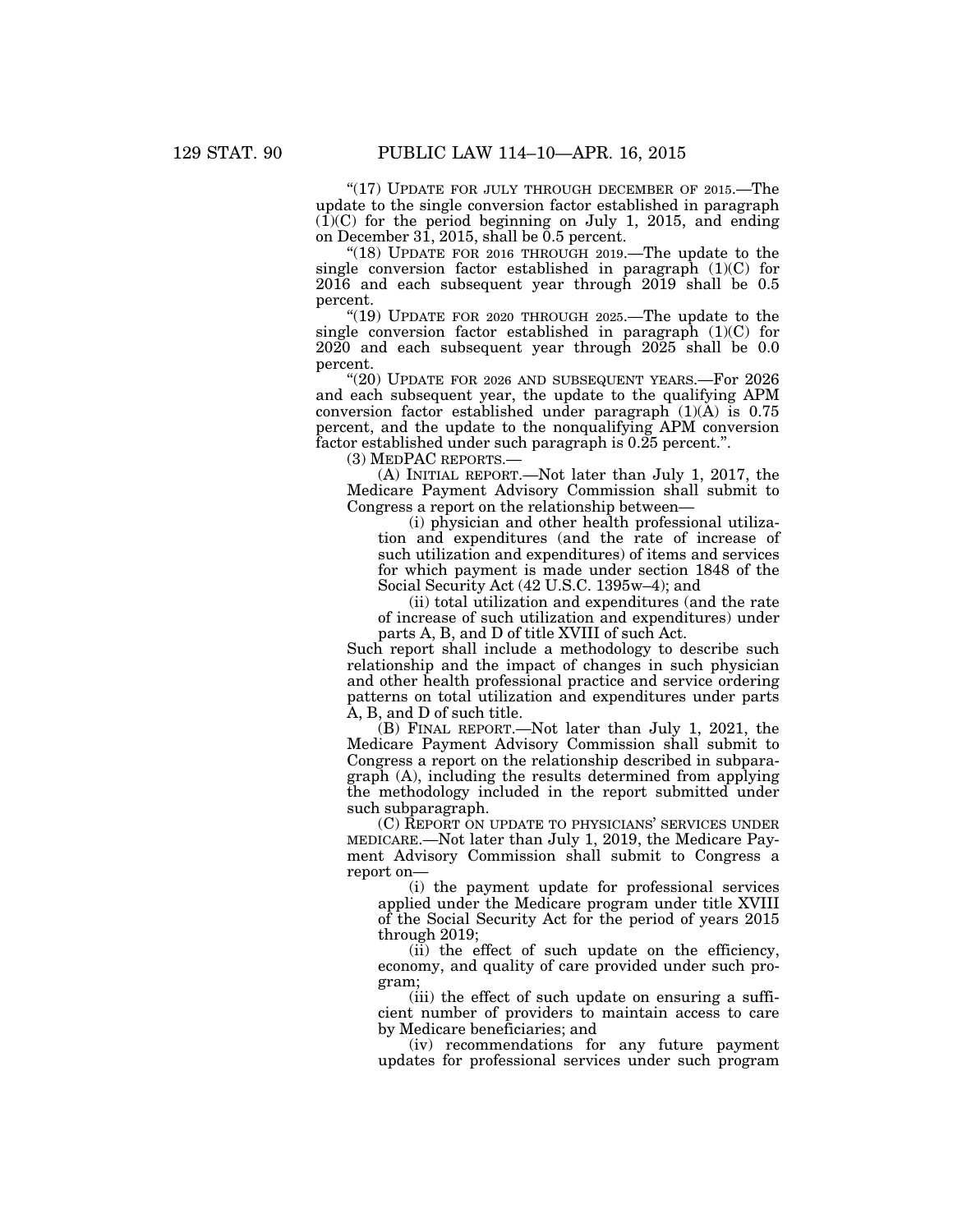to ensure adequate access to care is maintained for Medicare beneficiaries.

(b) CONSOLIDATION OF CERTAIN CURRENT LAW PERFORMANCE PROGRAMS WITH NEW MERIT-BASED INCENTIVE PAYMENT SYSTEM.—<br>(1) EHR MEANINGFUL USE INCENTIVE PROGRAM.—<br>(A) SUNSETTING SEPARATE MEANINGFUL USE PAYMENT)

ADJUSTMENTS.—Section 1848(a)(7)(A) of the Social Security Act (42 U.S.C. 1395w–4(a)(7)(A)) is amended—

 $(i)$  in clause  $(i)$ , by striking "2015 or any subsequent payment year" and inserting "each of 2015 through 2018'';

 $(iii)$  in clause  $(ii)(III)$ , by striking "each subsequent" year'' and inserting ''2018''; and

(iii) in clause (iii)—

(I) in the heading, by striking ''AND SUBSE- QUENT YEARS'';

(II) by striking ''and each subsequent year''; and

(III) by striking '', but in no case shall the applicable percent be less than 95 percent''.

(B) CONTINUATION OF MEANINGFUL USE DETERMINA-TIONS FOR MIPS.—Section 1848(o)(2) of the Social Security Act (42 U.S.C. 1395w–4(o)(2)) is amended—

(i) in subparagraph (A), in the matter preceding clause (i)—

(I) by striking ''For purposes of paragraph (1), an'' and inserting ''An''; and

(II) by inserting '', or pursuant to subparagraph (D) for purposes of subsection (q), for a performance period under such subsection for a year'' after ''under such subsection for a year''; and

(ii) by adding at the end the following new subparagraph:<br>"(D) CONTINUED APPLICATION FOR PURPOSES OF MIPS.—

With respect to 2019 and each subsequent payment year, the Secretary shall, for purposes of subsection (q) and in accordance with paragraph  $(1)(F)$  of such subsection, determine whether an eligible professional who is a MIPS eligible professional (as defined in subsection  $(q)(1)(C)$ ) for such year is a meaningful EHR user under this paragraph for the performance period under subsection  $(q)$  for such year.''.

(2) QUALITY REPORTING.—

(A) SUNSETTING SEPARATE QUALITY REPORTING INCEN-TIVES.—Section 1848(a)(8)(A) of the Social Security Act (42 U.S.C.  $1395w-4(a)(8)(A)$  is amended—

(i) in clause (i), by striking  $"2015$  or any subsequent year" and inserting "each of 2015 through 2018"; and

 $(ii)$  in clause  $(ii)(II)$ , by striking "and each subsequent year'' and inserting '', 2017, and 2018''.

(B) CONTINUATION OF QUALITY MEASURES AND PROC-ESSES FOR MIPS.—Section 1848 of the Social Security Act (42 U.S.C. 1395w–4) is amended—

(i) in subsection (k), by adding at the end the following new paragraph: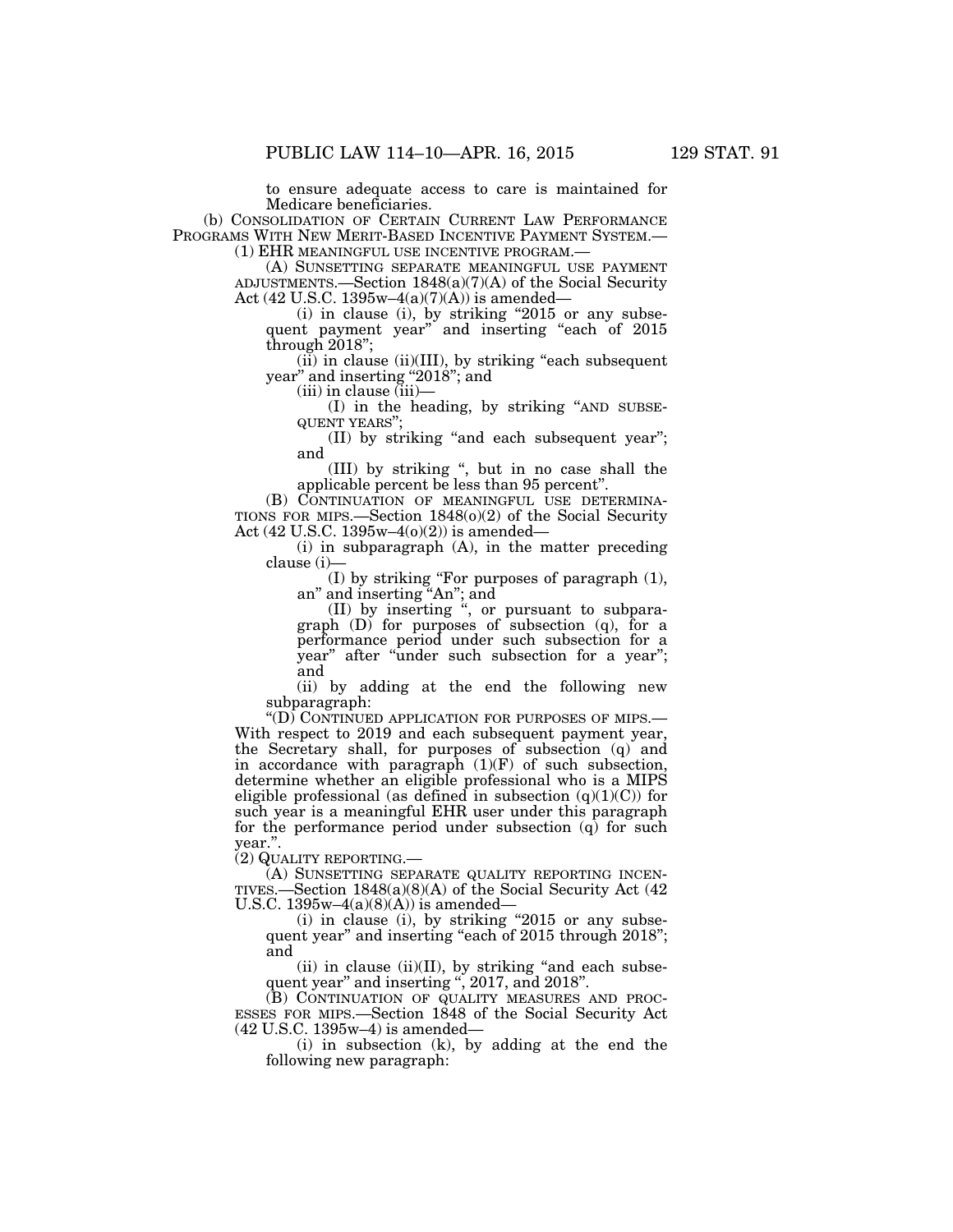''(9) CONTINUED APPLICATION FOR PURPOSES OF MIPS AND FOR CERTAIN PROFESSIONALS VOLUNTEERING TO REPORT.—The Secretary shall, in accordance with subsection  $(q)(1)(F)$ , carry out the provisions of this subsection—

 $(A)$  for purposes of subsection (q); and

''(B) for eligible professionals who are not MIPS eligible professionals (as defined in subsection  $(q)(1)(C)$ ) for the year involved.''; and

(ii) in subsection (m)—

(I) by redesignating paragraph (7) added by section 10327(a) of Public Law 111–148 as paragraph (8); and

(II) by adding at the end the following new paragraph:

''(9) CONTINUED APPLICATION FOR PURPOSES OF MIPS AND FOR CERTAIN PROFESSIONALS VOLUNTEERING TO REPORT.—The Secretary shall, in accordance with subsection  $(q)(1)(F)$ , carry out the processes under this subsection—

''(A) for purposes of subsection (q); and

''(B) for eligible professionals who are not MIPS eligible professionals (as defined in subsection  $(q)(1)(C)$ ) for the year involved.''.

(3) VALUE-BASED PAYMENTS.—

(A) SUNSETTING SEPARATE VALUE-BASED PAYMENTS.— Clause (iii) of section  $1848(p)(4)(B)$  of the Social Security Act (42 U.S.C. 1395w–4 $(p)(4)(B)$ ) is amended to read as follows:

"(iii) APPLICATION.—The Secretary shall apply the payment modifier established under this subsection for items and services furnished on or after January 1, 2015, with respect to specific physicians and groups of physicians the Secretary determines appropriate, and for services furnished on or after January 1, 2017, with respect to all physicians and groups of physicians. Such payment modifier shall not be applied for items and services furnished on or after January 1, 2019.''.

(B) CONTINUATION OF VALUE-BASED PAYMENT MODIFIER MEASURES FOR MIPS.—Section 1848(p) of the Social Security Act  $(42 \text{ U.S.C. } 1395\text{w} - 4(\text{p}))$  is amended—

(i) in paragraph (2), by adding at the end the following new subparagraph:

''(C) CONTINUED APPLICATION FOR PURPOSES OF MIPS.— The Secretary shall, in accordance with subsection  $(q)(1)(F)$ , carry out subparagraph  $(B)$  for purposes of subsection  $(q)$ ."; and

(ii) in paragraph (3), by adding at the end the following: ''With respect to 2019 and each subsequent year, the Secretary shall, in accordance with subsection  $(q)(1)(F)$ , carry out this paragraph for purposes of subsection  $(q)$ .".

(c) MERIT-BASED INCENTIVE PAYMENT SYSTEM.—

(1) IN GENERAL.—Section 1848 of the Social Security Act (42 U.S.C. 1395w–4) is amended by adding at the end the following new subsection:

''(q) MERIT-BASED INCENTIVE PAYMENT SYSTEM.—

''(1) ESTABLISHMENT.—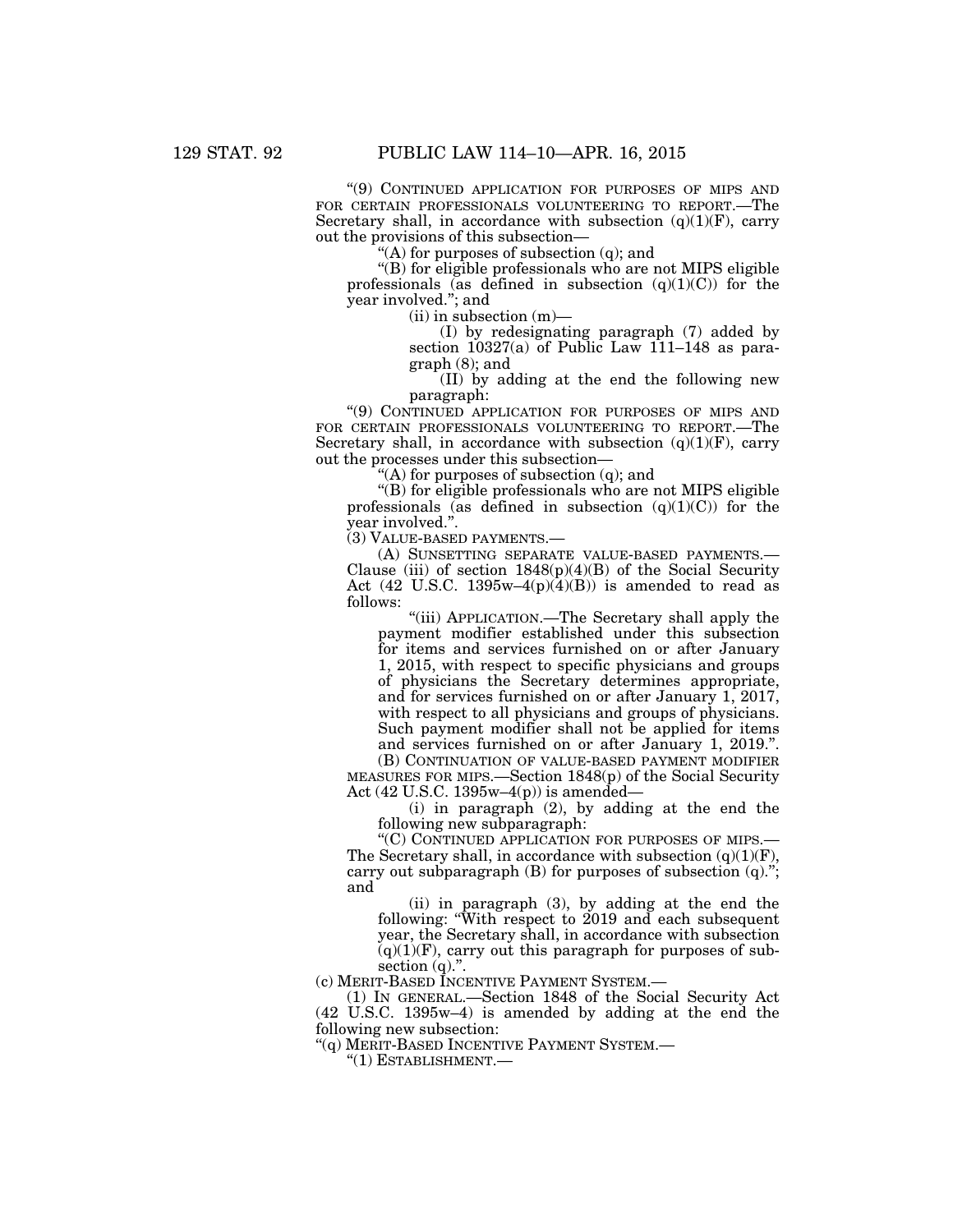''(A) IN GENERAL.—Subject to the succeeding provisions of this subsection, the Secretary shall establish an eligible professional Merit-based Incentive Payment System (in this subsection referred to as the 'MIPS') under which the Secretary shall—

''(i) develop a methodology for assessing the total performance of each MIPS eligible professional according to performance standards under paragraph (3) for a performance period (as established under paragraph  $(4)$  for a year;

''(ii) using such methodology, provide for a composite performance score in accordance with paragraph (5) for each such professional for each performance period; and

''(iii) use such composite performance score of the MIPS eligible professional for a performance period for a year to determine and apply a MIPS adjustment factor (and, as applicable, an additional MIPS adjustment factor) under paragraph (6) to the professional for the year.

Notwithstanding subparagraph (C)(ii), under the MIPS, the Secretary shall permit any eligible professional (as defined in subsection  $(k)(3)(B)$ ) to report on applicable measures and activities described in paragraph  $(2)\overline{(B)}$ .

''(B) PROGRAM IMPLEMENTATION.—The MIPS shall apply to payments for items and services furnished on or after January 1, 2019.

Applicability. Effective date.

''(C) MIPS ELIGIBLE PROFESSIONAL DEFINED.—

 $'$ (i) In GENERAL.—For purposes of this subsection, subject to clauses (ii) and (iv), the term 'MIPS eligible professional' means—

''(I) for the first and second years for which the MIPS applies to payments (and for the performance period for such first and second year), a physician (as defined in section  $1861(r)$ ), a physician assistant, nurse practitioner, and clinical nurse specialist (as such terms are defined in section  $18\overline{6}1(aa)(5)$ , a certified registered nurse anesthetist (as defined in section  $1861(bb)(2)$ ), and a group that includes such professionals; and

''(II) for the third year for which the MIPS applies to payments (and for the performance period for such third year) and for each succeeding year (and for the performance period for each such year), the professionals described in subclause (I), such other eligible professionals (as defined in subsection  $(k)(3)(B)$  as specified by the Secretary, and a group that includes such professionals.

"(ii) EXCLUSIONS.—For purposes of clause (i), the term 'MIPS eligible professional' does not include, with respect to a year, an eligible professional (as defined in subsection  $(k)(3)(B)$ ) who-

''(I) is a qualifying APM participant (as defined in section  $18\overline{3}3(z)(2)$ ;

"(II) subject to clause (vii), is a partial qualifying APM participant (as defined in clause  $(iii)$ )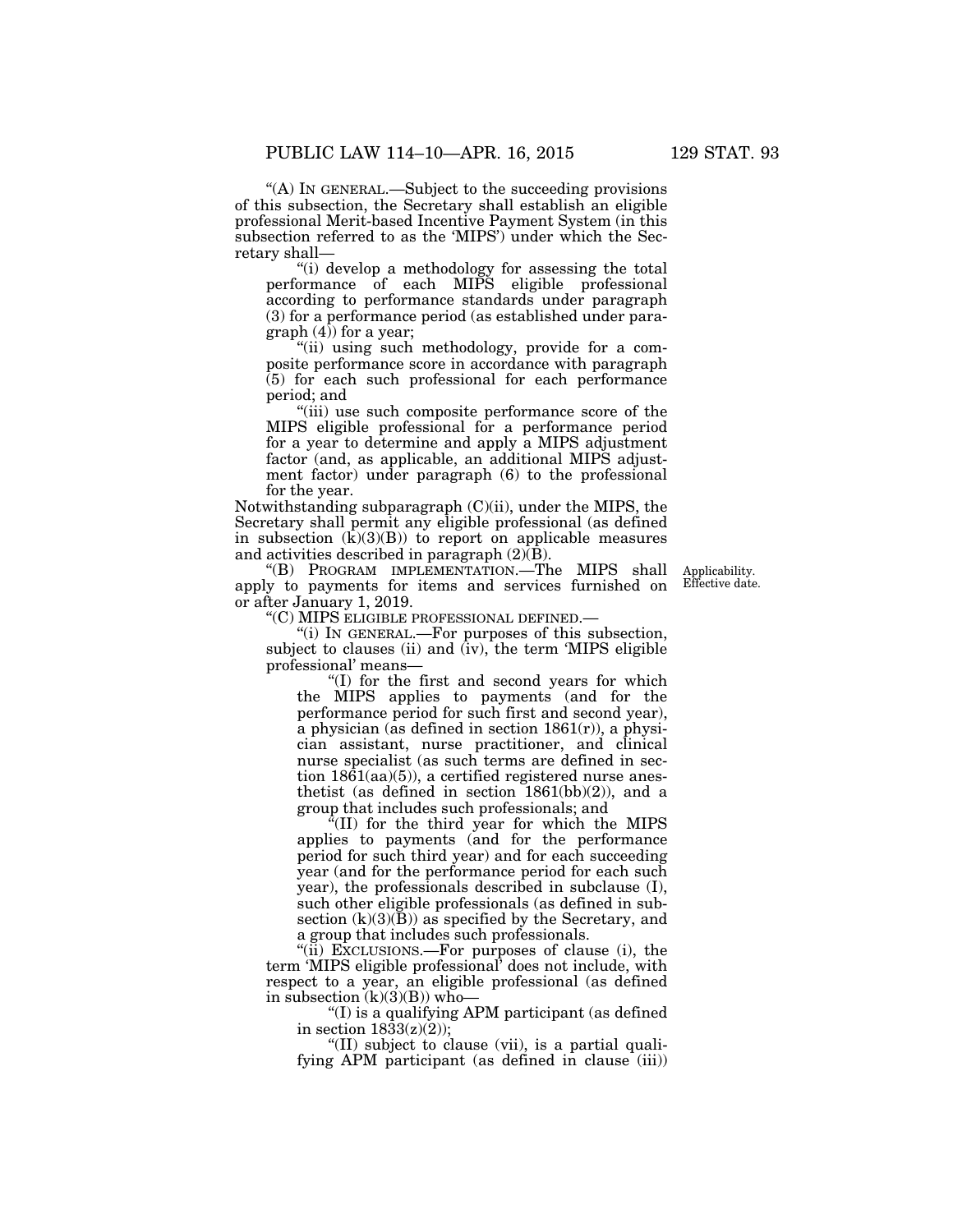for the most recent period for which data are available and who, for the performance period with respect to such year, does not report on applicable measures and activities described in paragraph (2)(B) that are required to be reported by such a professional under the MIPS; or

''(III) for the performance period with respect to such year, does not exceed the low-volume threshold measurement selected under clause (iv). ''(iii) PARTIAL QUALIFYING APM PARTICIPANT.—For

purposes of this subparagraph, the term 'partial qualifying APM participant' means, with respect to a year, an eligible professional for whom the Secretary determines the minimum payment percentage (or percentages), as applicable, described in paragraph  $(2)$  of section 1833(z) for such year have not been satisfied, but who would be considered a qualifying APM participant (as defined in such paragraph) for such year if—

"(I) with respect to 2019 and 2020, the reference in subparagraph (A) of such paragraph to 25 percent was instead a reference to 20 percent; ''(II) with respect to 2021 and 2022—

"(aa) the reference in subparagraph  $(B)(i)$ of such paragraph to 50 percent was instead a reference to 40 percent; and

''(bb) the references in subparagraph (B)(ii) of such paragraph to 50 percent and 25 percent of such paragraph were instead references to 40 percent and 20 percent, respectively; and

"( $\overline{III}$ ) with respect to 2023 and subsequent years—

"(aa) the reference in subparagraph  $(C)(i)$ of such paragraph to 75 percent was instead a reference to 50 percent; and

''(bb) the references in subparagraph (C)(ii) of such paragraph to 75 percent and 25 percent of such paragraph were instead references to 50 percent and 20 percent, respectively.

"(iv) SELECTION OF LOW-VOLUME THRESHOLD MEASUREMENT.—The Secretary shall select a lowvolume threshold to apply for purposes of clause (ii)(III), which may include one or more or a combination of the following:

''(I) The minimum number (as determined by the Secretary) of individuals enrolled under this part who are treated by the eligible professional for the performance period involved.

"( $I\overline{I}$ ) The minimum number (as determined by the Secretary) of items and services furnished to individuals enrolled under this part by such professional for such performance period.

''(III) The minimum amount (as determined by the Secretary) of allowed charges billed by such

Definition.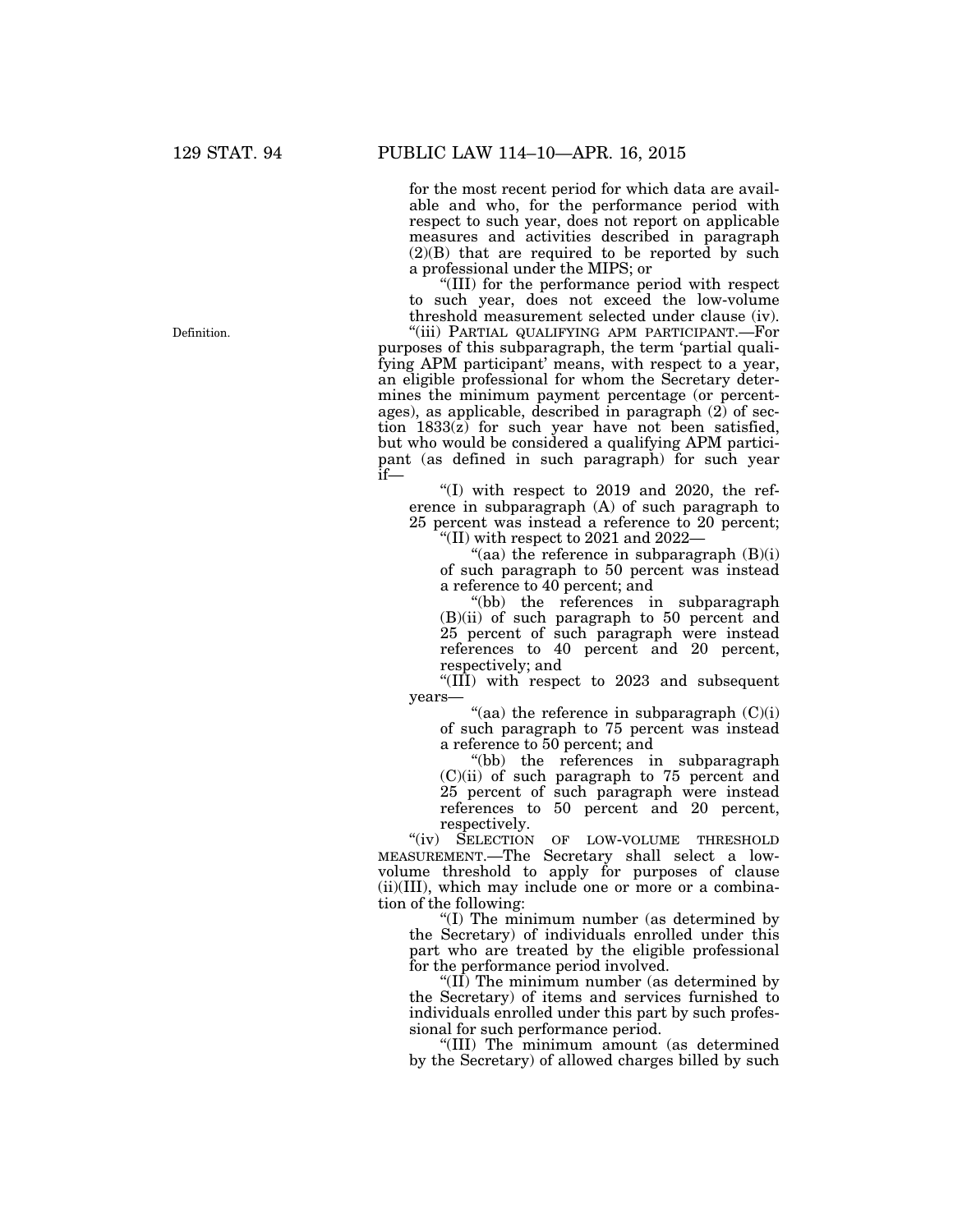professional under this part for such performance period.

 $\sqrt[\text{m}]{v}$  TREATMENT OF NEW MEDICARE ENROLLED ELIGIBLE PROFESSIONALS.—In the case of a professional who first becomes a Medicare enrolled eligible professional during the performance period for a year (and had not previously submitted claims under this title such as a person, an entity, or a part of a physician group or under a different billing number or tax identifier), such professional shall not be treated under this subsection as a MIPS eligible professional until the subsequent year and performance period for such subsequent year.

"(vi) CLARIFICATION.—In the case of items and services furnished during a year by an individual who is not a MIPS eligible professional (including pursuant to clauses (ii) and  $(v)$ ) with respect to a year, in no case shall a MIPS adjustment factor (or additional MIPS adjustment factor) under paragraph (6) apply to such individual for such year.

''(vii) PARTIAL QUALIFYING APM PARTICIPANT CLARI-FICATIONS.—

''(I) TREATMENT AS MIPS ELIGIBLE PROFES-SIONAL.—In the case of an eligible professional who is a partial qualifying APM participant, with respect to a year, and who, for the performance period for such year, reports on applicable measures and activities described in paragraph (2)(B) that are required to be reported by such a professional under the MIPS, such eligible professional is considered to be a MIPS eligible professional with respect to such year.

''(II) NOT ELIGIBLE FOR QUALIFYING APM PARTICIPANT PAYMENTS.—In no case shall an eligible professional who is a partial qualifying APM participant, with respect to a year, be considered a qualifying APM participant (as defined in paragraph  $(2)$  of section  $183\overline{3}(z)$  for such year or be eligible for the additional payment under paragraph (1) of such section for such year.

''(D) APPLICATION TO GROUP PRACTICES.—

''(i) IN GENERAL.—Under the MIPS:

''(I) QUALITY PERFORMANCE CATEGORY.—The Secretary shall establish and apply a process that includes features of the provisions of subsection  $(m)(3)(C)$  for MIPS eligible professionals in a group practice with respect to assessing performance of such group with respect to the performance category described in clause (i) of paragraph (2)(A).

''(II) OTHER PERFORMANCE CATEGORIES.—The Secretary may establish and apply a process that includes features of the provisions of subsection (m)(3)(C) for MIPS eligible professionals in a group practice with respect to assessing the performance of such group with respect to the performance categories described in clauses (ii) through (iv) of such paragraph.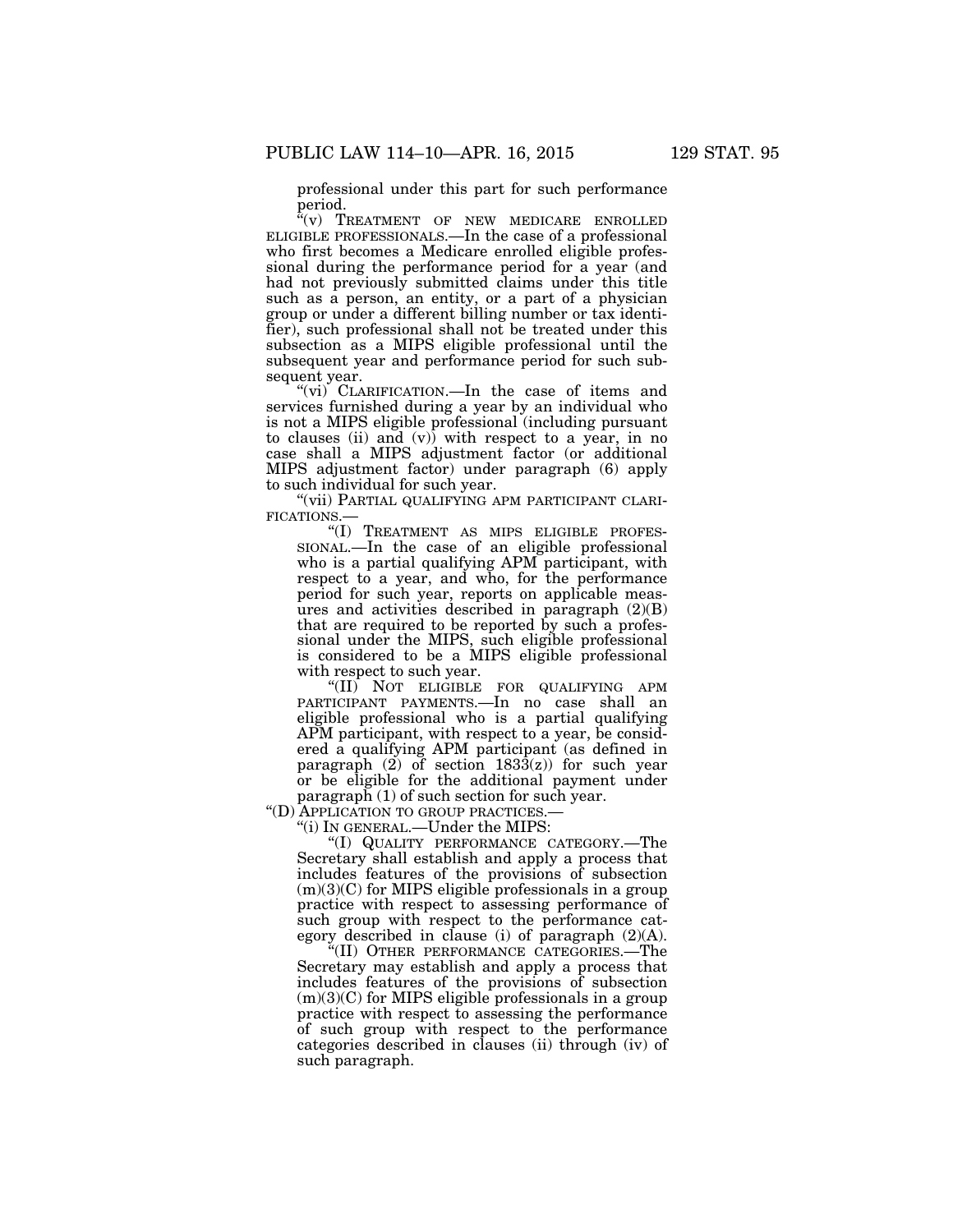''(ii) ENSURING COMPREHENSIVENESS OF GROUP PRACTICE ASSESSMENT.—The process established under clause (i) shall to the extent practicable reflect the range of items and services furnished by the MIPS eligible professionals in the group practice involved.

" $(E)$  USE OF REGISTRIES.—Under the MIPS, the Secretary shall encourage the use of qualified clinical data registries pursuant to subsection  $(m)(3)(E)$  in carrying out this subsection.

''(F) APPLICATION OF CERTAIN PROVISIONS.—In applying a provision of subsection  $(k)$ ,  $(m)$ ,  $(o)$ , or  $(p)$  for purposes of this subsection, the Secretary shall—

''(i) adjust the application of such provision to ensure the provision is consistent with the provisions of this subsection; and

''(ii) not apply such provision to the extent that the provision is duplicative with a provision of this subsection.

''(G) ACCOUNTING FOR RISK FACTORS.—

''(i) RISK FACTORS.—Taking into account the relevant studies conducted and recommendations made in reports under section 2(d) of the Improving Medicare Post-Acute Care Transformation Act of 2014, and, as appropriate, other information, including information collected before completion of such studies and recommendations, the Secretary, on an ongoing basis, shall, as the Secretary determines appropriate and based on an individual's health status and other risk factors—

''(I) assess appropriate adjustments to quality measures, resource use measures, and other measures used under the MIPS; and

''(II) assess and implement appropriate adjustments to payment adjustments, composite performance scores, scores for performance categories, or scores for measures or activities under the MIPS.

"(2) MEASURES AND ACTIVITIES UNDER PERFORMANCE CAT-EGORIES.—

''(A) PERFORMANCE CATEGORIES.—Under the MIPS, the Secretary shall use the following performance categories (each of which is referred to in this subsection as a performance category) in determining the composite performance score under paragraph (5):

''(i) Quality.

"(ii) Resource use.

"(iii) Clinical practice improvement activities.

"(iv) Meaningful use of certified EHR technology.

''(B) MEASURES AND ACTIVITIES SPECIFIED FOR EACH  $CATEGORY$ . For purposes of paragraph  $(3)(A)$  and subject to subparagraph (C), measures and activities specified for a performance period (as established under paragraph (4)) for a year are as follows:

''(i) QUALITY.—For the performance category described in subparagraph (A)(i), the quality measures included in the final measures list published under subparagraph (D)(i) for such year and the list of quality measures described in subparagraph (D)(vi) used by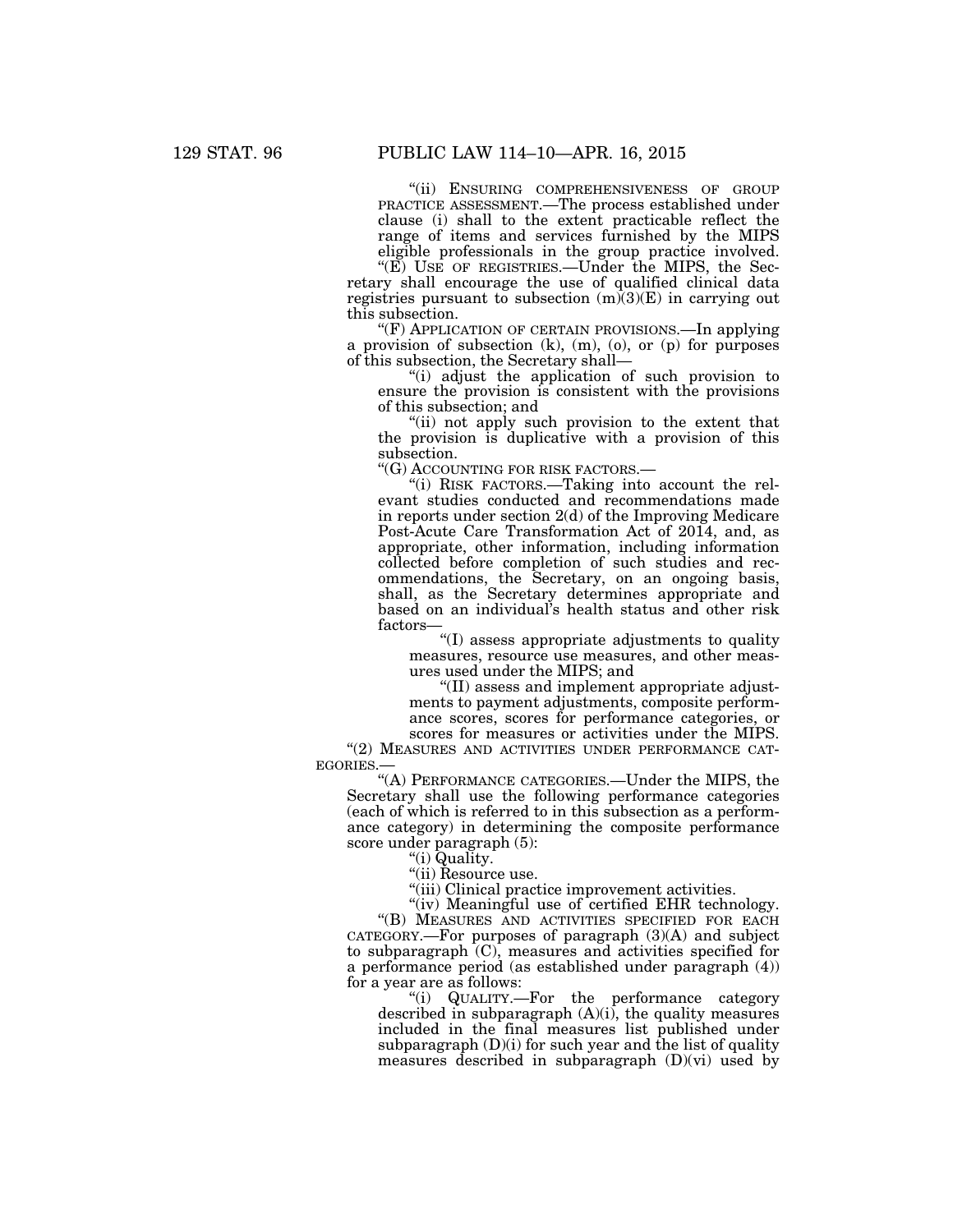qualified clinical data registries under subsection  $(m)(3)(E)$ .

''(ii) RESOURCE USE.—For the performance category described in subparagraph (A)(ii), the measurement of resource use for such period under subsection  $(p)(3)$ , using the methodology under subsection (r) as appropriate, and, as feasible and applicable, accounting for the cost of drugs under part D.

"(iii) CLINICAL PRACTICE IMPROVEMENT ACTIVI-TIES.—For the performance category described in subparagraph (A)(iii), clinical practice improvement activities (as defined in subparagraph  $(C)(v)(III))$  under subcategories specified by the Secretary for such period, which shall include at least the following:

''(I) The subcategory of expanded practice access, such as same day appointments for urgent needs and after hours access to clinician advice.

''(II) The subcategory of population management, such as monitoring health conditions of individuals to provide timely health care interventions or participation in a qualified clinical data registry.

"(III) The subcategory of care coordination, such as timely communication of test results, timely exchange of clinical information to patients and other providers, and use of remote monitoring or telehealth.

''(IV) The subcategory of beneficiary engagement, such as the establishment of care plans for individuals with complex care needs, beneficiary self-management assessment and training, and using shared decision-making mechanisms.

 $\sqrt{N}(V)$  The subcategory of patient safety and practice assessment, such as through use of clinical or surgical checklists and practice assessments related to maintaining certification.

''(VI) The subcategory of participation in an alternative payment model (as defined in section  $1833(z)(3)(C)$ ).

In establishing activities under this clause, the Secretary shall give consideration to the circumstances of small practices (consisting of 15 or fewer professionals) and practices located in rural areas and in health professional shortage areas (as designated under section  $332(a)(1)(A)$  of the Public Health Service Act).

''(iv) MEANINGFUL EHR USE.—For the performance category described in subparagraph (A)(iv), the requirements established for such period under subsection (o)(2) for determining whether an eligible professional is a meaningful EHR user.

''(C) ADDITIONAL PROVISIONS.—

''(i) EMPHASIZING OUTCOME MEASURES UNDER THE QUALITY PERFORMANCE CATEGORY.—In applying Applicability. subparagraph (B)(i), the Secretary shall, as feasible, emphasize the application of outcome measures.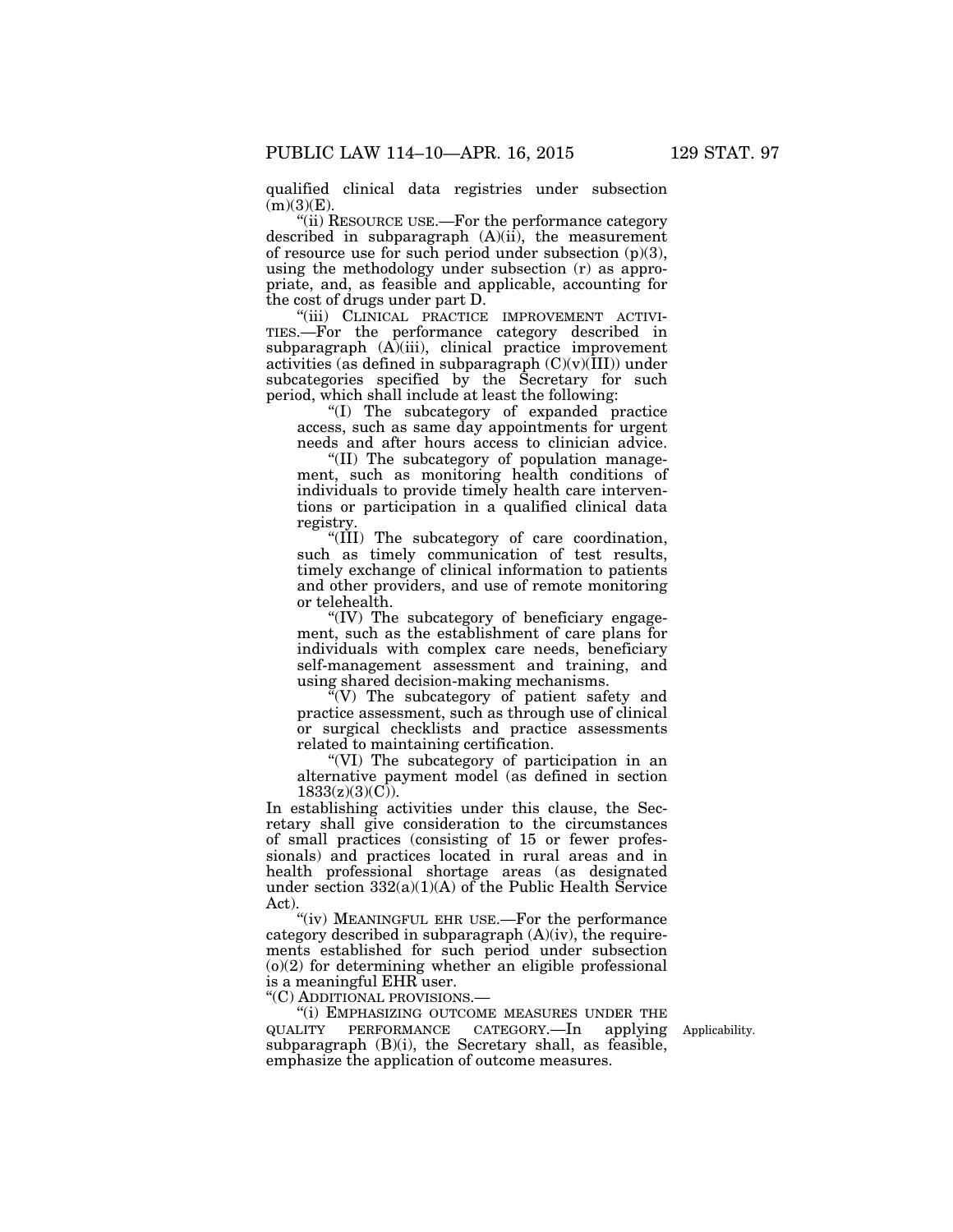''(ii) APPLICATION OF ADDITIONAL SYSTEM MEAS- URES.—The Secretary may use measures used for a payment system other than for physicians, such as measures for inpatient hospitals, for purposes of the performance categories described in clauses (i) and (ii) of subparagraph  $(A)$ . For purposes of the previous sentence, the Secretary may not use measures for hospital outpatient departments, except in the case of items and services furnished by emergency physicians, radiologists, and anesthesiologists.<br>"(iii) GLOBAL AND POPULATION-BASED MEASURES.-

The Secretary may use global measures, such as global outcome measures, and population-based measures for purposes of the performance category described in subparagraph  $(A)(i)$ .

"(iv) APPLICATION OF MEASURES AND ACTIVITIES TO NON-PATIENT-FACING PROFESSIONALS.—In carrying out this paragraph, with respect to measures and activities specified in subparagraph (B) for performance categories described in subparagraph (A), the Secretary—

''(I) shall give consideration to the circumstances of professional types (or subcategories of those types determined by practice characteristics) who typically furnish services that do not involve face-to-face interaction with a patient; and

''(II) may, to the extent feasible and appropriate, take into account such circumstances and apply under this subsection with respect to MIPS eligible professionals of such professional types or subcategories, alternative measures or activities that fulfill the goals of the applicable performance category.

In carrying out the previous sentence, the Secretary shall consult with professionals of such professional types or subcategories.

"(v) CLINICAL PRACTICE IMPROVEMENT ACTIVI-TIES.—

''(I) REQUEST FOR INFORMATION.—In initially applying subparagraph (B)(iii), the Secretary shall use a request for information to solicit recommendations from stakeholders to identify activities described in such subparagraph and specifying criteria for such activities.

''(II) CONTRACT AUTHORITY FOR CLINICAL PRAC-TICE IMPROVEMENT ACTIVITIES PERFORMANCE CAT-EGORY.—In applying subparagraph (B)(iii), the Secretary may contract with entities to assist the Secretary in—

''(aa) identifying activities described in subparagraph  $(B)(iii)$ ;

''(bb) specifying criteria for such activities; and

"(cc) determining whether a MIPS eligible professional meets such criteria.<br>"(III) CLINICAL PRACTICE IMPROVEMENT ACTIVI-

TIES DEFINED.—For purposes of this subsection, the term 'clinical practice improvement activity'

Consultation.

Applicability.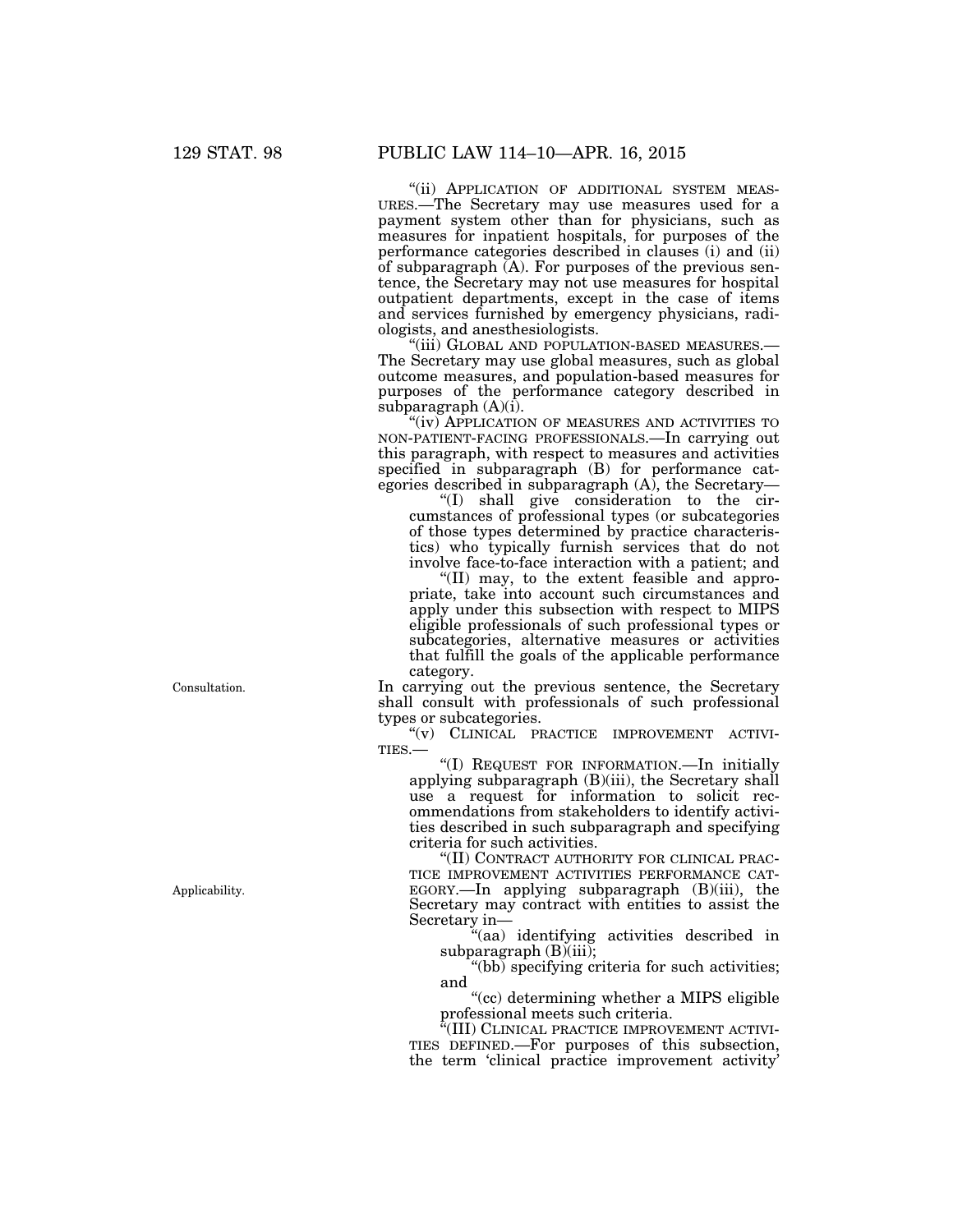means an activity that relevant eligible professional organizations and other relevant stakeholders identify as improving clinical practice or care delivery and that the Secretary determines, when effectively executed, is likely to result in improved outcomes.

''(D) ANNUAL LIST OF QUALITY MEASURES AVAILABLE FOR MIPS ASSESSMENT.—

''(i) IN GENERAL.—Under the MIPS, the Secretary, through notice and comment rulemaking and subject to the succeeding clauses of this subparagraph, shall, with respect to the performance period for a year, establish an annual final list of quality measures from which MIPS eligible professionals may choose for purposes of assessment under this subsection for such performance period. Pursuant to the previous sentence, the Secretary shall—

''(I) not later than November 1 of the year prior to the first day of the first performance period under the MIPS, establish and publish in the Federal Register a final list of quality measures; and

"(II) not later than November 1 of the year prior to the first day of each subsequent performance period, update the final list of quality measures from the previous year (and publish such updated final list in the Federal Register), by—

"(aa) removing from such list, as appropriate, quality measures, which may include the removal of measures that are no longer meaningful (such as measures that are topped out);

''(bb) adding to such list, as appropriate, new quality measures; and

"(cc) determining whether or not quality" measures on such list that have undergone substantive changes should be included in the updated list.

"(ii) CALL FOR QUALITY MEASURES.—

''(I) IN GENERAL.—Eligible professional organizations and other relevant stakeholders shall be requested to identify and submit quality measures to be considered for selection under this subparagraph in the annual list of quality measures published under clause (i) and to identify and submit updates to the measures on such list. For purposes of the previous sentence, measures may be submitted regardless of whether such measures were previously published in a proposed rule or endorsed by an entity with a contract under section  $1890(a)$ .

''(II) ELIGIBLE PROFESSIONAL ORGANIZATION DEFINED.—In this subparagraph, the term 'eligible professional organization' means a professional organization as defined by nationally recognized specialty boards of certification or equivalent certification boards.

Notice. Regulations. Deadlines.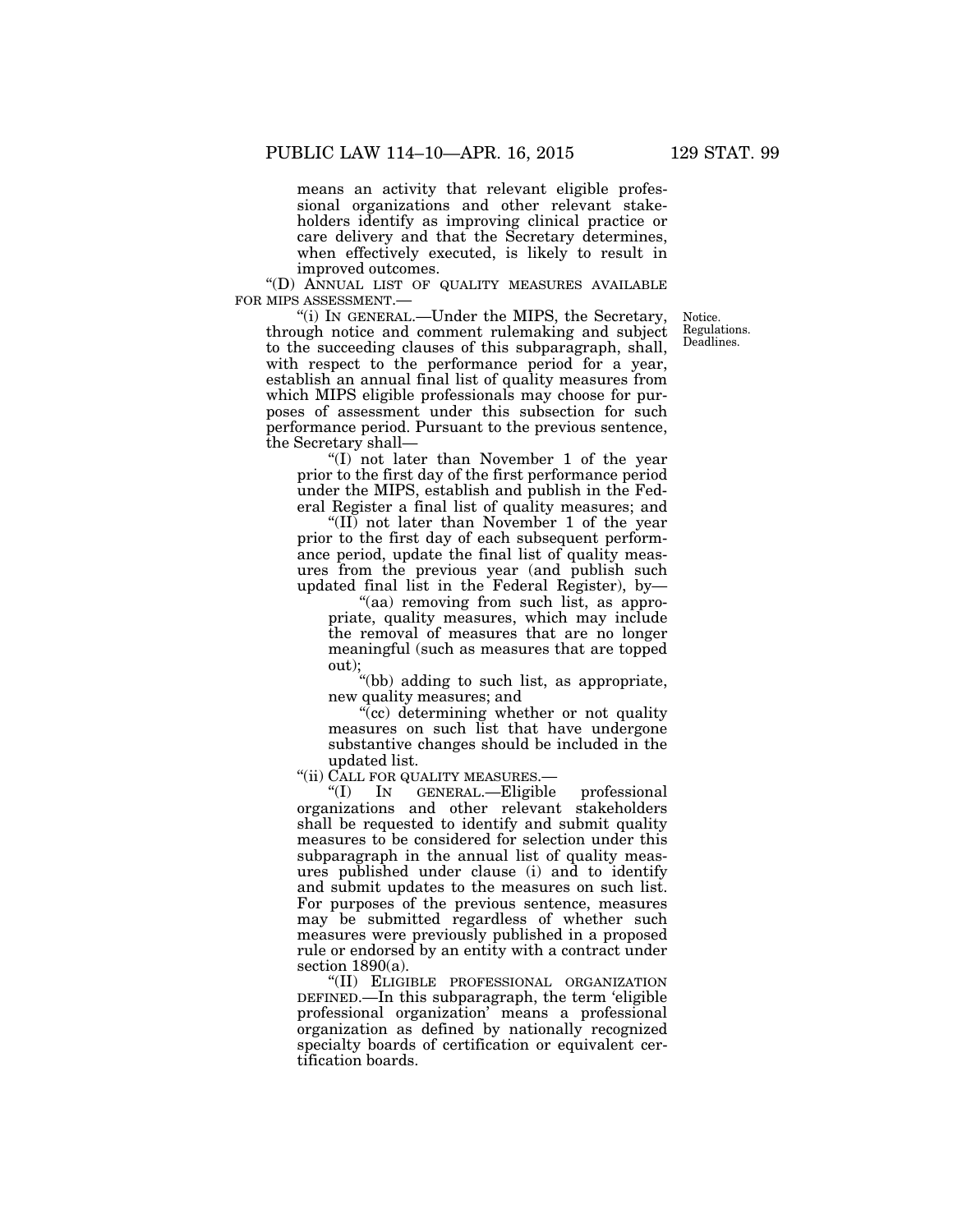"(iii) REQUIREMENTS.—In selecting quality measures for inclusion in the annual final list under clause (i), the Secretary shall—

''(I) provide that, to the extent practicable, all quality domains (as defined in subsection  $(s)(1)(B)$ ) are addressed by such measures; and

''(II) ensure that such selection is consistent with the process for selection of measures under subsections  $(k)$ ,  $(m)$ , and  $(p)(2)$ .

''(iv) PEER REVIEW.—Before including a new measure in the final list of measures published under clause (i) for a year, the Secretary shall submit for publication in applicable specialty-appropriate, peerreviewed journals such measure and the method for developing and selecting such measure, including clinical and other data supporting such measure.

''(v) MEASURES FOR INCLUSION.—The final list of quality measures published under clause (i) shall include, as applicable, measures under subsections (k),  $(m)$ , and  $(p)$ (2), including quality measures from among—

''(I) measures endorsed by a consensus-based entity;

''(II) measures developed under subsection (s); and

''(III) measures submitted under clause (ii)(I). Any measure selected for inclusion in such list that is not endorsed by a consensus-based entity shall have a focus that is evidence-based.

"(vi) EXCEPTION FOR QUALIFIED CLINICAL DATA REG-ISTRY MEASURES.—Measures used by a qualified clinical data registry under subsection  $(m)(3)(E)$  shall not be subject to the requirements under clauses (i), (iv), and (v). The Secretary shall publish the list of measures used by such qualified clinical data registries on the Internet website of the Centers for Medicare & Medicaid Services.

"(vii) EXCEPTION FOR EXISTING QUALITY MEAS-URES.—Any quality measure specified by the Secretary under subsection (k) or (m), including under subsection  $(m)(3)(E)$ , and any measure of quality of care established under subsection  $(p)(2)$  for the reporting period or performance period under the respective subsection beginning before the first performance period under the MIPS—

''(I) shall not be subject to the requirements under clause (i) (except under items (aa) and (cc) of subclause (II) of such clause) or to the requirement under clause (iv); and

''(II) shall be included in the final list of quality measures published under clause (i) unless removed under clause (i)(II)(aa).

"(viii) CONSULTATION WITH RELEVANT ELIGIBLE PROFESSIONAL ORGANIZATIONS AND OTHER RELEVANT STAKEHOLDERS.—Relevant eligible professional<br>organizations and other relevant stakeholders. organizations and other

Publication.

Web posting.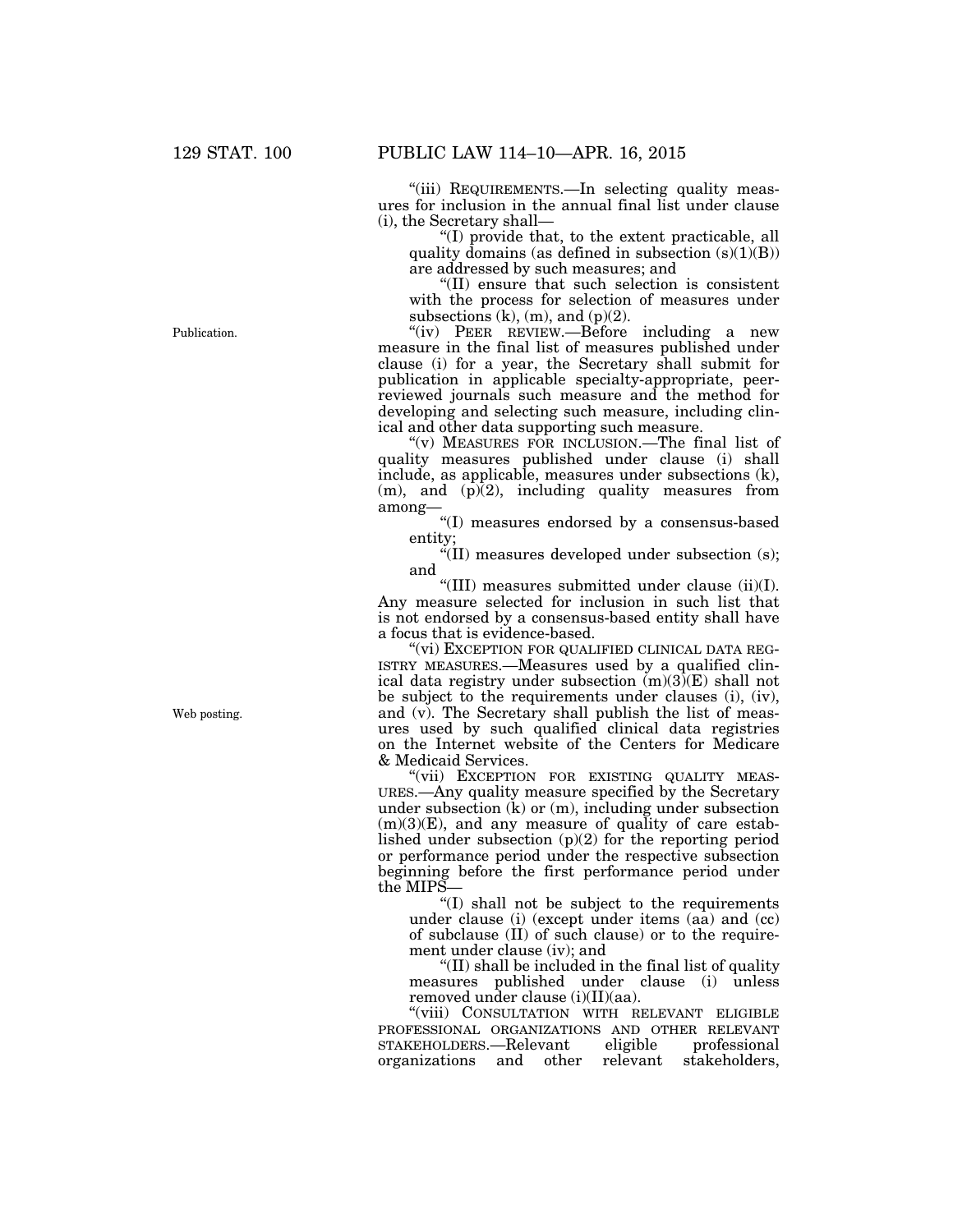including State and national medical societies, shall be consulted in carrying out this subparagraph.

"(ix) OPTIONAL APPLICATION.—The process under section 1890A is not required to apply to the selection of measures under this subparagraph.

''(3) PERFORMANCE STANDARDS.—

''(A) ESTABLISHMENT.—Under the MIPS, the Secretary shall establish performance standards with respect to measures and activities specified under paragraph (2)(B) for a performance period (as established under paragraph (4)) for a year.

''(B) CONSIDERATIONS IN ESTABLISHING STANDARDS.— In establishing such performance standards with respect to measures and activities specified under paragraph  $(2)(B)$ , the Secretary shall consider the following:

''(i) Historical performance standards.

''(ii) Improvement.

"(iii) The opportunity for continued improvement. "(4) PERFORMANCE PERIOD.—The Secretary shall establish a performance period (or periods) for a year (beginning with 2019). Such performance period (or periods) shall begin and end prior to the beginning of such year and be as close as possible to such year. In this subsection, such performance period (or periods) for a year shall be referred to as the performance period for the year.

''(5) COMPOSITE PERFORMANCE SCORE.—

''(A) IN GENERAL.—Subject to the succeeding provisions of this paragraph and taking into account, as available and applicable, paragraph (1)(G), the Secretary shall develop a methodology for assessing the total performance of each MIPS eligible professional according to performance standards under paragraph (3) with respect to applicable measures and activities specified in paragraph  $(2)$  $(B)$  with respect to each performance category applicable to such professional for a performance period (as established under paragraph (4)) for a year. Using such methodology, the Secretary shall provide for a composite assessment (using a scoring scale of 0 to 100) for each such professional for the performance period for such year. In this subsection such a composite assessment for such a professional with respect to a performance period shall be referred to as the 'composite performance score' for such professional for such performance period.

''(B) INCENTIVE TO REPORT; ENCOURAGING USE OF CER-TIFIED EHR TECHNOLOGY FOR REPORTING QUALITY MEAS-URES.—

''(i) INCENTIVE TO REPORT.—Under the methodology established under subparagraph (A), the Secretary shall provide that in the case of a MIPS eligible professional who fails to report on an applicable measure or activity that is required to be reported by the professional, the professional shall be treated as achieving the lowest potential score applicable to such measure or activity.

"(ii) ENCOURAGING USE OF CERTIFIED EHR TECH-NOLOGY AND QUALIFIED CLINICAL DATA REGISTRIES FOR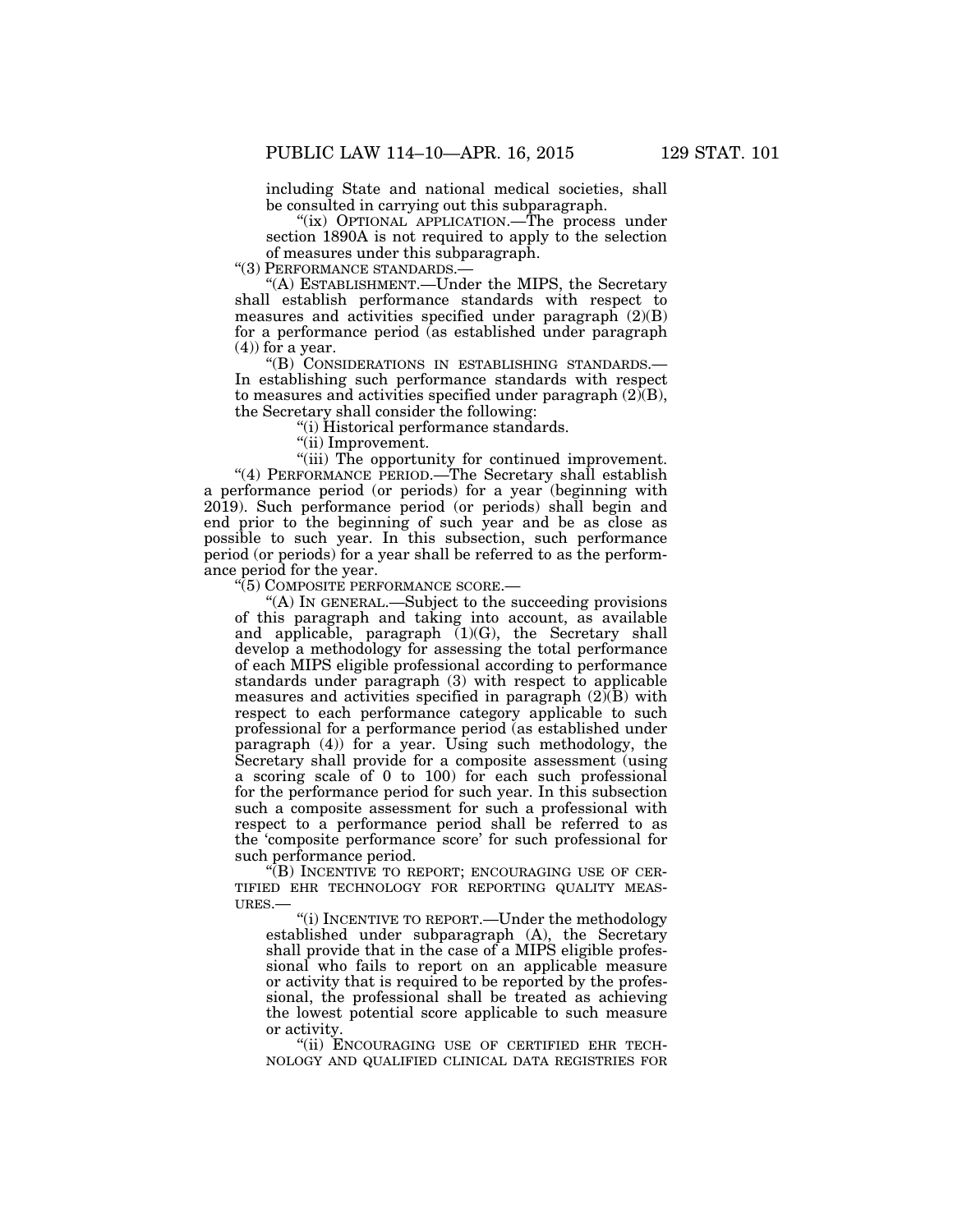REPORTING QUALITY MEASURES.—Under the methodology established under subparagraph (A), the Secretary shall—

''(I) encourage MIPS eligible professionals to report on applicable measures with respect to the performance category described in paragraph  $(2)(A)(i)$  through the use of certified EHR technology and qualified clinical data registries; and

''(II) with respect to a performance period, with respect to a year, for which a MIPS eligible professional reports such measures through the use of such EHR technology, treat such professional as satisfying the clinical quality measures reporting requirement described in subsection  $(o)(2)$  $(A)(iii)$ for such year.

''(C) CLINICAL PRACTICE IMPROVEMENT ACTIVITIES PERFORMANCE SCORE.—

''(i) RULE FOR CERTIFICATION.—A MIPS eligible professional who is in a practice that is certified as a patient-centered medical home or comparable specialty practice, as determined by the Secretary, with respect to a performance period shall be given the highest potential score for the performance category described in paragraph (2)(A)(iii) for such period.

''(ii) APM PARTICIPATION.—Participation by a MIPS eligible professional in an alternative payment model (as defined in section  $1833(z)(3)(C)$ ) with respect to a performance period shall earn such eligible professional a minimum score of one-half of the highest potential score for the performance category described in paragraph (2)(A)(iii) for such performance period.

"(iii) SUBCATEGORIES.—A MIPS eligible professional shall not be required to perform activities in each subcategory under paragraph  $(2)(B)(iii)$  or participate in an alternative payment model in order to achieve the highest potential score for the performance category described in paragraph (2)(A)(iii).

''(D) ACHIEVEMENT AND IMPROVEMENT.—

''(i) TAKING INTO ACCOUNT IMPROVEMENT.—Beginning with the second year to which the MIPS applies, in addition to the achievement of a MIPS eligible professional, if data sufficient to measure improvement is available, the methodology developed under subpara $graph (A)$ 

''(I) in the case of the performance score for the performance category described in clauses (i) and (ii) of paragraph  $(2)(A)$ , shall take into account the improvement of the professional; and

" $(II)$  in the case of performance scores for other performance categories, may take into account the improvement of the professional.

"(ii) ASSIGNING HIGHER WEIGHT FOR ACHIEVE-MENT.—Subject to clause (i), under the methodology developed under subparagraph (A), the Secretary may assign a higher scoring weight under subparagraph (F) with respect to the achievement of a MIPS eligible professional than with respect to any improvement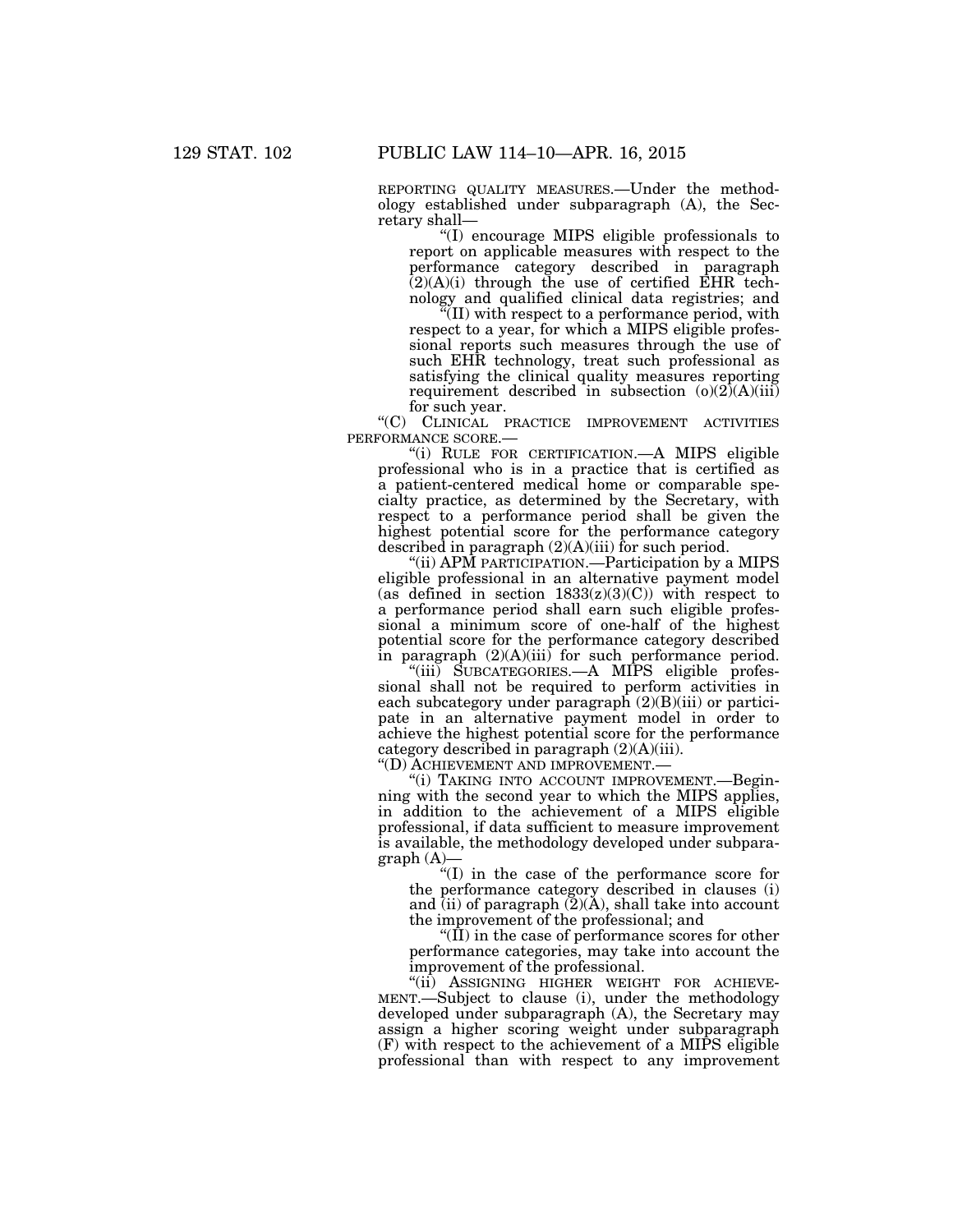of such professional applied under clause (i) with respect to a measure, activity, or category described in paragraph (2).

''(E) WEIGHTS FOR THE PERFORMANCE CATEGORIES.— ''(i) IN GENERAL.—Under the methodology devel-

oped under subparagraph (A), subject to subparagraph (F)(i) and clause (ii), the composite performance score shall be determined as follows:<br>"(I)  $\frac{QUALITY}{T}$ .

"(aa) In GENERAL.—Subject to item (bb), thirty percent of such score shall be based on performance with respect to the category described in clause (i) of paragraph (2)(A). In applying the previous sentence, the Secretary shall, as feasible, encourage the application of outcome measures within such category.

''(bb) FIRST 2 YEARS.—For the first and second years for which the MIPS applies to payments, the percentage applicable under item (aa) shall be increased in a manner such that the total percentage points of the increase under this item for the respective year equals the total number of percentage points by which the percentage applied under subclause (II)(bb) for the respective year is less than 30 percent.

''(II) RESOURCE USE.—

"(aa) In GENERAL.—Subject to item (bb), thirty percent of such score shall be based on performance with respect to the category described in clause (ii) of paragraph  $(2)(A)$ .

''(bb) FIRST 2 YEARS.—For the first year for which the MIPS applies to payments, not more than 10 percent of such score shall be based on performance with respect to the category described in clause (ii) of paragraph  $(2)(A)$ . For the second year for which the MIPS applies to payments, not more than 15 percent of such score shall be based on performance with respect to the category described in clause (ii) of paragraph  $(2)(\tilde{A})$ .

''(III) CLINICAL PRACTICE IMPROVEMENT ACTIVI-TIES.—Fifteen percent of such score shall be based on performance with respect to the category described in clause (iii) of paragraph  $(2)(A)$ .

''(IV) MEANINGFUL USE OF CERTIFIED EHR TECHNOLOGY.—Twenty-five percent of such score shall be based on performance with respect to the category described in clause (iv) of paragraph  $(2)(A).$ 

"(ii) AUTHORITY TO ADJUST PERCENTAGES IN CASE OF HIGH EHR MEANINGFUL USE ADOPTION.—In any year in which the Secretary estimates that the proportion of eligible professionals (as defined in subsection  $(0)(5)$ ) who are meaningful EHR users (as determined under subsection  $(o)(2)$  is 75 percent or greater, the Secretary may reduce the percent applicable under clause  $(i)(IV)$ ,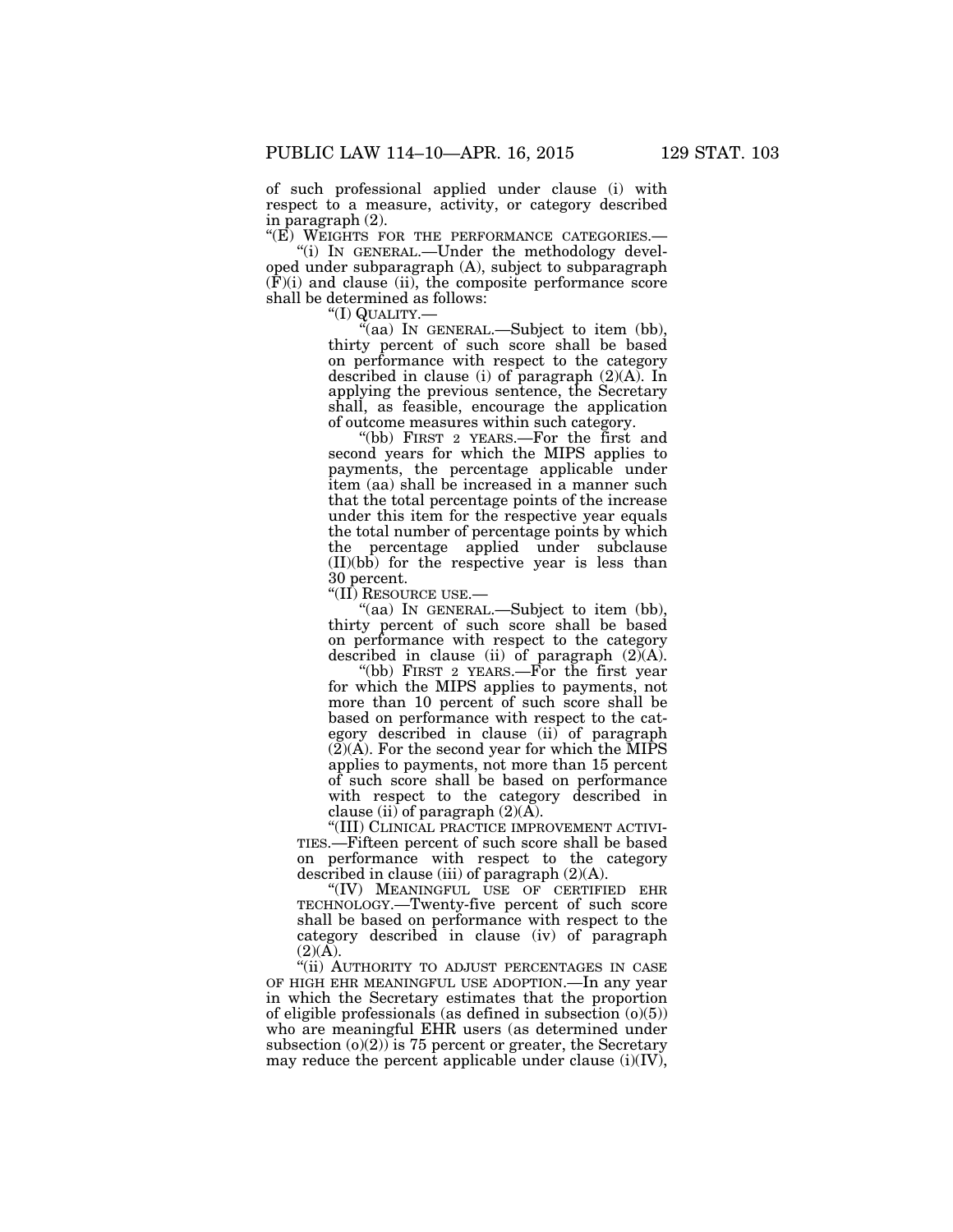but not below 15 percent. If the Secretary makes such reduction for a year, subject to subclauses (I)(bb) and (II)(bb) of clause (i), the percentages applicable under one or more of subclauses  $(I)$ ,  $(II)$ , and  $(III)$  of clause (i) for such year shall be increased in a manner such that the total percentage points of the increase under this clause for such year equals the total number of percentage points reduced under the preceding sentence for such year.<br>"(F) CERTAIN FLEXIBILITY FOR WEIGHTING PERFORM-

ANCE CATEGORIES, MEASURES, AND ACTIVITIES.—Under the methodology under subparagraph (A), if there are not sufficient measures and activities (described in paragraph  $(2)(B)$  applicable and available to each type of eligible professional involved, the Secretary shall assign different scoring weights (including a weight of 0)-

"(i) which may vary from the scoring weights specified in subparagraph  $(E)$ , for each performance category based on the extent to which the category is applicable to the type of eligible professional involved; and

''(ii) for each measure and activity specified under paragraph (2)(B) with respect to each such category based on the extent to which the measure or activity is applicable and available to the type of eligible professional involved.

''(G) RESOURCE USE.—Analysis of the performance category described in paragraph  $(2)(A)(ii)$  shall include results from the methodology described in subsection  $(r)(5)$ , as appropriate.

''(H) INCLUSION OF QUALITY MEASURE DATA FROM OTHER PAYERS.—In applying subsections (k), (m), and (p) with respect to measures described in paragraph  $(2)(B)(i)$ , analysis of the performance category described in paragraph  $(2)(A)(i)$  may include data submitted by MIPS eligible professionals with respect to items and services furnished to individuals who are not individuals entitled to benefits under part A or enrolled under part B.

"(I) USE OF VOLUNTARY VIRTUAL GROUPS FOR CERTAIN ASSESSMENT PURPOSES.—

''(i) IN GENERAL.—In the case of MIPS eligible professionals electing to be a virtual group under clause (ii) with respect to a performance period for a year, for purposes of applying the methodology under subparagraph (A) with respect to the performance categories described in clauses (i) and (ii) of paragraph  $(2)(A)$ —

''(I) the assessment of performance provided under such methodology with respect to such performance categories that is to be applied to each such professional in such group for such performance period shall be with respect to the combined performance of all such professionals in such group for such period; and

''(II) with respect to the composite performance score provided under this paragraph for such performance period for each such MIPS eligible professional in such virtual group, the components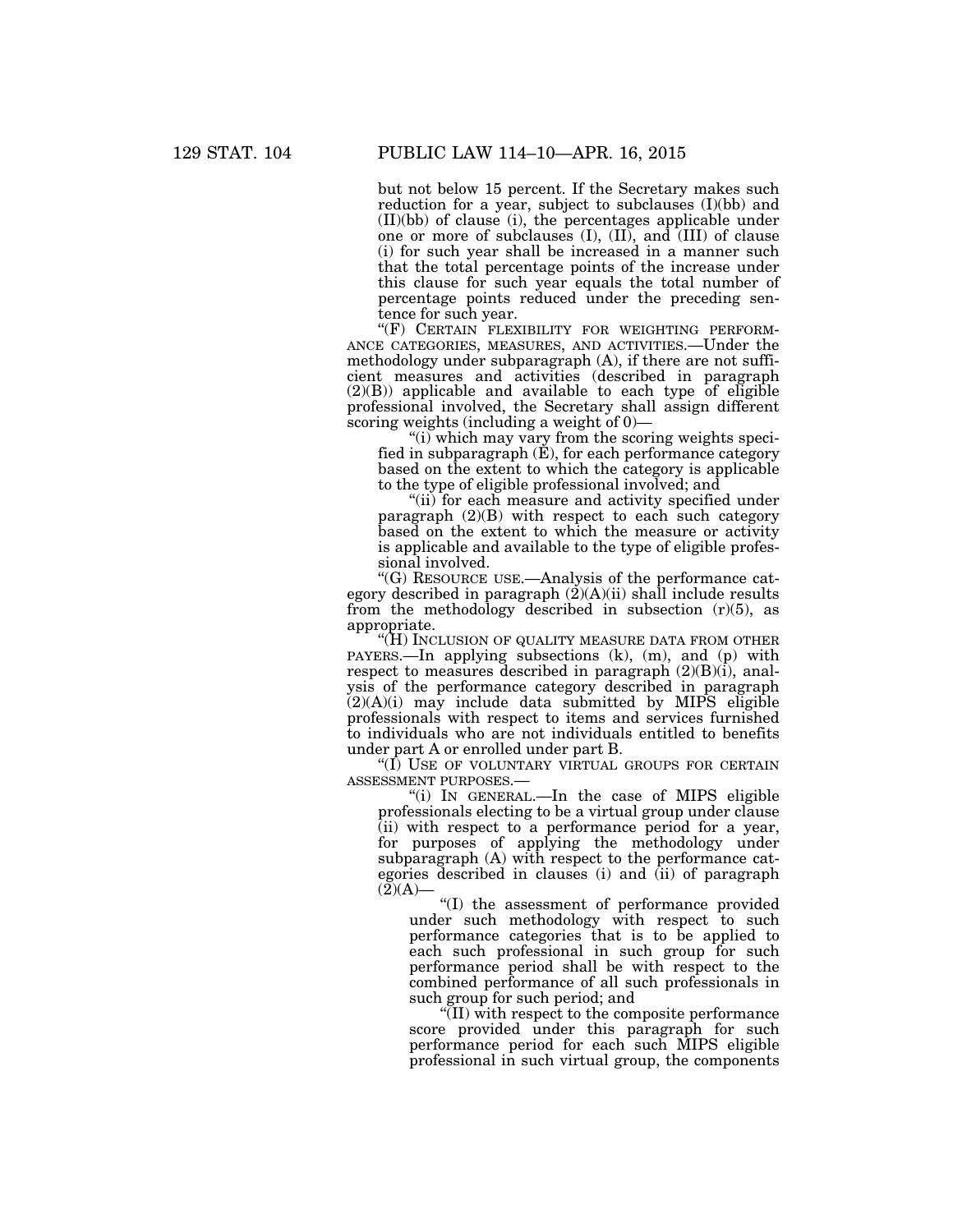of the composite performance score that assess performance with respect to such performance categories shall be based on the assessment of the combined performance under subclause (I) for such performance categories and performance period.

 $\alpha$ (ii) ELECTION OF PRACTICES TO BE A VIRTUAL GROUP.—The Secretary shall, in accordance with the requirements under clause (iii), establish and have in place a process to allow an individual MIPS eligible professional or a group practice consisting of not more than 10 MIPS eligible professionals to elect, with respect to a performance period for a year to be a virtual group under this subparagraph with at least one other such individual MIPS eligible professional or group practice. Such a virtual group may be based on appropriate classifications of providers, such as by geographic areas or by provider specialties defined by nationally recognized specialty boards of certification or equivalent certification boards.

 $\alpha$ <sup>"</sup>(iii) REQUIREMENTS.—The requirements for the process under clause (ii) shall—

''(I) provide that an election under such clause, with respect to a performance period, shall be made before the beginning of such performance period and may not be changed during such performance period;

''(II) provide that an individual MIPS eligible professional and a group practice described in clause (ii) may elect to be in no more than one virtual group for a performance period and that, in the case of such a group practice that elects to be in such virtual group for such performance period, such election applies to all MIPS eligible professionals in such group practice;

''(III) provide that a virtual group be a combination of tax identification numbers;

''(IV) provide for formal written agreements among MIPS eligible professionals electing to be a virtual group under this subparagraph; and

 $\degree$ (V) include such other requirements as the Secretary determines appropriate.

"(6) MIPS PAYMENTS.-

''(A) MIPS ADJUSTMENT FACTOR.—Taking into account paragraph (1)(G), the Secretary shall specify a MIPS adjustment factor for each MIPS eligible professional for a year. Such MIPS adjustment factor for a MIPS eligible professional for a year shall be in the form of a percent and shall be determined—

''(i) by comparing the composite performance score of the eligible professional for such year to the performance threshold established under subparagraph (D)(i) for such year;

''(ii) in a manner such that the adjustment factors specified under this subparagraph for a year result in differential payments under this paragraph reflecting that—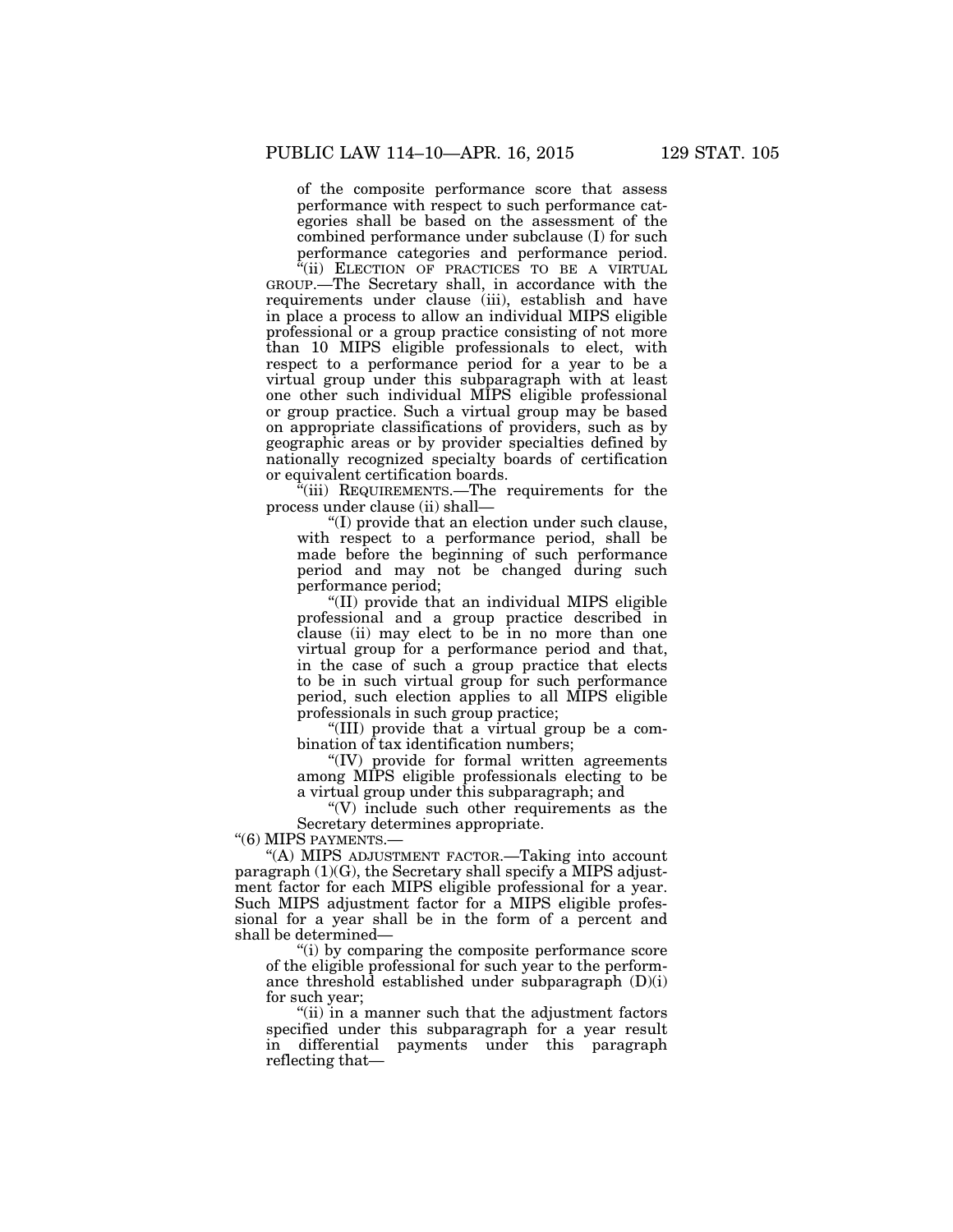''(I) MIPS eligible professionals with composite performance scores for such year at or above such performance threshold for such year receive zero or positive payment adjustment factors for such year in accordance with clause (iii), with such professionals having higher composite performance scores receiving higher adjustment factors; and

''(II) MIPS eligible professionals with composite performance scores for such year below such performance threshold for such year receive negative payment adjustment factors for such year in accordance with clause (iv), with such professionals having lower composite performance scores receiving lower adjustment factors;

"(iii) in a manner such that MIPS eligible professionals with composite scores described in clause  $(ii)(I)$ for such year, subject to clauses (i) and (ii) of subparagraph (F), receive a zero or positive adjustment factor on a linear sliding scale such that an adjustment factor of 0 percent is assigned for a score at the performance threshold and an adjustment factor of the applicable percent specified in subparagraph (B) is assigned for a score of 100; and

''(iv) in a manner such that—

''(I) subject to subclause (II), MIPS eligible professionals with composite performance scores described in clause (ii)(II) for such year receive a negative payment adjustment factor on a linear sliding scale such that an adjustment factor of 0 percent is assigned for a score at the performance threshold and an adjustment factor of the negative of the applicable percent specified in subparagraph (B) is assigned for a score of 0; and

''(II) MIPS eligible professionals with composite performance scores that are equal to or greater than 0, but not greater than  $\frac{1}{4}$  of the performance threshold specified under subparagraph (D)(i) for such year, receive a negative payment adjustment factor that is equal to the negative of the applicable percent specified in subparagraph (B) for such year.

''(B) APPLICABLE PERCENT DEFINED.—For purposes of this paragraph, the term 'applicable percent' means-

 $\sqrt[4]{\text{i}}$  for 2019, 4 percent;

''(ii) for 2020, 5 percent;

''(iii) for 2021, 7 percent; and

" $(iv)$  for 2022 and subsequent years, 9 percent. ''(C) ADDITIONAL MIPS ADJUSTMENT FACTORS FOR EXCEP-TIONAL PERFORMANCE.—For 2019 and each subsequent year through 2024, in the case of a MIPS eligible professional with a composite performance score for a year at or above the additional performance threshold under subparagraph (D)(ii) for such year, in addition to the MIPS adjustment factor under subparagraph (A) for the eligible professional for such year, subject to subparagraph (F)(iv), the Secretary shall specify an additional positive MIPS adjustment factor for such professional and year. Such additional MIPS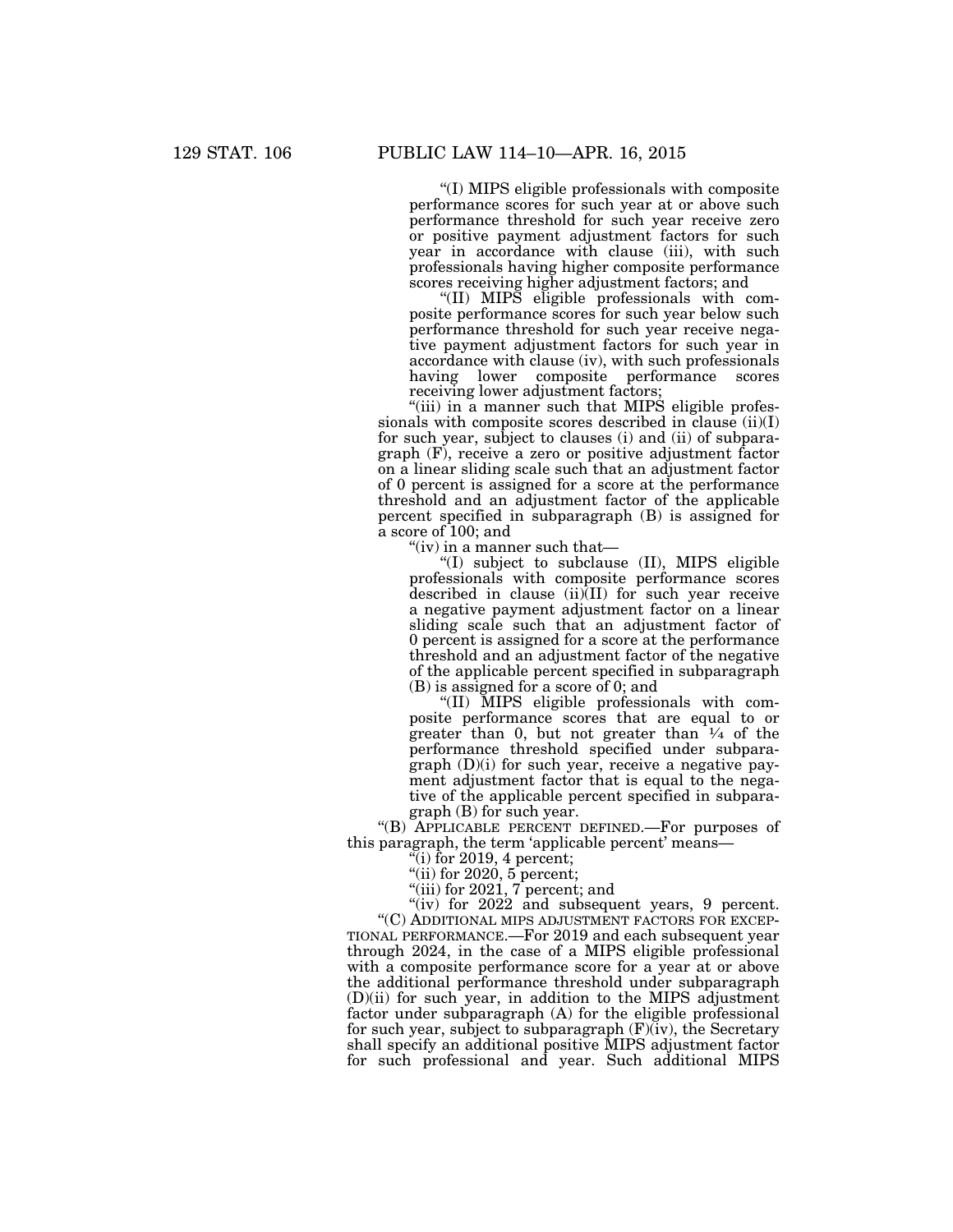adjustment factors shall be in the form of a percent and determined by the Secretary in a manner such that professionals having higher composite performance scores above the additional performance threshold receive higher additional MIPS adjustment factors.

''(D) ESTABLISHMENT OF PERFORMANCE THRESHOLDS.—

''(i) PERFORMANCE THRESHOLD.—For each year of the MIPS, the Secretary shall compute a performance threshold with respect to which the composite performance score of MIPS eligible professionals shall be compared for purposes of determining adjustment factors under subparagraph (A) that are positive, negative, and zero. Such performance threshold for a year shall be the mean or median (as selected by the Secretary) of the composite performance scores for all MIPS eligible professionals with respect to a prior period specified by the Secretary. The Secretary may reassess the selection of the mean or median under the previous sentence every 3 years.

"(ii) ADDITIONAL PERFORMANCE THRESHOLD FOR EXCEPTIONAL PERFORMANCE.—In addition to the performance threshold under clause (i), for each year of the MIPS, the Secretary shall compute an additional performance threshold for purposes of determining the additional MIPS adjustment factors under subparagraph (C). For each such year, the Secretary shall apply either of the following methods for computing such additional performance threshold for such a year:

''(I) The threshold shall be the score that is equal to the 25th percentile of the range of possible composite performance scores above the performance threshold determined under clause (i).

''(II) The threshold shall be the score that is equal to the 25th percentile of the actual composite performance scores for MIPS eligible professionals with composite performance scores at or above the performance threshold with respect to the prior period described in clause (i).

''(iii) SPECIAL RULE FOR INITIAL 2 YEARS.—With respect to each of the first two years to which the MIPS applies, the Secretary shall, prior to the performance period for such years, establish a performance threshold for purposes of determining MIPS adjustment factors under subparagraph (A) and a threshold for purposes of determining additional MIPS adjustment factors under subparagraph (C). Each such performance threshold shall—

''(I) be based on a period prior to such performance periods; and

''(II) take into account—

''(aa) data available with respect to performance on measures and activities that may be used under the performance categories under subparagraph (2)(B); and

''(bb) other factors determined appropriate by the Secretary.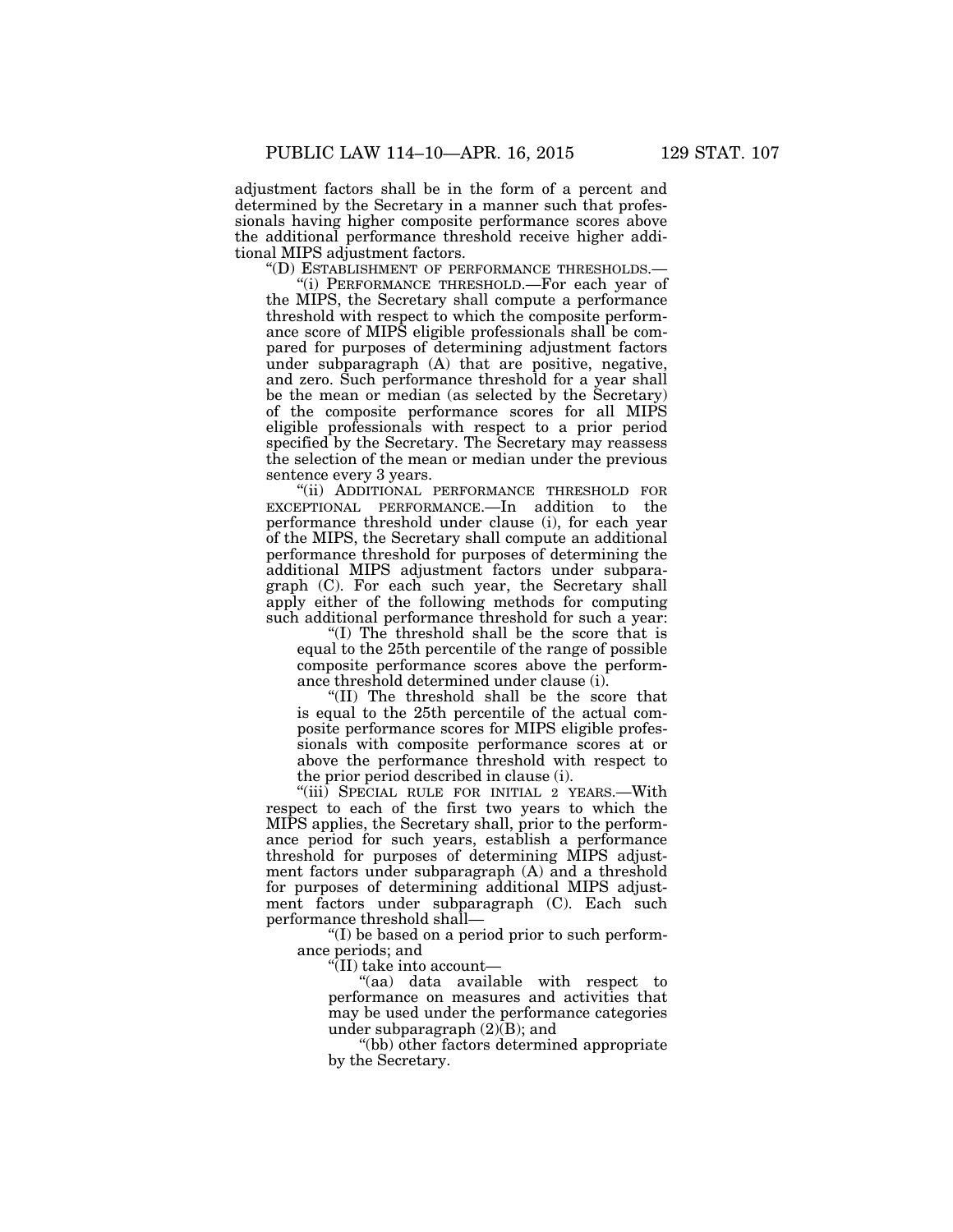"(E) APPLICATION OF MIPS ADJUSTMENT FACTORS.—In the case of items and services furnished by a MIPS eligible professional during a year (beginning with 2019), the amount otherwise paid under this part with respect to such items and services and MIPS eligible professional for such year, shall be multiplied by—

 $f'(i)$  1, plus

"(ii) the sum of-

''(I) the MIPS adjustment factor determined under subparagraph (Å) divided by 100, and

''(II) as applicable, the additional MIPS adjustment factor determined under subparagraph (C) divided by 100.

"(F) AGGREGATE APPLICATION OF MIPS ADJUSTMENT FAC-<br>TORS.— "(i) APPLICATION OF SCALING FACTOR.—<br>"(I) IN GENERAL.—With respect to positive

MIPS adjustment factors under subparagraph (A)(ii)(I) for eligible professionals whose composite performance score is above the performance threshold under subparagraph (D)(i) for such year, subject to subclause (II), the Secretary shall increase or decrease such adjustment factors by a scaling factor in order to ensure that the budget neutrality requirement of clause (ii) is met.

''(II) SCALING FACTOR LIMIT.—In no case may the scaling factor applied under this clause exceed 3.0.

"(ii) BUDGET NEUTRALITY REQUIREMENT.—

''(I) IN GENERAL.—Subject to clause (iii), the Secretary shall ensure that the estimated amount described in subclause (II) for a year is equal to the estimated amount described in subclause (III) for such year.

''(II) AGGREGATE INCREASES.—The amount described in this subclause is the estimated increase in the aggregate allowed charges resulting from the application of positive MIPS adjustment factors under subparagraph (A) (after application of the scaling factor described in clause (i)) to MIPS eligible professionals whose composite performance score for a year is above the performance threshold under subparagraph  $(D)(i)$  for such year.

''(III) AGGREGATE DECREASES.—The amount described in this subclause is the estimated decrease in the aggregate allowed charges resulting from the application of negative MIPS adjustment factors under subparagraph (A) to MIPS eligible professionals whose composite performance score for a year is below the performance threshold under subparagraph  $(D)(i)$  for such year.

''(iii) EXCEPTIONS.—

''(I) In the case that all MIPS eligible professionals receive composite performance scores for a year that are below the performance threshold

Applicability.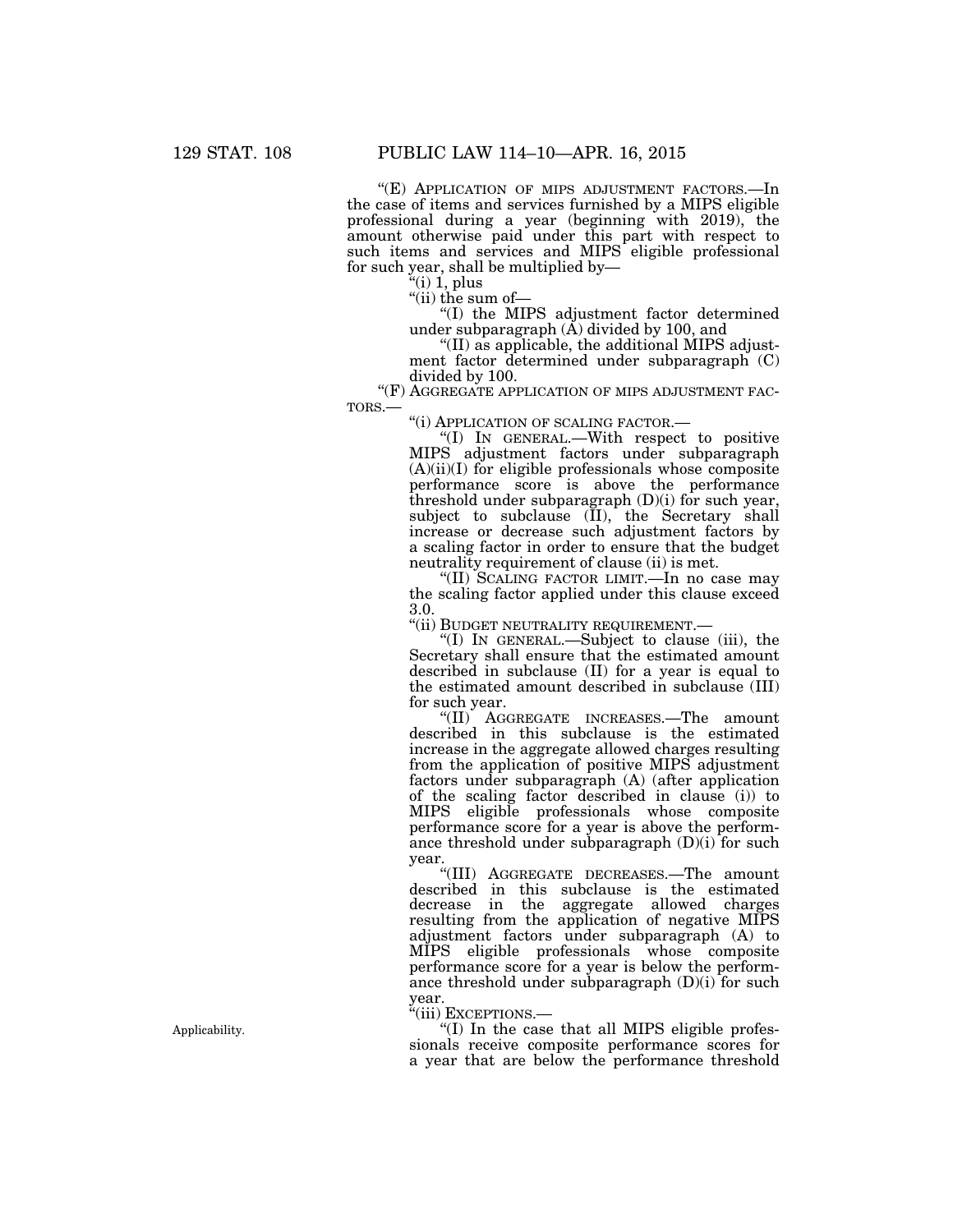under subparagraph  $(D)(i)$  for such year, the negative MIPS adjustment factors under subparagraph (A) shall apply with respect to such MIPS eligible professionals and the budget neutrality requirement of clause (ii) and the additional adjustment factors under clause (iv) shall not apply for such year.

''(II) In the case that, with respect to a year, the application of clause (i) results in a scaling factor equal to the maximum scaling factor specified in clause (i)(II), such scaling factor shall apply and the budget neutrality requirement of clause (ii) shall not apply for such year.

 $\label{eq:10} \begin{array}{cccc} \mbox{``(iv)} & \mbox{ADDITIONAL} & \mbox{INCENTIVE} & \mbox{PAYMENT} & \mbox{ADJUST-} \cr \mbox{MENTS.} \end{array}$ 

''(I) IN GENERAL.—Subject to subclause (II), in specifying the MIPS additional adjustment factors under subparagraph (C) for each applicable MIPS eligible professional for a year, the Secretary shall ensure that the estimated aggregate increase in payments under this part resulting from the application of such additional adjustment factors for MIPS eligible professionals in a year shall be equal (as estimated by the Secretary) to \$500,000,000 for each year beginning with 2019 and ending with 2024.

''(II) LIMITATION ON ADDITIONAL INCENTIVE PAYMENT ADJUSTMENTS.—The MIPS additional adjustment factor under subparagraph (C) for a year for an applicable MIPS eligible professional whose composite performance score is above the additional performance threshold under subparagraph  $(D)(ii)$  for such year shall not exceed 10 percent. The application of the previous sentence may result in an aggregate amount of additional incentive payments that are less than the amount specified in subclause (I).

"(7) ANNOUNCEMENT OF RESULT OF ADJUSTMENTS.—Under Deadline. the MIPS, the Secretary shall, not later than 30 days prior to January 1 of the year involved, make available to MIPS eligible professionals the MIPS adjustment factor (and, as applicable, the additional MIPS adjustment factor) under paragraph (6) applicable to the eligible professional for items and services furnished by the professional for such year. The Secretary may include such information in the confidential feedback under paragraph (12).

"(8) NO EFFECT IN SUBSEQUENT YEARS.—The MIPS adjustment factors and additional MIPS adjustment factors under paragraph (6) shall apply only with respect to the year involved, and the Secretary shall not take into account such adjustment factors in making payments to a MIPS eligible professional under this part in a subsequent year.

''(9) PUBLIC REPORTING.—

''(A) IN GENERAL.—The Secretary shall, in an easily understandable format, make available on the Physician Compare Internet website of the Centers for Medicare & Medicaid Services the following:

Web posting.

Time period.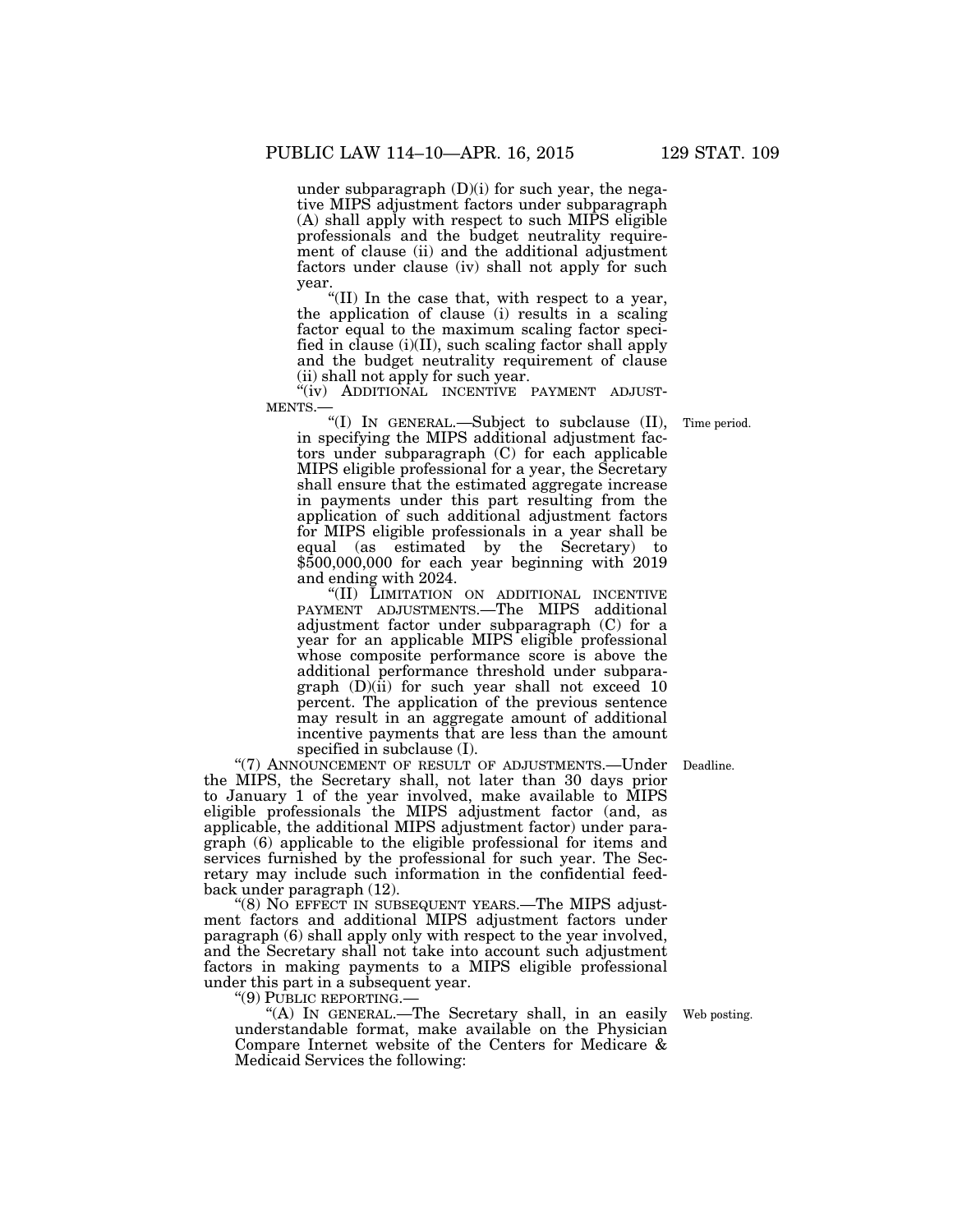''(i) Information regarding the performance of MIPS eligible professionals under the MIPS, which—

 $\sqrt{\text{I}}$ ) shall include the composite score for each such MIPS eligible professional and the performance of each such MIPS eligible professional with respect to each performance category; and

''(II) may include the performance of each such MIPS eligible professional with respect to each measure or activity specified in paragraph (2)(B).

"(ii) The names of eligible professionals in eligible alternative payment models (as defined in section  $1833(z)(3)(D)$  and, to the extent feasible, the names of such eligible alternative payment models and performance of such models.

''(B) DISCLOSURE.—The information made available under this paragraph shall indicate, where appropriate, that publicized information may not be representative of the eligible professional's entire patient population, the variety of services furnished by the eligible professional, or the health conditions of individuals treated.

''(C) OPPORTUNITY TO REVIEW AND SUBMIT CORREC-TIONS.—The Secretary shall provide for an opportunity for a professional described in subparagraph  $(A)$  to review, and submit corrections for, the information to be made public with respect to the professional under such subparagraph prior to such information being made public.

''(D) AGGREGATE INFORMATION.—The Secretary shall periodically post on the Physician Compare Internet website aggregate information on the MIPS, including the range of composite scores for all MIPS eligible professionals and the range of the performance of all MIPS eligible professionals with respect to each performance category.

 $\sqrt[n]{(10)}$  CONSULTATION.—The Secretary shall consult with stakeholders in carrying out the MIPS, including for the identification of measures and activities under paragraph (2)(B) and the methodologies developed under paragraphs  $(5)(A)$  and  $(6)$ and regarding the use of qualified clinical data registries. Such consultation shall include the use of a request for information or other mechanisms determined appropriate.

"(11) TECHNICAL ASSISTANCE TO SMALL PRACTICES AND PRACTICES IN HEALTH PROFESSIONAL SHORTAGE AREAS.-

"(A) IN GENERAL.—The Secretary shall enter into contracts or agreements with appropriate entities (such as quality improvement organizations, regional extension centers (as described in section 3012(c) of the Public Health Service Act), or regional health collaboratives) to offer guidance and assistance to MIPS eligible professionals in practices of 15 or fewer professionals (with priority given to such practices located in rural areas, health professional shortage areas (as designated under in section 332(a)(1)(A) of such Act), and medically underserved areas, and practices with low composite scores) with respect to—

''(i) the performance categories described in clauses (i) through (iv) of paragraph  $(2)(A)$ ; or

''(ii) how to transition to the implementation of and participation in an alternative payment model as described in section  $1833(z)(3)(C)$ .

Web posting.

Contracts.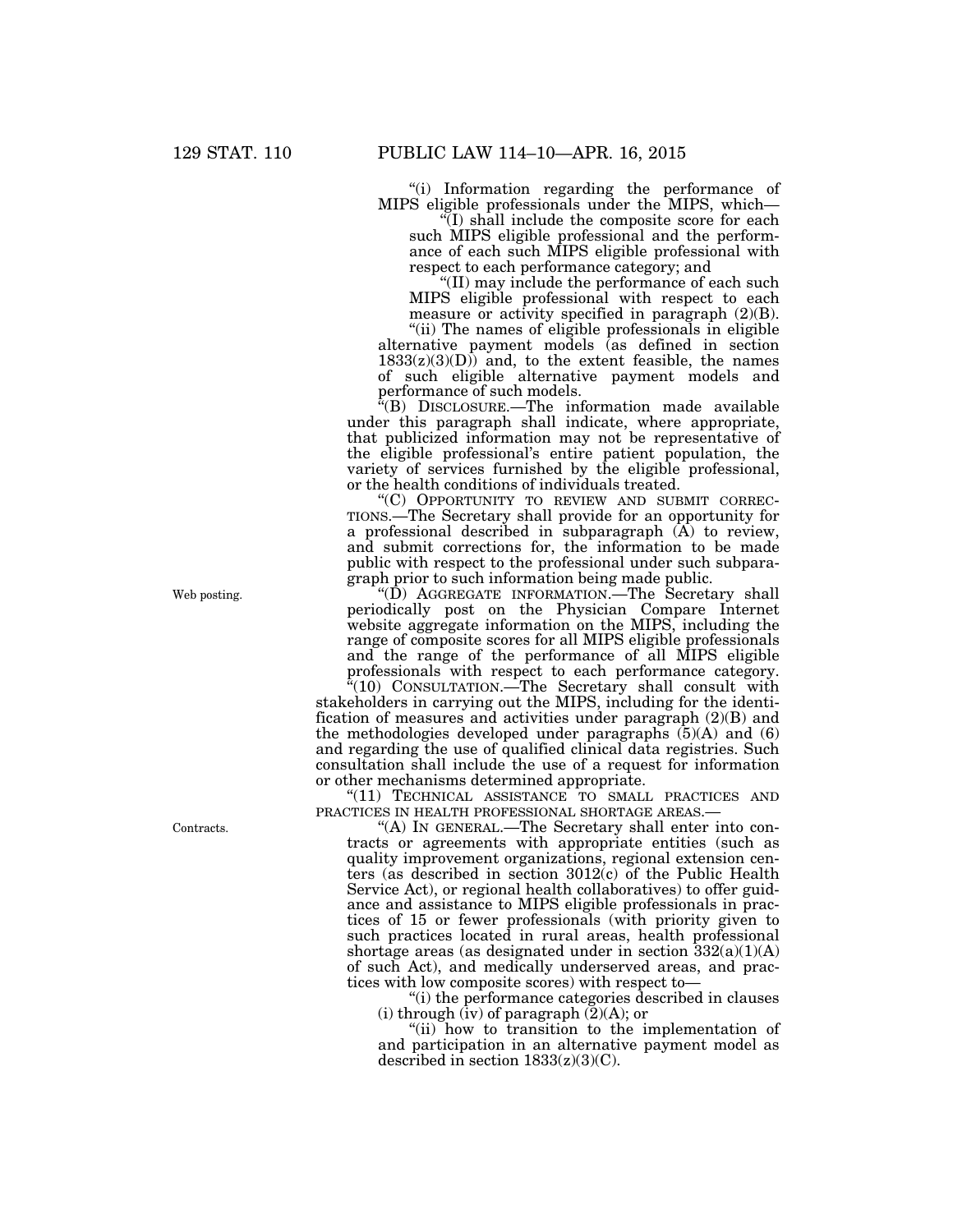''(B) FUNDING FOR TECHNICAL ASSISTANCE.—For purposes of implementing subparagraph (A), the Secretary shall provide for the transfer from the Federal Supplementary Medical Insurance Trust Fund established under section 1841 to the Centers for Medicare & Medicaid Services Program Management Account of \$20,000,000 for each of fiscal years 2016 through 2020. Amounts transferred under this subparagraph for a fiscal year shall be available until expended.

"(12) FEEDBACK AND INFORMATION TO IMPROVE PERFORM-ANCE.—

''(A) PERFORMANCE FEEDBACK.—

''(i) IN GENERAL.—Beginning July 1, 2017, the Sec-Effective date. retary—

''(I) shall make available timely (such as quarterly) confidential feedback to MIPS eligible professionals on the performance of such professionals with respect to the performance categories under clauses  $(i)$  and  $(ii)$  of paragraph  $(2)(A)$ ; and

''(II) may make available confidential feedback to such professionals on the performance of such professionals with respect to the performance categories under clauses (iii) and (iv) of such paragraph.

''(ii) MECHANISMS.—The Secretary may use one or more mechanisms to make feedback available under clause (i), which may include use of a web-based portal or other mechanisms determined appropriate by the Secretary. With respect to the performance category described in paragraph  $(2)(A)(i)$ , feedback under this subparagraph shall, to the extent an eligible professional chooses to participate in a data registry for purposes of this subsection (including registries under subsections (k) and (m)), be provided based on performance on quality measures reported through the use of such registries. With respect to any other performance category described in paragraph (2)(A), the Secretary shall encourage provision of feedback through qualified clinical data registries as described in subsection  $(m)(3)(E)$ ).

"(iii) USE OF DATA.—For purposes of clause (i), the Secretary may use data, with respect to a MIPS eligible professional, from periods prior to the current performance period and may use rolling periods in order to make illustrative calculations about the performance of such professional.

''(iv) DISCLOSURE EXEMPTION.—Feedback made available under this subparagraph shall be exempt from disclosure under section 552 of title 5, United States Code.

"(v) RECEIPT OF INFORMATION.—The Secretary may use the mechanisms established under clause (ii) to receive information from professionals, such as information with respect to this subsection. ''(B) ADDITIONAL INFORMATION.—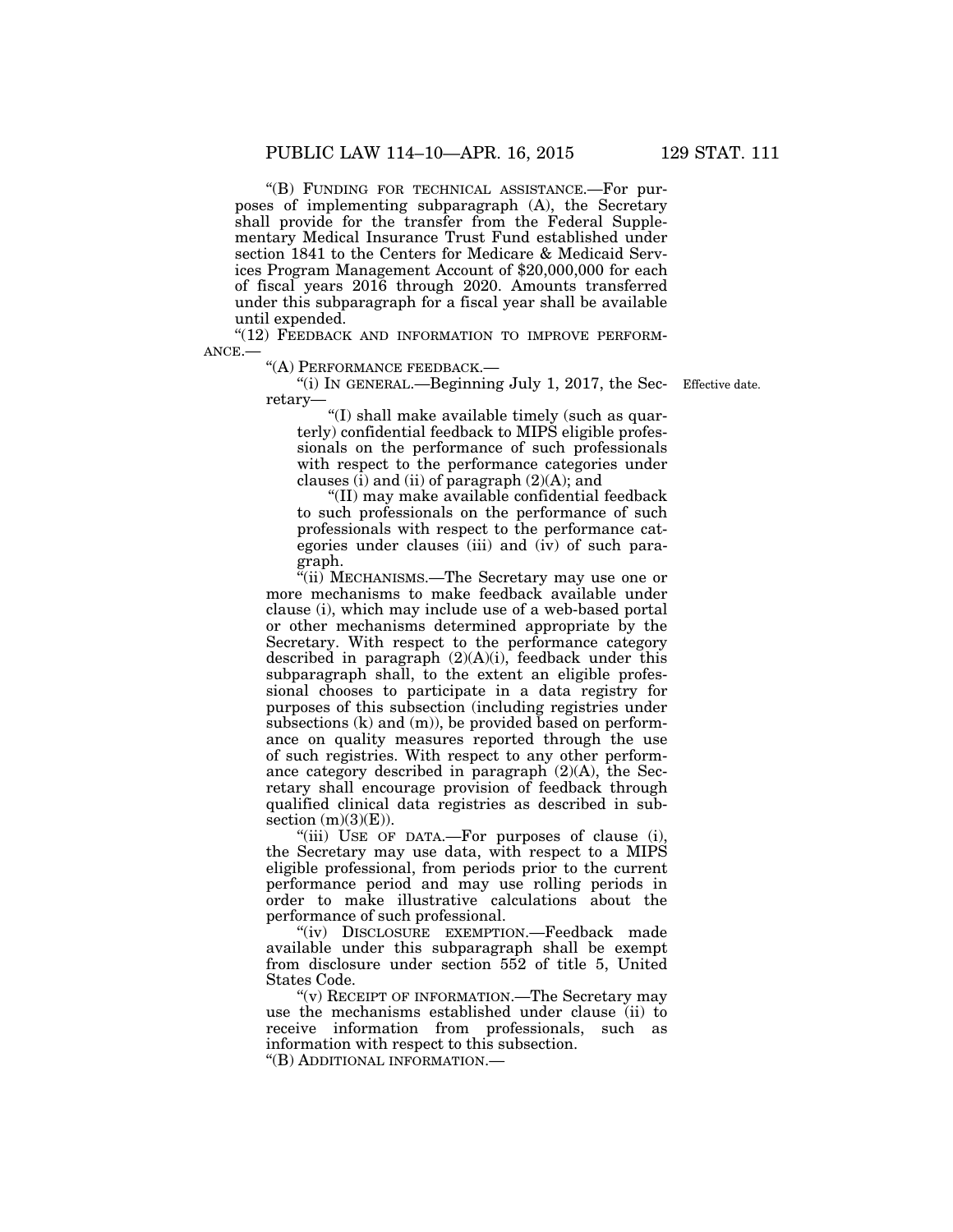''(i) IN GENERAL.—Beginning July 1, 2018, the Secretary shall make available to MIPS eligible professionals information, with respect to individuals who are patients of such MIPS eligible professionals, about items and services for which payment is made under this title that are furnished to such individuals by other suppliers and providers of services, which may include information described in clause (ii). Such information may be made available under the previous sentence to such MIPS eligible professionals by mechanisms determined appropriate by the Secretary, which may include use of a web-based portal. Such information may be made available in accordance with the same or similar terms as data are made available to accountable care organizations participating in the shared savings program under section 1899.

"(ii) TYPE OF INFORMATION.—For purposes of clause (i), the information described in this clause, is the following:

''(I) With respect to selected items and services (as determined appropriate by the Secretary) for which payment is made under this title and that are furnished to individuals, who are patients of a MIPS eligible professional, by another supplier or provider of services during the most recent period for which data are available (such as the most recent three-month period), such as the name of such providers furnishing such items and services to such patients during such period, the types of such items and services so furnished, and the dates such items and services were so furnished.

''(II) Historical data, such as averages and other measures of the distribution if appropriate, of the total, and components of, allowed charges (and other figures as determined appropriate by the Secretary).

 $"$ (13) REVIEW.—

''(A) TARGETED REVIEW.—The Secretary shall establish a process under which a MIPS eligible professional may seek an informal review of the calculation of the MIPS adjustment factor (or factors) applicable to such eligible professional under this subsection for a year. The results of a review conducted pursuant to the previous sentence shall not be taken into account for purposes of paragraph (6) with respect to a year (other than with respect to the calculation of such eligible professional's MIPS adjustment factor for such year or additional MIPS adjustment factor for such year) after the factors determined in subparagraph (A) and subparagraph (C) of such paragraph have been determined for such year.

''(B) LIMITATION.—Except as provided for in subparagraph  $(A)$ , there shall be no administrative or judicial review under section 1869, section 1878, or otherwise of the following:

''(i) The methodology used to determine the amount of the MIPS adjustment factor under paragraph (6)(A) and the amount of the additional MIPS adjustment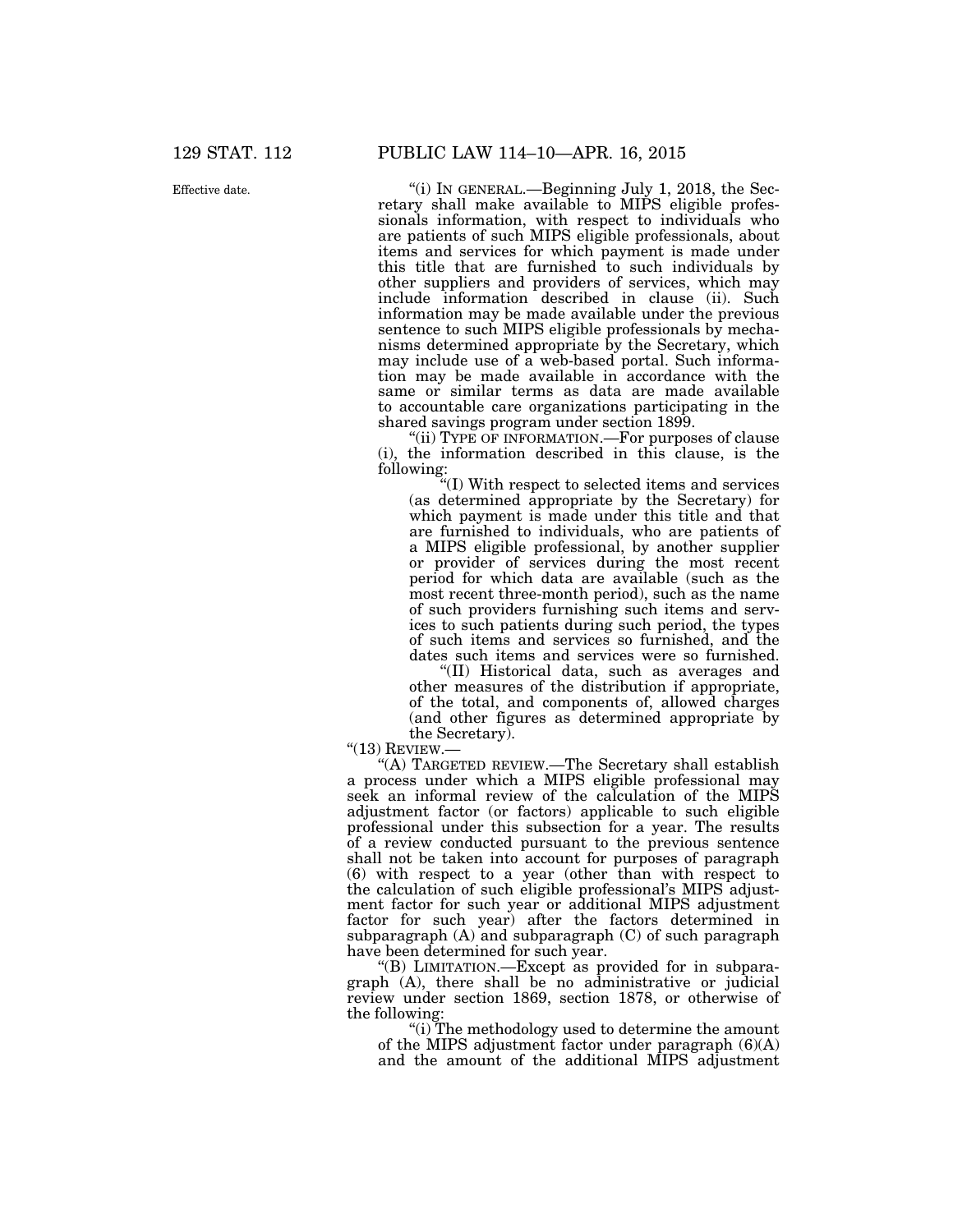factor under paragraph  $(6)(C)$  and the determination of such amounts.

'(ii) The establishment of the performance standards under paragraph (3) and the performance period under paragraph (4).

''(iii) The identification of measures and activities specified under paragraph (2)(B) and information made public or posted on the Physician Compare Internet website of the Centers for Medicare & Medicaid Services under paragraph (9).

"(iv) The methodology developed under paragraph (5) that is used to calculate performance scores and the calculation of such scores, including the weighting

of measures and activities under such methodology.".<br>
(2) GAO REPORTS.—

(A) EVALUATION OF ELIGIBLE PROFESSIONAL MIPS.—Not later than October 1, 2021, the Comptroller General of the United States shall submit to Congress a report evaluating the eligible professional Merit-based Incentive Payment System under subsection (q) of section 1848 of the Social Security Act (42 U.S.C. 1395w–4), as added by paragraph (1). Such report shall—

(i) examine the distribution of the composite performance scores and MIPS adjustment factors (and additional MIPS adjustment factors) for MIPS eligible professionals (as defined in subsection  $(q)(1)(c)$  of such section) under such program, and patterns relating to such scores and adjustment factors, including based on type of provider, practice size, geographic location, and patient mix;

(ii) provide recommendations for improving such program;

(iii) evaluate the impact of technical assistance funding under section  $184\delta(q)(11)$  of the Social Security Act, as added by paragraph  $(1)$ , on the ability of professionals to improve within such program or successfully transition to an alternative payment model (as defined in section  $1833(z)(3)$  of the Social Security Act, as added by subsection (e)), with priority for such evaluation given to practices located in rural areas, health professional shortage areas (as designated in section  $332(a)(1)(A)$  of the Public Health Service Act), and medically underserved areas; and

(iv) provide recommendations for optimizing the use of such technical assistance funds.

(B) STUDY TO EXAMINE ALIGNMENT OF QUALITY MEAS-URES USED IN PUBLIC AND PRIVATE PROGRAMS.—

(i) IN GENERAL.—Not later than 18 months after the date of the enactment of this Act, the Comptroller General of the United States shall submit to Congress a report that—

(I) compares the similarities and differences in the use of quality measures under the original Medicare fee-for-service program under parts A and B of title XVIII of the Social Security Act, the Medicare Advantage program under part C of such title, selected State Medicaid programs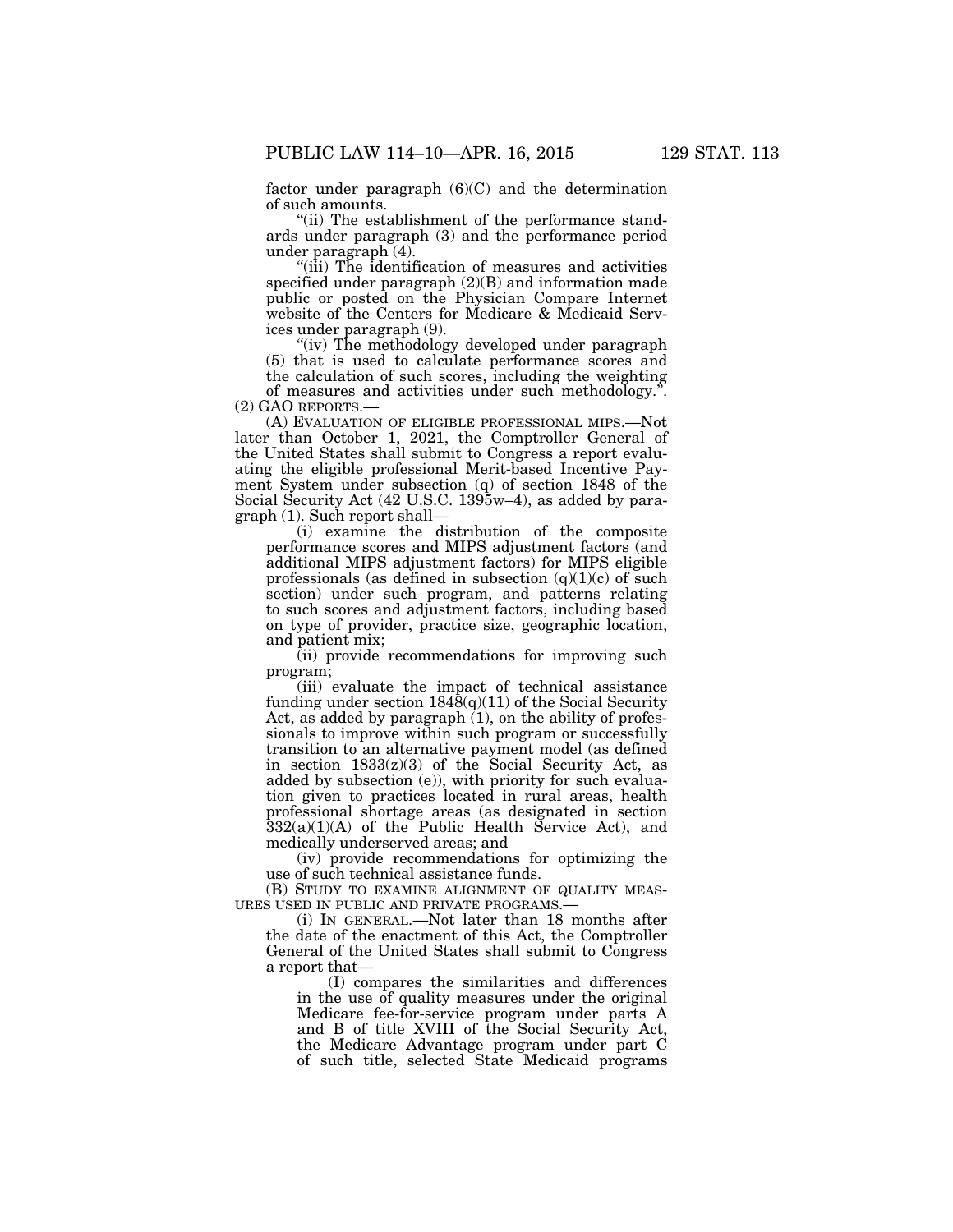under title XIX of such Act, and private payer arrangements; and

(II) makes recommendations on how to reduce the administrative burden involved in applying such quality measures.

(ii) REQUIREMENTS.—The report under clause (i) shall—

(I) consider those measures applicable to individuals entitled to, or enrolled for, benefits under such part A, or enrolled under such part B and individuals under the age of 65; and

(II) focus on those measures that comprise the most significant component of the quality performance category of the eligible professional MIPS incentive program under subsection (q) of section 1848 of the Social Security Act (42 U.S.C. 1395w–4), as added by paragraph  $(1)$ .

(C) STUDY ON ROLE OF INDEPENDENT RISK MANAGERS.— Not later than January 1, 2017, the Comptroller General of the United States shall submit to Congress a report examining whether entities that pool financial risk for physician practices, such as independent risk managers, can play a role in supporting physician practices, particularly small physician practices, in assuming financial risk for the treatment of patients. Such report shall examine barriers that small physician practices currently face in assuming financial risk for treating patients, the types of risk management entities that could assist physician practices in participating in two-sided risk payment models, and how such entities could assist with risk management and with quality improvement activities. Such report shall also include an analysis of any existing legal barriers to such arrangements.

(D) STUDY TO EXAMINE RURAL AND HEALTH PROFESSIONAL SHORTAGE AREA ALTERNATIVE PAYMENT MODELS.— Not later than October 1, 2021, the Comptroller General of the United States shall submit to Congress a report that examines the transition of professionals in rural areas, health professional shortage areas (as designated in section  $332(a)(1)(A)$  of the Public Health Service Act), or medically underserved areas to an alternative payment model (as defined in section 1833(z)(3) of the Social Security Act, as added by subsection (e)). Such report shall make recommendations for removing administrative barriers to practices, including small practices consisting of 15 or fewer professionals, in rural areas, health professional shortage areas, and medically underserved areas to participation in such models.

(3) FUNDING FOR IMPLEMENTATION.—For purposes of implementing the provisions of and the amendments made by this section, the Secretary of Health and Human Services shall provide for the transfer of \$80,000,000 from the Supplementary Medical Insurance Trust Fund established under section 1841 of the Social Security Act (42 U.S.C. 1395t) to the Centers for Medicare & Medicaid Program Management Account for each of the fiscal years 2015 through 2019. Amounts transferred under this paragraph shall be available until expended.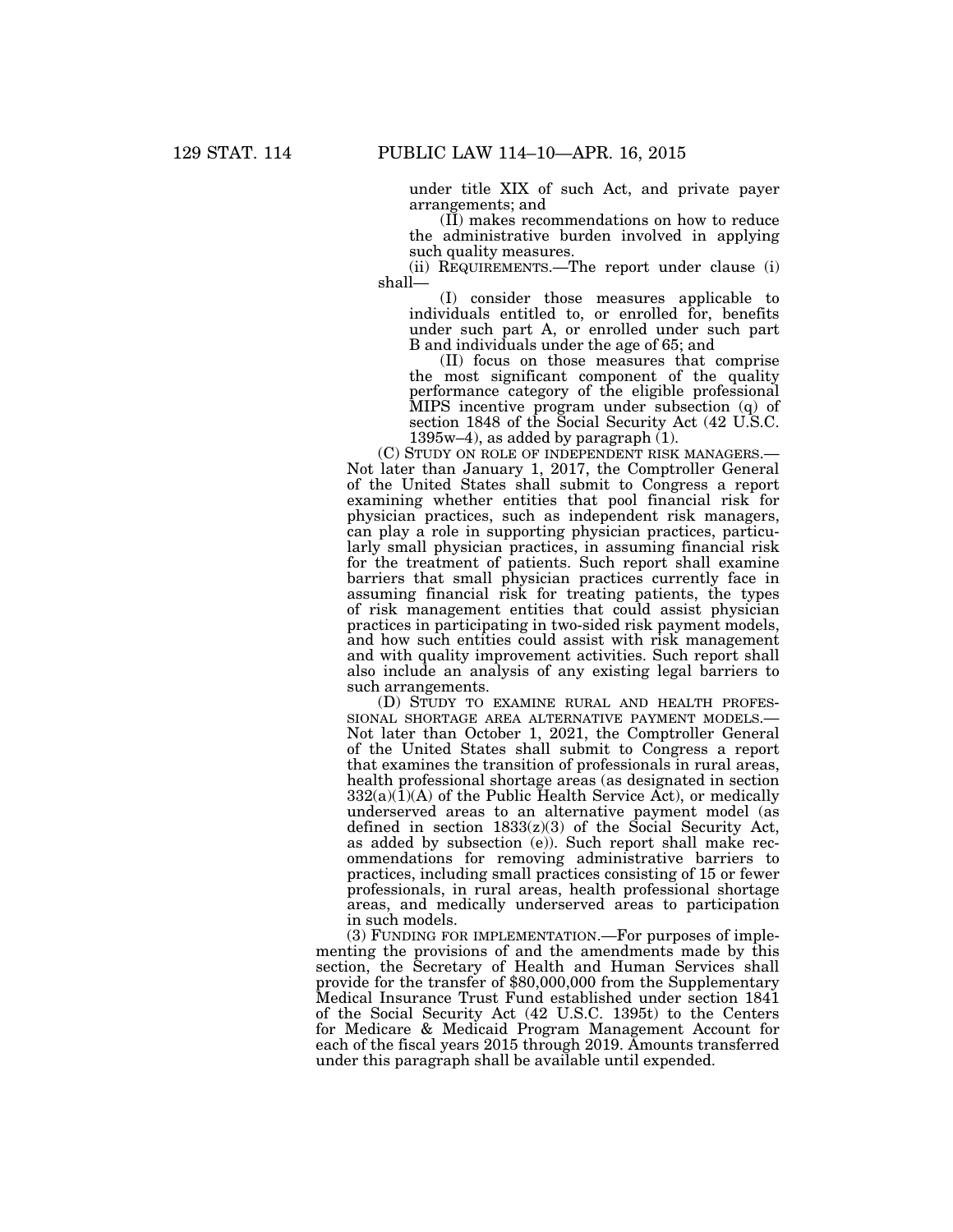(d) IMPROVING QUALITY REPORTING FOR COMPOSITE SCORES.— (1) CHANGES FOR GROUP REPORTING OPTION.—

(A) IN GENERAL.—Section  $1848(m)(3)(C)(ii)$  of the Social Security Act (42 U.S.C. 1395w–4 $(m)(3)(C)(ii)$ ) is amended by inserting ''and, for 2016 and subsequent years, may provide" after "shall provide".

(B) CLARIFICATION OF QUALIFIED CLINICAL DATA REG-<br>Y REPORTING TO GROUP PRACTICES.—Section ISTRY REPORTING TO GROUP PRACTICES.—Section 1848(m)(3)(D) of the Social Security Act (42 U.S.C. 1395w–  $4(m)(3)(D)$  is amended by inserting "and, for 2016 and subsequent years, subparagraph  $(A)$  or  $(C)$ " after "subpara $graph (A)$ ".

(2) CHANGES FOR MULTIPLE REPORTING PERIODS AND ALTER-NATIVE CRITERIA FOR SATISFACTORY REPORTING.—Section 1848(m)(5)(F) of the Social Security Act (42 U.S.C. 1395w–  $4(m)(5)(F)$  is amended—

(A) by striking ''and subsequent years'' and inserting ''through reporting periods occurring in 2015''; and

(B) by inserting ''and, for reporting periods occurring in 2016 and subsequent years, the Secretary may establish'' after ''shall establish''.

(3) PHYSICIAN FEEDBACK PROGRAM REPORTS SUCCEEDED BY REPORTS UNDER MIPS.—Section 1848(n) of the Social Security Act (42 U.S.C. 1395w–4 $(n)$ ) is amended by adding at the end the following new paragraph:

"(11) REPORTS ENDING WITH 2017.—Reports under the Program shall not be provided after December 31, 2017. See subsection  $(q)(12)$  for reports under the eligible professionals Meritbased Incentive Payment System.''.

(4) COORDINATION WITH SATISFYING MEANINGFUL EHR USE CLINICAL QUALITY MEASURE REPORTING REQUIREMENT.—Section 1848(o)(2)(A)(iii) of the Social Security Act (42 U.S.C. 1395w–  $4(0)(2)(A)(iii)$  is amended by inserting "and subsection  $(q)(5)(B)(ii)(II)$ " after "Subject to subparagraph  $(B)(ii)$ ".

(e) PROMOTING ALTERNATIVE PAYMENT MODELS.—

(1) INCREASING TRANSPARENCY OF PHYSICIAN-FOCUSED PAY-MENT MODELS.—Section 1868 of the Social Security Act (42 U.S.C. 1395ee) is amended by adding at the end the following new subsection:

''(c) PHYSICIAN-FOCUSED PAYMENT MODELS.—

''(1) TECHNICAL ADVISORY COMMITTEE.—

''(A) ESTABLISHMENT.—There is established an ad hoc committee to be known as the 'Physician-Focused Payment Model Technical Advisory Committee' (referred to in this subsection as the 'Committee').

''(B) MEMBERSHIP.—

''(i) NUMBER AND APPOINTMENT.—The Committee shall be composed of 11 members appointed by the Comptroller General of the United States.

 $\ddot{q}$ (ii) QUALIFICATIONS.—The membership of the Committee shall include individuals with national recognition for their expertise in physician-focused payment models and related delivery of care. No more than 5 members of the Committee shall be providers of services or suppliers, or representatives of providers of services or suppliers.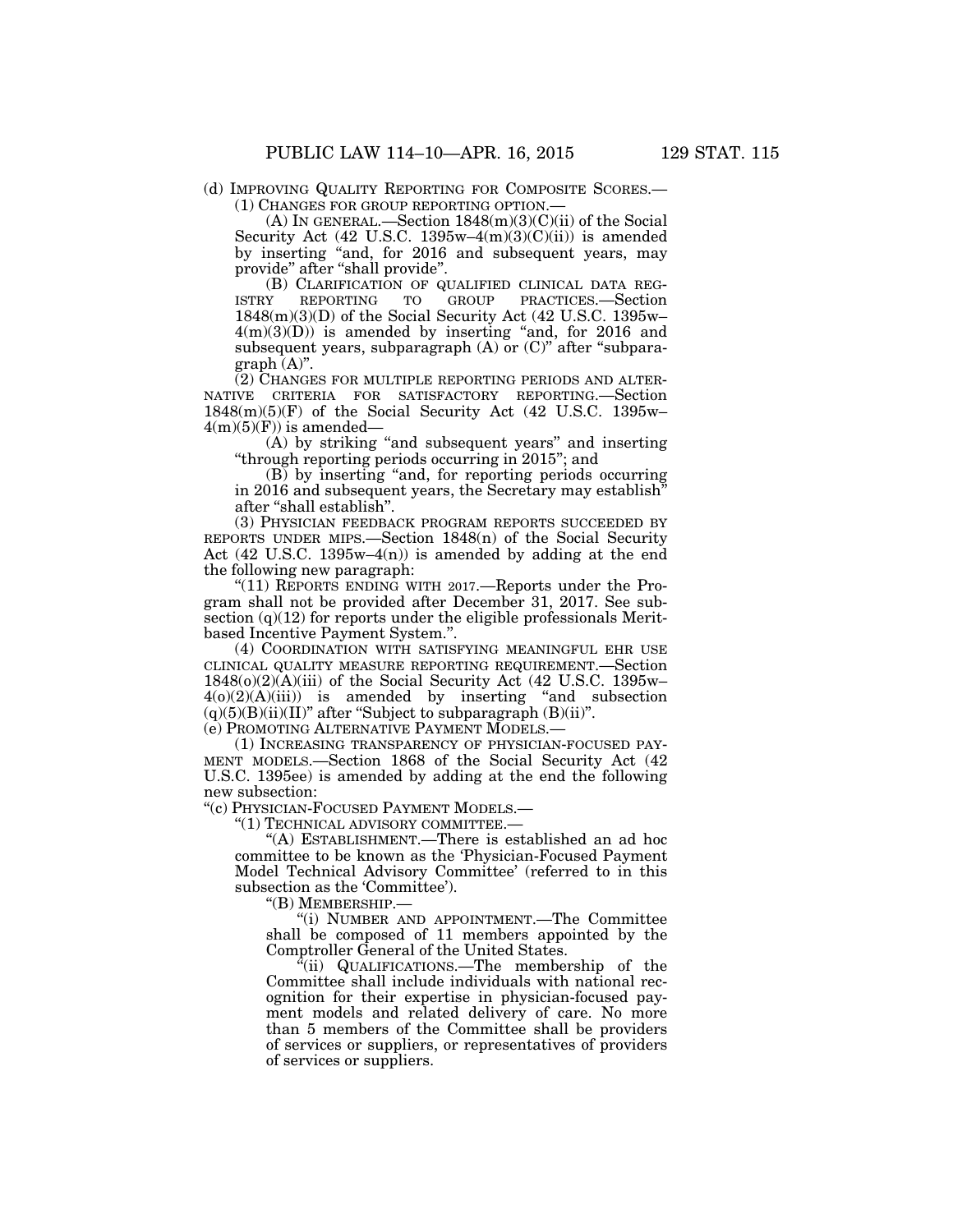"(iii) PROHIBITION ON FEDERAL EMPLOYMENT.—A member of the Committee shall not be an employee of the Federal Government.

''(iv) ETHICS DISCLOSURE.—The Comptroller General shall establish a system for public disclosure by members of the Committee of financial and other potential conflicts of interest relating to such members. Members of the Committee shall be treated as employees of Congress for purposes of applying title I of the Ethics in Government Act of 1978 (Public Law 95–521).

''(v) DATE OF INITIAL APPOINTMENTS.—The initial appointments of members of the Committee shall be made by not later than 180 days after the date of enactment of this subsection.

''(C) TERM; VACANCIES.— ''(i) TERM.—The terms of members of the Committee shall be for 3 years except that the Comptroller General shall designate staggered terms for the members first appointed.

"(ii) VACANCIES.—Any member appointed to fill a vacancy occurring before the expiration of the term for which the member's predecessor was appointed shall be appointed only for the remainder of that term. A member may serve after the expiration of that member's term until a successor has taken office. A vacancy in the Committee shall be filled in the manner in which the original appointment was made.

''(D) DUTIES.—The Committee shall meet, as needed, to provide comments and recommendations to the Secretary, as described in paragraph (2)(C), on physicianfocused payment models.

"(E) COMPENSATION OF MEMBERS.—

''(i) IN GENERAL.—Except as provided in clause (ii), a member of the Committee shall serve without compensation.

''(ii) TRAVEL EXPENSES.—A member of the Committee shall be allowed travel expenses, including per diem in lieu of subsistence, at rates authorized for an employee of an agency under subchapter I of chapter 57 of title 5, United States Code, while away from the home or regular place of business of the member in the performance of the duties of the Committee. ''(F) OPERATIONAL AND TECHNICAL SUPPORT.—

''(i) IN GENERAL.—The Assistant Secretary for Planning and Evaluation shall provide technical and operational support for the Committee, which may be by use of a contractor. The Office of the Actuary of the Centers for Medicare & Medicaid Services shall provide to the Committee actuarial assistance as needed.

''(ii) FUNDING.—The Secretary shall provide for the transfer, from the Federal Supplementary Medical Insurance Trust Fund under section 1841, such amounts as are necessary to carry out this paragraph (not to exceed  $$5,000,000$ ) for fiscal year  $2015$  and each subsequent fiscal year. Any amounts transferred

Deadline.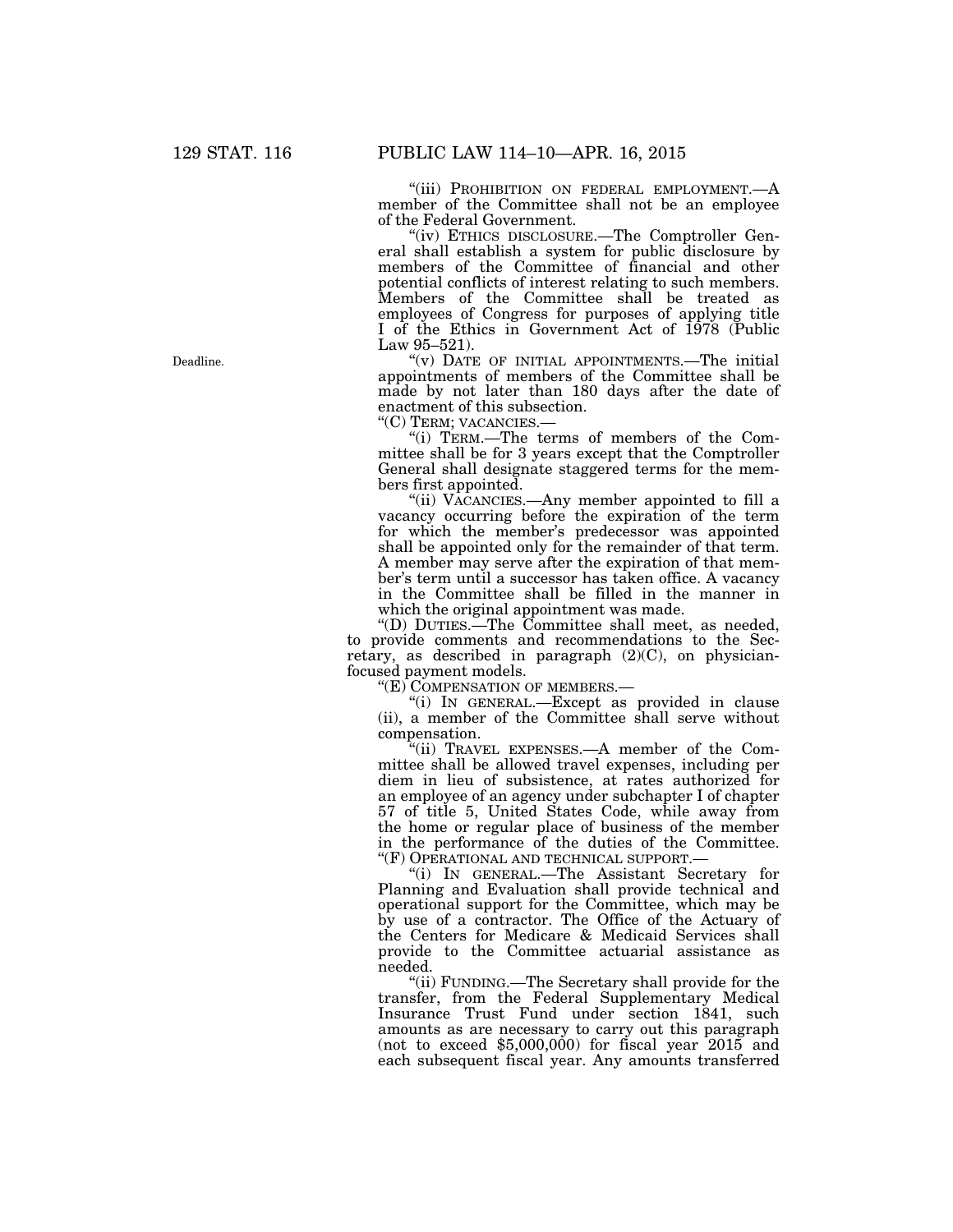under the preceding sentence for a fiscal year shall remain available until expended.

''(G) APPLICATION.—Section 14 of the Federal Advisory Committee Act (5 U.S.C. App.) shall not apply to the Committee.

 $\lq$ '(2) CRITERIA AND PROCESS FOR SUBMISSION AND REVIEW OF PHYSICIAN-FOCUSED PAYMENT MODELS.—

"(A) CRITERIA FOR ASSESSING PHYSICIAN-FOCUSED PAY-<br>MENT MODELS.—  $\frac{1}{1}$  (i) RULEMAKING.—Not later than November 1,

Deadline.

2016, the Secretary shall, through notice and comment rulemaking, following a request for information, establish criteria for physician-focused payment models, including models for specialist physicians, that could be used by the Committee for making comments and recommendations pursuant to paragraph  $(1)(D)$ .

"(ii) MEDPAC SUBMISSION OF COMMENTS.—During the comment period for the proposed rule described in clause (i), the Medicare Payment Advisory Commission may submit comments to the Secretary on the proposed criteria under such clause.

''(iii) UPDATING.—The Secretary may update the criteria established under this subparagraph through rulemaking.

''(B) STAKEHOLDER SUBMISSION OF PHYSICIAN-FOCUSED PAYMENT MODELS.—On an ongoing basis, individuals and stakeholder entities may submit to the Committee proposals for physician-focused payment models that such individuals and entities believe meet the criteria described in subparagraph (A).

''(C) COMMITTEE REVIEW OF MODELS SUBMITTED.—The Committee shall, on a periodic basis, review models submitted under subparagraph (B), prepare comments and recommendations regarding whether such models meet the criteria described in subparagraph (A), and submit such comments and recommendations to the Secretary.

''(D) SECRETARY REVIEW AND RESPONSE.—The Secretary shall review the comments and recommendations submitted by the Committee under subparagraph (C) and post a detailed response to such comments and recommendations on the Internet website of the Centers for Medicare & Medicaid Services.

''(3) RULE OF CONSTRUCTION.—Nothing in this subsection shall be construed to impact the development or testing of models under this title or titles XI, XIX, or XXI.''.

(2) INCENTIVE PAYMENTS FOR PARTICIPATION IN ELIGIBLE ALTERNATIVE PAYMENT MODELS.—Section 1833 of the Social Security Act (42 U.S.C. 1395l) is amended by adding at the end the following new subsection:

"(z) INCENTIVE PAYMENTS FOR PARTICIPATION IN ELIGIBLE ALTERNATIVE PAYMENT MODELS.—<br>"(1) PAYMENT INCENTIVE.

Time period.

''(A) IN GENERAL.—In the case of covered professional services furnished by an eligible professional during a year that is in the period beginning with 2019 and ending with 2024 and for which the professional is a qualifying APM participant with respect to such year, in addition to the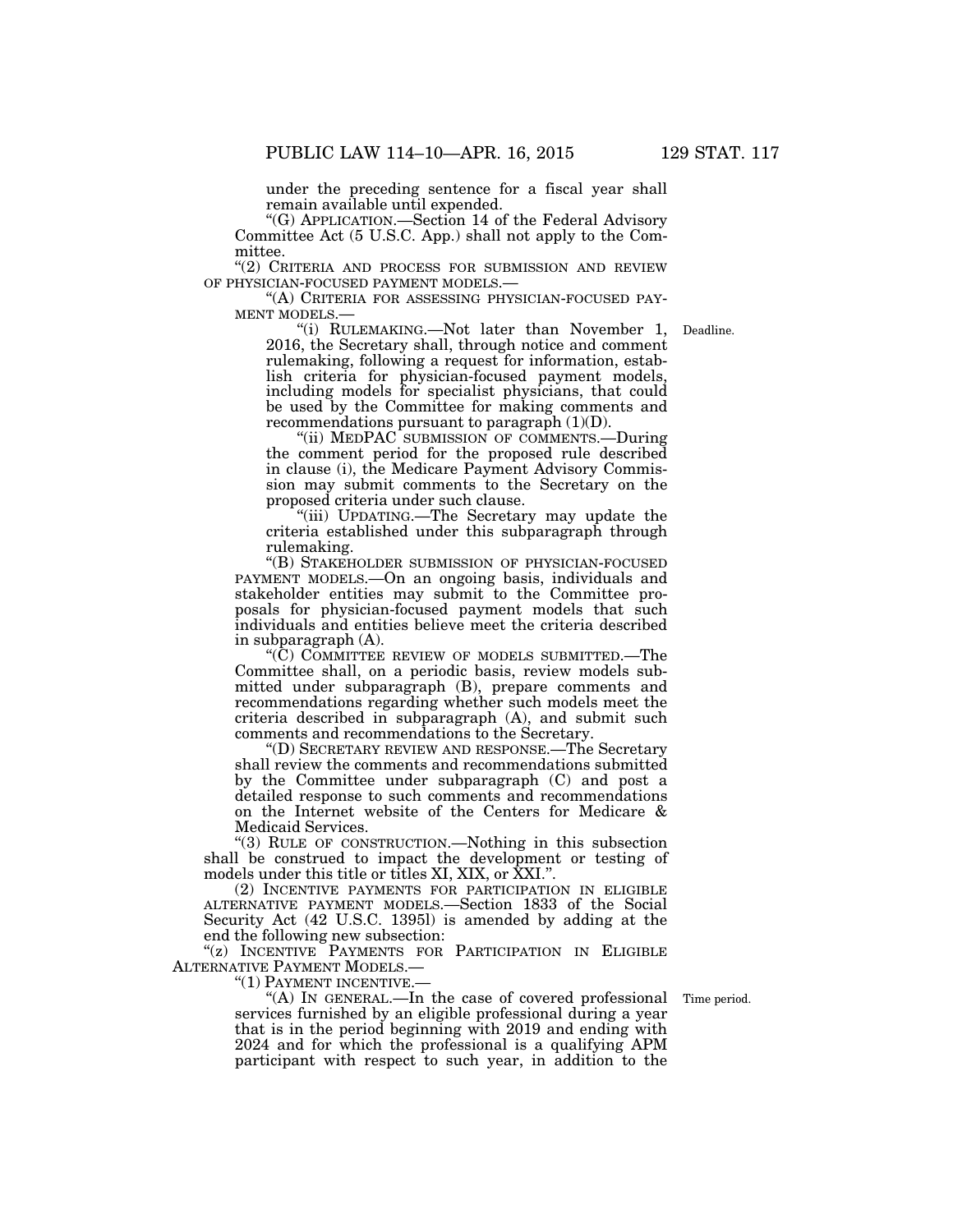amount of payment that would otherwise be made for such covered professional services under this part for such year, there also shall be paid to such professional an amount equal to 5 percent of the estimated aggregate payment amounts for such covered professional services under this part for the preceding year. For purposes of the previous sentence, the payment amount for the preceding year may be an estimation for the full preceding year based on a period of such preceding year that is less than the full year. The Secretary shall establish policies to implement this subparagraph in cases in which payment for covered professional services furnished by a qualifying APM participant in an alternative payment model—

''(i) is made to an eligible alternative payment entity rather than directly to the qualifying APM participant; or

''(ii) is made on a basis other than a fee-for-service basis (such as payment on a capitated basis).

''(B) FORM OF PAYMENT.—Payments under this subsection shall be made in a lump sum, on an annual basis, as soon as practicable.

''(C) TREATMENT OF PAYMENT INCENTIVE.—Payments under this subsection shall not be taken into account for purposes of determining actual expenditures under an alternative payment model and for purposes of determining or rebasing any benchmarks used under the alternative payment model.

''(D) COORDINATION.—The amount of the additional payment under this subsection or subsection (m) shall be determined without regard to any additional payment under subsection (m) and this subsection, respectively. The amount of the additional payment under this subsection or subsection (x) shall be determined without regard to any additional payment under subsection (x) and this subsection, respectively. The amount of the additional payment under this subsection or subsection (y) shall be determined without regard to any additional payment under subsection (y) and this subsection, respectively.

"(2) QUALIFYING APM PARTICIPANT.—For purposes of this subsection, the term 'qualifying APM participant' means the following:

''(A) 2019 AND 2020.—With respect to 2019 and 2020, an eligible professional for whom the Secretary determines that at least 25 percent of payments under this part for covered professional services furnished by such professional during the most recent period for which data are available (which may be less than a year) were attributable to such services furnished under this part through an eligible alternative payment entity.

"(B)  $2021$  AND  $2022$ .—With respect to 2021 and 2022, an eligible professional described in either of the following clauses:

''(i) MEDICARE PAYMENT THRESHOLD OPTION.—An eligible professional for whom the Secretary determines that at least 50 percent of payments under this part for covered professional services furnished by such professional during the most recent period for which

Policies.

Definition.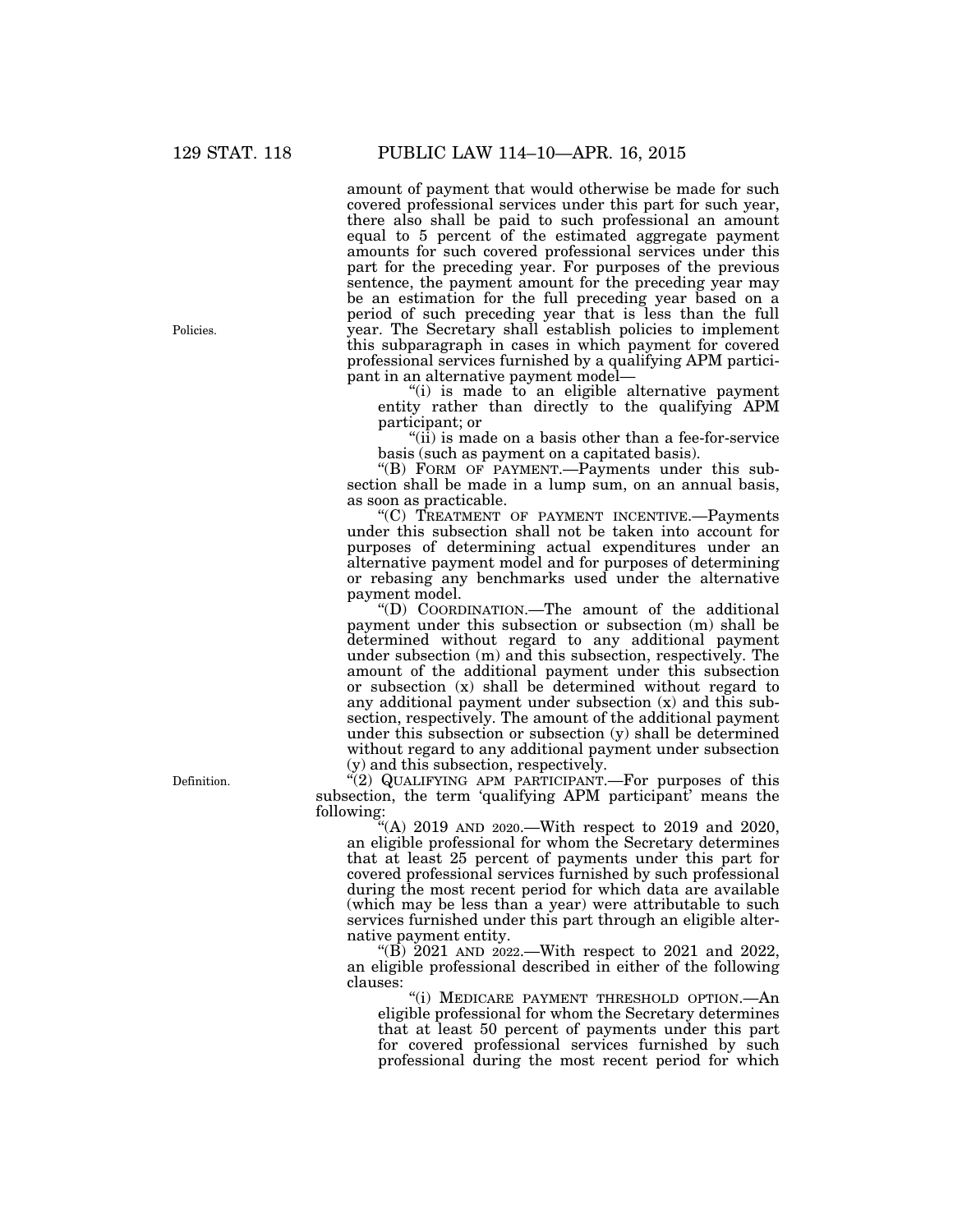data are available (which may be less than a year) were attributable to such services furnished under this part through an eligible alternative payment entity.<br>"(ii) COMBINATION ALL-PAYER AND MEDICARE PAY-

''(ii) COMBINATION ALL-PAYER AND MEDICARE PAY- MENT THRESHOLD OPTION.—An eligible professional—

''(I) for whom the Secretary determines, with respect to items and services furnished by such professional during the most recent period for which data are available (which may be less than a year), that at least 50 percent of the sum of—

''(aa) payments described in clause (i); and ''(bb) all other payments, regardless of payer (other than payments made by the Secretary of Defense or the Secretary of Veterans Affairs and other than payments made under title XIX in a State in which no medical home or alternative payment model is available

under the State program under that title), meet the requirement described in clause (iii)(I) with respect to payments described in item (aa) and meet the requirement described in clause  $(iii)(II)$  with respect to payments described in item (bb);

''(II) for whom the Secretary determines at least 25 percent of payments under this part for covered professional services furnished by such professional during the most recent period for which data are available (which may be less than a year) were attributable to such services furnished under this part through an eligible alternative payment entity; and

''(III) who provides to the Secretary such information as is necessary for the Secretary to make a determination under subclause (I), with respect to such professional.

"(iii) REQUIREMENT.—For purposes of clause  $(ii)(I)$ —

''(I) the requirement described in this subclause, with respect to payments described in item (aa) of such clause, is that such payments are made to an eligible alternative payment entity; and

''(II) the requirement described in this subclause, with respect to payments described in item (bb) of such clause, is that such payments are made under arrangements in which—

''(aa) quality measures comparable to measures under the performance category described in section  $1848(q)(2)(B)(i)$  apply;

"(bb) certified EHR technology is used; and

''(cc) the eligible professional participates in an entity that—

''(AA) bears more than nominal financial risk if actual aggregate expenditures exceeds expected aggregate expenditures; or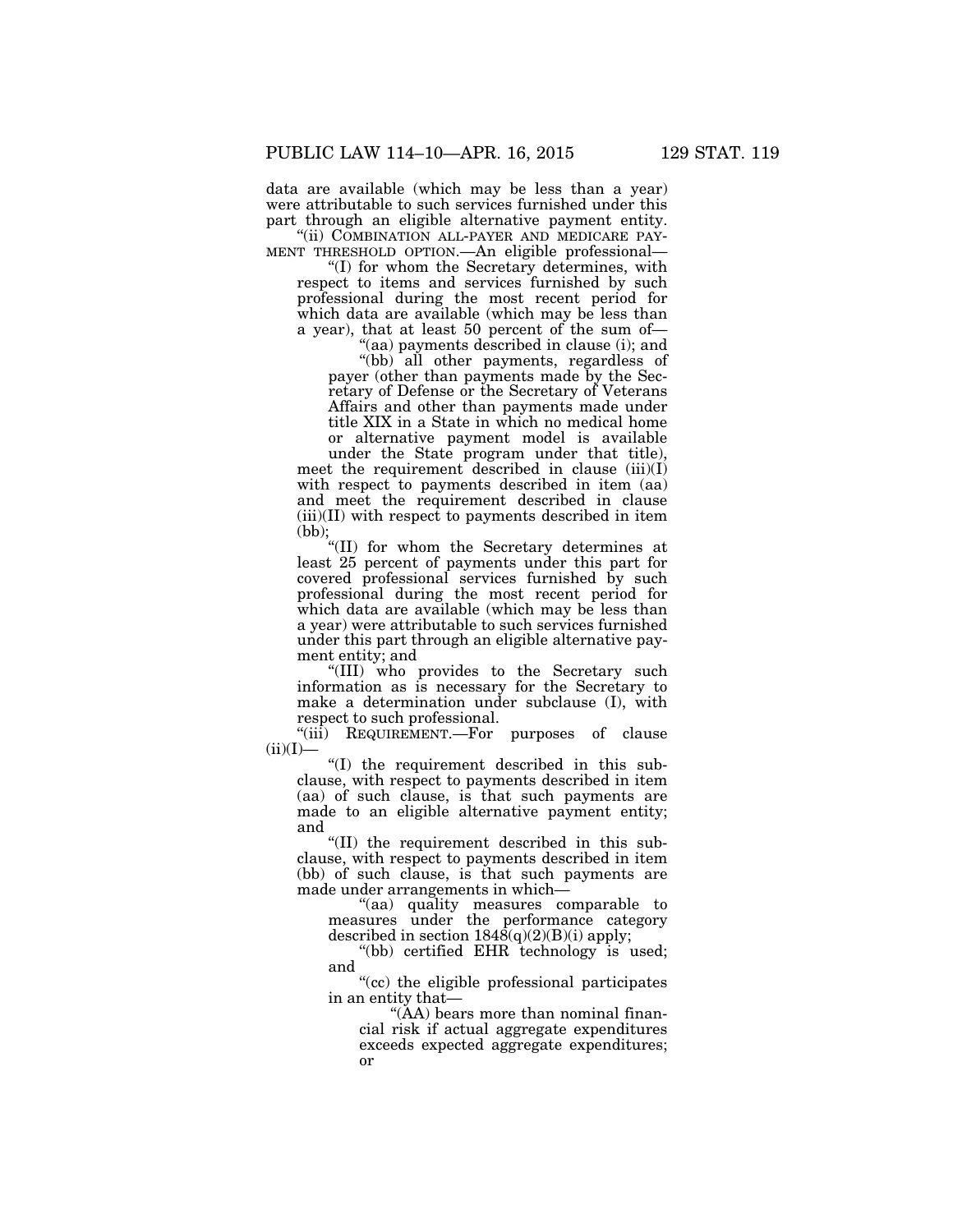''(BB) with respect to beneficiaries under title XIX, is a medical home that meets criteria comparable to medical homes expanded under section 1115A(c).

''(C) BEGINNING IN 2023.—With respect to 2023 and each subsequent year, an eligible professional described in either of the following clauses:

"(i) MEDICARE PAYMENT THRESHOLD OPTION.—An eligible professional for whom the Secretary determines that at least 75 percent of payments under this part for covered professional services furnished by such professional during the most recent period for which data are available (which may be less than a year) were attributable to such services furnished under this part through an eligible alternative payment entity. "(ii) COMBINATION ALL-PAYER AND MEDICARE PAY-

MENT THRESHOLD OPTION.—An eligible professional—

''(I) for whom the Secretary determines, with respect to items and services furnished by such professional during the most recent period for which data are available (which may be less than a year), that at least 75 percent of the sum of—

"(aa) payments described in clause (i); and ''(bb) all other payments, regardless of payer (other than payments made by the Secretary of Defense or the Secretary of Veterans Affairs and other than payments made under title XIX in a State in which no medical home or alternative payment model is available

under the State program under that title), meet the requirement described in clause (iii)(I) with respect to payments described in item (aa) and meet the requirement described in clause  $(iii)(II)$  with respect to payments described in item (bb);

''(II) for whom the Secretary determines at least 25 percent of payments under this part for covered professional services furnished by such professional during the most recent period for which data are available (which may be less than a year) were attributable to such services furnished under this part through an eligible alternative payment entity; and

''(III) who provides to the Secretary such information as is necessary for the Secretary to make a determination under subclause (I), with respect to such professional.

"(iii) REQUIREMENT.—For purposes of clause  $(ii)(I)$ —

''(I) the requirement described in this subclause, with respect to payments described in item (aa) of such clause, is that such payments are made to an eligible alternative payment entity; and

''(II) the requirement described in this subclause, with respect to payments described in item

Effective date.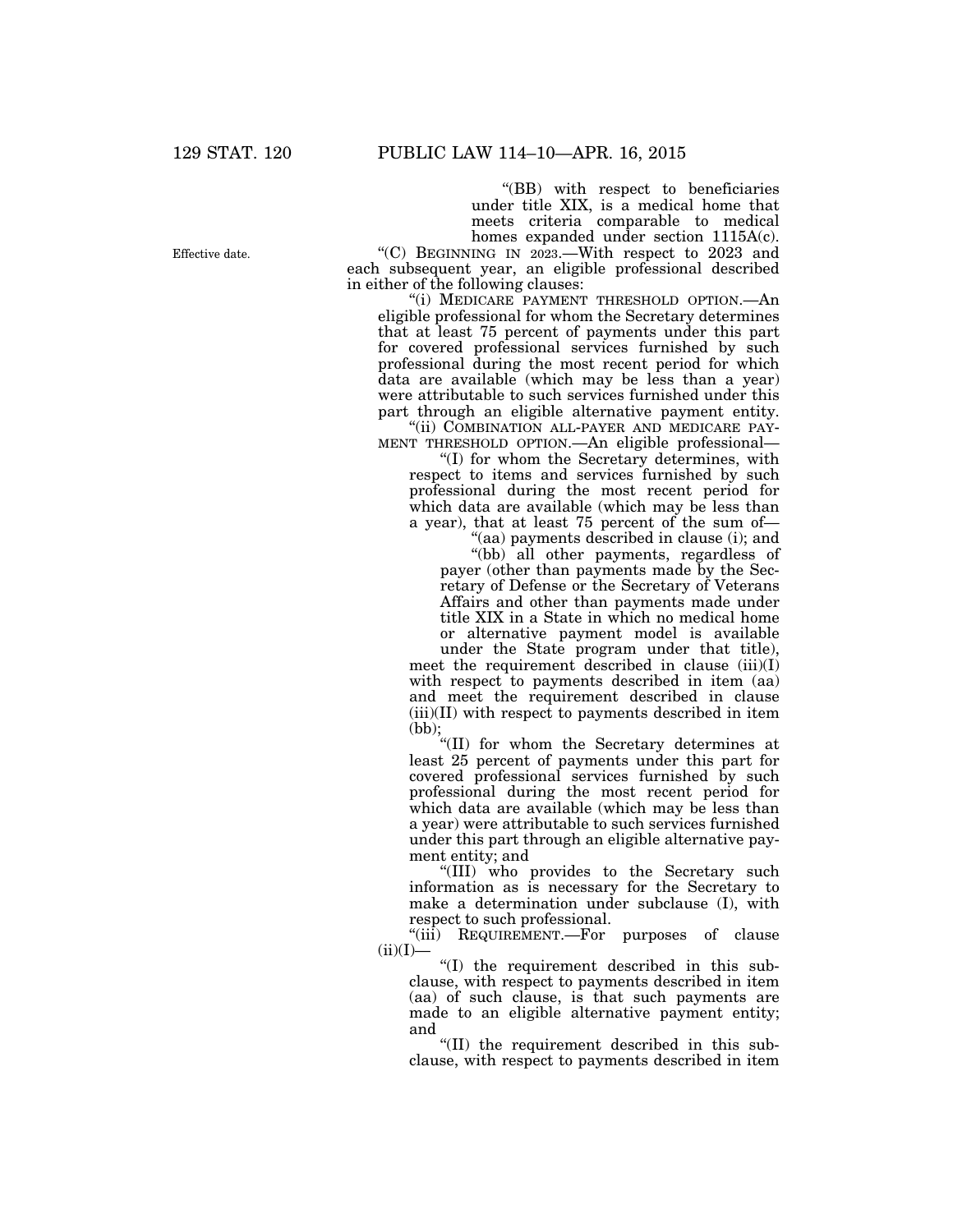(bb) of such clause, is that such payments are made under arrangements in which—

Applicability.

''(aa) quality measures comparable to measures under the performance category described in section  $1848(q)(2)(B)(i)$  apply;

 $*(bb)$  certified EHR technology is used; and

''(cc) the eligible professional participates in an entity that—

''(AA) bears more than nominal financial risk if actual aggregate expenditures exceeds expected aggregate expenditures; or

''(BB) with respect to beneficiaries under title XIX, is a medical home that meets criteria comparable to medical homes expanded under section  $1115A(c)$ .

''(D) USE OF PATIENT APPROACH.—The Secretary may base the determination of whether an eligible professional is a qualifying APM participant under this subsection and the determination of whether an eligible professional is a partial qualifying APM participant under section  $1848(q)(1)(C)$ (iii) by using counts of patients in lieu of using payments and using the same or similar percentage criteria (as specified in this subsection and such section, respectively), as the Secretary determines appropriate.

''(3) ADDITIONAL DEFINITIONS.—In this subsection:

''(A) COVERED PROFESSIONAL SERVICES.—The term 'covered professional services' has the meaning given that term in section  $1848(k)(3)(A)$ .

''(B) ELIGIBLE PROFESSIONAL.—The term 'eligible professional' has the meaning given that term in section  $1848(k)(3)(B)$  and includes a group that includes such professionals.

''(C) ALTERNATIVE PAYMENT MODEL (APM).—The term 'alternative payment model' means, other than for purposes of subparagraphs  $(B)(ii)(I)(bb)$  and  $(C)(ii)(I)(bb)$  of para $graph(2)$ , any of the following:

''(i) A model under section 1115A (other than a health care innovation award).

''(ii) The shared savings program under section 1899.

''(iii) A demonstration under section 1866C.

"(iv) A demonstration required by Federal law. ''(D) ELIGIBLE ALTERNATIVE PAYMENT ENTITY.—The term 'eligible alternative payment entity' means, with respect to a year, an entity that—

"(i) participates in an alternative payment model that—

''(I) requires participants in such model to use certified EHR technology (as defined in subsection  $(o)(4)$ ; and

''(II) provides for payment for covered professional services based on quality measures comparable to measures under the performance category described in section  $1848(q)(2)(B)(i)$ ; and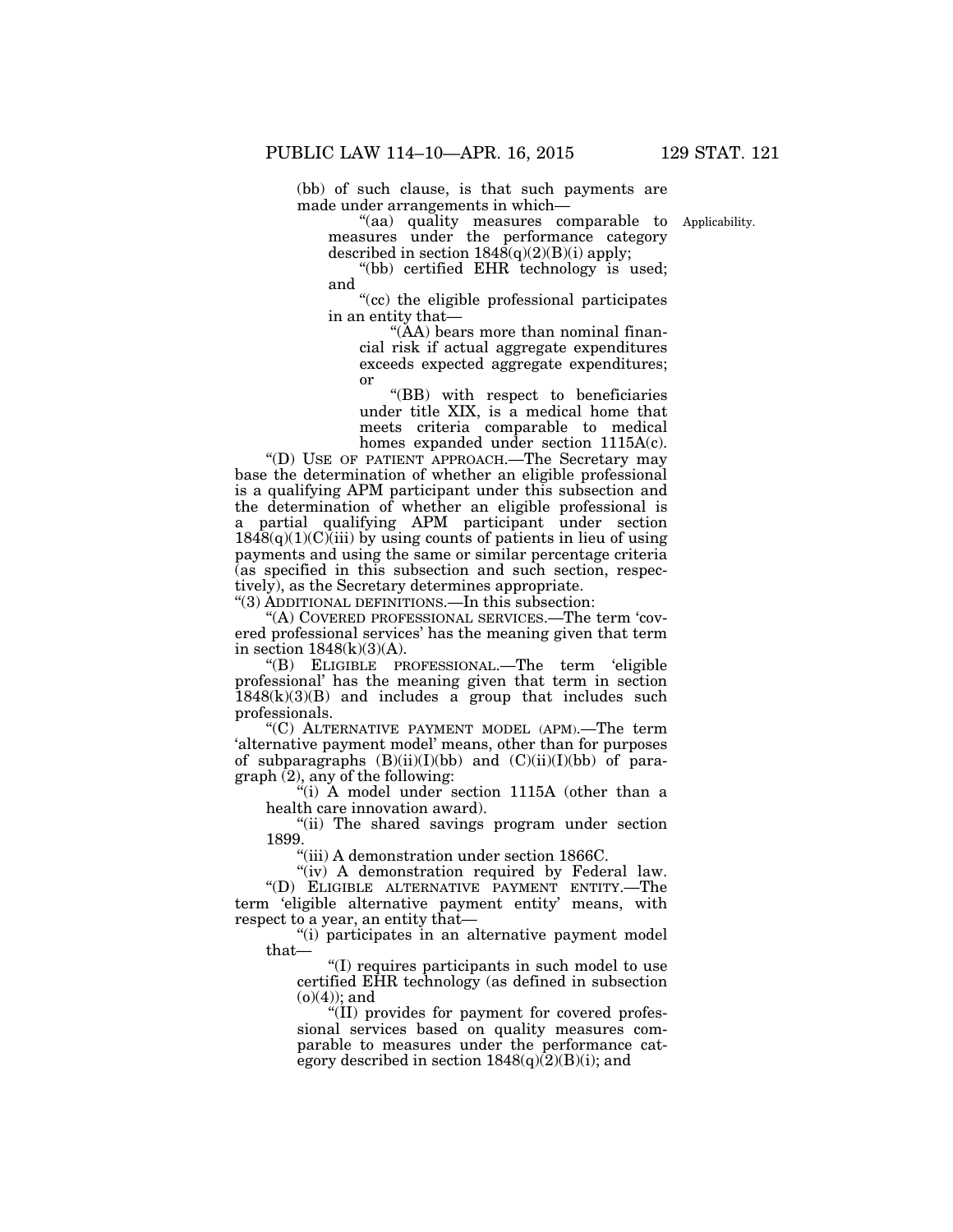"(ii)(I) bears financial risk for monetary losses under such alternative payment model that are in excess of a nominal amount; or

''(II) is a medical home expanded under section 1115A(c).

''(4) LIMITATION.—There shall be no administrative or judicial review under section 1869, 1878, or otherwise, of the following:

''(A) The determination that an eligible professional is a qualifying APM participant under paragraph (2) and the determination that an entity is an eligible alternative payment entity under paragraph (3)(D).

''(B) The determination of the amount of the 5 percent payment incentive under paragraph (1)(A), including any estimation as part of such determination.''.

(3) COORDINATION CONFORMING AMENDMENTS.—Section 1833 of the Social Security Act (42 U.S.C. 1395l) is further amended—

 $(A)$  in subsection  $(x)(3)$ , by adding at the end the following new sentence: "The amount of the additional payment for a service under this subsection and subsection (z) shall be determined without regard to any additional payment for the service under subsection (z) and this subsection, respectively.''; and

(B) in subsection (y)(3), by adding at the end the following new sentence: "The amount of the additional payment for a service under this subsection and subsection (z) shall be determined without regard to any additional payment for the service under subsection (z) and this subsection, respectively.''.

(4) ENCOURAGING DEVELOPMENT AND TESTING OF CERTAIN MODELS.—Section 1115A(b)(2) of the Social Security Act (42 U.S.C.  $1315a(b)(2)$ ) is amended-

(A) in subparagraph (B), by adding at the end the following new clauses:

"(xxi) Focusing primarily on physicians' services (as defined in section  $1848(j)(3)$ ) furnished by physicians who are not primary care practitioners.

"(xxii) Focusing on practices of 15 or fewer professionals.

"(xxiii) Focusing on risk-based models for small physician practices which may involve two-sided risk and prospective patient assignment, and which examine risk-adjusted decreases in mortality rates, hospital readmissions rates, and other relevant and appropriate clinical measures.

"(xxiv) Focusing primarily on title XIX, working in conjunction with the Center for Medicaid and CHIP Services.''; and

(B) in subparagraph (C)(viii), by striking ''other public sector or private sector payers'' and inserting ''other public sector payers, private sector payers, or statewide payment models''.

(5) CONSTRUCTION REGARDING TELEHEALTH SERVICES.— Nothing in the provisions of, or amendments made by, this title shall be construed as precluding an alternative payment model or a qualifying APM participant (as those terms are

42 USC 1315a note.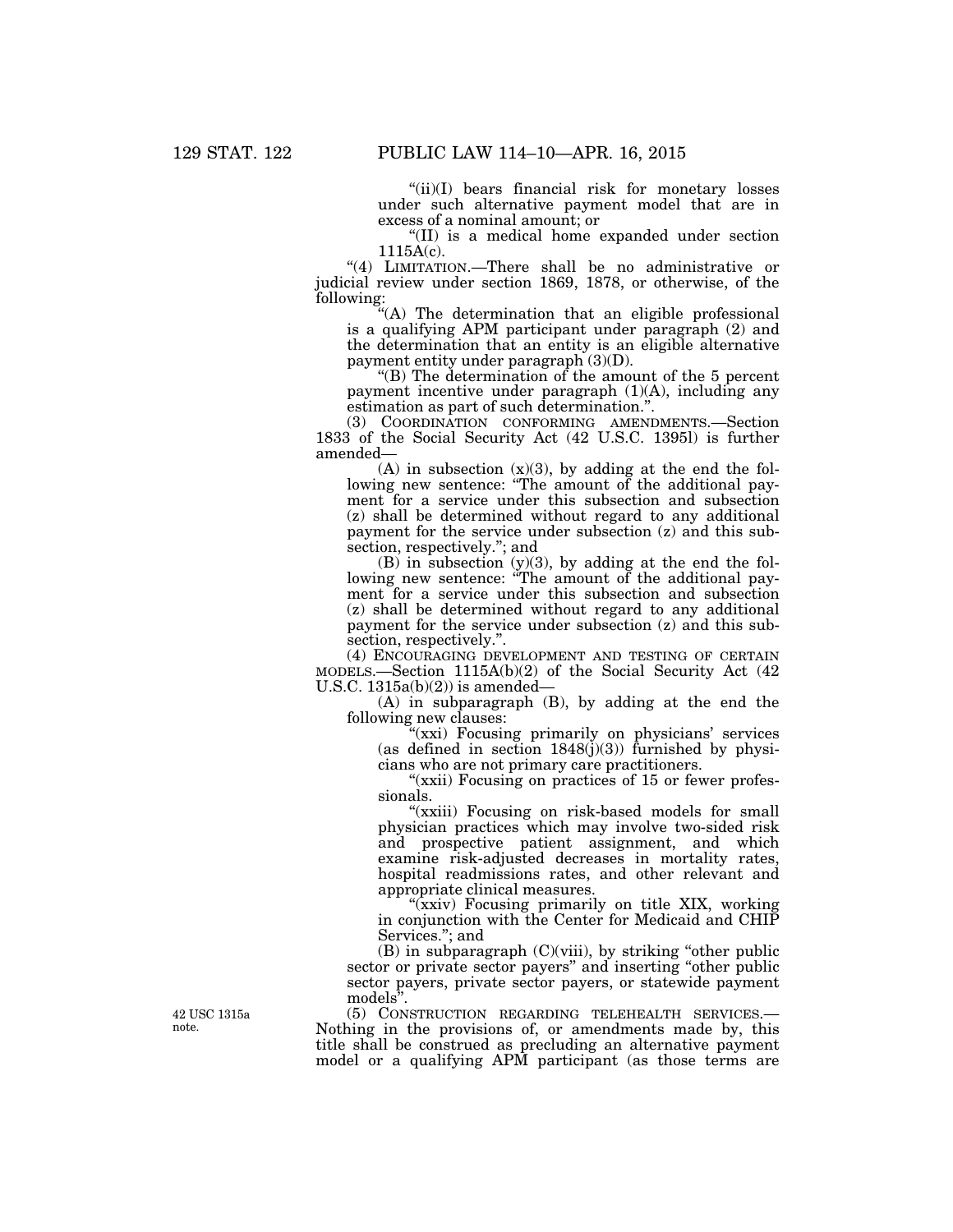defined in section 1833(z) of the Social Security Act, as added

by paragraph (1)) from furnishing a telehealth service for which payment is not made under section 1834(m) of the Social Security Act (42 U.S.C. 1395m(m)).

MENT MODELS.—Not later than July 1, 2016, the Secretary of Health and Human Services shall submit to Congress a study that examines the feasibility of integrating alternative payment models in the Medicare Advantage payment system. The study shall include the feasibility of including a valuebased modifier and whether such modifier should be budget neutral.

(7) STUDY AND REPORT ON FRAUD RELATED TO ALTERNATIVE

(A) STUDY.—The Secretary of Health and Human Services, in consultation with the Inspector General of the Department of Health and Human Services, shall conduct a study that—

(i) examines the applicability of the Federal fraud prevention laws to items and services furnished under title XVIII of the Social Security Act for which payment is made under an alternative payment model (as defined in section  $1833(z)(3)(C)$  of such Act (42 U.S.C.  $1395l(z)(3)(C))$ ;

(ii) identifies aspects of such alternative payment models that are vulnerable to fraudulent activity; and

(iii) examines the implications of waivers to such laws granted in support of such alternative payment models, including under any potential expansion of such models.

(B) REPORT.—Not later than 2 years after the date of the enactment of this Act, the Secretary shall submit to Congress a report containing the results of the study conducted under subparagraph (A). Such report shall include recommendations for actions to be taken to reduce the vulnerability of such alternative payment models to fraudulent activity. Such report also shall include, as appropriate, recommendations of the Inspector General for changes in Federal fraud prevention laws to reduce such vulnerability.

(f) COLLABORATING WITH THE PHYSICIAN, PRACTITIONER, AND OTHER STAKEHOLDER COMMUNITIES TO IMPROVE RESOURCE USE MEASUREMENT.—Section 1848 of the Social Security Act (42 U.S.C. 1395w–4), as amended by subsection (c), is further amended by adding at the end the following new subsection:

"(r) COLLABORATING WITH THE PHYSICIAN, PRACTITIONER, AND OTHER STAKEHOLDER COMMUNITIES TO IMPROVE RESOURCE USE MEASUREMENT.—

''(1) IN GENERAL.—In order to involve the physician, practitioner, and other stakeholder communities in enhancing the infrastructure for resource use measurement, including for purposes of the Merit-based Incentive Payment System under subsection (q) and alternative payment models under section  $1833(z)$ , the Secretary shall undertake the steps described in the succeeding provisions of this subsection.

''(2) DEVELOPMENT OF CARE EPISODE AND PATIENT CONDI- TION GROUPS AND CLASSIFICATION CODES.—

Recommendations.

Consultation.

Deadline. Study.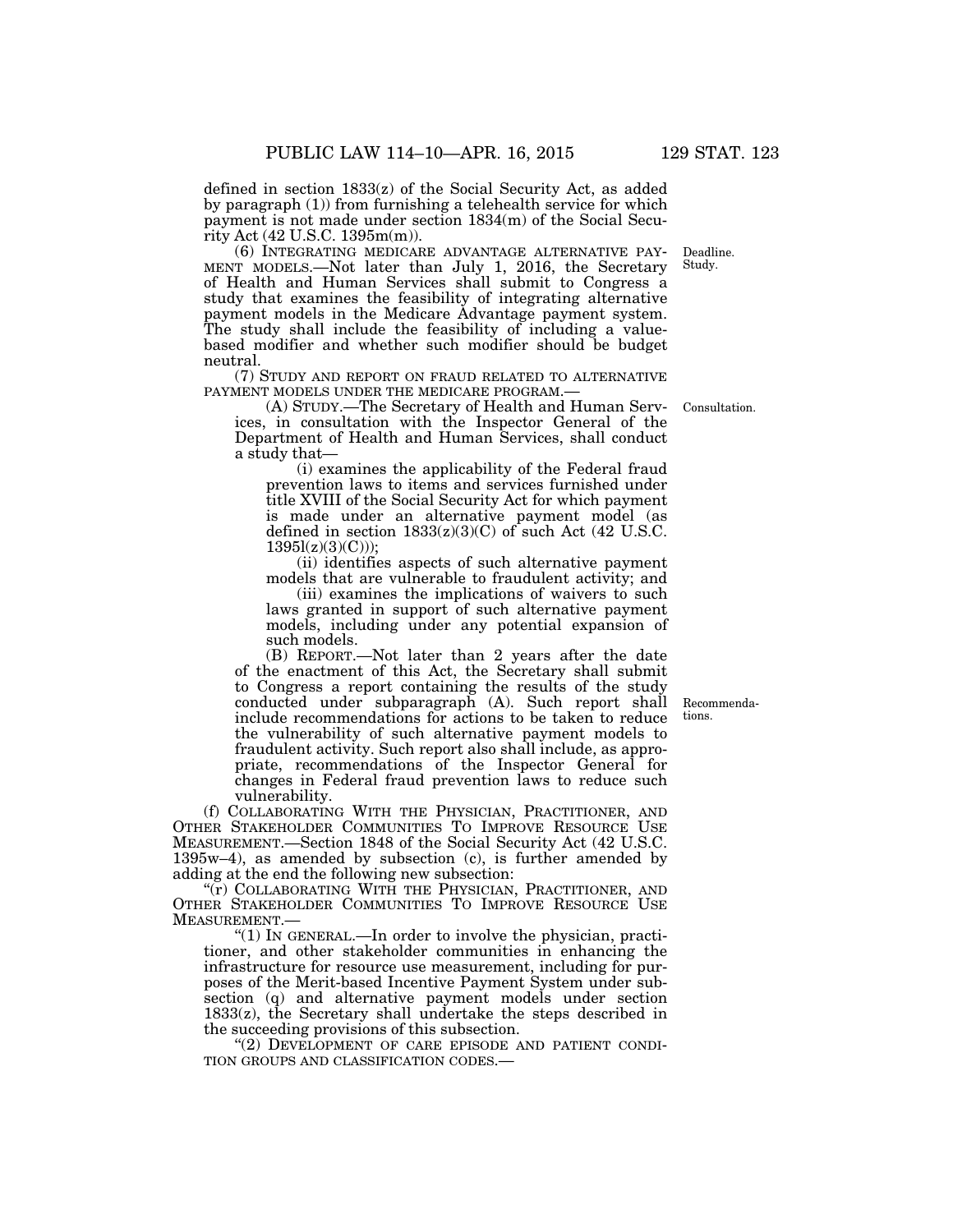Deadline. Web posting.

Comment period.

''(A) IN GENERAL.—In order to classify similar patients into care episode groups and patient condition groups, the Secretary shall undertake the steps described in the succeeding provisions of this paragraph.

"(B) PUBLIC AVAILABILITY OF EXISTING EFFORTS TO DESIGN AN EPISODE GROUPER.—Not later than 180 days after the date of the enactment of this subsection, the Secretary shall post on the Internet website of the Centers for Medicare & Medicaid Services a list of the episode groups developed pursuant to subsection  $(n)(9)(A)$  and related descriptive information.

''(C) STAKEHOLDER INPUT.—The Secretary shall accept, through the date that is 120 days after the day the Secretary posts the list pursuant to subparagraph (B), suggestions from physician specialty societies, applicable practitioner organizations, and other stakeholders for episode groups in addition to those posted pursuant to such subparagraph, and specific clinical criteria and patient characteristics to classify patients into—

''(i) care episode groups; and

''(ii) patient condition groups.

''(D) DEVELOPMENT OF PROPOSED CLASSIFICATION CODES.—

''(i) IN GENERAL.—Taking into account the information described in subparagraph (B) and the information received under subparagraph (C), the Secretary shall—

''(I) establish care episode groups and patient condition groups, which account for a target of an estimated  $\frac{1}{2}$  of expenditures under parts A and B (with such target increasing over time as appropriate); and

''(II) assign codes to such groups.

"(ii) CARE EPISODE GROUPS.—In establishing the care episode groups under clause (i), the Secretary shall take into account—

''(I) the patient's clinical problems at the time items and services are furnished during an episode of care, such as the clinical conditions or diagnoses, whether or not inpatient hospitalization occurs, and the principal procedures or services furnished; and

''(II) other factors determined appropriate by the Secretary.

''(iii) PATIENT CONDITION GROUPS.—In establishing the patient condition groups under clause (i), the Secretary shall take into account—

''(I) the patient's clinical history at the time of a medical visit, such as the patient's combination of chronic conditions, current health status, and recent significant history (such as hospitalization and major surgery during a previous period, such as 3 months); and

''(II) other factors determined appropriate by the Secretary, such as eligibility status under this title (including eligibility under section 226(a), 226(b), or 226A, and dual eligibility under this title and title XIX).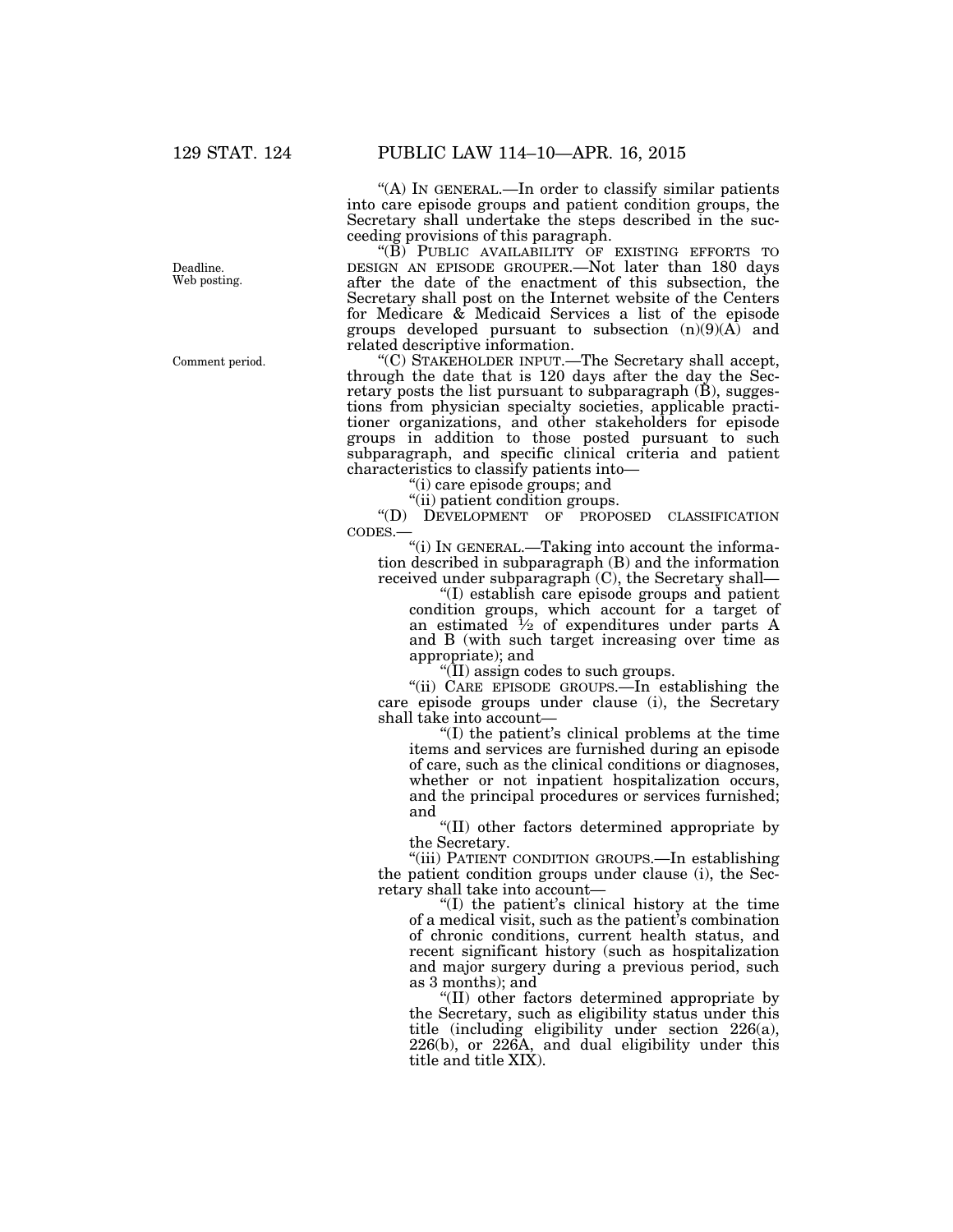''(E) DRAFT CARE EPISODE AND PATIENT CONDITION GROUPS AND CLASSIFICATION CODES.—Not later than 270 days after the end of the comment period described in subparagraph (C), the Secretary shall post on the Internet website of the Centers for Medicare & Medicaid Services a draft list of the care episode and patient condition codes established under subparagraph  $(D)$  (and the criteria and characteristics assigned to such code).

''(F) SOLICITATION OF INPUT.—The Secretary shall seek, through the date that is 120 days after the Secretary posts the list pursuant to subparagraph (E), comments from physician specialty societies, applicable practitioner organizations, and other stakeholders, including representatives of individuals entitled to benefits under part A or enrolled under this part, regarding the care episode and patient condition groups (and codes) posted under subparagraph (E). In seeking such comments, the Secretary shall use one or more mechanisms (other than notice and comment rulemaking) that may include use of open door forums, town hall meetings, or other appropriate mechanisms.

''(G) OPERATIONAL LIST OF CARE EPISODE AND PATIENT CONDITION GROUPS AND CODES.—Not later than 270 days after the end of the comment period described in subparagraph (F), taking into account the comments received under such subparagraph, the Secretary shall post on the Internet website of the Centers for Medicare & Medicaid Services an operational list of care episode and patient condition codes (and the criteria and characteristics assigned to such code).

"(H) SUBSEQUENT REVISIONS.—Not later than November 1 of each year (beginning with 2018), the Secretary shall, through rulemaking, make revisions to the operational lists of care episode and patient condition codes as the Secretary determines may be appropriate. Such revisions may be based on experience, new information developed pursuant to subsection (n)(9)(A), and input from the physician specialty societies, applicable practitioner organizations, and other stakeholders, including representatives of individuals entitled to benefits under part A or enrolled under this part.

"(3) ATTRIBUTION OF PATIENTS TO PHYSICIANS OR PRACTI-TIONERS.—

''(A) IN GENERAL.—In order to facilitate the attribution of patients and episodes (in whole or in part) to one or more physicians or applicable practitioners furnishing items and services, the Secretary shall undertake the steps described in the succeeding provisions of this paragraph.

''(B) DEVELOPMENT OF PATIENT RELATIONSHIP CAT-EGORIES AND CODES.—The Secretary shall develop patient relationship categories and codes that define and distinguish the relationship and responsibility of a physician or applicable practitioner with a patient at the time of furnishing an item or service. Such patient relationship categories shall include different relationships of the physician or applicable practitioner to the patient (and the codes

Deadline. Web posting.

Comment period.

Deadline. Web posting.

Deadline. Effective date. Regulations.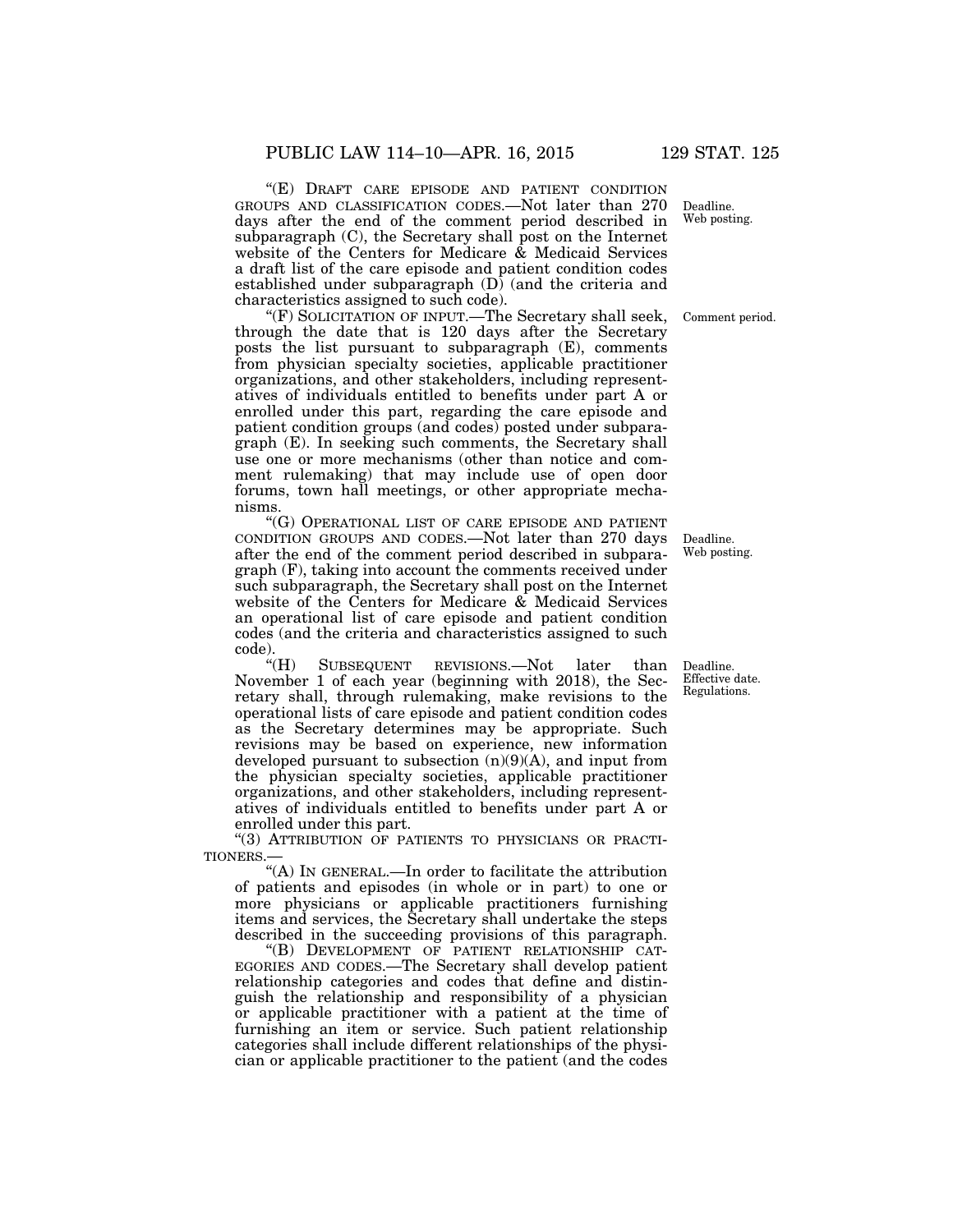may reflect combinations of such categories), such as a physician or applicable practitioner who—

''(i) considers themself to have the primary responsibility for the general and ongoing care for the patient over extended periods of time;

"(ii) considers themself to be the lead physician or practitioner and who furnishes items and services and coordinates care furnished by other physicians or practitioners for the patient during an acute episode;

"(iii) furnishes items and services to the patient on a continuing basis during an acute episode of care, but in a supportive rather than a lead role;

"(iv) furnishes items and services to the patient on an occasional basis, usually at the request of another physician or practitioner; or

" $(v)$  furnishes items and services only as ordered by another physician or practitioner.

''(C) DRAFT LIST OF PATIENT RELATIONSHIP CATEGORIES AND CODES.—Not later than one year after the date of the enactment of this subsection, the Secretary shall post on the Internet website of the Centers for Medicare & Medicaid Services a draft list of the patient relationship categories and codes developed under subparagraph (B).

''(D) STAKEHOLDER INPUT.—The Secretary shall seek, through the date that is 120 days after the Secretary posts the list pursuant to subparagraph (C), comments from physician specialty societies, applicable practitioner organizations, and other stakeholders, including representatives of individuals entitled to benefits under part A or enrolled under this part, regarding the patient relationship categories and codes posted under subparagraph (C). In seeking such comments, the Secretary shall use one or more mechanisms (other than notice and comment rulemaking) that may include open door forums, town hall meetings, web-based forums, or other appropriate mechanisms.

"(E) OPERATIONAL LIST OF PATIENT RELATIONSHIP CAT-EGORIES AND CODES.—Not later than 240 days after the end of the comment period described in subparagraph (D), taking into account the comments received under such subparagraph, the Secretary shall post on the Internet website of the Centers for Medicare & Medicaid Services an operational list of patient relationship categories and  $\overline{\text{codes}}$ .<br>" $(F)$ 

SUBSEQUENT REVISIONS.—Not later than November 1 of each year (beginning with 2018), the Secretary shall, through rulemaking, make revisions to the operational list of patient relationship categories and codes as the Secretary determines appropriate. Such revisions may be based on experience, new information developed pursuant to subsection  $(n)(9)(A)$ , and input from the physician specialty societies, applicable practitioner organizations, and other stakeholders, including representatives of individuals entitled to benefits under part A or enrolled under this part.

Deadline. Web posting.

Comment period.

Web posting.

Deadline.

Deadline. Effective date. Regulations.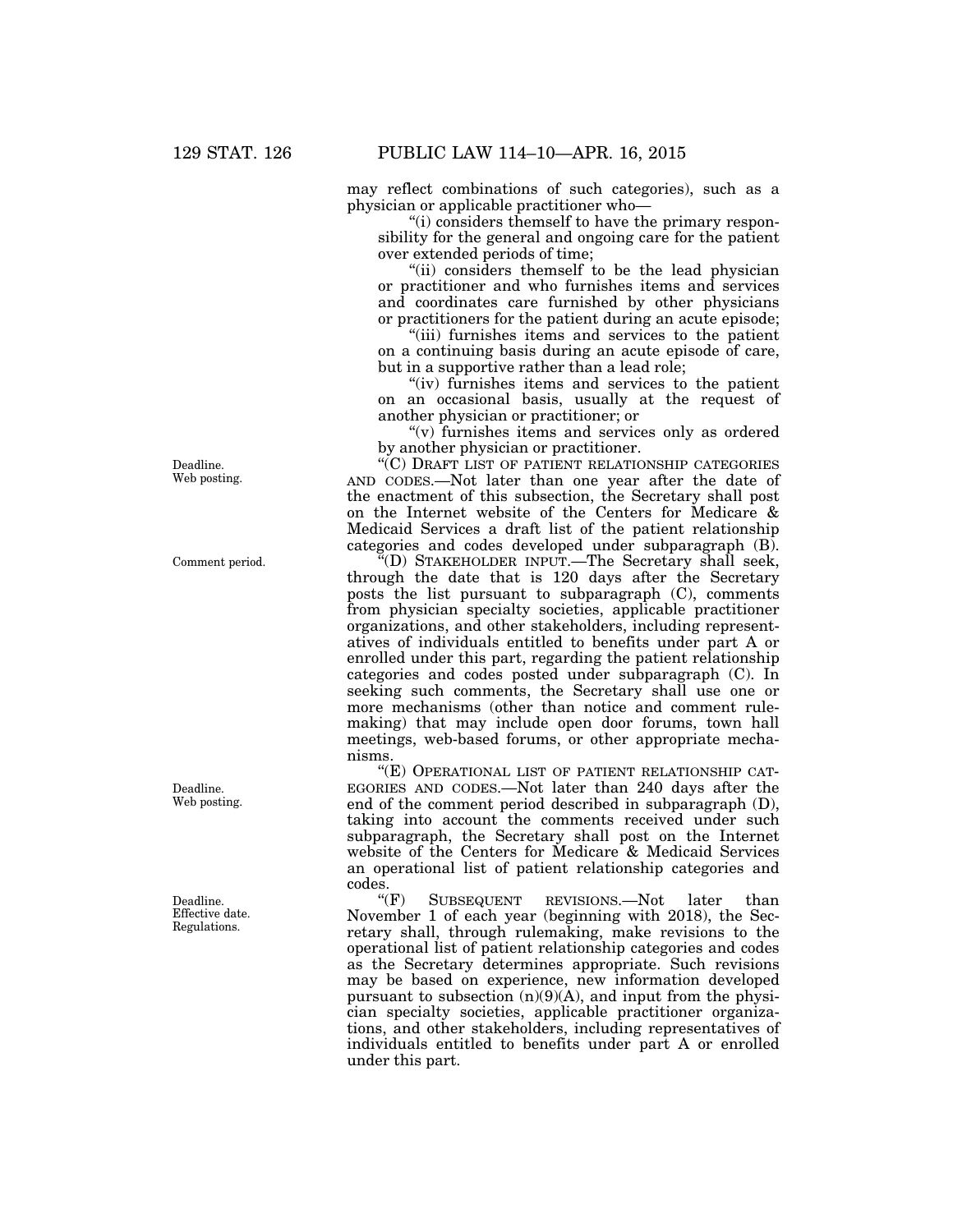"(4) REPORTING OF INFORMATION FOR RESOURCE USE MEASUREMENT.—Claims submitted for items and services furnished by a physician or applicable practitioner on or after January 1, 2018, shall, as determined appropriate by the Secretary, include—

 $(4)$  applicable codes established under paragraphs  $(2)$ and  $(3)$ ; and

''(B) the national provider identifier of the ordering physician or applicable practitioner (if different from the billing physician or applicable practitioner).<br>"(5) METHODOLOGY FOR RESOURCE USE ANALYSIS.—

"(A) IN GENERAL.—In order to evaluate the resources used to treat patients (with respect to care episode and patient condition groups), the Secretary shall, as the Secretary determines appropriate—

''(i) use the patient relationship codes reported on claims pursuant to paragraph (4) to attribute patients (in whole or in part) to one or more physicians and applicable practitioners;

"(ii) use the care episode and patient condition codes reported on claims pursuant to paragraph (4) as a basis to compare similar patients and care episodes and patient condition groups; and

"(iii) conduct an analysis of resource use (with respect to care episodes and patient condition groups of such patients).

''(B) ANALYSIS OF PATIENTS OF PHYSICIANS AND PRACTI-TIONERS.—In conducting the analysis described in subparagraph (A)(iii) with respect to patients attributed to physicians and applicable practitioners, the Secretary shall, as feasible—

Time period.

''(i) use the claims data experience of such patients by patient condition codes during a common period, such as 12 months; and

''(ii) use the claims data experience of such patients by care episode codes—

 ${}^{\alpha}$ (I) in the case of episodes without a hospitalization, during periods of time (such as the number of days) determined appropriate by the Secretary; and

''(II) in the case of episodes with a hospitalization, during periods of time (such as the number of days) before, during, and after the hospitalization.

''(C) MEASUREMENT OF RESOURCE USE.—In measuring such resource use, the Secretary—

"(i) shall use per patient total allowed charges for all services under part A and this part (and, if the Secretary determines appropriate, part D) for the analysis of patient resource use, by care episode codes and by patient condition codes; and

''(ii) may, as determined appropriate, use other measures of allowed charges (such as subtotals for categories of items and services) and measures of utilization of items and services (such as frequency of specific items and services and the ratio of specific items and services among attributed patients or episodes).

Claims. Effective date.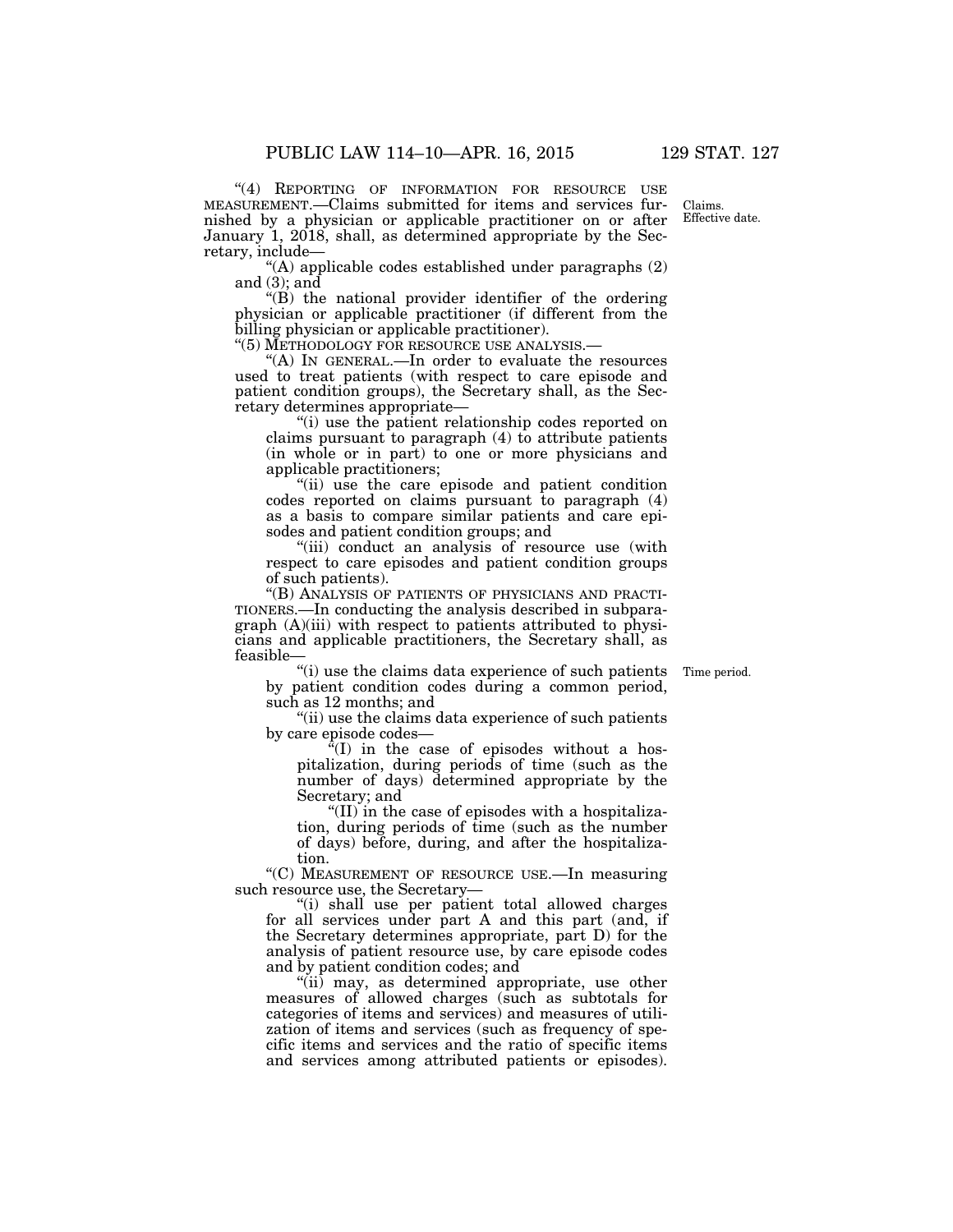''(D) STAKEHOLDER INPUT.—The Secretary shall seek comments from the physician specialty societies, applicable practitioner organizations, and other stakeholders, including representatives of individuals entitled to benefits under part A or enrolled under this part, regarding the resource use methodology established pursuant to this paragraph. In seeking comments the Secretary shall use one or more mechanisms (other than notice and comment rulemaking) that may include open door forums, town hall meetings, web-based forums, or other appropriate mechanisms.

''(6) IMPLEMENTATION.—To the extent that the Secretary contracts with an entity to carry out any part of the provisions of this subsection, the Secretary may not contract with an entity or an entity with a subcontract if the entity or subcontracting entity currently makes recommendations to the Secretary on relative values for services under the fee schedule for physicians' services under this section.

''(7) LIMITATION.—There shall be no administrative or judicial review under section 1869, section 1878, or otherwise of—

''(A) care episode and patient condition groups and codes established under paragraph (2);

''(B) patient relationship categories and codes established under paragraph (3); and

''(C) measurement of, and analyses of resource use with respect to, care episode and patient condition codes and patient relationship codes pursuant to paragraph (5).

''(8) ADMINISTRATION.—Chapter 35 of title 44, United States Code, shall not apply to this section.

''(9) DEFINITIONS.—In this subsection:

''(A) PHYSICIAN.—The term 'physician' has the meaning given such term in section  $1861(\tilde{r})(1)$ .

''(B) APPLICABLE PRACTITIONER.—The term 'applicable practitioner' means—

''(i) a physician assistant, nurse practitioner, and clinical nurse specialist (as such terms are defined in section 1861(aa)(5)), and a certified registered nurse anesthetist (as defined in section  $1861(bb)(2)$ ); and

''(ii) beginning January 1, 2019, such other eligible professionals (as defined in subsection  $(k)(3)(B)$ ) as specified by the Secretary.

"(10) CLARIFICATION.—The provisions of sections  $1890(b)(7)$ and 1890A shall not apply to this subsection.''.

# **SEC. 102. PRIORITIES AND FUNDING FOR MEASURE DEVELOPMENT.**

Section 1848 of the Social Security Act (42 U.S.C. 1395w– 4), as amended by subsections (c) and  $(f)$  of section 101, is further amended by inserting at the end the following new subsection: ''(s) PRIORITIES AND FUNDING FOR MEASURE DEVELOPMENT.—

"(1) PLAN IDENTIFYING MEASURE DEVELOPMENT PRIORITIES AND TIMELINES.

''(A) DRAFT MEASURE DEVELOPMENT PLAN.—Not later than January 1, 2016, the Secretary shall develop, and post on the Internet website of the Centers for Medicare & Medicaid Services, a draft plan for the development of quality measures for application under the applicable

Effective date.

Deadline. Plans.

Contracts.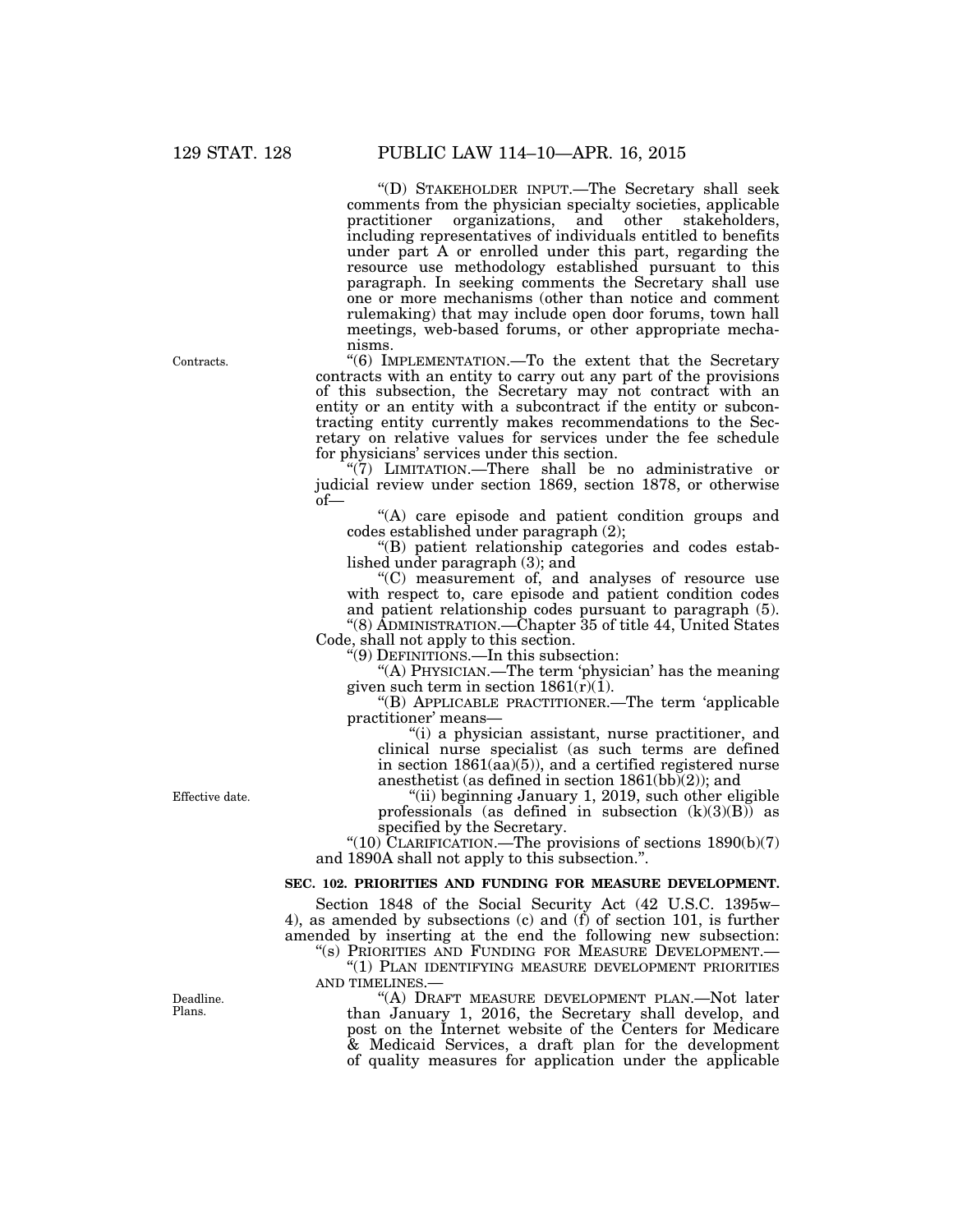provisions (as defined in paragraph (5)). Under such plan the Secretary shall—

''(i) address how measures used by private payers and integrated delivery systems could be incorporated under title XVIII;

''(ii) describe how coordination, to the extent possible, will occur across organizations developing such measures; and

''(iii) take into account how clinical best practices and clinical practice guidelines should be used in the development of quality measures.

''(B) QUALITY DOMAINS.—For purposes of this sub-Definitions. section, the term 'quality domains' means at least the following domains:

"(i) Clinical care.

''(ii) Safety.

"(iii) Care coordination.

"(iv) Patient and caregiver experience.

''(v) Population health and prevention.

''(C) CONSIDERATION.—In developing the draft plan Plans. under this paragraph, the Secretary shall consider—

''(i) gap analyses conducted by the entity with a contract under section 1890(a) or other contractors or entities;

"(ii) whether measures are applicable across health care settings;

''(iii) clinical practice improvement activities submitted under subsection  $(q)(2)(C)(iv)$  for identifying possible areas for future measure development and identifying existing gaps with respect to such measures; and

"(iv) the quality domains applied under this subsection.

''(D) PRIORITIES.—In developing the draft plan under Plans. this paragraph, the Secretary shall give priority to the following types of measures:

''(i) Outcome measures, including patient reported outcome and functional status measures.

''(ii) Patient experience measures.

"(iii) Care coordination measures.

"(iv) Measures of appropriate use of services, including measures of over use.

"(E) STAKEHOLDER INPUT.—The Secretary shall accept Deadline. through March 1, 2016, comments on the draft plan posted under paragraph  $(1)(A)$  from the public, including health care providers, payers, consumers, and other stakeholders.

(F) FINAL MEASURE DEVELOPMENT PLAN.—Not later than May 1, 2016, taking into account the comments received under this subparagraph, the Secretary shall finalize the plan and post on the Internet website of the Centers for Medicare & Medicaid Services an operational plan for the development of quality measures for use under the applicable provisions. Such plan shall be updated as appropriate.

"(2) CONTRACTS AND OTHER ARRANGEMENTS FOR QUALITY MEASURE DEVELOPMENT.—

Comment period.

Deadline. Web posting.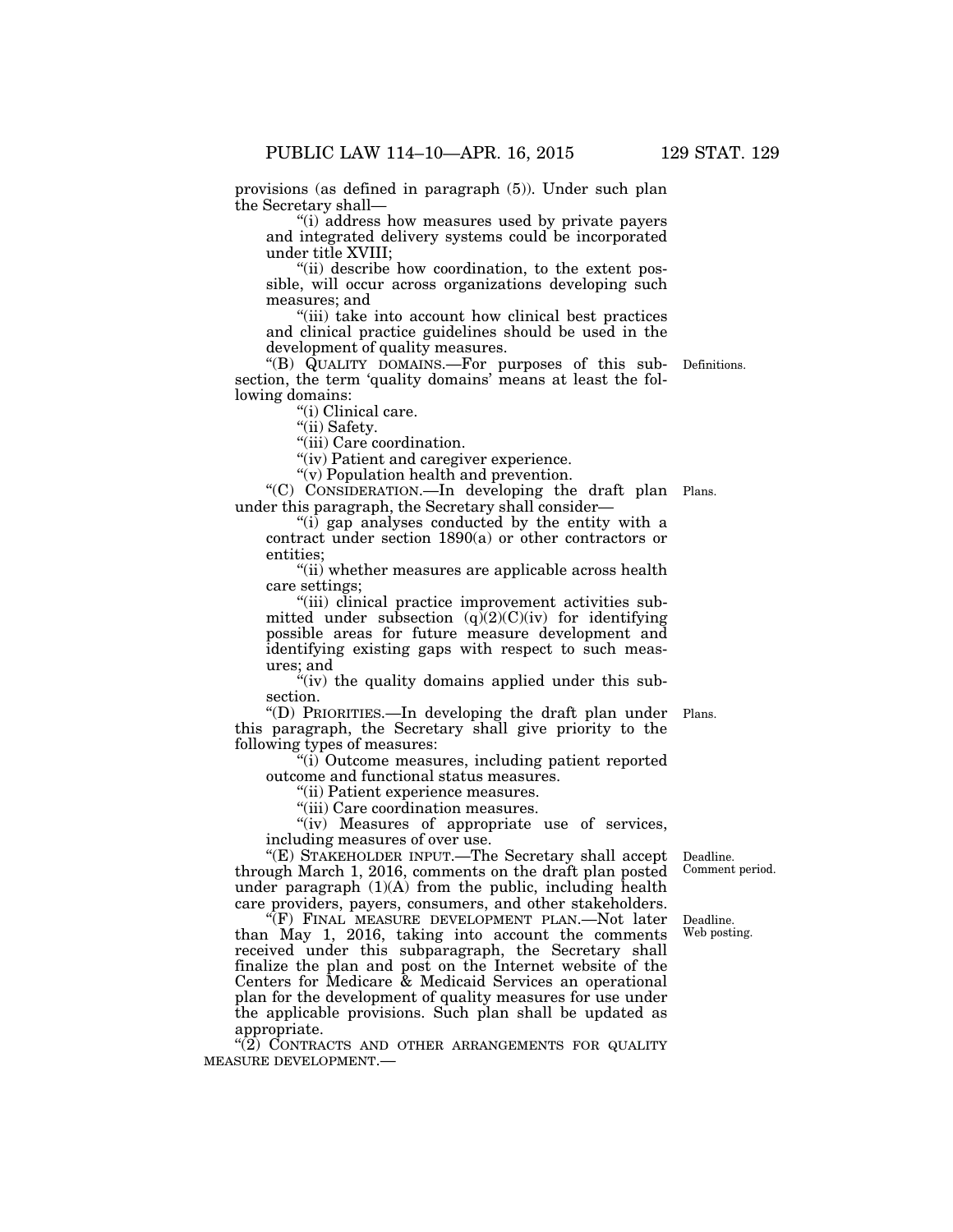''(A) IN GENERAL.—The Secretary shall enter into contracts or other arrangements with entities for the purpose of developing, improving, updating, or expanding in accordance with the plan under paragraph (1) quality measures for application under the applicable provisions. Such entities shall include organizations with quality measure development expertise.

''(B) PRIORITIZATION.—

''(i) IN GENERAL.—In entering into contracts or other arrangements under subparagraph (A), the Secretary shall give priority to the development of the types of measures described in paragraph  $(1)(D)$ .

''(ii) CONSIDERATION.—In selecting measures for development under this subsection, the Secretary shall consider—

''(I) whether such measures would be electronically specified; and

" $(\hat{II})$  clinical practice guidelines to the extent that such guidelines exist.

"(3) ANNUAL REPORT BY THE SECRETARY.-

"(A) IN GENERAL.—Not later than May 1, 2017, and annually thereafter, the Secretary shall post on the Internet website of the Centers for Medicare & Medicaid Services a report on the progress made in developing quality measures for application under the applicable provisions.

''(B) REQUIREMENTS.—Each report submitted pursuant to subparagraph (A) shall include the following:

 $\tilde{f}$ (i) A description of the Secretary's efforts to implement this paragraph.

"(ii) With respect to the measures developed during" the previous year—

''(I) a description of the total number of quality measures developed and the types of such measures, such as an outcome or patient experience measure;

''(II) the name of each measure developed;

''(III) the name of the developer and steward of each measure;

''(IV) with respect to each type of measure, an estimate of the total amount expended under this title to develop all measures of such type; and

''(V) whether the measure would be electronically specified.

"(iii) With respect to measures in development at the time of the report—

''(I) the information described in clause (ii), if available; and

''(II) a timeline for completion of the development of such measures.

"(iv) A description of any updates to the plan under paragraph (1) (including newly identified gaps and the status of previously identified gaps) and the inventory of measures applicable under the applicable provisions.

''(v) Other information the Secretary determines to be appropriate.

Web posting.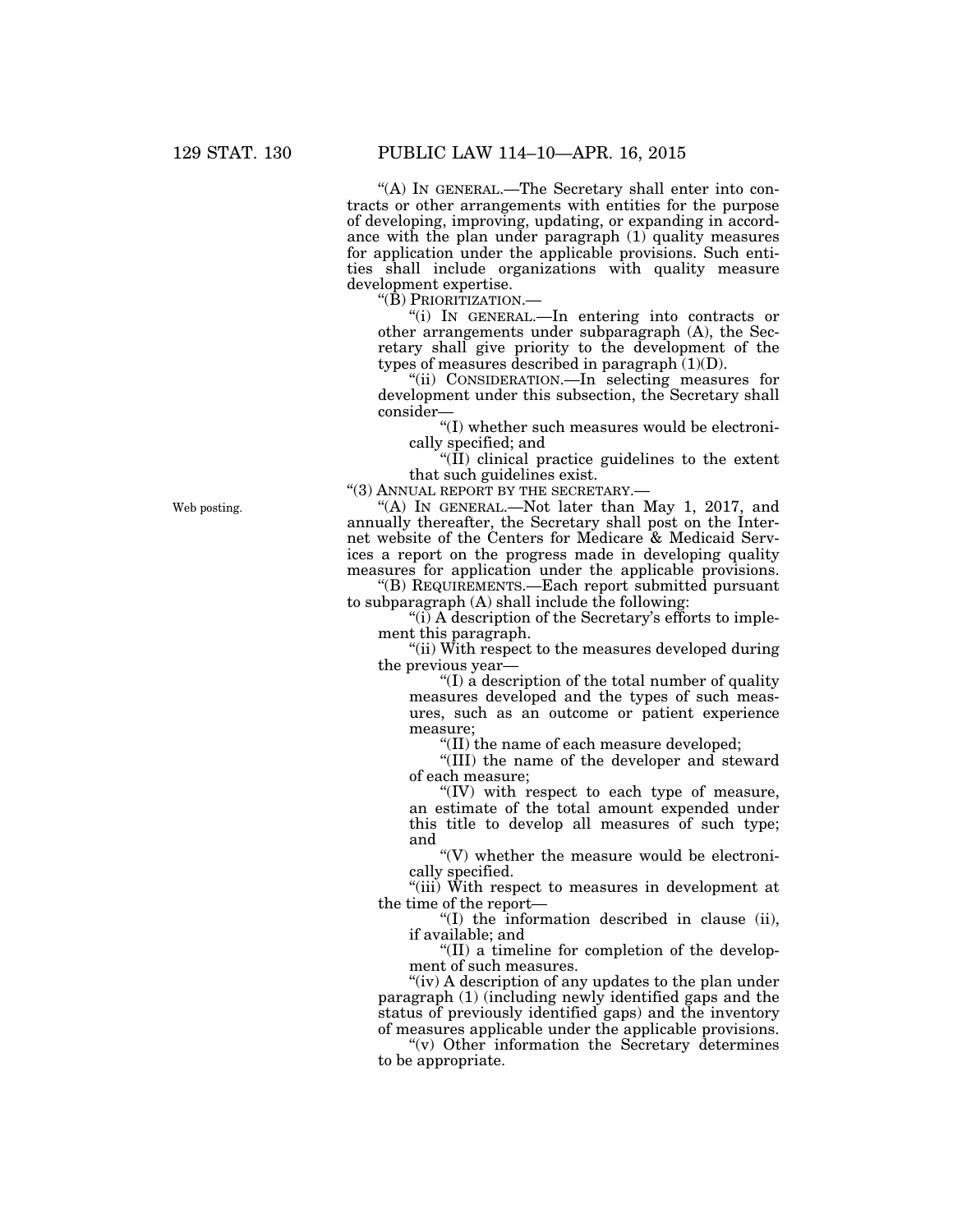"(4) STAKEHOLDER INPUT.—With respect to paragraph (1), the Secretary shall seek stakeholder input with respect to—

" $(A)$  the identification of gaps where no quality measures exist, particularly with respect to the types of measures described in paragraph  $(1)(\overline{D});$ 

''(B) prioritizing quality measure development to address such gaps; and

 $(C)$  other areas related to quality measure development determined appropriate by the Secretary.

"(5) DEFINITION OF APPLICABLE PROVISIONS.—In this subsection, the term 'applicable provisions' means the following provisions:

"(A) Subsection  $(q)(2)(B)(i)$ .

"(B) Section  $1833(z)(2)(C)$ .

''(6) FUNDING.—For purposes of carrying out this subsection, the Secretary shall provide for the transfer, from the Federal Supplementary Medical Insurance Trust Fund under section 1841, of \$15,000,000 to the Centers for Medicare & Medicaid Services Program Management Account for each of fiscal years 2015 through 2019. Amounts transferred under this paragraph shall remain available through the end of fiscal year 2022.

''(7) ADMINISTRATION.—Chapter 35 of title 44, United States Code, shall not apply to the collection of information for the development of quality measures.''.

### **SEC. 103. ENCOURAGING CARE MANAGEMENT FOR INDIVIDUALS WITH CHRONIC CARE NEEDS.**

(a) IN GENERAL.—Section 1848(b) of the Social Security Act (42 U.S.C. 1395w–4(b)) is amended by adding at the end the following new paragraph:

"(8) ENCOURAGING CARE MANAGEMENT FOR INDIVIDUALS WITH CHRONIC CARE NEEDS.—

Effective date.

''(A) IN GENERAL.—In order to encourage the management of care for individuals with chronic care needs the Secretary shall, subject to subparagraph (B), make payment (as the Secretary determines to be appropriate) under this section for chronic care management services furnished on or after January 1, 2015, by a physician (as defined in section  $1861(r)(1)$ , physician assistant or nurse practitioner (as defined in section  $1861(aa)(5)(A)$ ), clinical nurse specialist (as defined in section  $1861(aa)(5)(B)$ ), or certified nurse midwife (as defined in section 1861(gg)(2)).

''(B) POLICIES RELATING TO PAYMENT.—In carrying out this paragraph, with respect to chronic care management services, the Secretary shall—

(i) make payment to only one applicable provider for such services furnished to an individual during a period;

"(ii) not make payment under subparagraph (A) if such payment would be duplicative of payment that is otherwise made under this title for such services; and

"(iii) not require that an annual wellness visit (as defined in section 1861(hhh)) or an initial preventive physical examination (as defined in section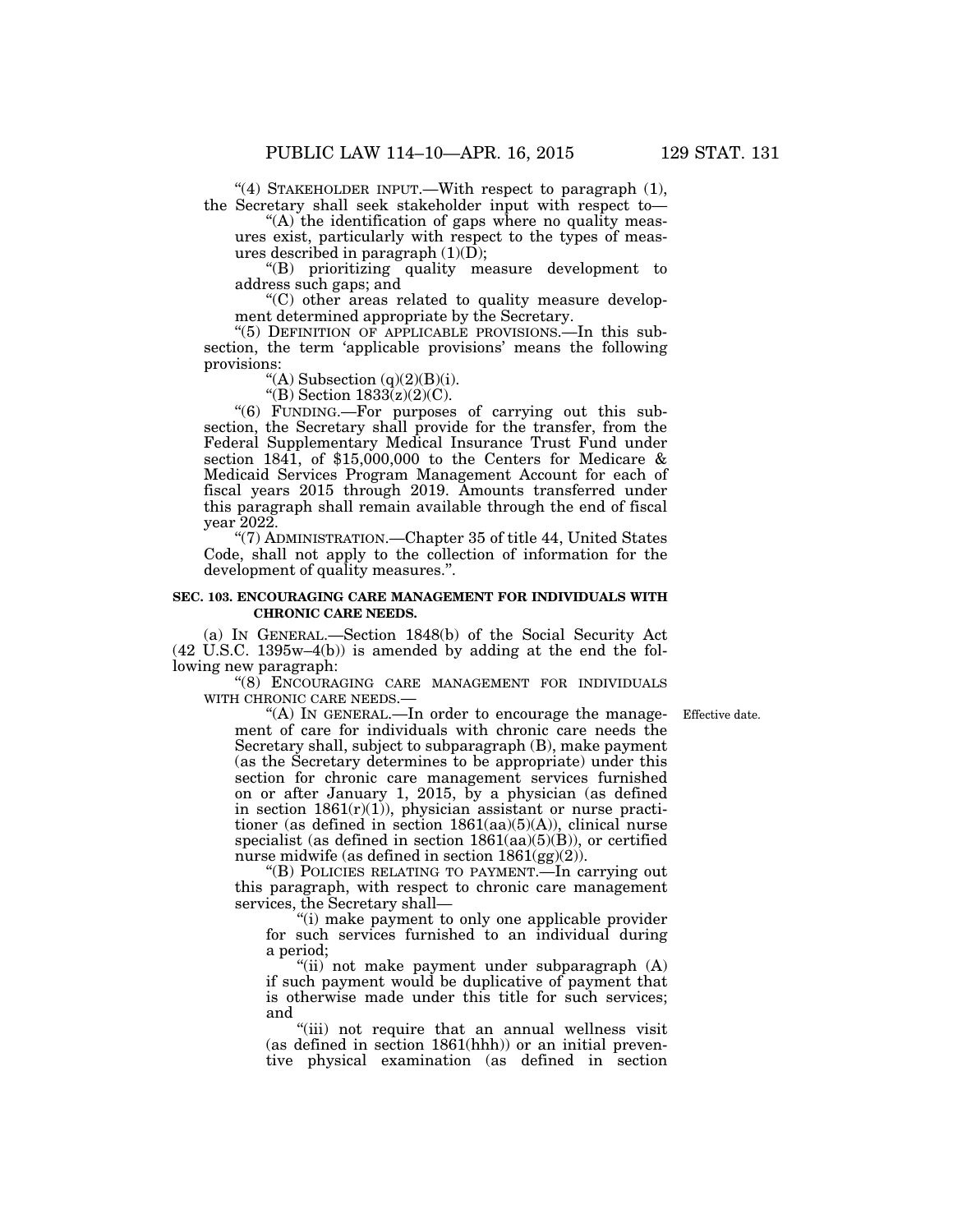42 USC 1395w–4

note.

 $1861(ww)$ ) be furnished as a condition of payment for such management services.''.

(b) EDUCATION AND OUTREACH.—

(1) CAMPAIGN.—

(A) IN GENERAL.—The Secretary of Health and Human Services (in this subsection referred to as the "Secretary") shall conduct an education and outreach campaign to inform professionals who furnish items and services under part B of title XVIII of the Social Security Act and individuals enrolled under such part of the benefits of chronic care management services described in section 1848(b)(8) of the Social Security Act, as added by subsection (a), and encourage such individuals with chronic care needs to receive such services.

(B) REQUIREMENTS.—Such campaign shall—

(i) be directed by the Office of Rural Health Policy of the Department of Health and Human Services and the Office of Minority Health of the Centers for Medicare & Medicaid Services; and

(ii) focus on encouraging participation by underserved rural populations and racial and ethnic minority populations.

(2) REPORT.—Not later than December 31, 2017, the Secretary shall submit to Congress a report on the use of chronic care management services described in such section 1848(b)(8) by individuals living in rural areas and by racial and ethnic minority populations. Such report shall—

(A) identify barriers to receiving chronic care management services; and

(B) make recommendations for increasing the appropriate use of chronic care management services.

### **SEC. 104. EMPOWERING BENEFICIARY CHOICES THROUGH CONTINUED ACCESS TO INFORMATION ON PHYSICIANS' SERVICES.**

(a) IN GENERAL.—On an annual basis (beginning with 2015), the Secretary shall make publicly available, in an easily understandable format, information with respect to physicians and, as appropriate, other eligible professionals on items and services furnished to Medicare beneficiaries under title XVIII of the Social Security Act (42 U.S.C. 1395 et seq.).

(b) TYPE AND MANNER OF INFORMATION.—The information made available under this section shall be similar to the type of information in the Medicare Provider Utilization and Payment Data: Physician and Other Supplier Public Use File released by the Secretary with respect to 2012 and shall be made available in a manner similar to the manner in which the information in such file is made available.

(c) REQUIREMENTS.—The information made available under this section shall include, at a minimum, the following:

(1) Information on the number of services furnished by the physician or other eligible professional under part B of title XVIII of the Social Security Act (42 U.S.C. 1395j et seq.), which may include information on the most frequent services furnished or groupings of services.

(2) Information on submitted charges and payments for services under such part.

Recommendations.

42 USC 1395w–6.

Deadlines. Effective date. Public information.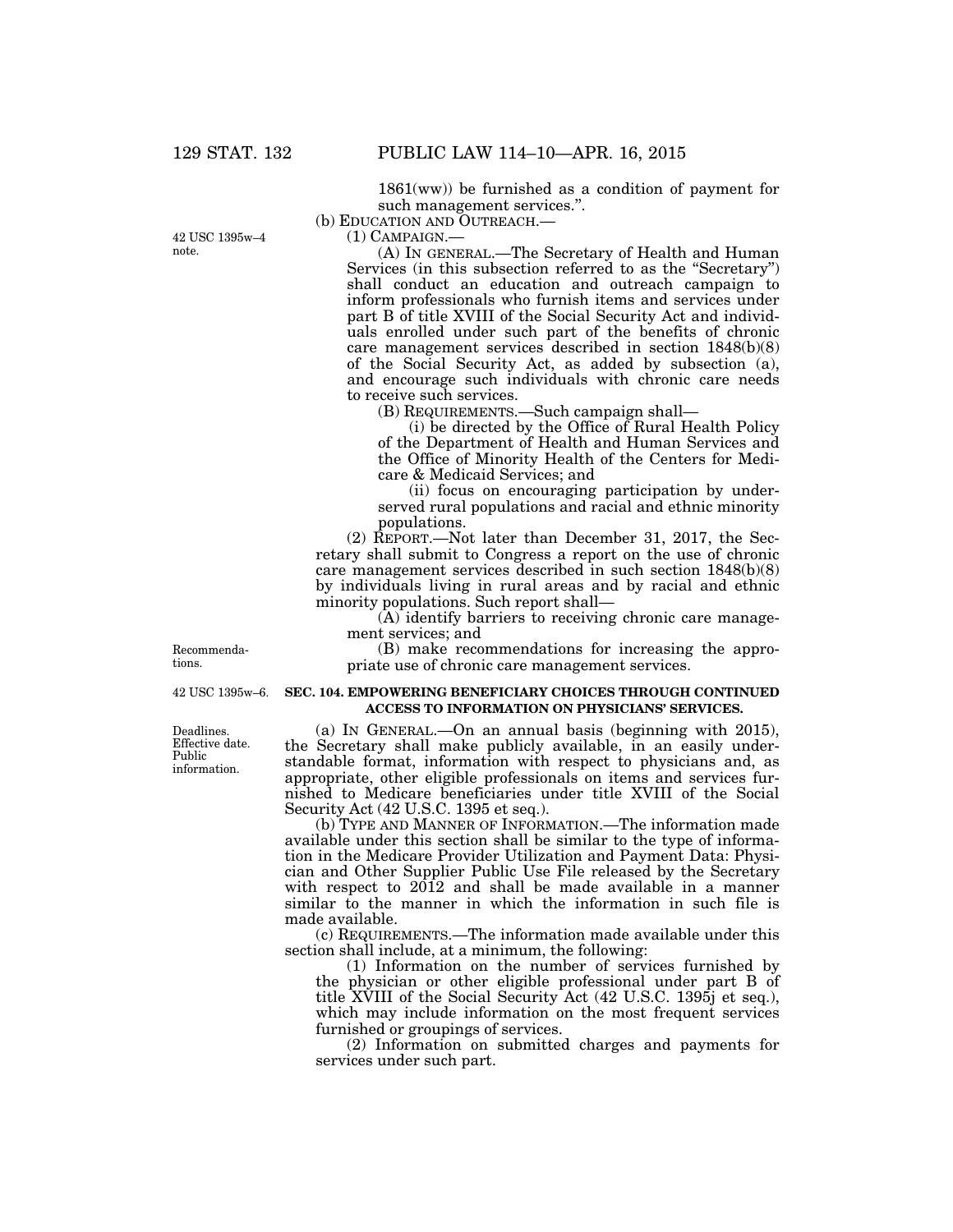(3) A unique identifier for the physician or other eligible professional that is available to the public, such as a national

provider identifier. (d) SEARCHABILITY.—The information made available under this section shall be searchable by at least the following:

(1) The specialty or type of the physician or other eligible professional.

(2) Characteristics of the services furnished, such as volume or groupings of services.

(3) The location of the physician or other eligible professional.

(e) INTEGRATION ON PHYSICIAN COMPARE.—Beginning with Effective date. 2016, the Secretary shall integrate the information made available under this section on Physician Compare.

(f) DEFINITIONS.—In this section:

(1) ELIGIBLE PROFESSIONAL; PHYSICIAN; SECRETARY.—The terms ''eligible professional'', ''physician'', and ''Secretary'' have the meaning given such terms in section 10331(i) of Public Law 111–148.

(2) PHYSICIAN COMPARE.—The term ''Physician Compare'' means the Physician Compare Internet website of the Centers for Medicare & Medicaid Services (or a successor website).

#### **SEC. 105. EXPANDING AVAILABILITY OF MEDICARE DATA.**

(a) EXPANDING USES OF MEDICARE DATA BY QUALIFIED ENTI-TIES.—

(1) ADDITIONAL ANALYSES.—

(A) IN GENERAL.—Subject to subparagraph (B), to the extent consistent with applicable information, privacy, security, and disclosure laws (including paragraph (3)), notwithstanding paragraph (4)(B) of section 1874(e) of the Social Security Act (42 U.S.C. 1395kk(e)) and the second sentence of paragraph  $(4)(D)$  of such section, beginning July 1, 2016, a qualified entity may use the combined data described in paragraph  $(4)(B)(iii)$  of such section received by such entity under such section, and information derived from the evaluation described in such paragraph  $(4)(D)$ , to conduct additional non-public analyses (as determined appropriate by the Secretary) and provide or sell such analyses to authorized users for non-public use (including for the purposes of assisting providers of services and suppliers to develop and participate in quality and patient care improvement activities, including developing new models of care). Effective date.

(B) LIMITATIONS WITH RESPECT TO ANALYSES.—

(i) EMPLOYERS.—Any analyses provided or sold under subparagraph (A) to an employer described in  $\text{pargraph}$  (9)(A)(iii) may only be used by such employer for purposes of providing health insurance to employees and retirees of the employer.

(ii) HEALTH INSURANCE ISSUERS.—A qualified entity may not provide or sell an analysis to a health insurance issuer described in paragraph (9)(A)(iv) unless the issuer is providing the qualified entity with data under section 1874(e)(4)(B)(iii) of the Social Security Act (42 U.S.C. 1395kk(e)(4)(B)(iii)).

(2) ACCESS TO CERTAIN DATA.—

42 USC 1395kk–2.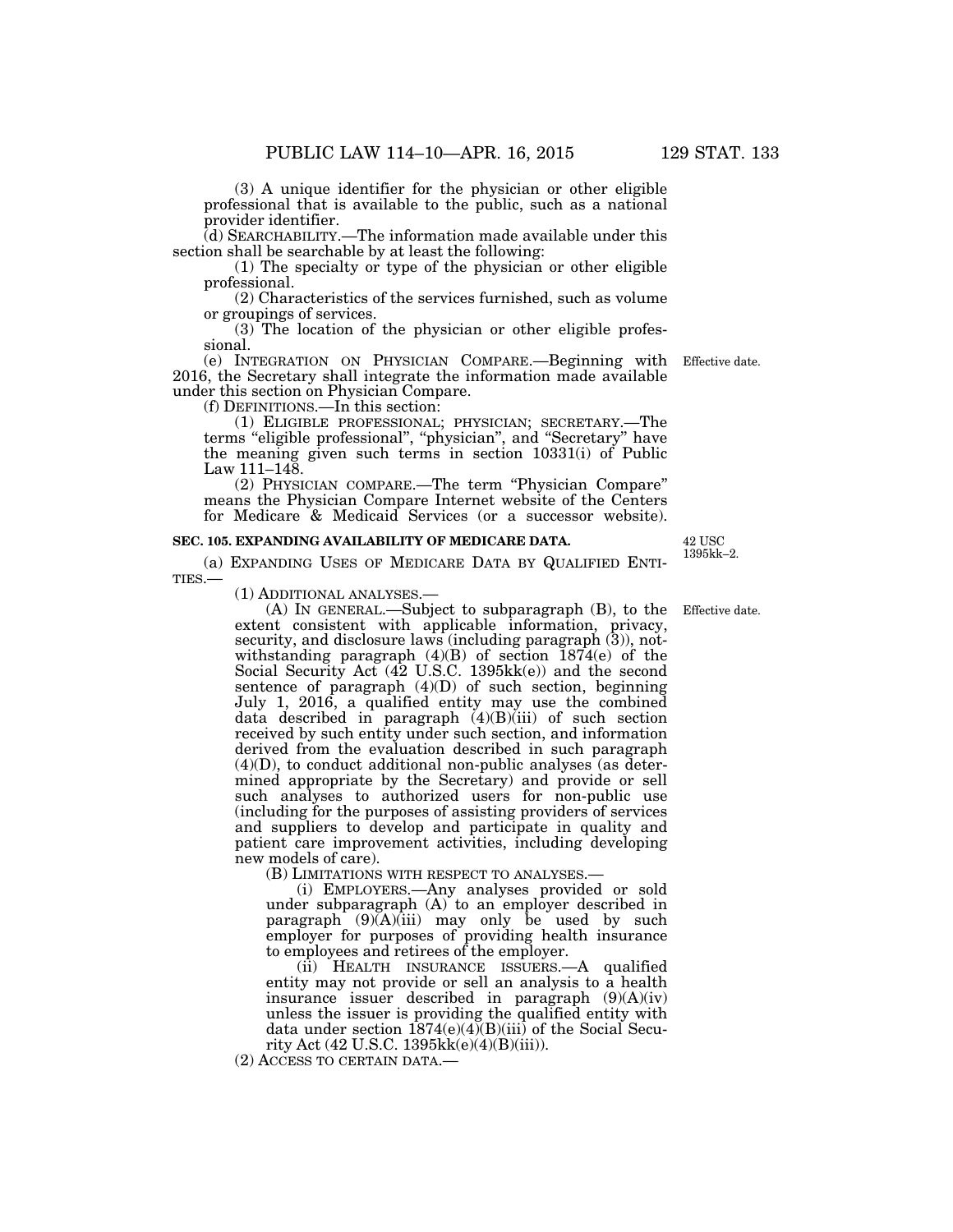Effective date.

(A) ACCESS.—To the extent consistent with applicable information, privacy, security, and disclosure laws (including paragraph (3)), notwithstanding paragraph (4)(B) of section 1874(e) of the Social Security Act (42 U.S.C. 1395kk(e)) and the second sentence of paragraph  $(4)(D)$  of such section, beginning July 1, 2016, a qualified entity may—

(i) provide or sell the combined data described in paragraph  $(4)(B)(iii)$  of such section to authorized users described in clauses (i), (ii), and (v) of paragraph (9)(A) for non-public use, including for the purposes described in subparagraph (B); or

(ii) subject to subparagraph (C), provide Medicare claims data to authorized users described in clauses  $(i)$ ,  $(ii)$ , and  $(v)$ , of paragraph  $(9)(A)$  for non-public use, including for the purposes described in subparagraph (B).

(B) PURPOSES DESCRIBED.—The purposes described in this subparagraph are assisting providers of services and suppliers in developing and participating in quality and patient care improvement activities, including developing new models of care.

(C) MEDICARE CLAIMS DATA MUST BE PROVIDED AT NO COST.—A qualified entity may not charge a fee for providing the data under subparagraph  $(A)(ii)$ .

(3) PROTECTION OF INFORMATION.—

(A) IN GENERAL.—Except as provided in subparagraph (B), an analysis or data that is provided or sold under paragraph (1) or (2) shall not contain information that individually identifies a patient.

(B) INFORMATION ON PATIENTS OF THE PROVIDER OF SERVICES OR SUPPLIER.—To the extent consistent with applicable information, privacy, security, and disclosure laws, an analysis or data that is provided or sold to a provider of services or supplier under paragraph (1) or (2) may contain information that individually identifies a patient of such provider or supplier, including with respect to items and services furnished to the patient by other providers of services or suppliers.

(C) PROHIBITION ON USING ANALYSES OR DATA FOR MAR-KETING PURPOSES.—An authorized user shall not use an analysis or data provided or sold under paragraph (1) or (2) for marketing purposes.

(4) DATA USE AGREEMENT.—A qualified entity and an authorized user described in clauses  $(i)$ ,  $(ii)$ , and  $(v)$  of paragraph (9)(A) shall enter into an agreement regarding the use of any data that the qualified entity is providing or selling to the authorized user under paragraph  $(2)$ . Such agreement shall describe the requirements for privacy and security of the data and, as determined appropriate by the Secretary, any prohibitions on using such data to link to other individually identifiable sources of information. If the authorized user is not a covered entity under the rules promulgated pursuant to the Health Insurance Portability and Accountability Act of 1996, the agreement shall identify the relevant regulations, as determined by the Secretary, that the user shall comply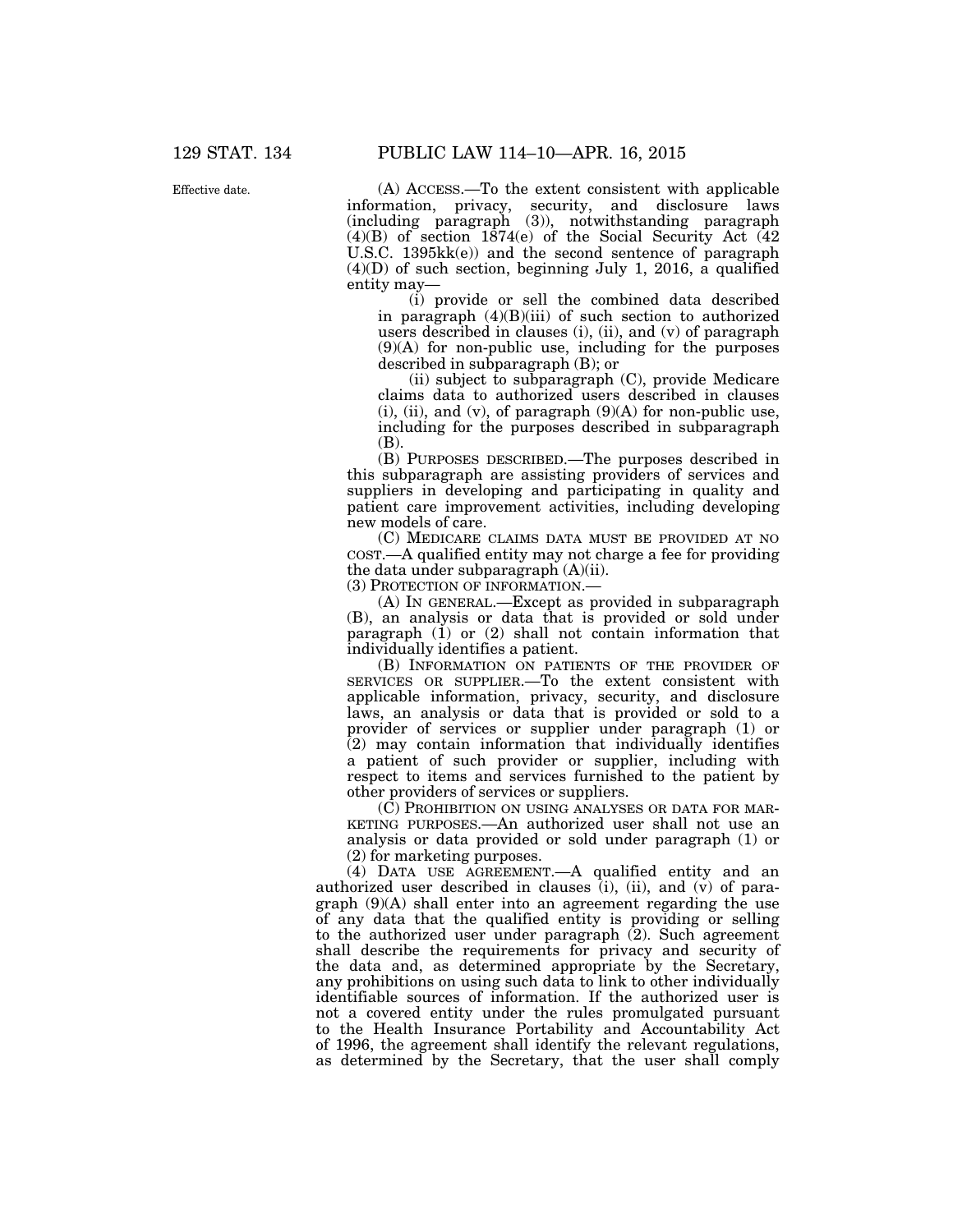with as if it were acting in the capacity of such a covered entity.

(5) NO REDISCLOSURE OF ANALYSES OR DATA.—

(A) IN GENERAL.—Except as provided in subparagraph (B), an authorized user that is provided or sold an analysis or data under paragraph  $(1)$  or  $(2)$  shall not redisclose or make public such analysis or data or any analysis using such data.

(B) PERMITTED REDISCLOSURE.—A provider of services or supplier that is provided or sold an analysis or data under paragraph  $(1)$  or  $(2)$  may, as determined by the Secretary, redisclose such analysis or data for the purposes of performance improvement and care coordination activities but shall not make public such analysis or data or any analysis using such data.

(6) OPPORTUNITY FOR PROVIDERS OF SERVICES AND SUP-PLIERS TO REVIEW.—Prior to a qualified entity providing or selling an analysis to an authorized user under paragraph (1), to the extent that such analysis would individually identify a provider of services or supplier who is not being provided or sold such analysis, such qualified entity shall provide such provider or supplier with the opportunity to appeal and correct errors in the manner described in section  $1874(e)(4)(C)(ii)$  of the Social Security Act (42 U.S.C. 1395kk(e)(4)(C)(ii)).

(7) ASSESSMENT FOR A BREACH.—

(A) IN GENERAL.—In the case of a breach of a data use agreement under this section or section 1874(e) of the Social Security Act (42 U.S.C. 1395kk(e)), the Secretary shall impose an assessment on the qualified entity both in the case of—

(i) an agreement between the Secretary and a qualified entity; and

(ii) an agreement between a qualified entity and an authorized user.<br>(B) ASSESSMENT.—The assessment under subpara-

graph  $(A)$  shall be an amount up to \$100 for each individual entitled to, or enrolled for, benefits under part A of title XVIII of the Social Security Act or enrolled for benefits under part B of such title—

(i) in the case of an agreement described in subparagraph  $(A)(i)$ , for whom the Secretary provided data on to the qualified entity under paragraph (2); and

(ii) in the case of an agreement described in subparagraph  $(A)(ii)$ , for whom the qualified entity provided data on to the authorized user under paragraph (2).

(C) DEPOSIT OF AMOUNTS COLLECTED.—Any amounts collected pursuant to this paragraph shall be deposited in Federal Supplementary Medical Insurance Trust Fund under section 1841 of the Social Security Act (42 U.S.C. 1395t).

(8) ANNUAL REPORTS.—Any qualified entity that provides or sells an analysis or data under paragraph (1) or (2) shall annually submit to the Secretary a report that includes—

(A) a summary of the analyses provided or sold, including the number of such analyses, the number of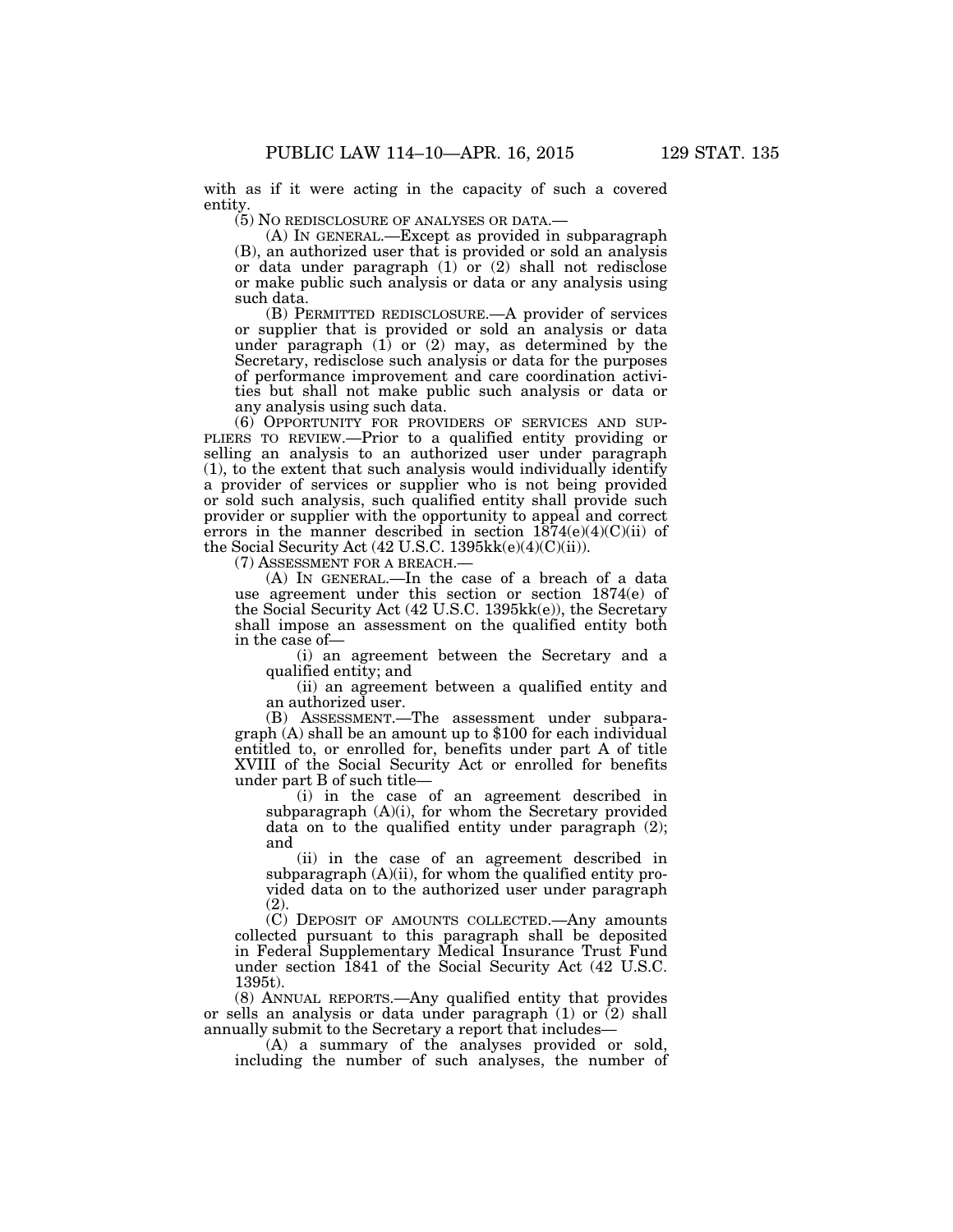purchasers of such analyses, and the total amount of fees received for such analyses;

(B) a description of the topics and purposes of such analyses;

(C) information on the entities who received the data under paragraph (2), the uses of the data, and the total amount of fees received for providing, selling, or sharing the data; and

(D) other information determined appropriate by the Secretary.

(9) DEFINITIONS.—In this subsection and subsection (b): (A) AUTHORIZED USER.—The term ''authorized user''

means the following:

(i) A provider of services.

 $(ii)$  A supplier.

(iii) An employer (as defined in section 3(5) of the Employee Retirement Insurance Security Act of 1974).

(iv) A health insurance issuer (as defined in section 2791 of the Public Health Service Act).

(v) A medical society or hospital association.

(vi) Any entity not described in clauses (i) through (v) that is approved by the Secretary (other than an employer or health insurance issuer not described in clauses (iii) and (iv), respectively, as determined by the Secretary).

(B) PROVIDER OF SERVICES.—The term ''provider of services'' has the meaning given such term in section 1861 $(u)$  of the Social Security Act (42 U.S.C. 1395 $x(u)$ ).

(C) QUALIFIED ENTITY.—The term ''qualified entity'' has the meaning given such term in section 1874(e)(2) of the Social Security Act (42 U.S.C. 1395kk(e)).

(D) SECRETARY.—The term ''Secretary'' means the Secretary of Health and Human Services.

(E) SUPPLIER.—The term ''supplier'' has the meaning given such term in section  $1861(\bar{d})$  of the Social Security Act (42 U.S.C. 1395x(d)).

(b) ACCESS TO MEDICARE DATA BY QUALIFIED CLINICAL DATA REGISTRIES TO FACILITATE QUALITY IMPROVEMENT.—

 $(1)$  Access.—

Effective date.

(A) IN GENERAL.—To the extent consistent with applicable information, privacy, security, and disclosure laws, beginning July 1, 2016, the Secretary shall, at the request of a qualified clinical data registry under section  $18\overline{48(m)(3)(E)}$  of the Social Security Act (42 U.S.C. 1395w– 4(m)(3)(E)), provide the data described in subparagraph (B) (in a form and manner determined to be appropriate) to such qualified clinical data registry for purposes of linking such data with clinical outcomes data and performing risk-adjusted, scientifically valid analyses and research to support quality improvement or patient safety, provided that any public reporting of such analyses or research that identifies a provider of services or supplier shall only be conducted with the opportunity of such provider or supplier to appeal and correct errors in the manner described in subsection (a)(6).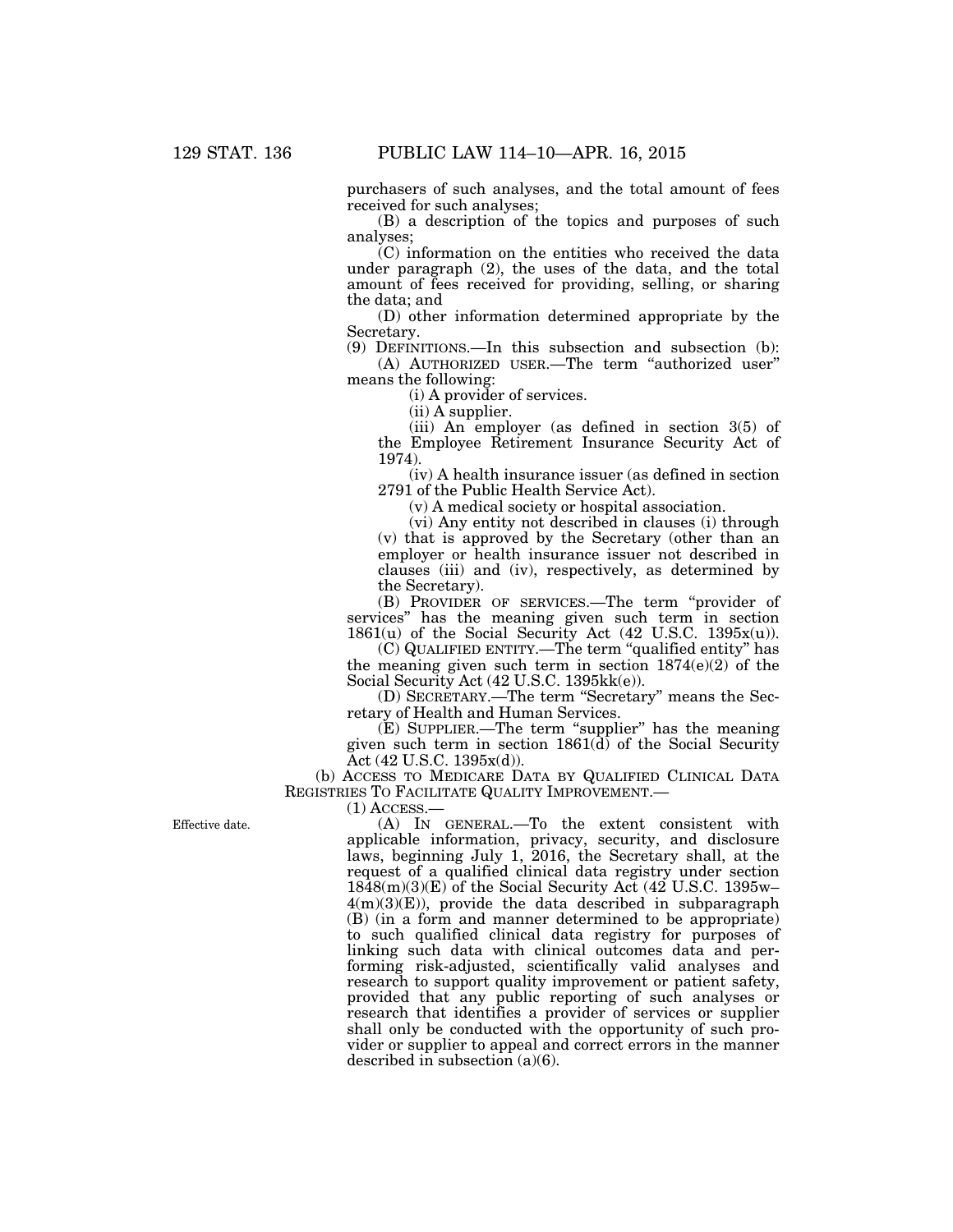(B) DATA DESCRIBED.—The data described in this subparagraph is—

(i) claims data under the Medicare program under title XVIII of the Social Security Act; and

(ii) if the Secretary determines appropriate, claims data under the Medicaid program under title XIX of such Act and the State Children's Health Insurance Program under title XXI of such Act.

(2) FEE.—Data described in paragraph (1)(B) shall be provided to a qualified clinical data registry under paragraph (1) at a fee equal to the cost of providing such data. Any fee collected pursuant to the preceding sentence shall be deposited in the Centers for Medicare & Medicaid Services Program Management Account.<br>(c) EXPANSION OF DATA AVAILABLE TO QUALIFIED ENTITIES.—

Section  $1874(e)$  of the Social Security Act (42 U.S.C. 1395kk(e)) is amended—

(1) in the subsection heading, by striking ''MEDICARE''; and  $(2)$  in paragraph  $(3)$ —

(A) by inserting after the first sentence the following Effective date. new sentence: "Beginning July 1, 2016, if the Secretary determines appropriate, the data described in this paragraph may also include standardized extracts (as determined by the Secretary) of claims data under titles XIX and XXI for assistance provided under such titles for one or more specified geographic areas and time periods requested by a qualified entity.''; and

(B) in the last sentence, by inserting ''or under titles XIX or XXI'' before the period at the end.

(d) REVISION OF PLACEMENT OF FEES.—Section 1874(e)(4)(A) of the Social Security Act (42 U.S.C. 1395kk(e)(4)(A)) is amended, in the second sentence—

 $(1)$  by inserting ", for periods prior to July 1, 2016," after "deposited"; and

(2) by inserting the following before the period at the end: '', and, beginning July 1, 2016, into the Centers for Medicare & Medicaid Services Program Management Account''.

#### **SEC. 106. REDUCING ADMINISTRATIVE BURDEN AND OTHER PROVI-SIONS.**

(a) MEDICARE PHYSICIAN AND PRACTITIONER OPT-OUT TO PRI-VATE CONTRACT.—

(1) INDEFINITE, CONTINUING AUTOMATIC EXTENSION OF OPT OUT ELECTION.—

(A) IN GENERAL.—Section 1802(b)(3) of the Social Security Act  $(42 \text{ U.S.C. } 1395a(b)(3))$  is amended—

 $(i)$  in subparagraph  $(B)(ii)$ , by striking "during the 2-year period beginning on the date the affidavit is signed'' and inserting ''during the applicable 2-year period (as defined in subparagraph (D))'';

(ii) in subparagraph (C), by striking ''during the 2-year period described in subparagraph  $(B)(ii)$ <sup>n</sup> and inserting ''during the applicable 2-year period''; and (iii) by adding at the end the following new subparagraph:

''(D) APPLICABLE 2-YEAR PERIODS FOR EFFECTIVENESS OF AFFIDAVITS.—In this subsection, the term 'applicable Definition.

Time periods.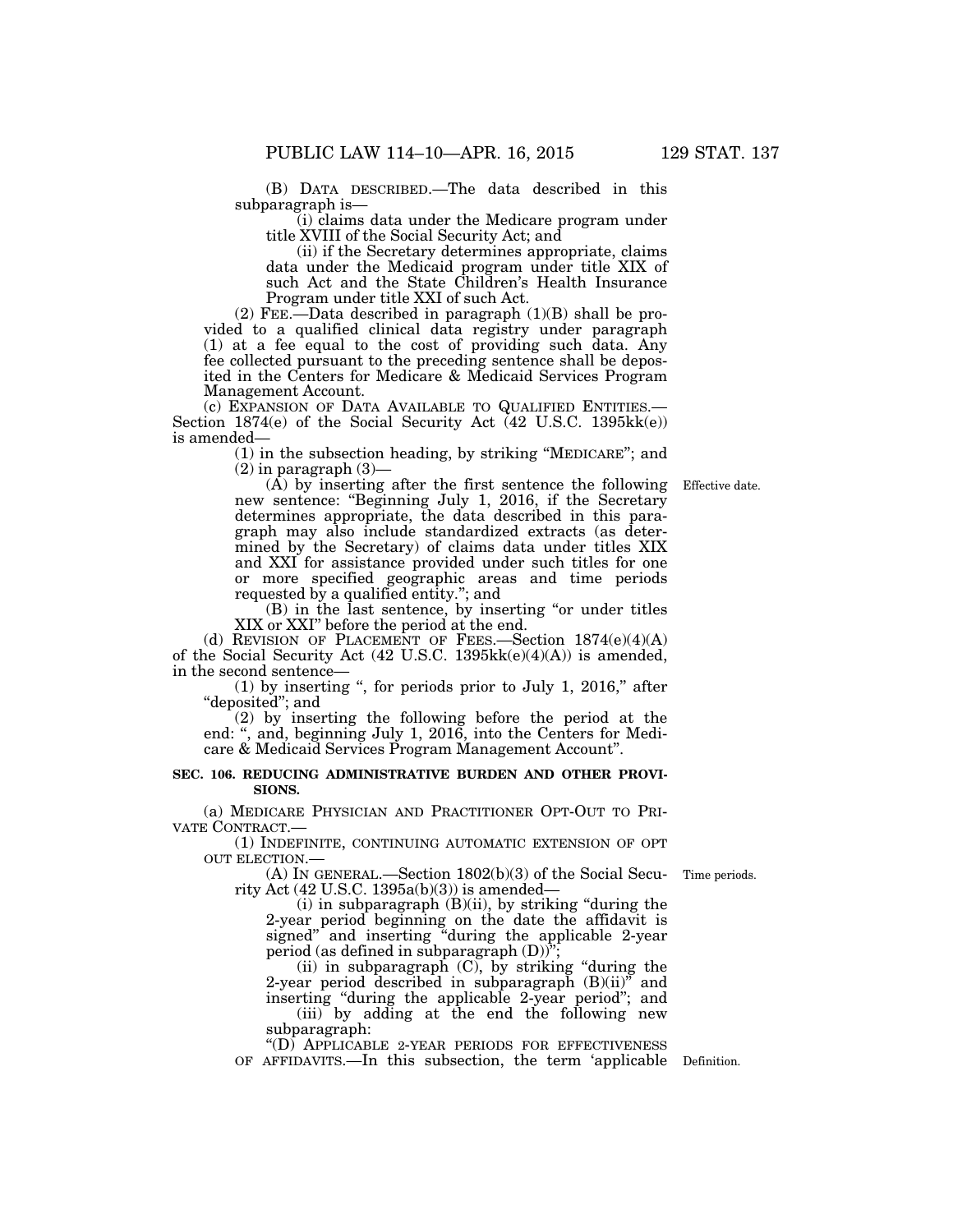2-year period' means, with respect to an affidavit of a physician or practitioner under subparagraph (B), the 2 year period beginning on the date the affidavit is signed and includes each subsequent 2-year period unless the physician or practitioner involved provides notice to the Secretary (in a form and manner specified by the Secretary), not later than 30 days before the end of the previous 2-year period, that the physician or practitioner does not want to extend the application of the affidavit for such subsequent 2-year period.''.

(B) EFFECTIVE DATE.—The amendments made by subparagraph (A) shall apply to affidavits entered into on or after the date that is 60 days after the date of the enactment of this Act.

(2) PUBLIC AVAILABILITY OF INFORMATION ON OPT-OUT PHYSICIANS AND PRACTITIONERS.—Section 1802(b) of the Social Security Act (42 U.S.C. 1395a(b)) is amended—

(A) in paragraph (5), by adding at the end the following new subparagraph:

''(D) OPT-OUT PHYSICIAN OR PRACTITIONER.—The term 'optout physician or practitioner' means a physician or practitioner who has in effect an affidavit under paragraph  $(3)(B)$ .

(B) by redesignating paragraph (5) as paragraph (6); and

(C) by inserting after paragraph (4) the following new paragraph:

<sup>2</sup>(5) POSTING OF INFORMATION ON OPT-OUT PHYSICIANS AND PRACTITIONERS.—

''(A) IN GENERAL.—Beginning not later than February 1, 2016, the Secretary shall make publicly available through an appropriate publicly accessible website of the Department of Health and Human Services information on the number and characteristics of opt-out physicians and practitioners and shall update such information on such website not less often than annually.

''(B) INFORMATION TO BE INCLUDED.—The information to be made available under subparagraph (A) shall include at least the following with respect to opt-out physicians and practitioners:

''(i) Their number.

''(ii) Their physician or professional specialty or other designation.

''(iii) Their geographic distribution.

"(iv) The timing of their becoming opt-out physicians and practitioners, relative, to the extent feasible, to when they first enrolled in the program under this title and with respect to applicable 2-year periods.

''(v) The proportion of such physicians and practitioners who billed for emergency or urgent care services.''.

(b) PROMOTING INTEROPERABILITY OF ELECTRONIC HEALTH RECORD SYSTEMS.—

(1) RECOMMENDATIONS FOR ACHIEVING WIDESPREAD EHR INTEROPERABILITY.—

(A) OBJECTIVE.—As a consequence of a significant Federal investment in the implementation of health information technology through the Medicare and Medicaid EHR

Applicability. 42 USC 1395a note.

Definition.

Effective date. Public information.

Time period.

Deadline.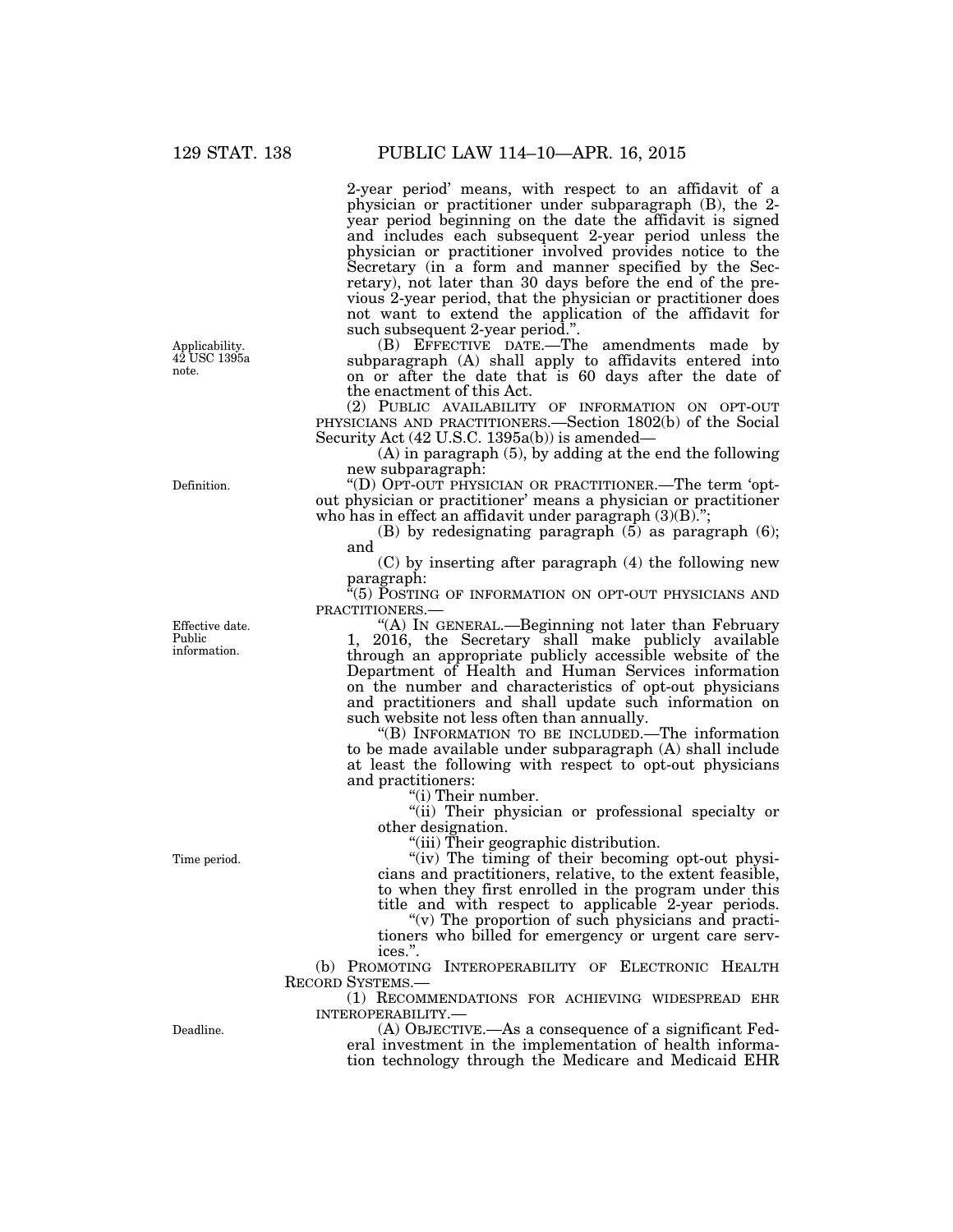incentive programs, Congress declares it a national objective to achieve widespread exchange of health information through interoperable certified EHR technology nationwide by December 31, 2018.

(B) DEFINITIONS.—In this paragraph:

(i) WIDESPREAD INTEROPERABILITY.—The term "widespread interoperability" means interoperability between certified EHR technology systems employed by meaningful EHR users under the Medicare and Medicaid EHR incentive programs and other clinicians and health care providers on a nationwide basis.<br>(ii) INTEROPERABILITY.—The term "interoper-

 $(ii)$  INTEROPERABILITY.—The term ability'' means the ability of two or more health information systems or components to exchange clinical and other information and to use the information that has been exchanged using common standards as to provide access to longitudinal information for health care providers in order to facilitate coordinated care and improved patient outcomes.

(C) ESTABLISHMENT OF METRICS.—Not later than July 1, 2016, and in consultation with stakeholders, the Secretary shall establish metrics to be used to determine if and to the extent that the objective described in subparagraph (A) has been achieved.

(D) RECOMMENDATIONS IF OBJECTIVE NOT ACHIEVED.— If the Secretary of Health and Human Services determines that the objective described in subparagraph (A) has not been achieved by December 31, 2018, then the Secretary shall submit to Congress a report, by not later than December 31, 2019, that identifies barriers to such objective and recommends actions that the Federal Government can take to achieve such objective. Such recommended actions may include recommendations—

(i) to adjust payments for not being meaningful EHR users under the Medicare EHR incentive programs; and

(ii) for criteria for decertifying certified EHR technology products.

(2) PREVENTING BLOCKING THE SHARING OF INFORMATION.—

(A) FOR MEANINGFUL USE EHR PROFESSIONALS.—Section 1848(o)(2)(A)(ii) of the Social Security Act (42 U.S.C.  $1395w-4(0)(2)(A)(ii)$  is amended by inserting before the period at the end the following: ", and the professional demonstrates (through a process specified by the Secretary, such as the use of an attestation) that the professional has not knowingly and willfully taken action (such as to disable functionality) to limit or restrict the compatibility or interoperability of the certified EHR technology''.

(B) FOR MEANINGFUL USE EHR HOSPITALS.—Section 1886(n)(3)(A)(ii) of the Social Security Act (42 U.S.C.  $1395ww(n)(3)(A)(ii)$  is amended by inserting before the period at the end the following: '', and the hospital demonstrates (through a process specified by the Secretary, such as the use of an attestation) that the hospital has not knowingly and willfully taken action (such as to disable functionality) to limit or restrict the compatibility or interoperability of the certified EHR technology''.

Deadline. Consultation.

Determination. Deadlines. Reports.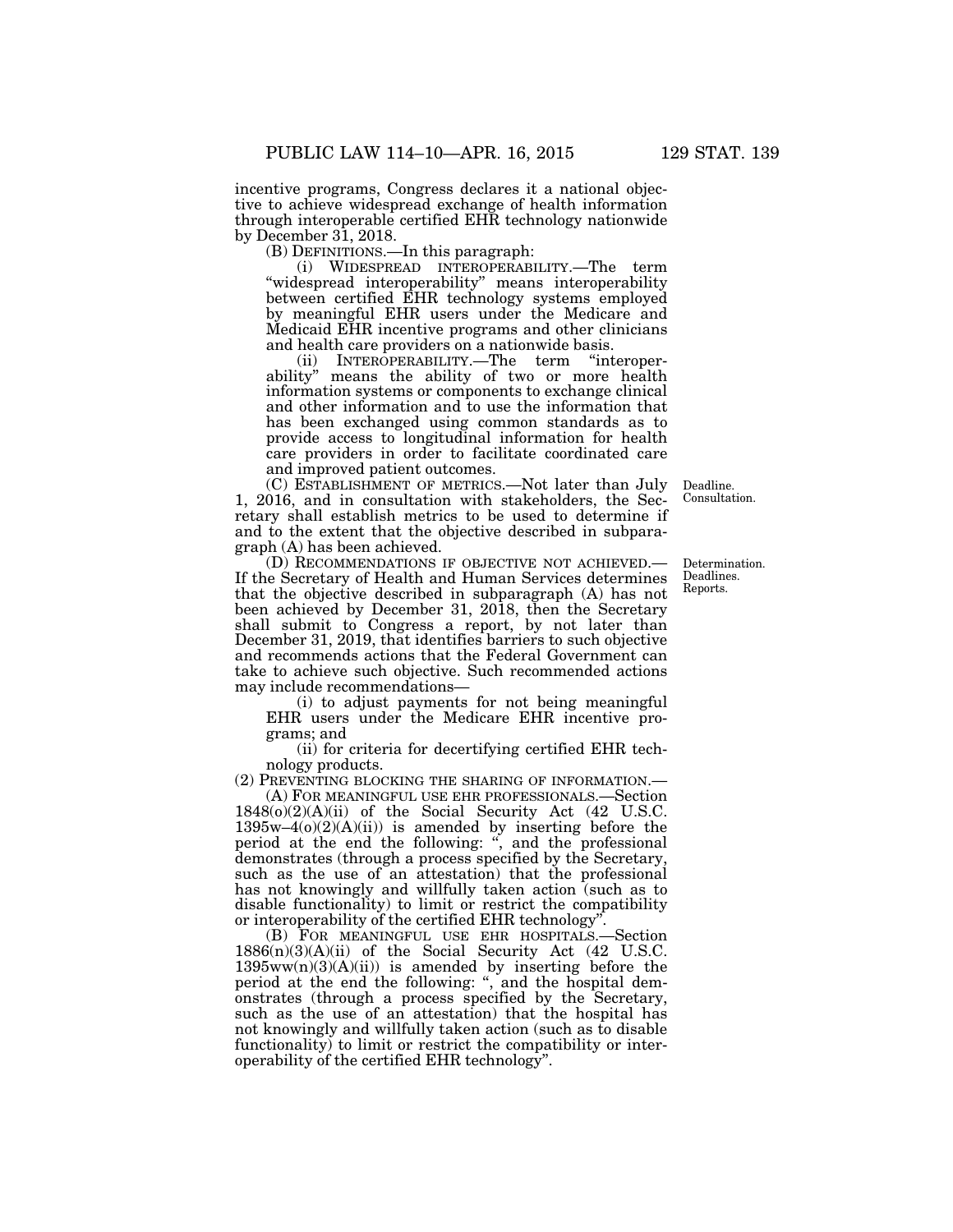Applicability. 42 USC 1395w–4 note.

(C) EFFECTIVE DATE.—The amendments made by this subsection shall apply to meaningful EHR users as of the date that is one year after the date of the enactment of this Act.

(3) STUDY AND REPORT ON THE FEASIBILITY OF ESTABLISHING A MECHANISM TO COMPARE CERTIFIED EHR TECHNOLOGY PROD-UCTS.—

(A) STUDY.—The Secretary shall conduct a study to examine the feasibility of establishing one or more mechanisms to assist providers in comparing and selecting certified EHR technology products. Such mechanisms may include—

(i) a website with aggregated results of surveys of meaningful EHR users on the functionality of certified EHR technology products to enable such users to directly compare the functionality and other features of such products; and

(ii) information from vendors of certified products that is made publicly available in a standardized format.

The aggregated results of the surveys described in clause (i) may be made available through contracts with physicians, hospitals, or other organizations that maintain such comparative information described in such clause.

(B) REPORT.—Not later than 1 year after the date of the enactment of this Act, the Secretary shall submit to Congress a report on mechanisms that would assist providers in comparing and selecting certified EHR technology products. The report shall include information on the benefits of, and resources needed to develop and maintain, such mechanisms.

(4) DEFINITIONS.—In this subsection:

(A) The term "certified EHR technology" has the meaning given such term in section  $1848(0)(4)$  of the Social Security Act (42 U.S.C. 1395w–4(o)(4)).

(B) The term ''meaningful EHR user'' has the meaning given such term under the Medicare EHR incentive programs.

(C) The term ''Medicare and Medicaid EHR incentive programs'' means—

(i) in the case of the Medicare program under title XVIII of the Social Security Act, the incentive programs under section 1814(l)(3), section 1848(o), subsections (l) and  $(m)$  of section 1853, and section  $1886(n)$ of the Social Security Act (42 U.S.C. 1395f(l)(3), 1395w– 4(o), 1395w–23, 1395ww(n)); and

(ii) in the case of the Medicaid program under title XIX of such Act, the incentive program under subsections  $(a)(3)(F)$  and (t) of section 1903 of such Act (42 U.S.C. 1396b).

(D) The term ''Secretary'' means the Secretary of Health and Human Services.

(c) GAO STUDIES AND REPORTS ON THE USE OF TELEHEALTH UNDER FEDERAL PROGRAMS AND ON REMOTE PATIENT MONITORING SERVICES.—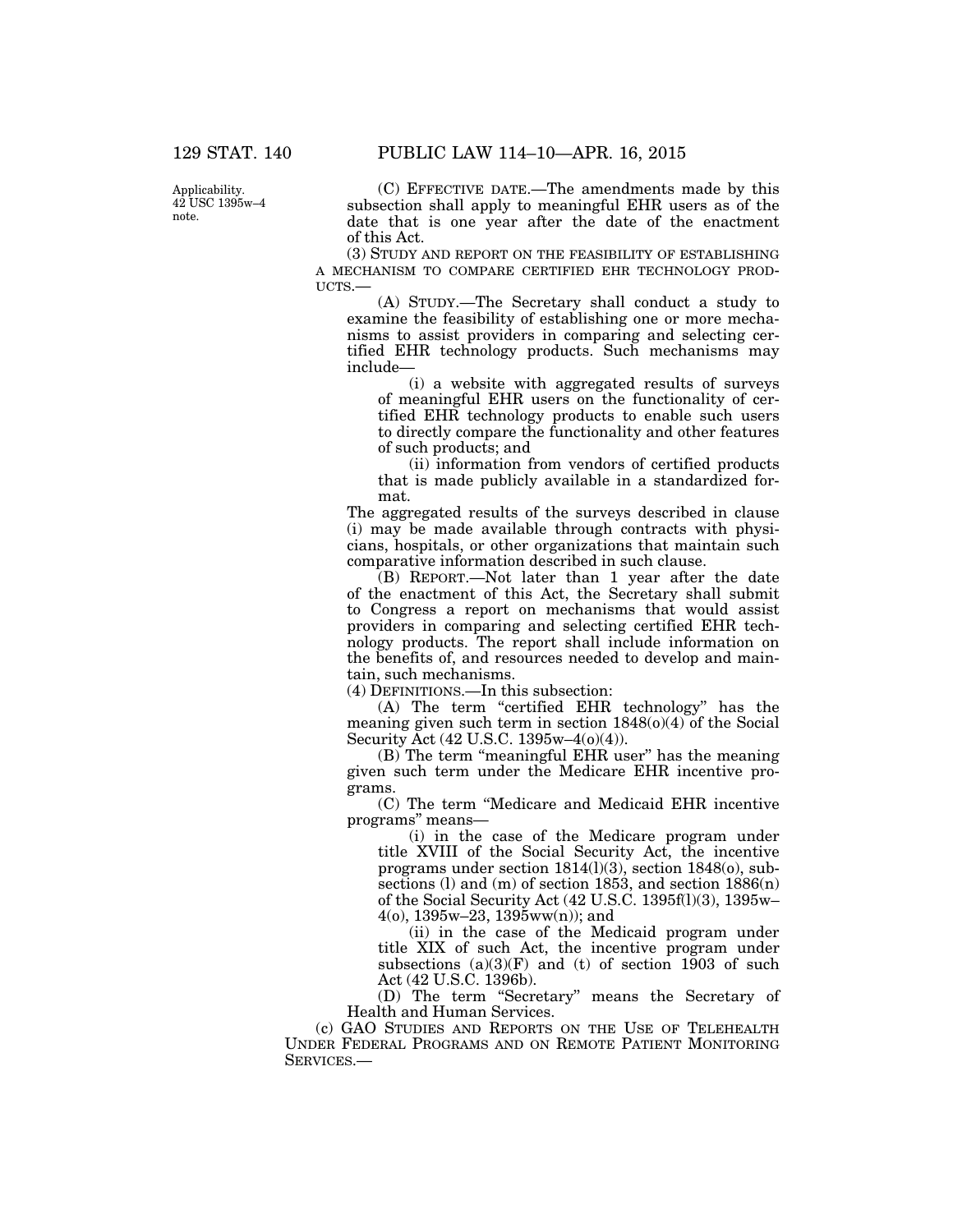(1) STUDY ON TELEHEALTH SERVICES.—The Comptroller General of the United States shall conduct a study on the following:

(A) How the definition of telehealth across various Federal programs and Federal efforts can inform the use of telehealth in the Medicare program under title XVIII of the Social Security Act (42 U.S.C. 1395 et seq.).

(B) Issues that can facilitate or inhibit the use of telehealth under the Medicare program under such title, including oversight and professional licensure, changing technology, privacy and security, infrastructure requirements, and varying needs across urban and rural areas.

(C) Potential implications of greater use of telehealth with respect to payment and delivery system transformations under the Medicare program under such title XVIII and the Medicaid program under title XIX of such Act (42 U.S.C. 1396 et seq.).

(D) How the Centers for Medicare & Medicaid Services monitors payments made under the Medicare program under such title XVIII to providers for telehealth services. (2) STUDY ON REMOTE PATIENT MONITORING SERVICES.—

(A) IN GENERAL.—The Comptroller General of the United States shall conduct a study—

(i) of the dissemination of remote patient monitoring technology in the private health insurance market;

(ii) of the financial incentives in the private health insurance market relating to adoption of such technology;

(iii) of the barriers to adoption of such services under the Medicare program under title XVIII of the Social Security Act;

(iv) that evaluates the patients, conditions, and clinical circumstances that could most benefit from remote patient monitoring services; and

(v) that evaluates the challenges related to establishing appropriate valuation for remote patient monitoring services under the Medicare physician fee schedule under section 1848 of the Social Security Act (42 U.S.C. 1395w–4) in order to accurately reflect the resources involved in furnishing such services.

(B) DEFINITIONS.—For purposes of this paragraph:

(i) REMOTE PATIENT MONITORING SERVICES.—The term ''remote patient monitoring services'' means services furnished through remote patient monitoring technology.

(ii) REMOTE PATIENT MONITORING TECHNOLOGY.— The term "remote patient monitoring technology" means a coordinated system that uses one or more home-based or mobile monitoring devices that automatically transmit vital sign data or information on activities of daily living and may include responses to assessment questions collected on the devices wirelessly or through a telecommunications connection to a server that complies with the Federal regulations (concerning the privacy of individually identifiable health information) promulgated under section 264(c)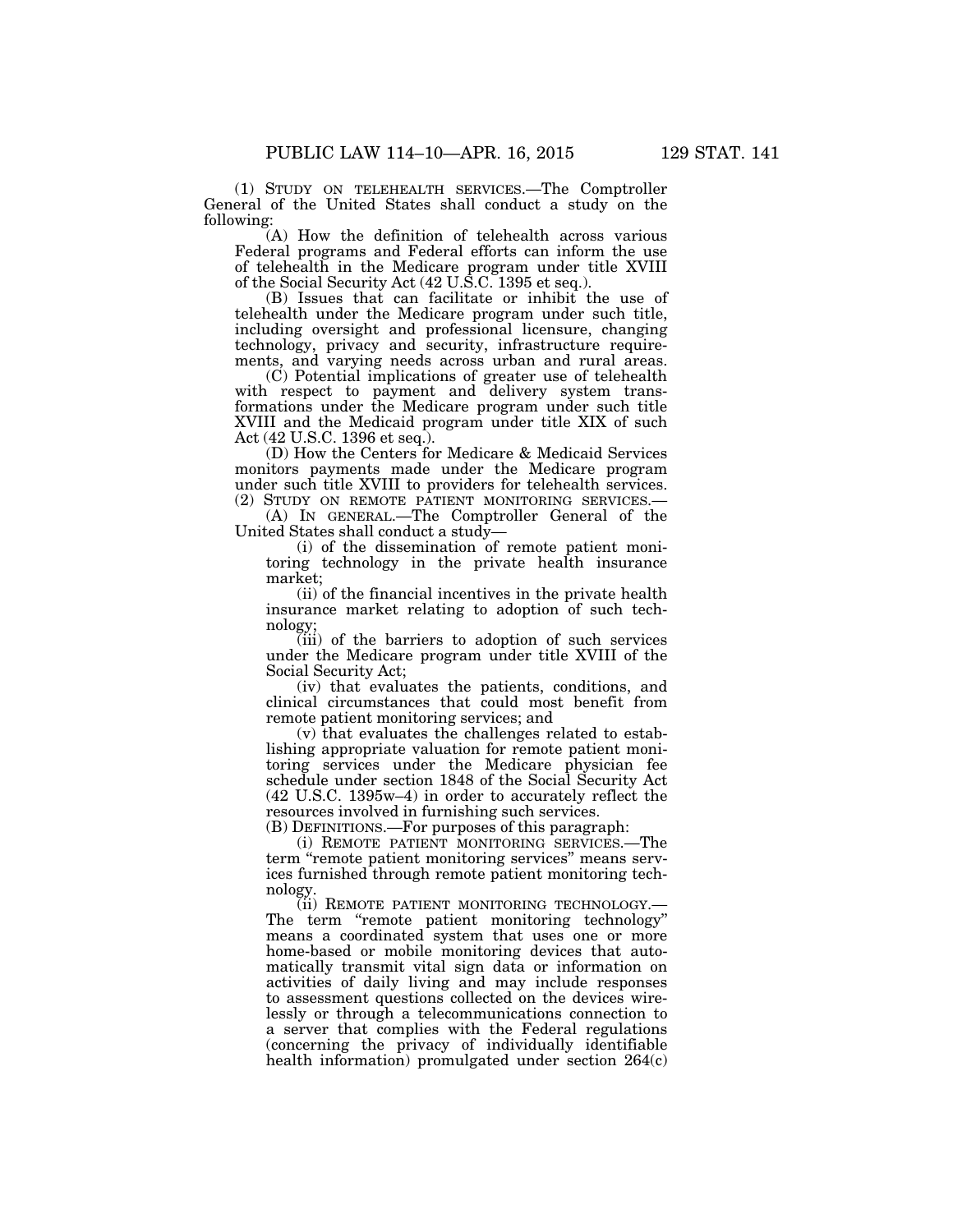of the Health Insurance Portability and Accountability Act of 1996, as part of an established plan of care for that patient that includes the review and interpretation of that data by a health care professional.

(3) REPORTS.—Not later than 24 months after the date of the enactment of this Act, the Comptroller General shall submit to Congress—

(A) a report containing the results of the study conducted under paragraph (1); and

(B) a report containing the results of the study conducted under paragraph (2).

A report required under this paragraph shall be submitted together with recommendations for such legislation and administrative action as the Comptroller General determines appropriate. The Comptroller General may submit one report containing the results described in subparagraphs  $(A)$  and  $(B)$ and the recommendations described in the previous sentence. (d) RULE OF CONSTRUCTION REGARDING HEALTH CARE PRO-VIDERS.—

(1) IN GENERAL.—Subject to paragraph (3), the development, recognition, or implementation of any guideline or other standard under any Federal health care provision shall not be construed to establish the standard of care or duty of care owed by a health care provider to a patient in any medical malpractice or medical product liability action or claim.

(2) DEFINITIONS.—For purposes of this subsection:

(A) FEDERAL HEALTH CARE PROVISION.—The term ''Federal health care provision'' means any provision of the Patient Protection and Affordable Care Act (Public Law 111–148), title I or subtitle B of title II of the Health Care and Education Reconciliation Act of 2010 (Public Law 111–152), or title XVIII or XIX of the Social Security Act (42 U.S.C. 1395 et seq., 42 U.S.C. 1396 et seq.).

(B) HEALTH CARE PROVIDER.—The term ''health care provider'' means any individual, group practice, corporation of health care professionals, or hospital—

(i) licensed, registered, or certified under Federal or State laws or regulations to provide health care services; or

(ii) required to be so licensed, registered, or certified but that is exempted by other statute or regulation.

(C) MEDICAL MALPRACTICE OR MEDICAL PRODUCT LIABILITY ACTION OR CLAIM.—The term ''medical malpractice or medical product liability action or claim'' means a medical malpractice action or claim (as defined in section 431(7) of the Health Care Quality Improvement Act of 1986 (42 U.S.C. 11151(7))) and includes a liability action or claim relating to a health care provider's prescription or provision of a drug, device, or biological product (as such terms are defined in section 201 of the Federal Food, Drug, and Cosmetic Act (21 U.S.C. 321) or section 351 of the Public Health Service Act (42 U.S.C. 262)).

(D) STATE.—The term ''State'' includes the District of Columbia, Puerto Rico, and any other commonwealth, possession, or territory of the United States.

Recommendations.

42 USC 18122 note.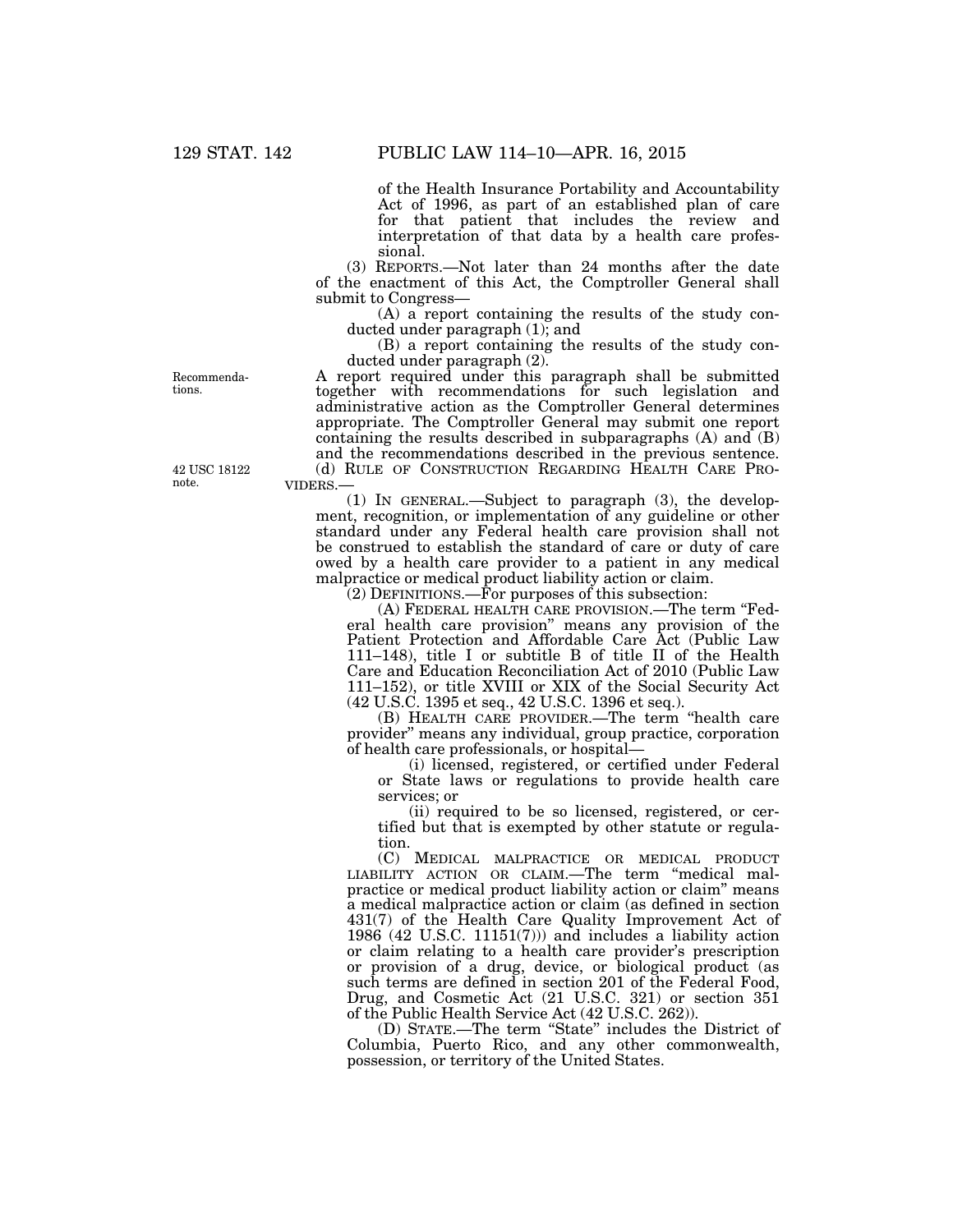42 USC 18122 note.

(3) NO PREEMPTION.—Nothing in paragraph (1) or any provision of the Patient Protection and Affordable Care Act (Public Law 111–148), title I or subtitle B of title II of the Health Care and Education Reconciliation Act of 2010 (Public Law 111–152), or title XVIII or XIX of the Social Security Act (42 U.S.C. 1395 et seq., 42 U.S.C. 1396 et seq.) shall be construed to preempt any State or common law governing medical professional or medical product liability actions or claims.

# **TITLE II—MEDICARE AND OTHER HEALTH EXTENDERS**

# **Subtitle A—Medicare Extenders**

#### **SEC. 201. EXTENSION OF WORK GPCI FLOOR.**

Section  $1848(e)(1)(E)$  of the Social Security Act (42 U.S.C.  $1395w-4(e)(1)(E)$  is amended by striking "April 1, 2015" and inserting ''January 1, 2018''.

## **SEC. 202. EXTENSION OF THERAPY CAP EXCEPTIONS PROCESS.**

(a) IN GENERAL.—Section 1833(g) of the Social Security Act (42 U.S.C. 1395l(g)) is amended—

(1) in paragraph (5)(A), in the first sentence, by striking "March  $31, 2015$ " and inserting "December  $31, 2017$ "; and

 $(2)$  in paragraph  $(6)(A)$ —

(A) by striking ''March 31, 2015'' and inserting ''December 31, 2017''; and

(B) by striking "2012, 2013, 2014, or the first three months of 2015'' and inserting ''2012 through 2017''.

(b) TARGETED REVIEWS UNDER MANUAL MEDICAL REVIEW PROCESS FOR OUTPATIENT THERAPY SERVICES.

(1) IN GENERAL.—Section 1833(g)(5) of the Social Security Act  $(42 \text{ U.S.C. } 1395 \text{I(g)}(5))$  is amended–

(A) in subparagraph  $(C)(i)$ , by inserting ", subject to subparagraph  $(E)$ ," after "manual medical review process that''; and

(B) by adding at the end the following new subparagraph:

" $(E)(i)$  In place of the manual medical review process under subparagraph  $(C)(i)$ , the Secretary shall implement a process for medical review under this subparagraph under which the Secretary shall identify and conduct medical review for services described in subparagraph  $(C)(i)$  furnished by a provider of services or supplier (in this subparagraph referred to as a 'therapy provider') using such factors as the Secretary determines to be appropriate.

''(ii) Such factors may include the following:

''(I) The therapy provider has had a high claims denial percentage for therapy services under this part or is less compliant with applicable requirements under this title.

''(II) The therapy provider has a pattern of billing for therapy services under this part that is aberrant compared to peers or otherwise has questionable billing practices for such services, such as billing medically unlikely units of services in a day.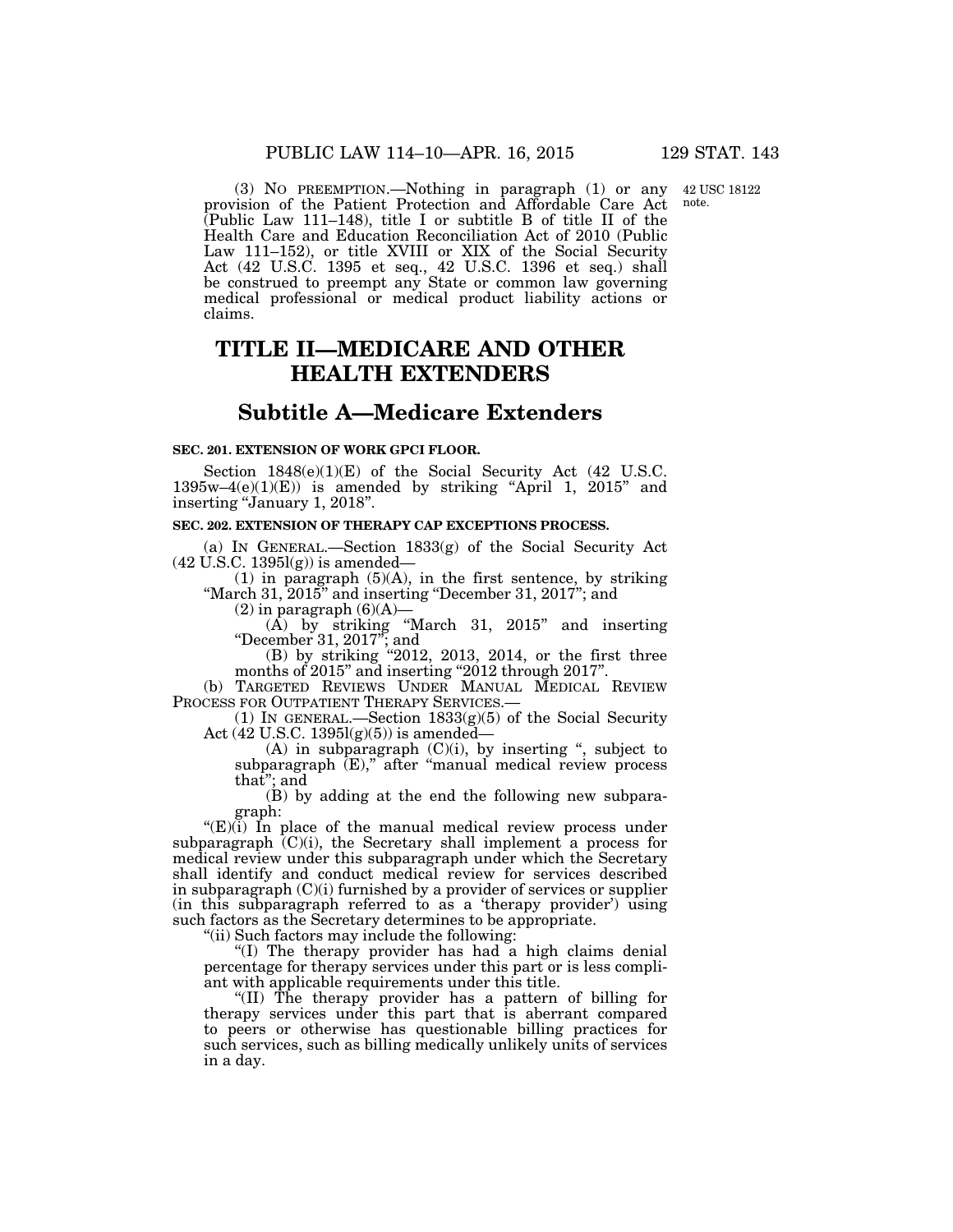''(III) The therapy provider is newly enrolled under this title or has not previously furnished therapy services under this part.

 $\sqrt{N}$  The services are furnished to treat a type of medical condition.

"(V) The therapy provider is part of group that includes another therapy provider identified using the factors determined under this subparagraph.

"(iii) For purposes of carrying out this subparagraph, the Secretary shall provide for the transfer, from the Federal Supplementary Medical Insurance Trust Fund under section 1841, of \$5,000,000 to the Centers for Medicare & Medicaid Services Program Management Account for fiscal years 2015 and 2016, to remain available until expended. Such funds may not be used by a contractor under section 1893(h) for medical reviews under this subparagraph.

" $(iv)$  The targeted review process under this subparagraph shall not apply to services for which expenses are incurred beyond the period for which the exceptions process under subparagraph (A) is implemented.''.

(2) EFFECTIVE DATE.—The amendments made by this subsection shall apply with respect to requests described in section  $1833(g)(5)(C)(i)$  of the Social Security Act (42 U.S.C.  $1395l(g)(5)(C)(i)$  with respect to which the Secretary of Health and Human Services has not conducted medical review under such section by a date (not later than 90 days after the date of the enactment of this Act) specified by the Secretary.

#### **SEC. 203. EXTENSION OF AMBULANCE ADD-ONS.**

(a) GROUND AMBULANCE.—Section 1834(l)(13)(A) of the Social Security Act (42 U.S.C. 1395m(l)(13)(A)) is amended by striking ''April 1, 2015'' and inserting ''January 1, 2018'' each place it appears.

(b) SUPER RURAL GROUND AMBULANCE.—Section 1834(l)(12)(A) of the Social Security Act (42 U.S.C. 1395m(l)(12)(A)) is amended, in the first sentence, by striking ''April 1, 2015'' and inserting ''January 1, 2018''.

### **SEC. 204. EXTENSION OF INCREASED INPATIENT HOSPITAL PAYMENT ADJUSTMENT FOR CERTAIN LOW-VOLUME HOSPITALS.**

Section  $1886(d)(12)$  of the Social Security Act (42 U.S.C.  $1395ww(d)(12)$  is amended—

(1) in subparagraph (B), in the matter preceding clause (i), by striking ''in fiscal year 2015 (beginning on April 1, 2015), fiscal year 2016, and subsequent fiscal years'' and inserting ''in fiscal year 2018 and subsequent fiscal years'';

 $(2)$  in subparagraph  $(C)(i)$ , by striking "fiscal years  $2011$ through  $2014$  and fiscal year  $2015$  (before April 1,  $2015$ )," and inserting "fiscal years 2011 through 2017," each place it appears; and

 $(3)$  in subparagraph  $(D)$ , by striking "fiscal years 2011 through  $2014$  and fiscal year  $2015$  (before April 1, 2015)," and inserting "fiscal years  $2011$  through  $2017$ ,".

#### **SEC. 205. EXTENSION OF THE MEDICARE-DEPENDENT HOSPITAL (MDH) PROGRAM.**

(a) IN GENERAL.—Section  $1886(d)(5)(G)$  of the Social Security Act (42 U.S.C. 1395ww(d)(5)(G)) is amended—

Applicability. Deadline. 42 USC 1395*l*  note.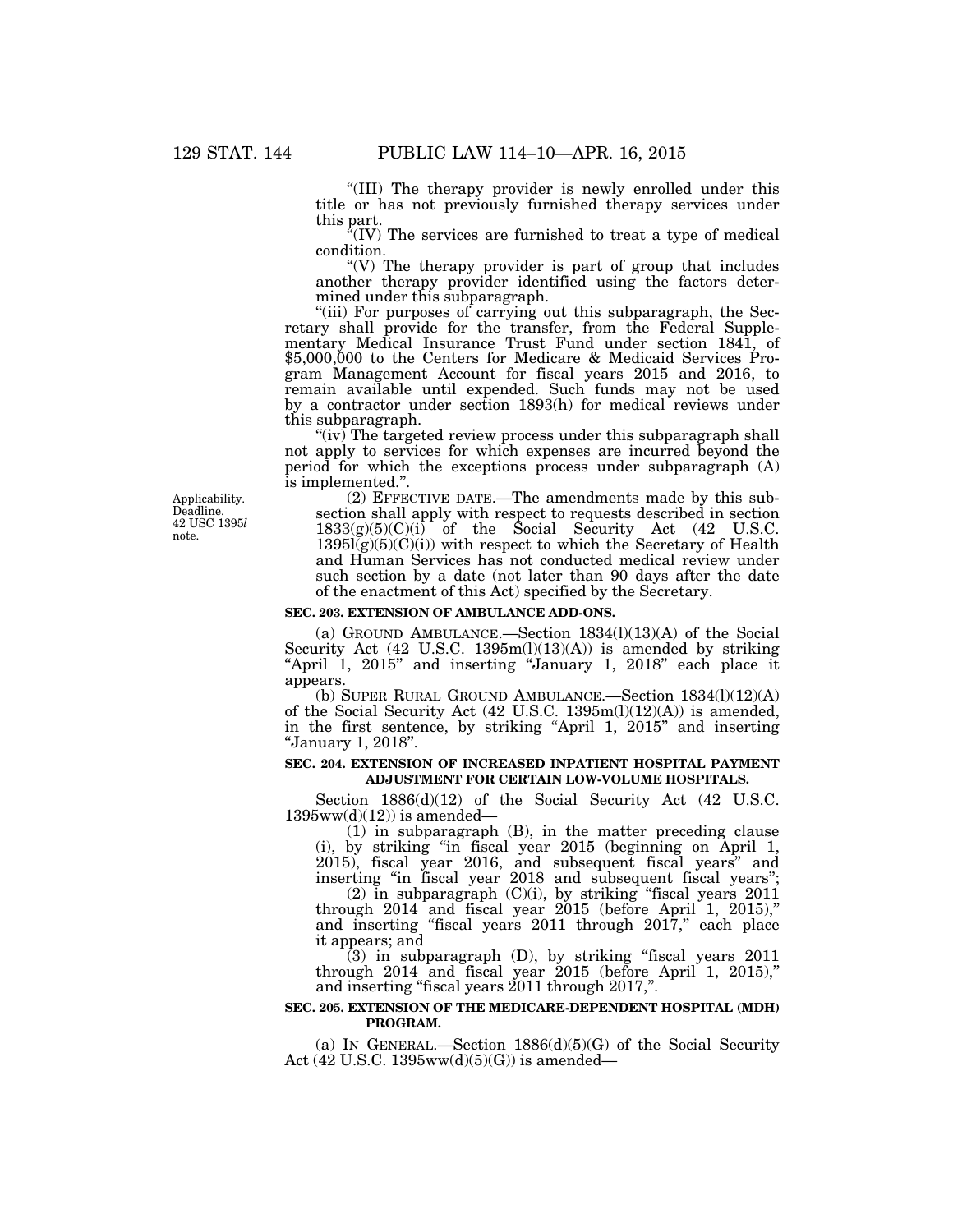(1) in clause (i), by striking ''April 1, 2015'' and inserting ''October 1, 2017''; and

 $(2)$  in clause (ii)(II), by striking "April 1, 2015" and inserting "October 1, 2017".<br>(b) CONFORMING AMENDMENTS.

(1) EXTENSION OF TARGET AMOUNT.—Section  $1886(b)(3)(D)$ of the Social Security Act  $(42 \text{ U.S.C. } 1395 \text{ww(b)}(3)(D))$  is amended—

(A) in the matter preceding clause (i), by striking ''April 1, 2015'' and inserting ''October 1, 2017''; and

(B) in clause (iv), by striking ''through fiscal year 2014 and the portion of fiscal year 2015 before April 1, 2015'' and inserting ''through fiscal year 2017''.

(2) PERMITTING HOSPITALS TO DECLINE RECLASSIFICATION.— Section 13501(e)(2) of the Omnibus Budget Reconciliation Act of 1993 (42 U.S.C. 1395ww note) is amended by striking ''through the first 2 quarters of fiscal year 2015'' and inserting ''through fiscal year 2017''.

#### **SEC. 206. EXTENSION FOR SPECIALIZED MEDICARE ADVANTAGE PLANS FOR SPECIAL NEEDS INDIVIDUALS.**

Section 1859(f)(1) of the Social Security Act (42 U.S.C. 1395w–  $28(f)(1)$ ) is amended by striking "2017" and inserting "2019".

## **SEC. 207. EXTENSION OF FUNDING FOR QUALITY MEASURE ENDORSE-MENT, INPUT, AND SELECTION.**

Section  $1890(d)(2)$  of the Social Security Act (42 U.S.C. 1395aaa $(d)(2)$ ) is amended by striking "and \$15,000,000 for the first 6 months of fiscal year 2015" and inserting "and \$30,000,000 for each of fiscal years 2015 through 2017''.

### **SEC. 208. EXTENSION OF FUNDING OUTREACH AND ASSISTANCE FOR LOW-INCOME PROGRAMS.**

(a) ADDITIONAL FUNDING FOR STATE HEALTH INSURANCE PRO-GRAMS.—Subsection (a)(1)(B) of section 119 of the Medicare Improvements for Patients and Providers Act of 2008 (42 U.S.C. 1395b–3 note), as amended by section 3306 of the Patient Protection and Affordable Care Act (Public Law 111–148), section 610 of the American Taxpayer Relief Act of 2012 (Public Law 112–240), section 1110 of the Pathway for SGR Reform Act of 2013 (Public Law 113–67), and section 110 of the Protecting Access to Medicare Act of 2014 (Public Law 113–93), is amended—

 $(1)$  in clause (iv), by striking "and" at the end;

(2) by striking clause (v); and

(3) by adding at the end the following new clauses:

"(v) for fiscal year 2015, of  $\overline{57,500,000}$ ;

"(vi) for fiscal year 2016, of \$13,000,000; and

"(vii) for fiscal year 2017, of \$13,000,000.".

(b) ADDITIONAL FUNDING FOR AREA AGENCIES ON AGING.— Subsection (b)(1)(B) of such section 119, as so amended, is amended—

 $(1)$  in clause (iv), by striking "and" at the end;

(2) by striking clause (v); and

(3) by inserting after clause (iv) the following new clauses:

"(v) for fiscal year 2015, of  $$7,500,000$ ;

"(vi) for fiscal year 2016, of  $$7,500,000$ ; and

"(vii) for fiscal year  $2017$ , of  $\frac{2017}{500}$ , 000.".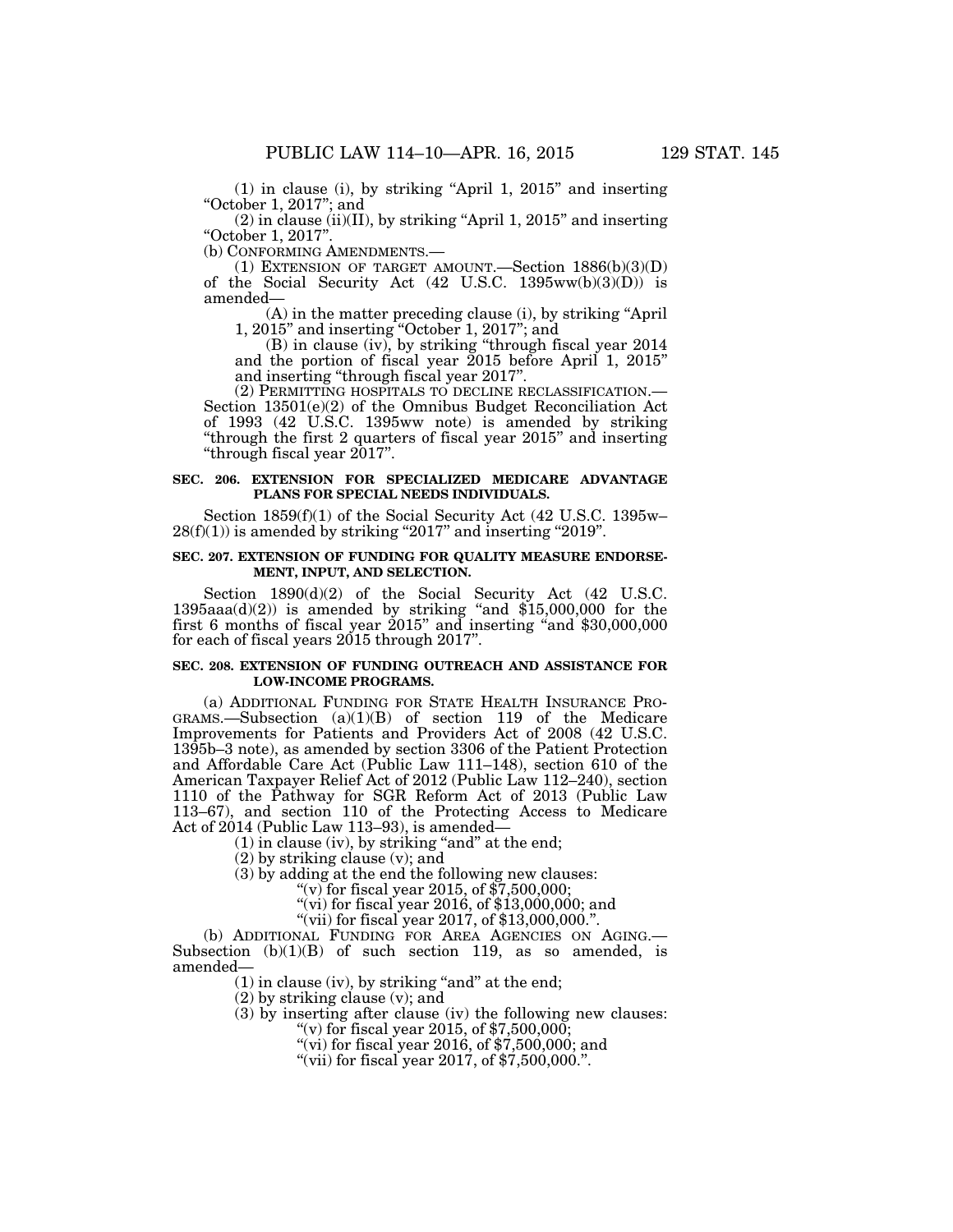(c) ADDITIONAL FUNDING FOR AGING AND DISABILITY RESOURCE CENTERS.—Subsection  $(c)(1)(B)$  of such section 119, as so amended, is amended—

 $(1)$  in clause (iv), by striking "and" at the end;

(2) by striking clause (v); and

(3) by inserting after clause (iv) the following new clauses: "(v) for fiscal year 2015, of \$5,000,000;

"(vi) for fiscal year 2016, of  $$5,000,000$ ; and

"(vii) for fiscal year 2017, of  $$5,000,000$ .".

(d) ADDITIONAL FUNDING FOR CONTRACT WITH THE NATIONAL CENTER FOR BENEFITS AND OUTREACH ENROLLMENT.—Subsection  $(d)(2)$  of such section 119, as so amended, is amended—

 $(1)$  in clause (iv), by striking "and" at the end;

(2) by striking clause (v); and

(3) by inserting after clause (iv) the following new clauses:

"(v) for fiscal year 2015, of  $$5,000,000$ ;

"(vi) for fiscal year 2016, of  $$12,000,000$ ; and

''(vii) for fiscal year 2017, of \$12,000,000.''.

# **SEC. 209. EXTENSION AND TRANSITION OF REASONABLE COST REIMBURSEMENT CONTRACTS.**

(a) ONE-YEAR TRANSITION AND NOTICE REGARDING TRANSI-TION.—Section 1876(h)(5)(C) of the Social Security Act (42 U.S.C.  $1395mm(h)(5)(C)$  is amended—

(1) in clause (ii), in the matter preceding subclause (I), by striking "For any" and inserting "Subject to clause (iv), for any'';

 $(2)$  in clause (iii)(I), by inserting "cost plan service" after ''With respect to any portion of the'';

(3) in clause (iii)(II), by inserting ''cost plan service'' after "With respect to any other portion of such"; and

(4) by adding at the end the following new clauses:

"(iv) In the case of an eligible organization that is offering a reasonable cost reimbursement contract that may no longer be extended or renewed because of the application of clause (ii), or where such contract has been extended or renewed but the eligible organization has informed the Secretary in writing not later than a date determined appropriate by the Secretary that such organization voluntarily plans not to seek renewal of the reasonable cost reimbursement contract, the following shall apply:

''(I) Notwithstanding such clause, such contract may be extended or renewed for the two years subsequent to 2016. The final year in which such contract is extended or renewed is referred to in this subsection as the 'last reasonable cost reimbursement contract year for the contract'.

''(II) The organization may not enroll a new enrollee under such contract during the last reasonable cost reimbursement contract year for the contract (but may continue to enroll new enrollees through the end of the year immediately preceding such year) unless such enrollee is any of the following:

"(aa) An individual who chooses enrollment in the reasonable cost contract during the annual election period with respect to such last year.

''(bb) An individual whose spouse, at the time of the individual's enrollment is an enrollee under the reasonable cost reimbursement contract.

Deadline. Applicability.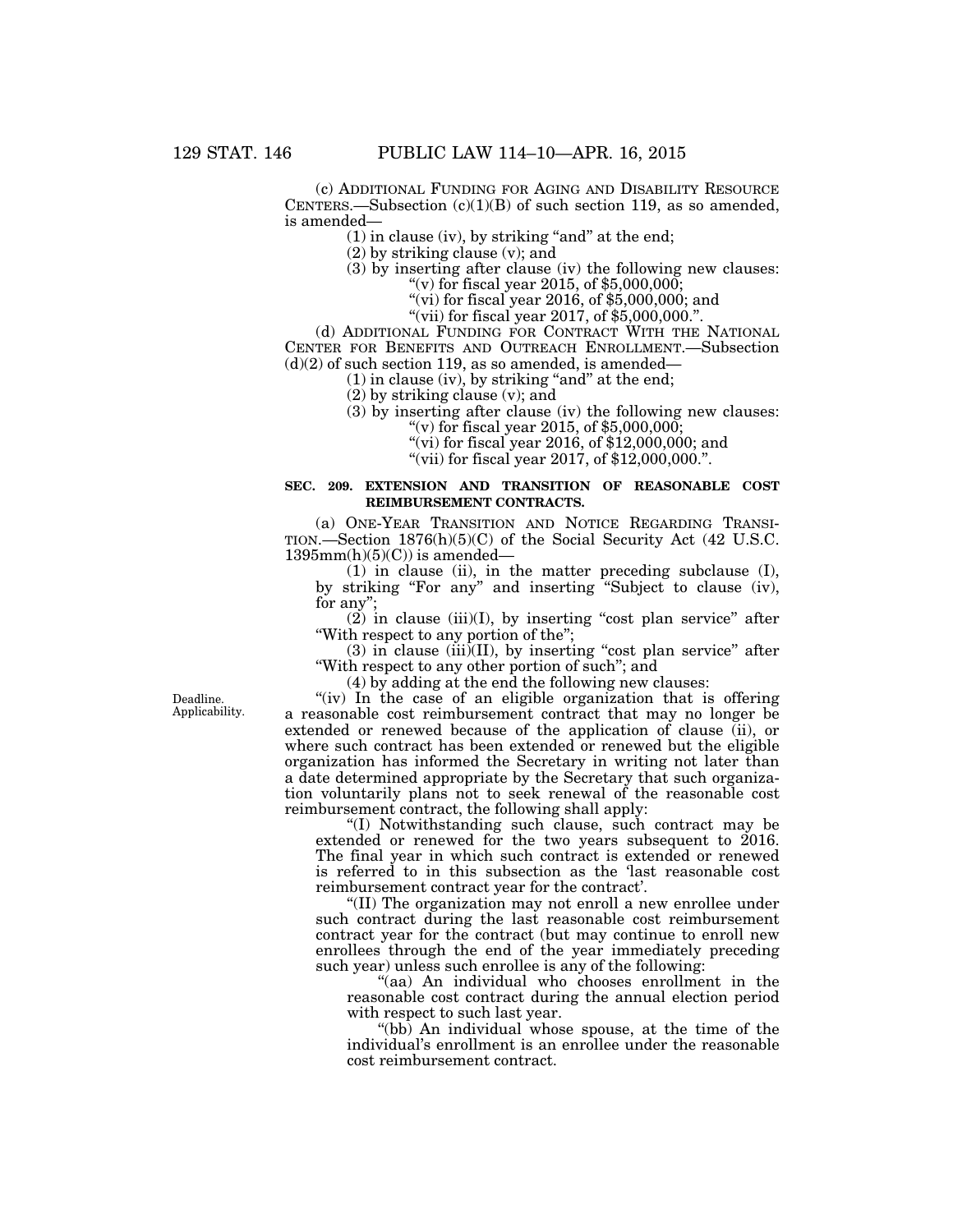"(cc) An individual who is covered under an employer group health plan that offers coverage through the reasonable cost reimbursement contract.

(dd) An individual who becomes entitled to benefits under part A, or enrolled under part B, and was enrolled in a plan offered by the eligible organization immediately prior to the individual's enrollment under the reasonable cost reimbursement contract.

''(III) Not later than a date determined appropriate by the Secretary prior to the beginning of the last reasonable cost reimbursement contract year for the contract, the organization shall provide notice to the Secretary as to whether the organization will apply to have the contract converted over, in whole or in part, and offered as a Medicare Advantage plan under part C for the year following the last reasonable cost reimbursement contract year for the contract.

"(IV) If the organization provides the notice described in Deadline. subclause (III) that the contract will be converted, in whole or in part, the organization shall, not later than a date determined appropriate by the Secretary, provide the Secretary with such information as the Secretary determines appropriate in order to carry out section  $1851(c)(4)$  and to carry out section 1854(a)(5), including subparagraph  $(C)(ii)$  of such section.

"(V) In the case that the organization enrolls a new enrollee Notification. under such contract during the last reasonable cost reimbursement contract year for the contract, the organization shall provide the individual with a notification that such year is the last year for such contract.

''(v) If an eligible organization that is offering a reasonable Applicability. cost reimbursement contract that is extended or renewed pursuant to clause (iv) provides the notice described in clause (iv)(III) that the contract will be converted, in whole or in part, the following shall apply:

"(I) The deemed enrollment under section  $1851(c)(4)$ .

''(II) The special rule for quality increase under section 1853(o)(4)(C).

''(III) During the last reasonable cost reimbursement contract year for the contract and the year immediately preceding such year, the eligible organization, or the corporate parent organization of the eligible organization, shall be permitted to offer an MA plan in the area that such contract is being offered and enroll Medicare Advantage eligible individuals in such MA plan and such cost plan.''.

(b) DEEMED ENROLLMENT FROM REASONABLE COST REIMBURSE-MENT CONTRACTS CONVERTED TO MEDICARE ADVANTAGE PLANS.—

(1) IN GENERAL.—Section 1851(c) of the Social Security Act (42 U.S.C. 1395w–21(c)) is amended—

(A) in paragraph (1), by striking ''Such elections'' and inserting ''Subject to paragraph (4), such elections''; and (B) by adding at the end the following:

"(4) DEEMED ENROLLMENT RELATING TO CONVERTED REASONABLE COST REIMBURSEMENT CONTRACTS.—

''(A) IN GENERAL.—On the first day of the annual, coordinated election period under subsection (e)(3) for plan years beginning on or after January 1, 2017, an MA eligible individual described in clause (i) or (ii) of subparagraph (B) is deemed, unless the individual elects otherwise, to

Effective date.

Deadline. Notification.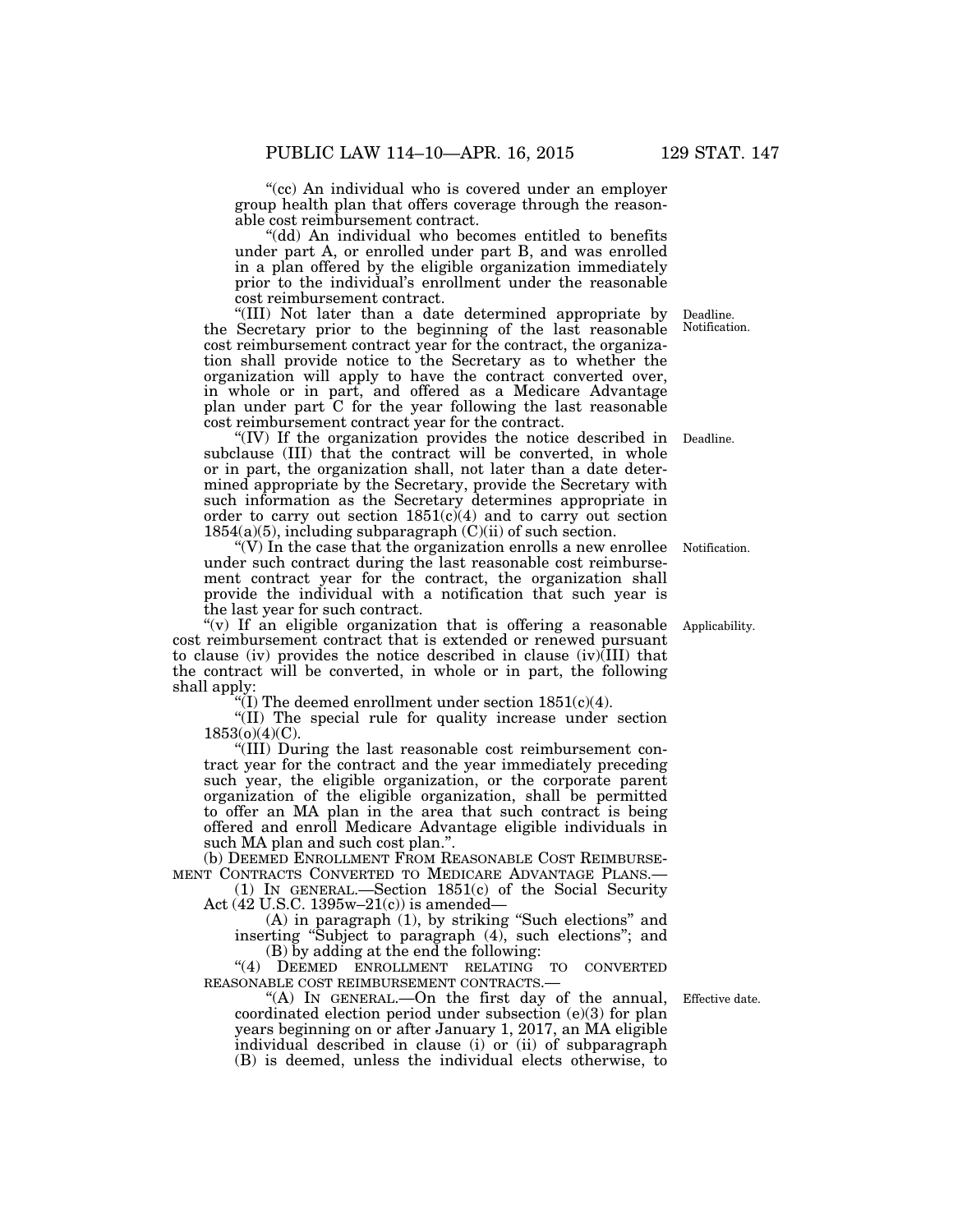have elected to receive benefits under this title through an applicable MA plan (and shall be enrolled in such plan) beginning with such plan year, if—

 $\tilde{f}(i)$  the individual is enrolled in a reasonable cost reimbursement contract under section 1876(h) in the previous plan year;

''(ii) such reasonable cost reimbursement contract was extended or renewed for the last reasonable cost reimbursement contract year of the contract (as described in subclause (I) of section  $1876(h)(5)(C)(iv)$ pursuant to such section;

"(iii) the eligible organization that is offering such reasonable cost reimbursement contract provided the notice described in subclause (III) of such section that the contract was to be converted;

''(iv) the applicable MA plan—

''(I) is the plan that was converted from the reasonable cost reimbursement contract described in clause (iii);

''(II) is offered by the same entity (or an organization affiliated with such entity that has a common ownership interest of control) that entered into such contract; and

''(III) is offered in the service area where the individual resides;

" $(v)$  in the case of reasonable cost reimbursement contracts that provide coverage under parts A and B (and, to the extent the Secretary determines it to be feasible, contracts that provide only part B coverage), the difference between the estimated individual costs (as determined applicable by the Secretary) for the applicable MA plan and such costs for the predecessor cost plan does not exceed a threshold established by the Secretary; and

"(vi) the applicable MA plan—<br>"(I) provides covera provides coverage for enrollees transitioning from the converted reasonable cost reimbursement contract to such plan to maintain current providers of services and suppliers and course of treatment at the time of enrollment for a period of at least 90 days after enrollment; and

''(II) during such period, pays such providers of services and suppliers for items and services furnished to the enrollee an amount that is not less than the amount of payment applicable for such items and services under the original Medicare fee-for-service program under parts A and B.

''(B) MA ELIGIBLE INDIVIDUALS DESCRIBED.—

''(i) WITHOUT PRESCRIPTION DRUG COVERAGE.—An MA eligible individual described in this clause, with respect to a plan year, is an MA eligible individual who is enrolled in a reasonable cost reimbursement contract under section 1876(h) in the previous plan year and who is not, for such previous plan year, enrolled in a prescription drug plan under part D, including coverage under section 1860D–22.

Time period.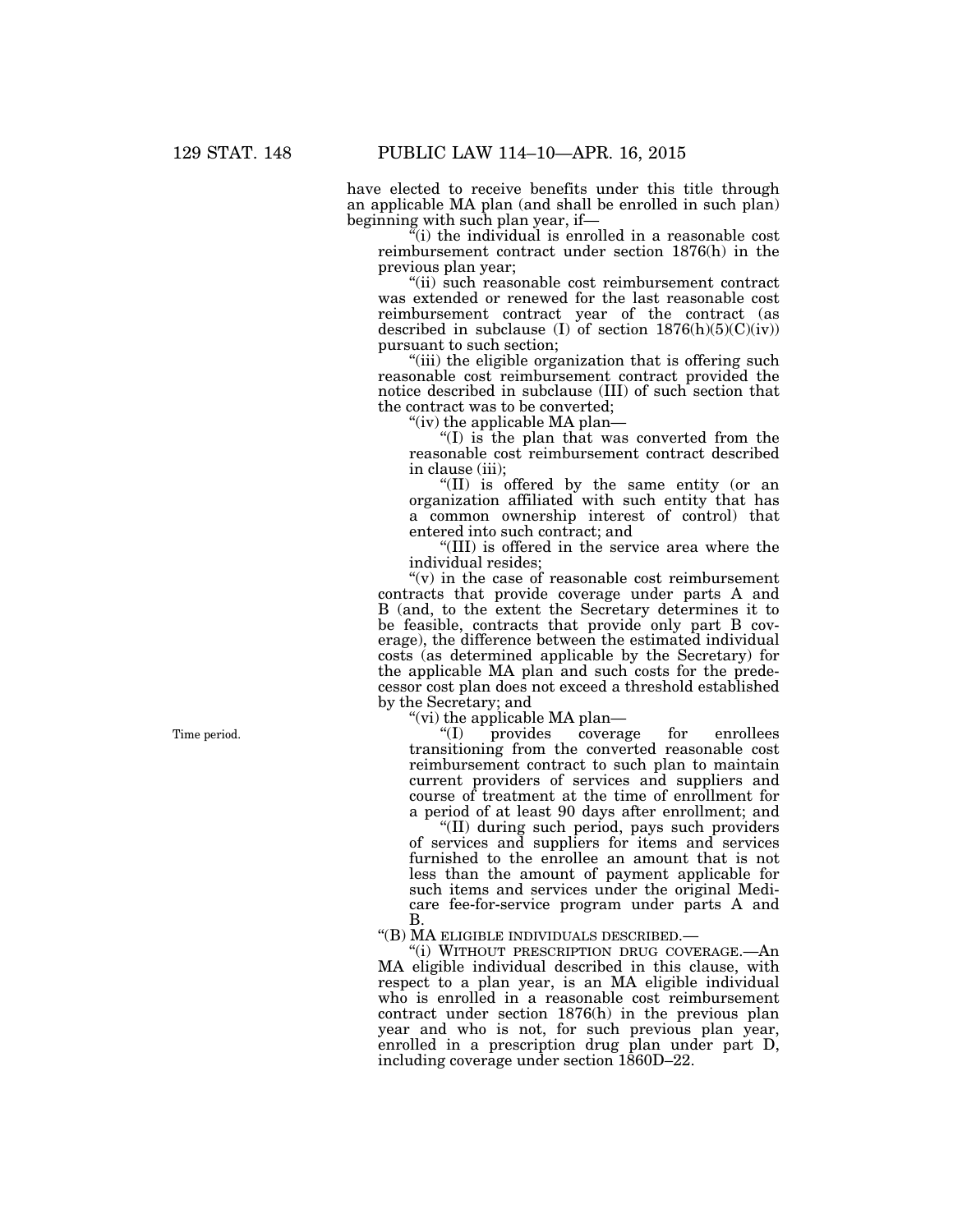"(ii) WITH PRESCRIPTION DRUG COVERAGE.—An MA eligible individual described in this clause, with respect to a plan year, is an MA eligible individual who is enrolled in a reasonable cost reimbursement contract under section 1876(h) in the previous plan year and who, for such previous plan year, is enrolled in a prescription drug plan under part D—

''(I) through such contract; or

''(II) through a prescription drug plan, if the sponsor of such plan is the same entity (or an organization affiliated with such entity) that entered into such contract.

''(C) APPLICABLE MA PLAN DEFINED.—In this paragraph, the term 'applicable MA plan' means, in the case of an individual described in—

"(i) subparagraph  $(B)(i)$ , an MA plan that is not an MA–PD plan; and

"(ii) subparagraph  $(B)(ii)$ , an MA–PD plan.

''(D) IDENTIFICATION AND NOTIFICATION OF DEEMED INDIVIDUALS.—Not later than 45 days before the first day of the annual, coordinated election period under subsection (e)(3) for plan years beginning on or after January 1, 2017, the Secretary shall identify and notify the individuals who will be subject to deemed elections under subparagraph (A) on the first day of such period.''.

(2) BENEFICIARY OPTION TO DISCONTINUE OR CHANGE MA PLAN OR MA–PD PLAN AFTER DEEMED ENROLLMENT.—

(A) IN GENERAL.—Section 1851(e)(2) of the Social Security Act (42 U.S.C. 1395w-21(e)(4)) is amended by adding at the end the following:

"(F) SPECIAL PERIOD FOR CERTAIN DEEMED ELEC-TIONS.—

''(i) IN GENERAL.—At any time during the period beginning after the last day of the annual, coordinated election period under paragraph (3) in which an individual is deemed to have elected to enroll in an MA plan or MA–PD plan under subsection (c)(4) and ending on the last day of February of the first plan year for which the individual is enrolled in such plan, such individual may change the election under subsection (a)(1) (including changing the MA plan or MA–PD plan in which the individual is enrolled).

"(ii) LIMITATION OF ONE CHANGE.—An individual may exercise the right under clause (i) only once during the applicable period described in such clause. The limitation under this clause shall not apply to changes in elections effected during an annual, coordinated election period under paragraph (3) or during a special enrollment period under paragraph (4).''.

(B) CONFORMING AMENDMENTS.—<br>(i) PLAN REQUIREMENT FOR OPEN ENROLLMENT.— Section  $1851(e)(6)(A)$  of the Social Security Act (42) U.S.C.  $1395w-21(e)(6)(A)$  is amended by striking "paragraph  $(1)$ ," and inserting "paragraph  $(1)$ , during the period described in paragraph  $(2)(F)$ ,"

(ii) PART D.—Section  $1860D-1(b)(1)(B)$  of such Act  $(42 \text{ U.S.C. } 1395\text{w}-101(\text{b})(1)(\text{B}))$  is amended—

Deadline. Effective date.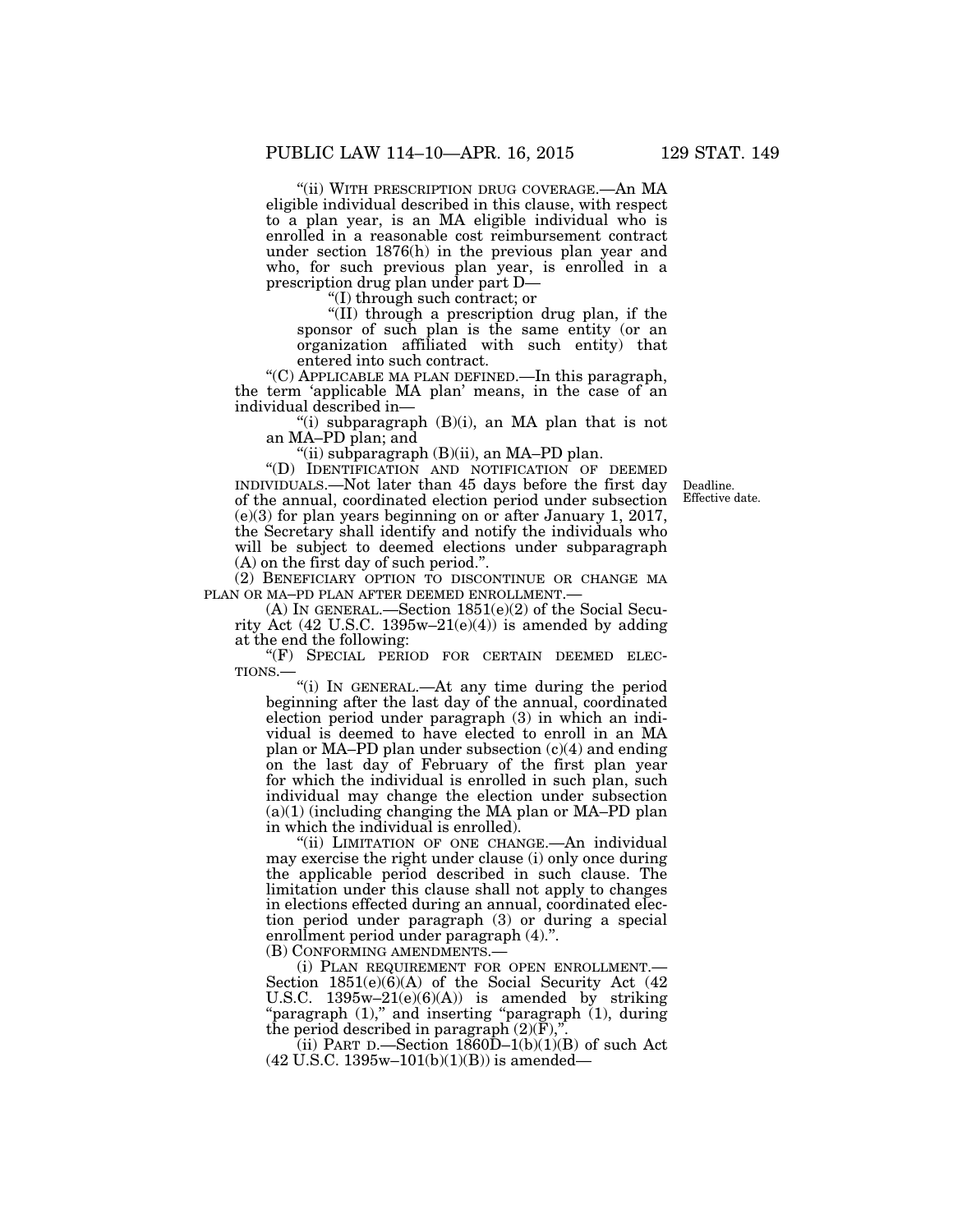(I) in clause (ii), by adding ''and paragraph  $(4)$ " after "paragraph  $(3)(A)$ "; and

(II) in clause (iii) by striking ''and (E)'' and inserting " $(E)$ , and  $(F)$ ".

(3) TREATMENT OF ESRD FOR DEEMED ENROLLMENT.—Section 1851(a)(3)(B) of the Social Security Act (42 U.S.C. 1395w–  $21(a)(3)(B)$  is amended by adding at the end the following flush sentence: "An individual who develops end-stage renal disease while enrolled in a reasonable cost reimbursement contract under section 1876(h) shall be treated as an MA eligible individual for purposes of applying the deemed enrollment under subsection  $(c)(4)$ .".

(c) INFORMATION REQUIREMENTS.—Section 1851(d)(2)(B) of the Social Security Act  $(42 \text{ U.S.C. } 1395\text{w}-21(\text{d})(2)(\text{B}))$  is amended—

(1) in the heading, by striking ''NOTIFICATION TO NEWLY ELIGIBLE MEDICARE ADVANTAGE ELIGIBLE INDIVIDUALS'' and inserting the following: ''NOTIFICATIONS REQUIRED.—

"(i) NOTIFICATION TO NEWLY ELIGIBLE MEDICARE ADVANTAGE ELIGIBLE INDIVIDUALS.—''; and

(2) by adding at the end the following new clause:

"(ii) NOTIFICATION RELATED TO CERTAIN DEEMED ELECTIONS.—The Secretary shall require a Medicare Advantage organization that is offering a Medicare Advantage plan that has been converted from a reasonable cost reimbursement contract pursuant to section  $1876(h)(5)(C)(iv)$  to mail, not later than 30 days prior to the first day of the annual, coordinated election period under subsection (e)(3) of a year, to any individual enrolled under such contract and identified by the Secretary under subsection (c)(4)(D) for such year—

''(I) a notification that such individual will, on such day, be deemed to have made an election with respect to such plan to receive benefits under this title through an MA plan or MA–PD plan (and shall be enrolled in such plan) for the next plan year under subsection  $(c)(4)(A)$ , but that the individual may make a different election during the annual, coordinated election period for such year;

''(II) the information described in subparagraph (A);

''(III) a description of the differences between such MA plan or MA–PD plan and the reasonable cost reimbursement contract in which the individual was most recently enrolled with respect to benefits covered under such plans, including cost-sharing, premiums, drug coverage, and provider networks;

''(IV) information about the special period for elections under subsection  $(e)(2)(F)$ ; and

''(V) other information the Secretary may specify.''.

(d) TREATMENT OF TRANSITION PLAN FOR QUALITY RATING FOR PAYMENT PURPOSES.—Section 1853(o)(4) of the Social Security Act  $(42 \text{ U.S.C. } 1395\text{w}-23(0)(4))$  is amended by adding at the end the following new subparagraph:

Applicability.

Deadline.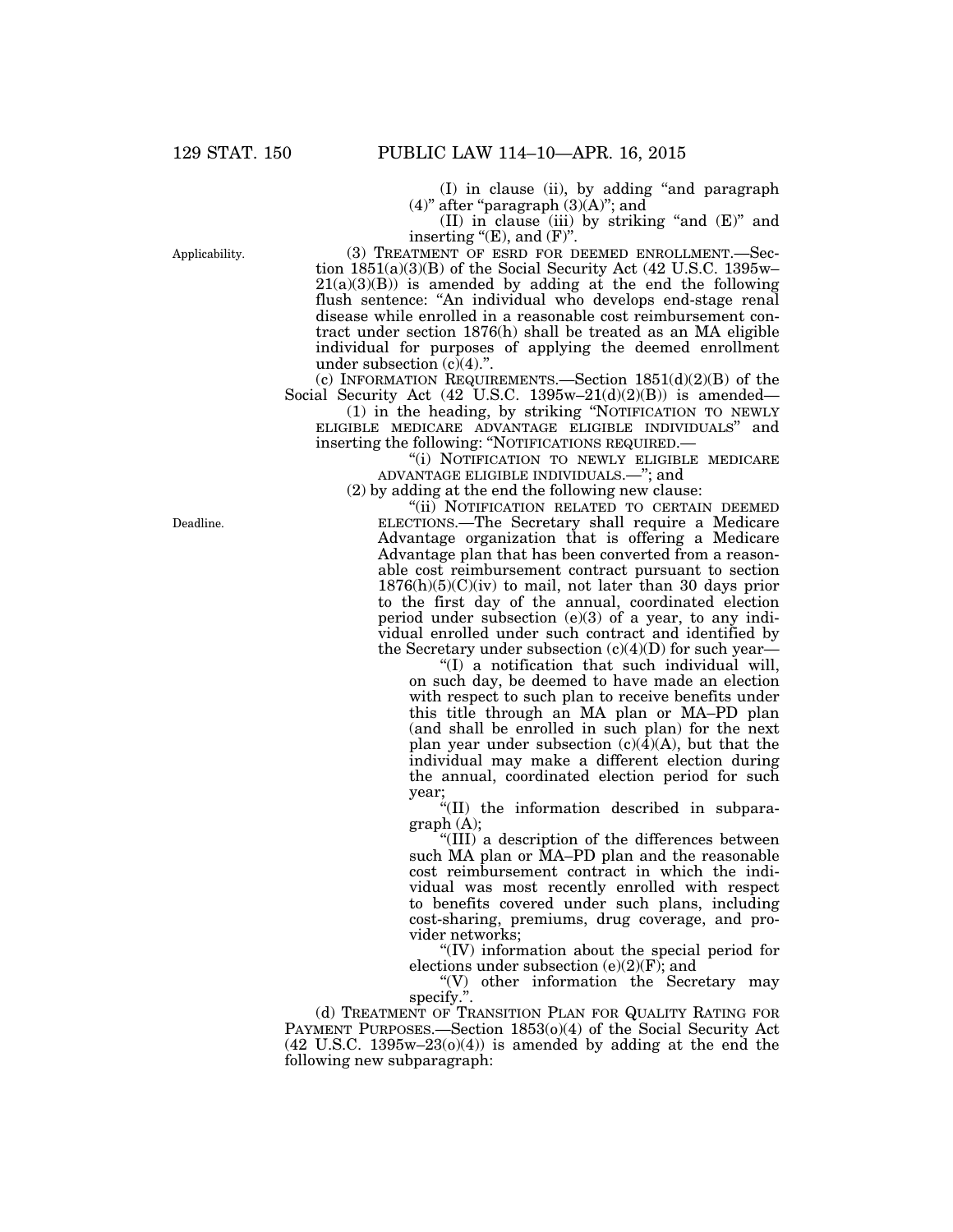''(C) SPECIAL RULE FOR FIRST 3 PLAN YEARS FOR PLANS THAT WERE CONVERTED FROM A REASONABLE COST REIMBURSEMENT CONTRACT.—For purposes of applying paragraph (1) and section  $1854(b)(1)(C)$  for the first 3 plan years under this part in the case of an MA plan to which deemed enrollment applies under section  $1851(c)(4)$ —

''(i) such plan shall not be treated as a new MA plan (as defined in paragraph  $(3)(A)(iii)(II)$ ); and

"(ii) in determining the star rating of the plan under subparagraph  $(A)$ , to the extent that Medicare Advantage data for such plan is not available for a measure used to determine such star rating, the Secretary shall use data from the period in which such plan was a reasonable cost reimbursement contract.''.

#### **SEC. 210. EXTENSION OF HOME HEALTH RURAL ADD-ON.**

Section 421(a) of the Medicare Prescription Drug, Improvement, and Modernization Act of 2003 (Public Law 108–173; 117 Stat. 2283; 42 U.S.C. 1395fff note), as amended by section 5201(b) of the Deficit Reduction Act of 2005 (Public Law 109–171; 120 Stat. 46) and by section 3131(c) of the Patient Protection and Affordable Care Act (Public Law 111–148; 124 Stat. 428), is amended by striking "January 1, 2016" and inserting "January 1, 2018" each place it appears.

# **Subtitle B—Other Health Extenders**

### **SEC. 211. PERMANENT EXTENSION OF THE QUALIFYING INDIVIDUAL (QI) PROGRAM.**

(a) PERMANENT EXTENSION.—Section  $1902(a)(10)(E)(iv)$  of the Social Security Act (42 U.S.C. 1396a(a)(10)(E)(iv)) is amended by striking "(but only for premiums payable with respect to months during the period beginning with January 1998, and ending with March  $2015$ <sup>"</sup>.

(b) ALLOCATIONS.—Section 1933(g) of the Social Security Act (42 U.S.C. 1396u–3(g)) is amended—

 $(1)$  in paragraph  $(2)$ —

 $(A)$  by striking subparagraphs  $(A)$  through  $(H)$ ;

 $(B)$  in subparagraph  $(V)$ , by striking "and" at the end;

(C) in subparagraph (W), by striking the period at the end and inserting a semicolon;

(D) by redesignating subparagraphs (I) through (W) as subparagraphs  $(A)$  through  $(O)$ , respectively; and

(E) by adding at the end the following new subparagraphs:

''(P) for the period that begins on April 1, 2015, and ends on December 31, 2015, the total allocation amount is \$535,000,000; and

" $(Q)$  for 2016 and, subject to paragraph  $(4)$ , for each

subsequent year, the total allocation amount is \$980,000,000.'';

(2) in paragraph (3), by striking " $(P)$ ,  $(R)$ ,  $(T)$ , or  $(V)$ " and inserting "or  $(P)$ "; and

(3) by adding at the end the following new paragraph: "(4) ADJUSTMENT TO ALLOCATIONS.—The Secretary may

increase the allocation amount under paragraph  $(2)(Q)$  for a

Time period.

Applicability.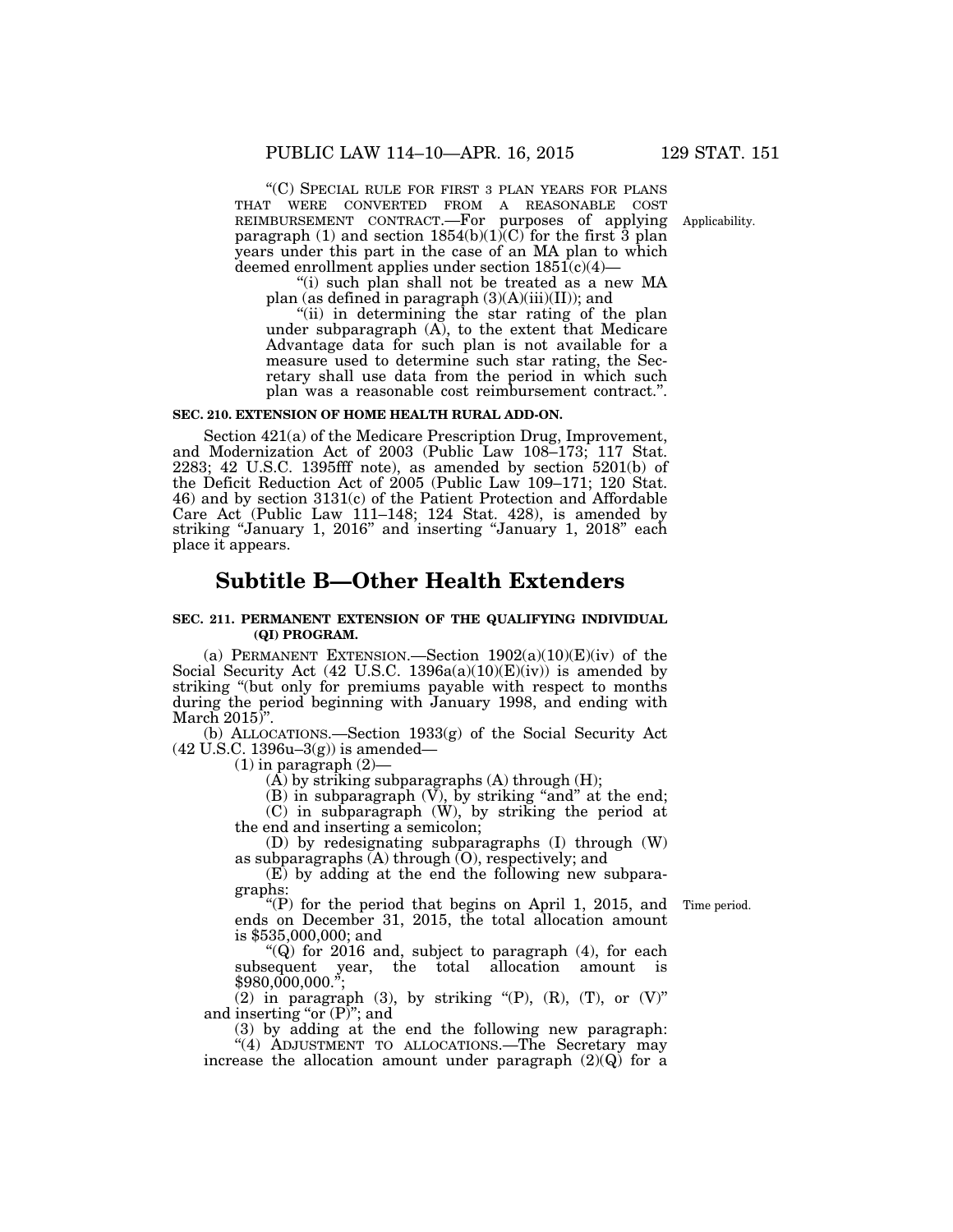year (beginning with 2017) up to an amount that does not exceed the product of the following:

"(A) MAXIMUM ALLOCATION AMOUNT FOR PREVIOUS YEAR.—In the case of 2017, the allocation amount for 2016, or in the case of a subsequent year, the maximum allocation amount allowed under this paragraph for the previous year.

''(B) INCREASE IN PART B PREMIUM.—The monthly premium rate determined under section 1839 for the year divided by the monthly premium rate determined under such section for the previous year.

''(C) INCREASE IN PART B ENROLLMENT.—The average number of individuals (as estimated by the Chief Actuary of the Centers for Medicare & Medicaid Services in September of the previous year) to be enrolled under part B of title XVIII for months in the year divided by the average number of such individuals (as so estimated) under this subparagraph with respect to enrollments in months in the previous year.''.

## **SEC. 212. PERMANENT EXTENSION OF TRANSITIONAL MEDICAL ASSISTANCE (TMA).**

(a) IN GENERAL.—Section 1925 of the Social Security Act (42 U.S.C. 1396r–6) is amended—

(1) by striking subsection (f); and

(2) by redesignating subsection (g) as subsection (f).

(b) CONFORMING AMENDMENT.—Section  $1902(e)(1)$  of the Social

Effective date.

Security Act  $(42 \text{ U.S.C. } 1396a(e)(1))$  is amended to read as follows: "(1) Beginning April 1, 1990, for provisions relating to the extension of eligibility for medical assistance for certain families who have received aid pursuant to a State plan approved under part A of title IV and have earned income, see section 1925.''.

## **SEC. 213. EXTENSION OF SPECIAL DIABETES PROGRAM FOR TYPE I DIABETES AND FOR INDIANS.**

(a) SPECIAL DIABETES PROGRAMS FOR TYPE I DIABETES.—Section 330B(b)(2)(C) of the Public Health Service Act (42 U.S.C. 254c–  $2(b)(2)(C)$  is amended by striking "2015" and inserting "2017". (b) SPECIAL DIABETES PROGRAMS FOR INDIANS.—Section 330C(c)(2)(C) of the Public Health Service Act (42 U.S.C. 254c–  $3(c)(2)(C)$  is amended by striking "2015" and inserting "2017".

# **SEC. 214. EXTENSION OF ABSTINENCE EDUCATION.**

(a) IN GENERAL.—Section 510 of the Social Security Act (42 U.S.C. 710) is amended—

 $(1)$  in subsection (a), striking "2015" and inserting "2017"; and

(2) in subsection (d), by inserting ''and an additional \$75,000,000 for each of fiscal years 2016 and 2017" after "2015".

(b) BUDGET SCORING.—Notwithstanding section 257(b)(2) of the Balanced Budget and Emergency Deficit Control Act of 1985, the baseline shall be calculated assuming that no grant shall be made under section 510 of the Social Security Act  $(\bar{4}2 \text{ U.S.C. } 710)$  after fiscal year 2017.

(c) REALLOCATION OF UNUSED FUNDING.—The remaining unobligated balances of the amount appropriated for fiscal years 2016 and 2017 by section 510(d) of the Social Security Act (42 U.S.C. 710(d)) for which no application has been received by the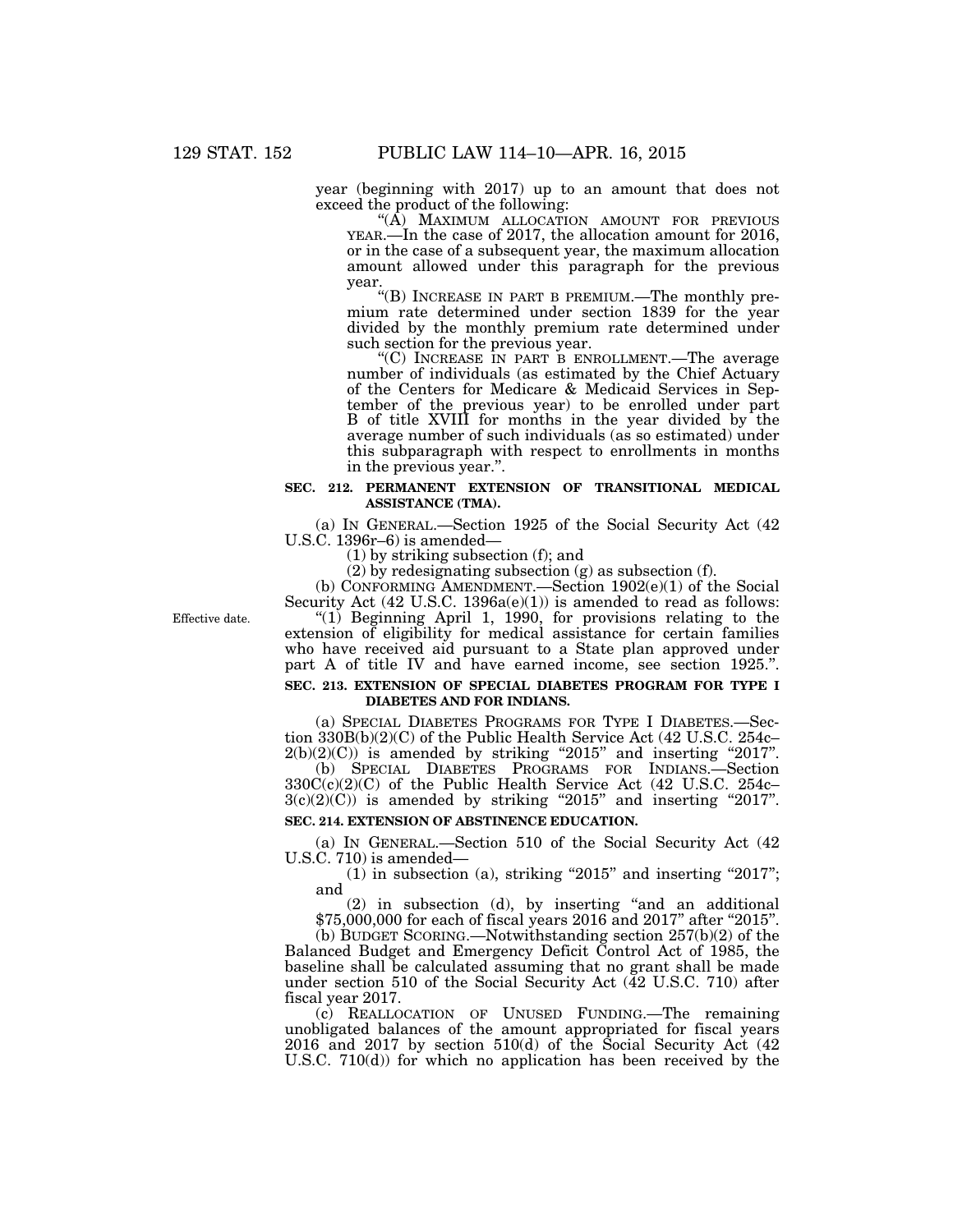Funding Opportunity Announcement deadline, shall be made available to States that require the implementation of each element described in subparagraphs (A) through (H) of the definition of abstinence education in section  $510(b)(2)$ . The remaining unobligated balances shall be reallocated to such States that submit a valid application consistent with the original formula for this funding.

## **SEC. 215. EXTENSION OF PERSONAL RESPONSIBILITY EDUCATION PROGRAM (PREP).**

Section 513 of the Social Security Act (42 U.S.C. 713) is amended—

(1) in paragraphs  $(1)(A)$  and  $(4)(A)$  of subsection  $(a)$ , by striking "2015" and inserting "2017" each place it appears;

 $(2)$  in subsection  $(a)(4)(B)(i)$ , by striking ", 2013, 2014, and 2015'' and inserting ''through 2017''; and

 $(3)$  in subsection  $(f)$ , by striking "2015" and inserting "2017".

# **SEC. 216. EXTENSION OF FUNDING FOR FAMILY-TO-FAMILY HEALTH INFORMATION CENTERS.**

Section  $501(c)(1)(A)$  of the Social Security Act (42 U.S.C.  $701(c)(1)(A)$  is amended—

(1) by striking clause (vi); and

(2) by adding after clause (v) the following new clause: "(vi)  $$5,000,000$  for each of fiscal years  $2015$  through  $2017$ .".

#### **SEC. 217. EXTENSION OF HEALTH WORKFORCE DEMONSTRATION PROJECT FOR LOW-INCOME INDIVIDUALS.**

Section  $2008(c)(1)$  of the Social Security Act (42 U.S.C.  $1397g(c)(1)$  is amended by striking "2015" and inserting "2017".

### **SEC. 218. EXTENSION OF MATERNAL, INFANT, AND EARLY CHILDHOOD HOME VISITING PROGRAMS.**

Section  $511(j)(1)$  of the Social Security Act (42 U.S.C. 711(j)) is amended—

(1) by striking "and" at the end of subparagraph  $(E)$ ;

 $(2)$  in subparagraph  $(F)$ -

(A) by striking ''for the period beginning on October 1, 2014, and ending on March 31, 2015'' and inserting "for fiscal year 2015";

 $(B)$  by striking "an amount equal to the amount provided in subparagraph  $(E)$ " and inserting "\$400,000,000"; and

(C) by striking the period at the end and inserting a semicolon; and

(3) by adding at the end the following new subparagraphs:  $C(G)$  for fiscal year 2016, \$400,000,000; and

''(H) for fiscal year 2017, \$400,000,000.''.

#### **SEC. 219. TENNESSEE DSH ALLOTMENT FOR FISCAL YEARS 2015 THROUGH 2025.**

Section 1923(f)(6)(A) of the Social Security Act (42 U.S.C.  $1396r-4(f)(6)(A)$  is amended by adding at the end the following:

"(vi) ALLOTMENT FOR FISCAL YEARS 2015 THROUGH 2025.—Notwithstanding any other provision of this subsection, any other provision of law, or the terms of the TennCare Demonstration Project in effect for the State, the DSH allotment for Tennessee for fiscal year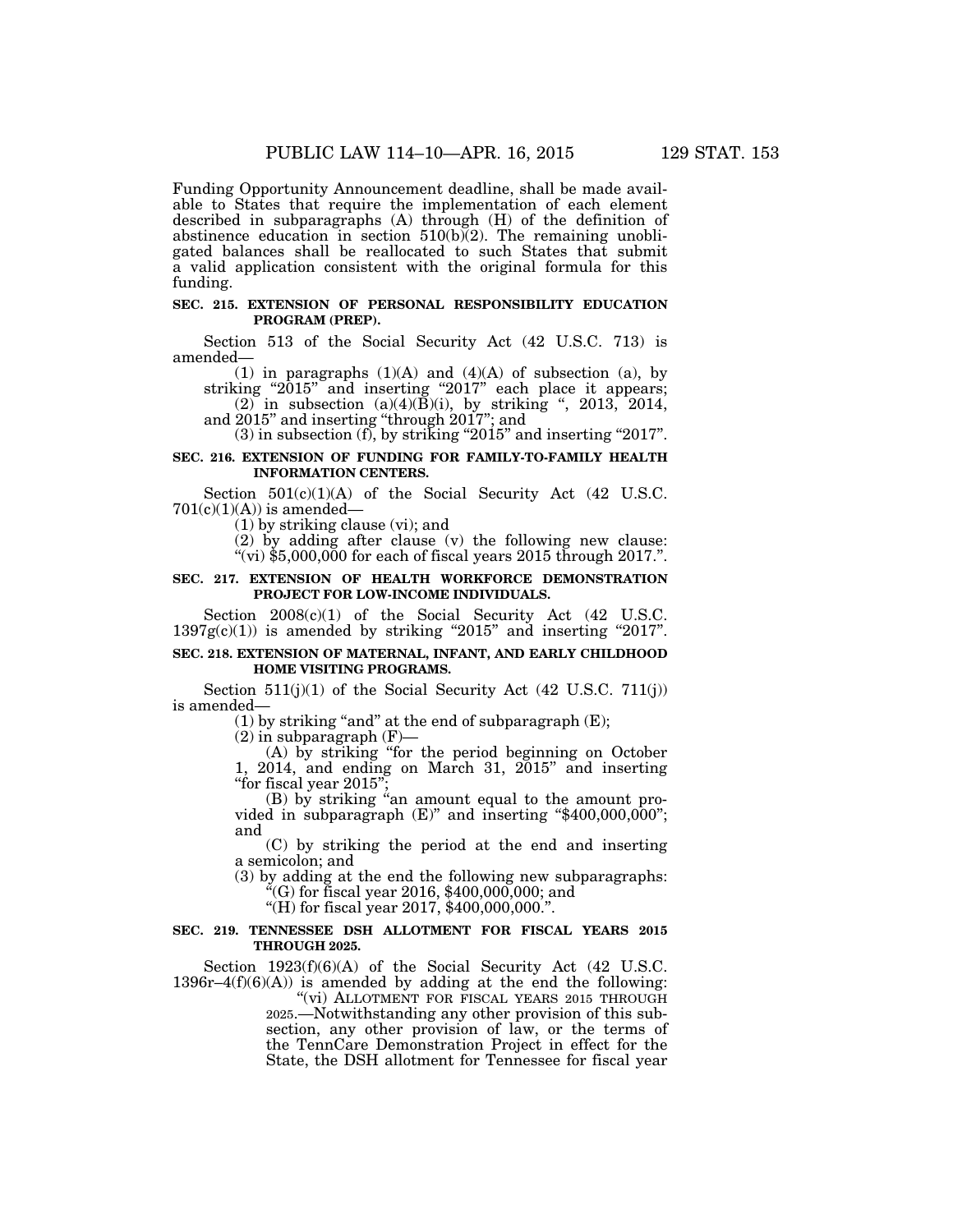2015, and for each fiscal year thereafter through fiscal year 2025, shall be \$53,100,000 for each such fiscal year.''.

## **SEC. 220. DELAY IN EFFECTIVE DATE FOR MEDICAID AMENDMENTS RELATING TO BENEFICIARY LIABILITY SETTLEMENTS.**

Section 202(c) of the Bipartisan Budget Act of 2013 (division A of Public Law 113–67; 42 U.S.C. 1396a note), as amended by section 211 of the Protecting Access to Medicare Act of 2014 (Public Law 113–93; 128 Stat. 1047) is amended by striking "October 1, 2016'' and inserting ''October 1, 2017''.

# **SEC. 221. EXTENSION OF FUNDING FOR COMMUNITY HEALTH CEN-TERS, THE NATIONAL HEALTH SERVICE CORPS, AND TEACHING HEALTH CENTERS.**

(a) FUNDING FOR COMMUNITY HEALTH CENTERS AND THE NATIONAL HEALTH SERVICE CORPS.—

(1) COMMUNITY HEALTH CENTERS.—Section  $10503(b)(1)(E)$ of the Patient Protection and Affordable Care Act (42 U.S.C.  $254b-2(b)(1)(E)$  is amended by striking "for fiscal year  $2015"$ and inserting ''for each of fiscal years 2015 through 2017''.

(2) NATIONAL HEALTH SERVICE CORPS.—Section 10503(b)(2)(E) of the Patient Protection and Affordable Care Act  $(42 \text{ U.S.C. } 254b-2(b)(2)(E))$  is amended by striking "for fiscal year 2015'' and inserting ''for each of fiscal years 2015 through 2017''.

(b) EXTENSION OF TEACHING HEALTH CENTERS PROGRAM.—Section  $340H(g)$  of the Public Health Service Act  $(42 \text{ U.S.C. } 256h(g))$ is amended by inserting "and \$60,000,000 for each of fiscal years 2016 and 2017'' before the period at the end.

(c) APPLICATION.—Amounts appropriated pursuant to this section for fiscal year 2016 and fiscal year 2017 are subject to the requirements contained in Public Law 113–235 for funds for programs authorized under sections 330 through 340 of the Public Health Service Act (42 U.S.C. 254b–256).

# **TITLE III—CHIP**

# **SEC. 301. 2-YEAR EXTENSION OF THE CHILDREN'S HEALTH INSURANCE PROGRAM.**

(a) FUNDING.—Section 2104(a) of the Social Security Act (42 U.S.C.  $1397dd(a)$  is amended—

 $(1)$  in paragraph  $(17)$ , by striking "and" at the end;

(2) in paragraph (18)(B), by striking the period at the end and inserting a semicolon; and

(3) by adding at the end the following new paragraphs: ''(19) for fiscal year 2016, \$19,300,000,000; and

" $(20)$  for fiscal year 2017, for purposes of making 2 semiannual allotments—

''(A) \$2,850,000,000 for the period beginning on October 1, 2016, and ending on March 31, 2017; and

" $(B)$  \$2,850,000,000 for the period beginning on April 1, 2017, and ending on September 30, 2017.''.

(b) ALLOTMENTS.—

(1) IN GENERAL.—Section 2104(m) of the Social Security Act (42 U.S.C. 1397dd(m)) is amended—

Time periods.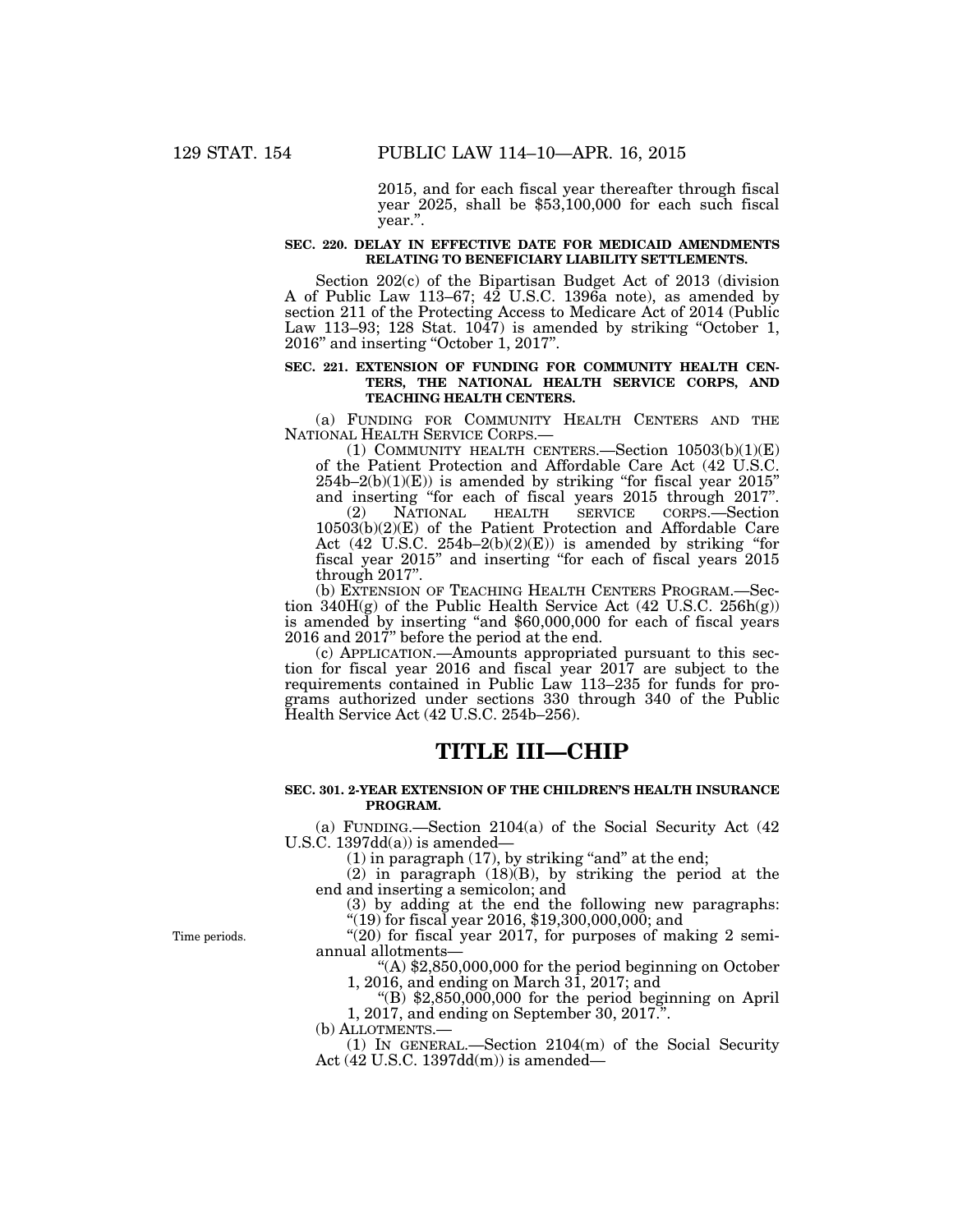(A) in the subsection heading, by striking ''THROUGH 2015'' and inserting ''AND THEREAFTER'';

(B) in paragraph (2)—

 $(i)$  in the paragraph heading, by striking "2014" and inserting "2016"; and

(ii) by striking subparagraph (B) and inserting the following new subparagraph:

''(B) FISCAL YEAR 2013 AND EACH SUCCEEDING FISCAL YEAR.—Subject to paragraphs (5) and (7), from the amount made available under paragraphs (16) through (19) of subsection (a) for fiscal year 2013 and each succeeding fiscal year, respectively, the Secretary shall compute a State allotment for each State (including the District of Columbia and each commonwealth and territory) for each such fiscal year as follows:

"(i) REBASING IN FISCAL YEAR 2013 AND EACH SUC-CEEDING ODD-NUMBERED FISCAL YEAR.—For fiscal year 2013 and each succeeding odd-numbered fiscal year (other than fiscal years 2015 and 2017), the allotment of the State is equal to the Federal payments to the State that are attributable to (and countable toward) the total amount of allotments available under this section to the State in the preceding fiscal year (including payments made to the State under subsection (n) for such preceding fiscal year as well as amounts redistributed to the State in such preceding fiscal year), multiplied by the allotment increase factor under paragraph (6) for such odd-numbered fiscal year.

''(ii) GROWTH FACTOR UPDATE FOR FISCAL YEAR 2014 AND EACH SUCCEEDING EVEN-NUMBERED FISCAL YEAR.— Except as provided in clauses (iii) and (iv), for fiscal year 2014 and each succeeding even-numbered fiscal year, the allotment of the State is equal to the sum of—

''(I) the amount of the State allotment under clause (i) for the preceding fiscal year; and

''(II) the amount of any payments made to the State under subsection (n) for such preceding fiscal year,

multiplied by the allotment increase factor under paragraph (6) for such even-numbered fiscal year.

''(iii) SPECIAL RULE FOR 2016.—For fiscal year 2016, the allotment of the State is equal to the Federal payments to the State that are attributable to (and countable toward) the total amount of allotments available under this section to the State in the preceding fiscal year (including payments made to the State under subsection (n) for such preceding fiscal year as well as amounts redistributed to the State in such preceding fiscal year), but determined as if the last two sentences of section 2105(b) were in effect in such preceding fiscal year and then multiplying the result by the allotment increase factor under paragraph (6) for fiscal year 2016.

"(iv) REDUCTION IN 2018.—For fiscal year 2018, with respect to the allotment of the State for fiscal year 2017, any amounts of such allotment that remain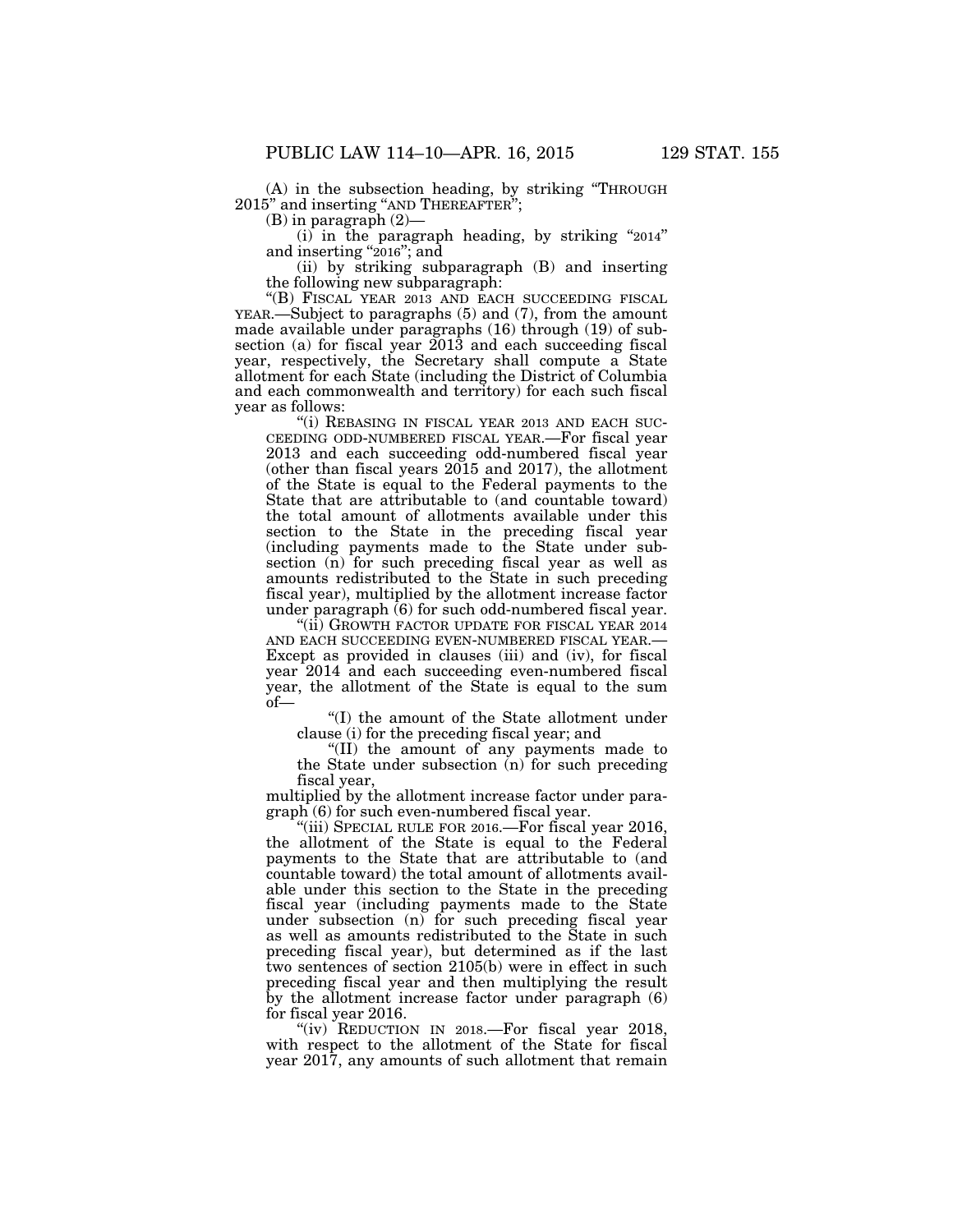available for expenditure by the State in fiscal year 2018 shall be reduced by one-third.'';

(C) in paragraph  $(4)$ , by inserting "or 2017" after ''2015'';

 $(D)$  in paragraph  $(6)$ —

 $(i)$  in subparagraph  $(A)$ , by striking "2015" and inserting "2017"; and

(ii) in the second sentence, by striking ''or fiscal year 2014" and inserting "fiscal year 2014, or fiscal year 2016'';

 $(E)$  in paragraph  $(8)$ —

 $(i)$  in the paragraph heading, by striking "FISCAL YEAR 2015" and inserting "FISCAL YEARS 2015 AND 2017"; and

(ii) by inserting "or fiscal year  $2017$ " after " $2015$ "; (F) by redesignating paragraphs (4) through (8) as paragraphs  $(5)$  through  $(9)$ , respectively; and

 $(G)$  by inserting after paragraph  $(3)$  the following new paragraph:

''(4) FOR FISCAL YEAR 2017.—

''(A) FIRST HALF.—Subject to paragraphs (5) and (7), from the amount made available under subparagraph (A) of paragraph (20) of subsection (a) for the semi-annual period described in such paragraph, increased by the amount of the appropriation for such period under section 301(b)(3) of the Medicare Access and CHIP Reauthorization Act of 2015, the Secretary shall compute a State allotment for each State (including the District of Columbia and each commonwealth and territory) for such semi-annual period in an amount equal to the first half ratio (described in subparagraph (D)) of the amount described in subparagraph (C).

''(B) SECOND HALF.—Subject to paragraphs (5) and (7), from the amount made available under subparagraph (B) of paragraph (20) of subsection (a) for the semi-annual period described in such paragraph, the Secretary shall compute a State allotment for each State (including the District of Columbia and each commonwealth and territory) for such semi-annual period in an amount equal to the amount made available under such subparagraph, multiplied by the ratio of—

''(i) the amount of the allotment to such State under subparagraph (A); to

''(ii) the total of the amount of all of the allotments made available under such subparagraph.

''(C) FULL YEAR AMOUNT BASED ON REBASED AMOUNT.— The amount described in this subparagraph for a State is equal to the Federal payments to the State that are attributable to (and countable towards) the total amount of allotments available under this section to the State in fiscal year 2016 (including payments made to the State under subsection (n) for fiscal year 2016 as well as amounts redistributed to the State in fiscal year 2016), multiplied by the allotment increase factor under paragraph (6) for fiscal year 2017.

''(D) FIRST HALF RATIO.—The first half ratio described in this subparagraph is the ratio of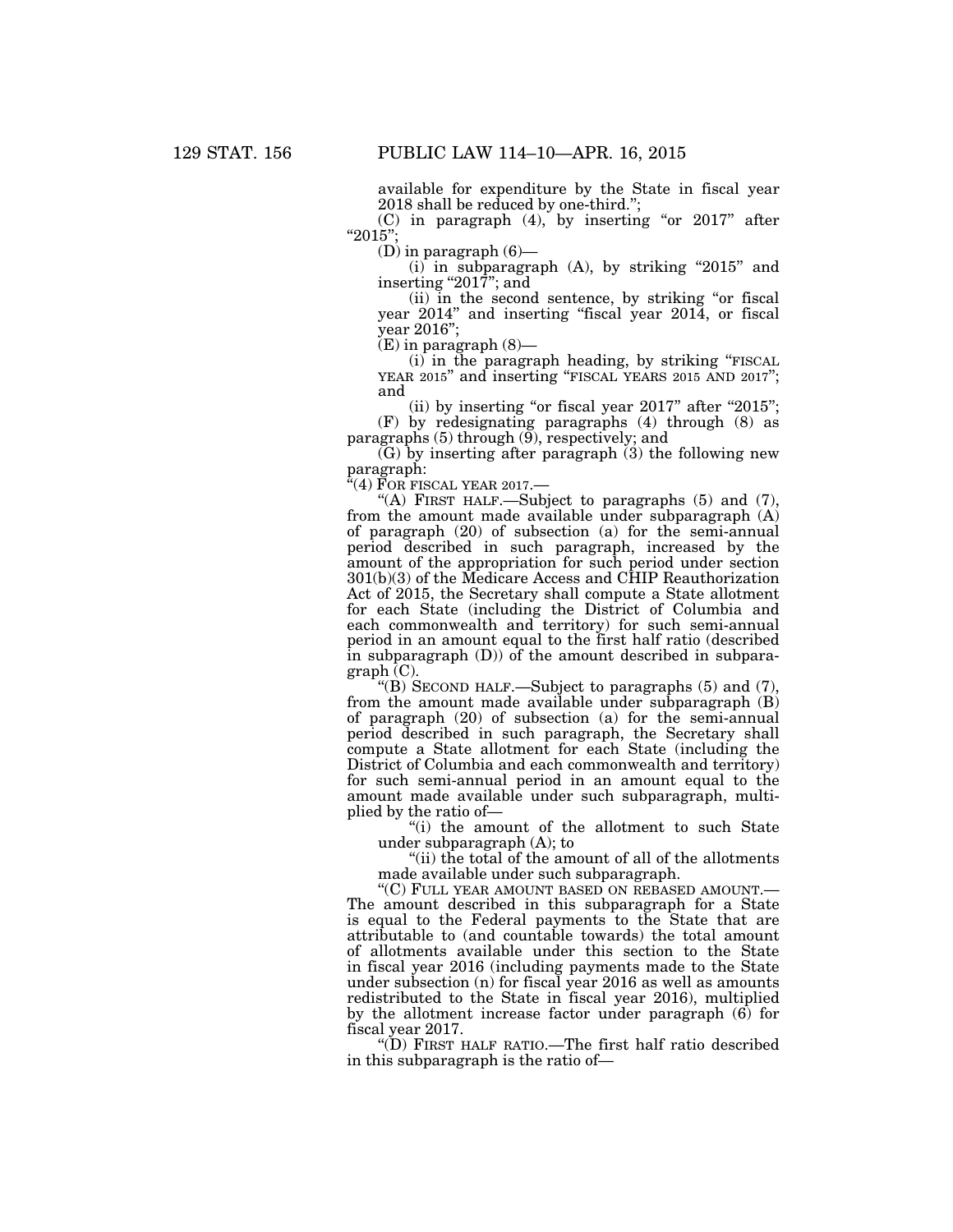''(i) the sum of—

''(I) the amount made available under subsection  $(a)(20)(A)$ ; and

''(II) the amount of the appropriation for such period under section  $301(b)\overline{3}$  of the Medicare Access and CHIP Reauthorization Act of 2015; to ''(ii) the sum of the—

''(I) amount described in clause (i); and

''(II) the amount made available under subsection  $(a)(20)(B)$ .".<br>(2) CONFORMING AMENDMENTS.

(A) Section  $2104(c)(1)$  of the Social Security Act (42) U.S.C.  $1397dd(c)(1)$ ) is amended by striking " $(m)(4)$ " and inserting " $(m)(5)$ "

(B) Section 2104(m) of such Act (42 U.S.C. 1397dd(m)), as amended by paragraph (1), is further amended—

 $(i)$  in paragraph  $(1)$ —

 $(I)$  by striking "paragraph  $(4)$ " each place it appears in subparagraphs (A) and (B) and inserting ''paragraph (5)''; and

(II) by striking ''the allotment increase factor determined under paragraph (5)'' each place it appears and inserting ''the allotment increase factor determined under paragraph (6)'';

(ii) in paragraph  $(2)(A)$ , by striking "the allotment" increase factor under paragraph (5)'' and inserting ''the allotment increase factor under paragraph (6)'';

(iii) in paragraph (3)—

(I) by striking ''paragraphs (4) and (6)'' and inserting "paragraphs (5) and (7)" each place it appears; and

(II) by striking ''the allotment increase factor under paragraph (5)'' and inserting ''the allotment increase factor under paragraph (6)'';

(iv) in paragraph (5) (as redesignated by paragraph  $(1)(F)$ ), by striking "paragraph  $(1)$ ,  $(2)$ , or  $(3)$ " and inserting "paragraph  $(1)$ ,  $(2)$ ,  $(3)$ , or  $(4)$ ";

(v) in paragraph (7) (as redesignated by paragraph  $(1)(F)$ , by striking "subject to paragraph  $(4)$ " and inserting ''subject to paragraph (5)''; and

(vi) in paragraph (9), (as redesignated by paragraph  $(1)(F)$ , by striking "paragraph  $(3)$ " and inserting 'paragraph  $(3)$  or  $(4)$ ".

 $(C)$  Section 2104(n)(3)(B)(ii) of such Act (42 U.S.C.  $1397dd(n)(3)(B)(ii)$  is amended by striking "subsection  $(m)(5)(B)$ " and inserting "subsection  $(m)(6)(B)$ ".

(D) Section 2111(b)(2)(B)(i) of such Act (42 U.S.C. 1397kk(b)(2)(B)(i)) is amended by striking ''section  $2104(m)(4)$ " and inserting "section  $2104(m)(5)$ ".

(3) ONE-TIME APPROPRIATION FOR FISCAL YEAR 2017.—There is appropriated to the Secretary of Health and Human Services, out of any money in the Treasury not otherwise appropriated, \$14,700,000,000 to accompany the allotment made for the period beginning on October 1, 2016, and ending on March 31, 2017, under paragraph (20)(A) of section 2104(a) of the Social Security Act (42 U.S.C. 1397dd(a)) (as added by subsection  $(a)(1)$ , to remain available until expended. Such amount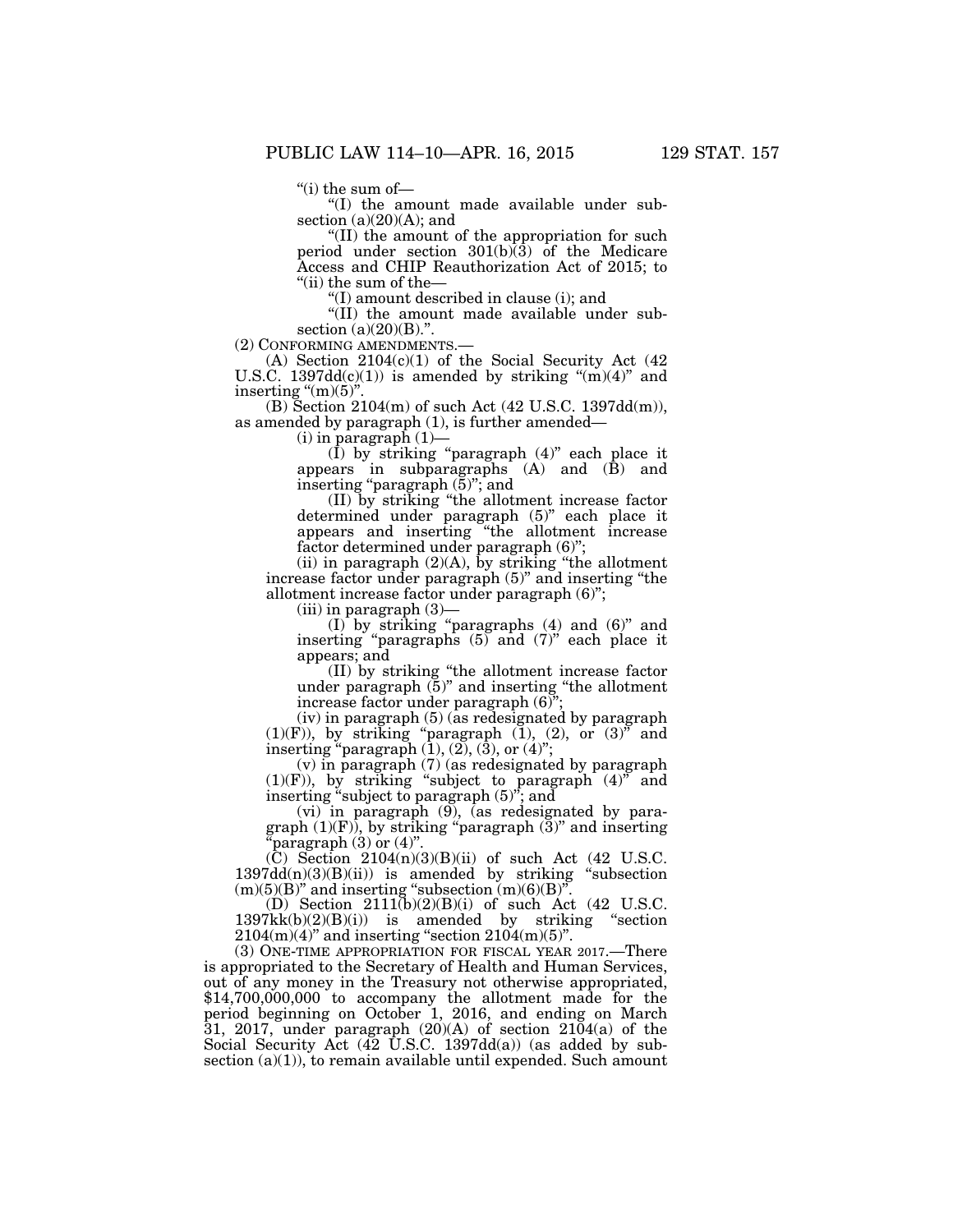shall be used to provide allotments to States under paragraph (4) of section  $2104(m)$  of such Act (42 U.S.C. 1397dd $(m)$ ) (as amended by paragraph $(1)(G)$  for the first 6 months of fiscal year 2017 in the same manner as allotments are provided under subsection  $(a)(20)(A)$  of such section 2104 and subject to the same terms and conditions as apply to the allotments provided from such subsection (a)(20)(A).

(c) EXTENSION OF QUALIFYING STATES OPTION.—Section  $2105(g)(4)$  of the Social Security Act (42 U.S.C. 1397ee(g)(4)) is amended—

(1) in the paragraph heading, by striking ''2015'' and inserting "2017"; and

 $(2)$  in subparagraph  $(A)$ , by striking "2015" and inserting ''2017''.

(d) EXTENSION OF THE CHILD ENROLLMENT CONTINGENCY FUND.—

(1) IN GENERAL.—Section  $2104(n)$  of the Social Security Act (42 U.S.C. 1397dd(n)) is amended—

 $(A)$  in paragraph  $(2)$ —

 $(i)$  in subparagraph  $(A)(ii)$ —

(I) by striking ''2010 through 2014'' and inserting ''2010, 2011, 2012, 2013, 2014, and 2016''; and

(II) by inserting ''and fiscal year 2017'' after "2015"; and

 $(ii)$  in subparagraph  $(B)$ —

(I) by striking ''2010 through 2014'' and inserting "2010, 2011, 2012, 2013, 2014, and 2016"; and

(II) by inserting ''and fiscal year 2017'' after "2015"; and

(B) in paragraph (3)(A), in the matter preceding clause (i), by striking ''fiscal year 2009, fiscal year 2010, fiscal year 2011, fiscal year 2012, fiscal year 2013, fiscal year 2014, or a semi-annual allotment period for fiscal year 2015'' and inserting ''any of fiscal years 2009 through 2014, fiscal year 2016, or a semi-annual allotment period for fiscal year 2015 or 2017''.

#### **SEC. 302. EXTENSION OF EXPRESS LANE ELIGIBILITY.**

Section 1902(e)(13)(I) of the Social Security Act (42 U.S.C.  $1396a(e)(13)(I)$ ) is amended by striking "2015" and inserting "2017".

#### **SEC. 303. EXTENSION OF OUTREACH AND ENROLLMENT PROGRAM.**

Section 2113 of the Social Security Act (42 U.S.C. 1397mm) is amended—

(1) in subsection  $(a)(1)$ , by striking "2015" and inserting " $2017$ "; and

 $(2)$  in subsection  $(g)$ , by inserting "and \$40,000,000 for the period of fiscal years 2016 and 2017" after "2015".

## **SEC. 304. EXTENSION OF CERTAIN PROGRAMS AND DEMONSTRATION PROJECTS.**

(a) CHILDHOOD OBESITY DEMONSTRATION PROJECT.—Section  $1139A(e)(8)$  of the Social Security Act (42 U.S.C. 1320b–9a(e)(8)) is amended by inserting '', and \$10,000,000 for the period of fiscal years 2016 and 2017'' after ''2014''.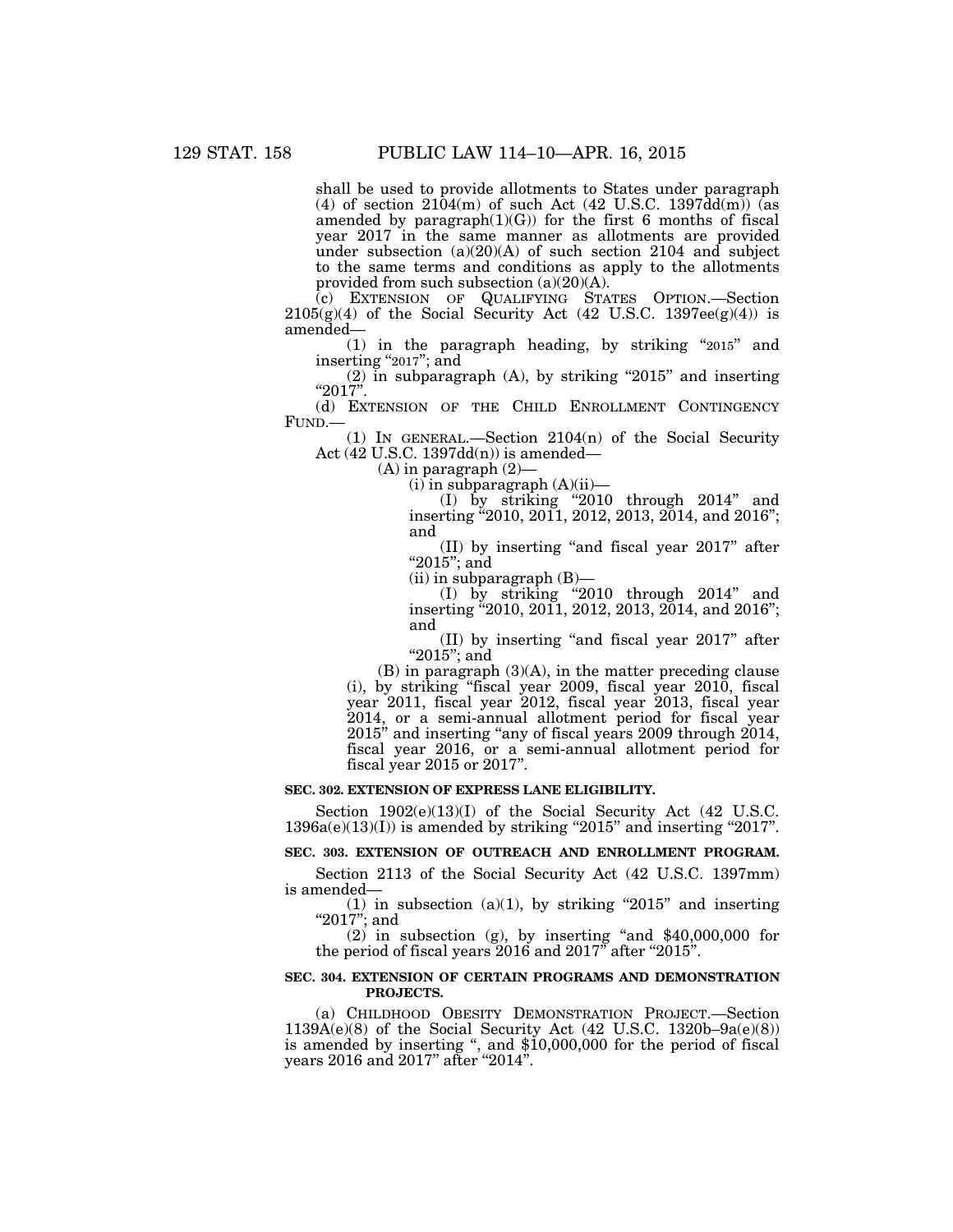(b) PEDIATRIC QUALITY MEASURES PROGRAM.—Section 1139A(i) of the Social Security Act (42 U.S.C. 1320b–9a(i)) is amended in the first sentence by inserting before the period at the end the following: ", and there is appropriated for the period of fiscal years 2016 and 2017, \$20,000,000 for the purpose of carrying out this section (other than subsections (e), (f), and  $(g)$ )".

# SEC. 305. REPORT OF INSPECTOR GENERAL OF HHS ON USE OF **EXPRESS LANE OPTION UNDER MEDICAID AND CHIP.**

Not later than 18 months after the date of the enactment of this Act, the Inspector General of the Department of Health and Human Services shall submit to the Committee on Energy and Commerce of the House of Representatives and the Committee on Finance of the Senate a report that—

(1) provides data on the number of individuals enrolled in the Medicaid program under title XIX of the Social Security Act (referred to in this section as ''Medicaid'') and the Children's Health Insurance Program under title XXI of such Act (referred to in this section as ''CHIP'') through the use of the Express Lane option under section  $1902(e)(13)$  of the Social Security Act  $(42 \text{ U.S.C. } 1396a(e)(13));$ 

(2) assesses the extent to which individuals so enrolled meet the eligibility requirements under Medicaid or CHIP (as applicable); and

(3) provides data on Federal and State expenditures under Medicaid and CHIP for individuals so enrolled and disaggregates such data between expenditures made for individuals who meet the eligibility requirements under Medicaid or CHIP (as applicable) and expenditures made for individuals who do not meet such requirements.

# **TITLE IV—OFFSETS**

# **Subtitle A—Medicare Beneficiary Reforms**

## **SEC. 401. LIMITATION ON CERTAIN MEDIGAP POLICIES FOR NEWLY ELIGIBLE MEDICARE BENEFICIARIES.**

Section 1882 of the Social Security Act (42 U.S.C. 1395ss) is amended by adding at the end the following new subsection: "(z) LIMITATION ON CERTAIN MEDIGAP POLICIES FOR NEWLY ELIGIBLE MEDICARE BENEFICIARIES.—

"(1) IN GENERAL.—Notwithstanding any other provision of Effective date. this section, on or after January 1,  $2020$ , a medicare supplemental policy that provides coverage of the part B deductible, including any such policy (or rider to such a policy) issued under a waiver granted under subsection (p)(6), may not be sold or issued to a newly eligible Medicare beneficiary.

"(2) NEWLY ELIGIBLE MEDICARE BENEFICIARY DEFINED. In this subsection, the term 'newly eligible Medicare beneficiary' means an individual who is neither of the following:

"(A) An individual who has attained age 65 before January 1, 2020.

''(B) An individual who was entitled to benefits under part A pursuant to section 226(b) or 226A, or deemed to be eligible for benefits under section  $226(a)$ , before January 1, 2020.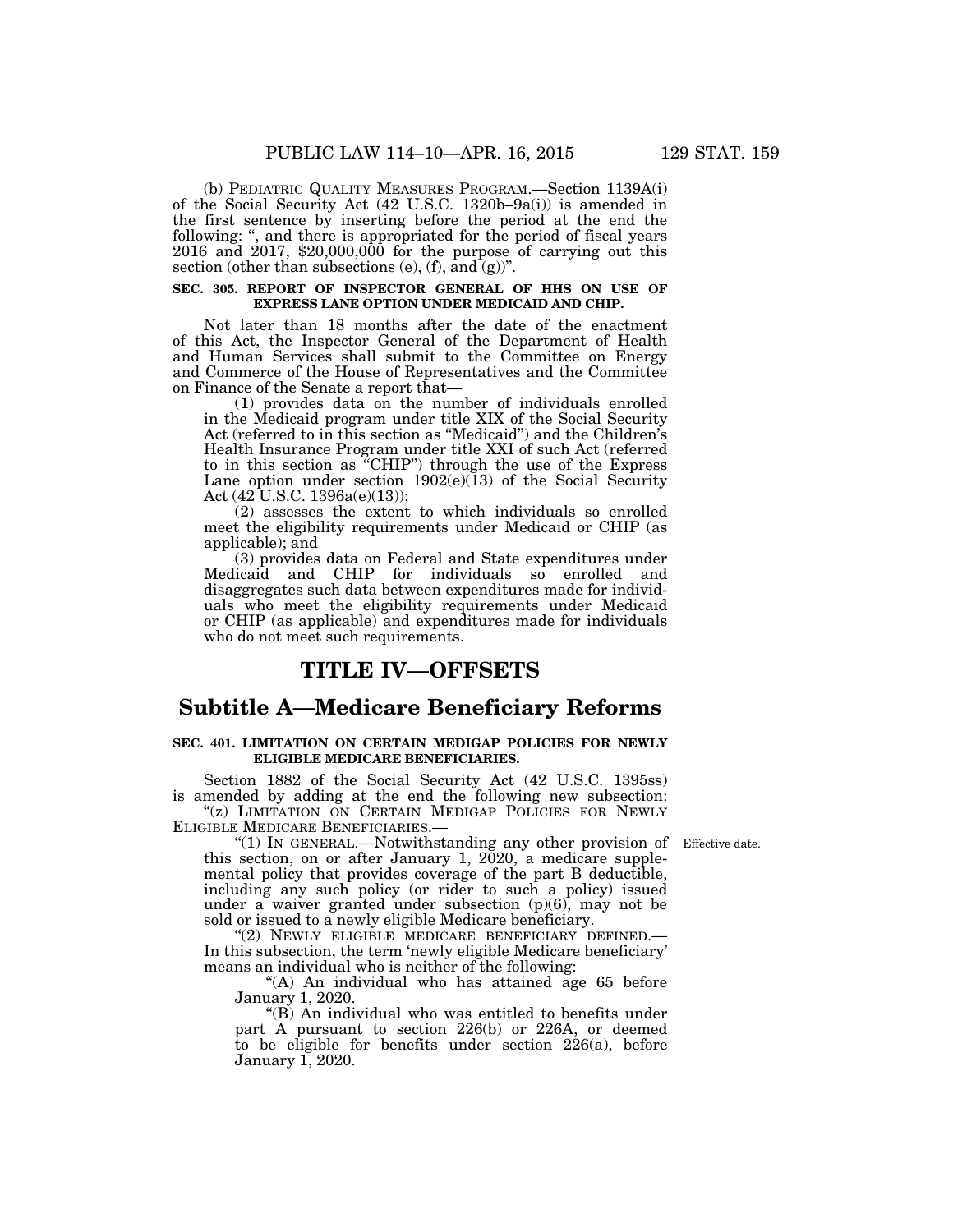"(3) TREATMENT OF WAIVERED STATES.-In the case of a State described in subsection  $(p)(6)$ , nothing in this section shall be construed as preventing the State from modifying its alternative simplification program under such subsection so as to eliminate the coverage of the part B deductible for any medical supplemental policy sold or issued under such program to a newly eligible Medicare beneficiary on or after January 1, 2020.

"(4) TREATMENT OF REFERENCES TO CERTAIN POLICIES. In the case of a newly eligible Medicare beneficiary, except as the Secretary may otherwise provide, any reference in this section to a medicare supplemental policy which has a benefit package classified as 'C' or 'F' shall be deemed, as of January 1, 2020, to be a reference to a medicare supplemental policy which has a benefit package classified as 'D' or 'G', respectively.

Applicability.

"(5) ENFORCEMENT.—The penalties described in clause  $(ii)$ of subsection  $(d)(3)(A)$  shall apply with respect to a violation of paragraph (1) in the same manner as it applies to a violation of clause (i) of such subsection.''.

# **SEC. 402. INCOME-RELATED PREMIUM ADJUSTMENT FOR PARTS B AND D.**

(a) IN GENERAL.—Section  $1839(i)(3)(C)(i)$  of the Social Security Act (42 U.S.C. 1395r(i)(3)(C)(i)) is amended—

(1) by inserting after ''IN GENERAL.—'' the following:

"(I) Subject to paragraphs  $(5)$  and  $(6)$ , for years before 2018:''; and

(2) by adding at the end the following:

"(II) Subject to paragraph  $(5)$ , for years beginning with 2018:

# **''If the modified adjusted gross income is: The applicable percentage is:**

| More than \$85,000 but not more than  |               |
|---------------------------------------|---------------|
|                                       | 35 percent    |
| More than \$107,000 but not more than |               |
|                                       | 50 percent    |
| More than \$133,500 but not more than |               |
|                                       | 65 percent    |
|                                       | 80 percent.". |

(b) CONFORMING AMENDMENTS.—Section 1839(i) of the Social Security Act (42 U.S.C. 1395r(i)) is amended—

 $(1)$  in paragraph  $(2)(A)$ , by inserting "(or, beginning with 2018, \$85,000)'' after ''\$80,000'';

 $(2)$  in paragraph  $(3)(A)(i)$ , by inserting "applicable" before ''table'';

 $(3)$  in paragraph  $(5)(A)$ —

(A) in the matter before clause (i), by inserting ''(other than 2018 and 2019)" after "2007"; and

(B) in clause (ii), by inserting ''(or, in the case of a calendar year beginning with 2020, August 2018)'' after "August 2006"; and

(4) in paragraph (6), in the matter before subparagraph  $(A)$ , by striking "2019" and inserting "2017".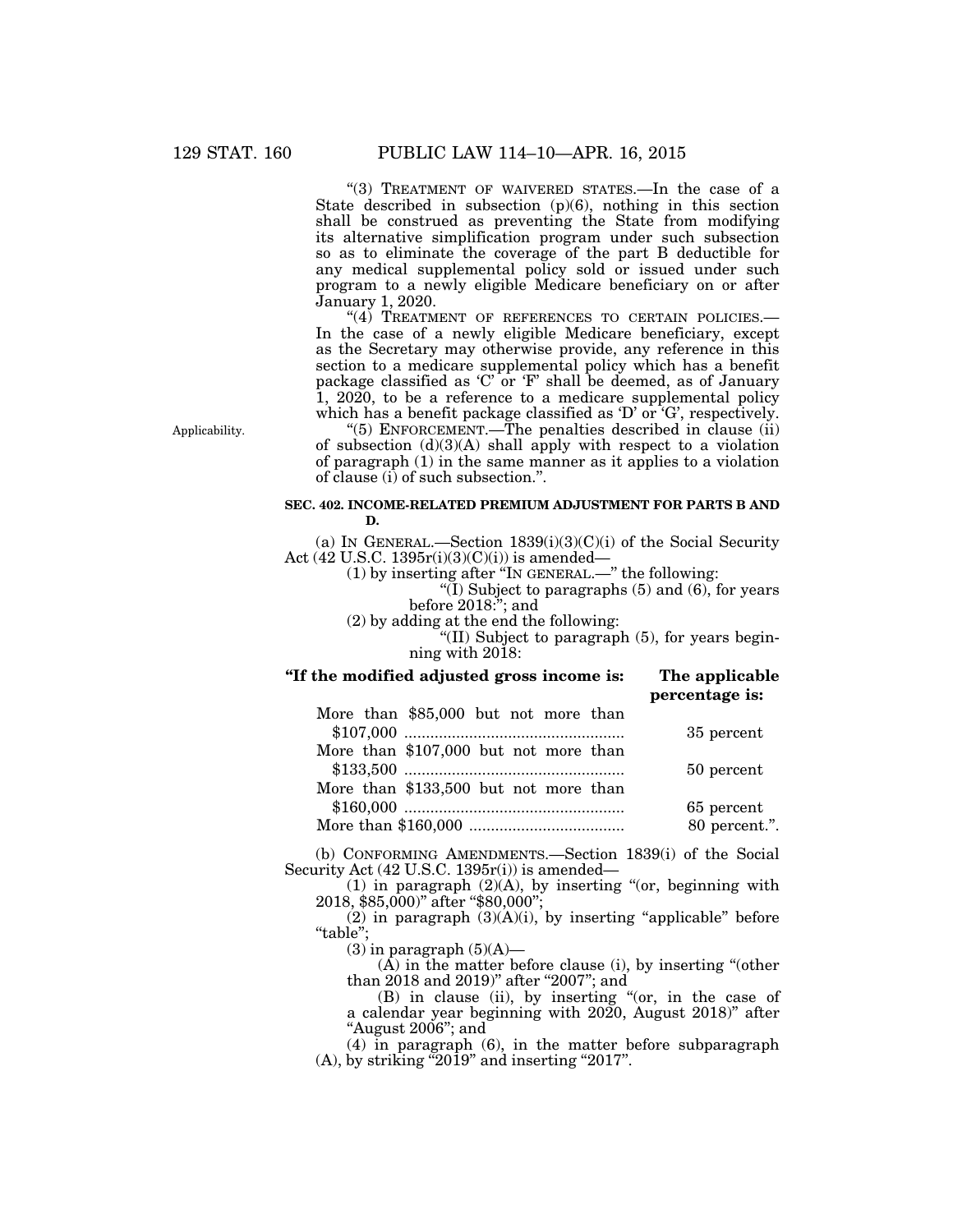# **Subtitle B—Other Offsets**

# **SEC. 411. MEDICARE PAYMENT UPDATES FOR POST-ACUTE PRO-VIDERS.**

(a) SNFS.—Section 1888(e) of the Social Security Act (42 U.S.C. 1395yy(e))—

 $(1)$  in paragraph  $(5)(B)$ —

 $(A)$  in clause (i), by striking "clause (ii)" and inserting ''clauses (ii) and (iii)'';

(B) in clause (ii), by inserting ''subject to clause (iii),'' after ''each subsequent fiscal year,''; and

(C) by adding at the end the following new clause: ''(iii) SPECIAL RULE FOR FISCAL YEAR 2018.—For fiscal year 2018 (or other similar annual period specified in clause (i)), the skilled nursing facility market basket percentage, after application of clause (ii), is equal to 1 percent.''; and

(2) in paragraph  $(6)(A)$ , by striking "paragraph  $(5)(B)(ii)$ " and inserting "clauses (ii) and (iii) of paragraph  $(5)(B)$ " each place it appears.

(b) IRFS.—Section 1886(j) of the Social Security Act (42 U.S.C.  $1395ww(j)$  is amended-

 $(1)$  in paragraph  $(3)(C)$ —

 $(A)$  in clause (i), by striking "clause (ii)" and inserting "clauses (ii) and  $(iii)$ ";

(B) in clause (ii), by striking ''After'' and inserting ''Subject to clause (iii), after''; and

(C) by adding at the end the following new clause:

Applicability.

''(iii) SPECIAL RULE FOR FISCAL YEAR 2018.—The increase factor to be applied under this subparagraph for fiscal year 2018, after the application of clause (ii), shall be 1 percent.''; and

(2) in paragraph  $(7)(A)(i)$ , by striking "paragraph  $(3)(D)$ " and inserting "subparagraphs  $(C)(iii)$  and  $(D)$  of paragraph  $(3)$ ". (c) HHAS.—Section 1895(b)(3)(B) of the Social Security Act  $(42 \text{ U.S.C. } 1395 \text{ff(b)}(3)(B))$  is amended—

(1) in clause (iii), by adding at the end the following: ''Notwithstanding the previous sentence, the home health market basket percentage increase for 2018 shall be 1 percent."; and

 $(2)$  in clause  $(vi)(I)$ , by inserting "(except 2018)" after "each" subsequent year''.

(d)  $H\ddot{o}$ SPICE.—Section 1814(i) of the Social Security Act (42) U.S.C. 1395f(i)) is amended—

 $(1)$  in paragraph  $(1)(C)$ 

 $(A)$  in clause (ii)(VII), by striking "clause (iv),," and inserting "clauses (iv) and (vi),";

(B) in clause (iii), by striking "clause (iv)," and inserting "clauses (iv) and  $(vi)$ ,";

(C) in clause (iv), by striking ''After determining'' and inserting "Subject to clause (vi), after determining"; and

(D) by adding at the end the following new clause: "(vi) For fiscal year  $2018$ , the market basket percentage increase

under clause (ii)(VII) or (iii), as applicable, after application of clause (iv), shall be 1 percent.''; and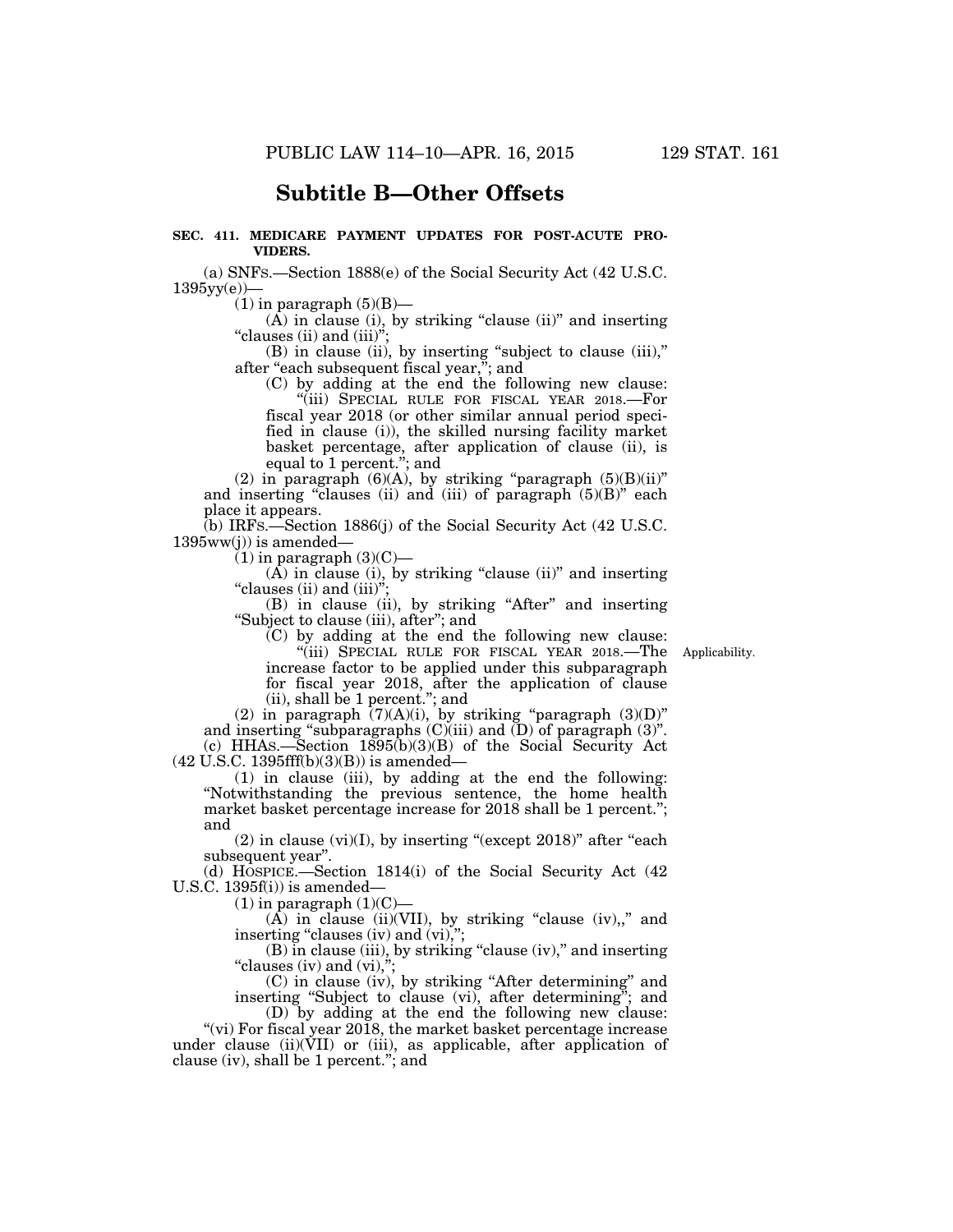(2) in paragraph  $(5)(A)(i)$ , by striking "paragraph  $(1)(C)(iv)$ " and inserting "clauses (iv) and (vi) of paragraph  $(1)(C)$ ".

(e) LTCHS.—Section 1886(m)(3) of the Social Security Act (42 U.S.C. 1395ww(m)(3)) is amended—

(1) in subparagraph (A), in the matter preceding clause (i), by striking ''In implementing'' and inserting ''Subject to  $subparagnb$  (C), in implementing"; and

(2) by adding at the end the following new subparagraph: ''(C) ADDITIONAL SPECIAL RULE.—For fiscal year 2018, the annual update under subparagraph (A) for the fiscal year, after application of clauses (i) and (ii) of subparagraph  $(A)$ , shall be  $1$  percent.".

# **SEC. 412. DELAY OF REDUCTION TO MEDICAID DSH ALLOTMENTS.**

Section 1923(f) of the Social Security Act (42 U.S.C. 1396r–  $4(f)$ ) is amended-

 $(1)$  in paragraph  $(7)(A)$ —

 $(A)$  in clause (i), by striking "2017 through 2024" and inserting "2018 through 2025";

(B) by striking clause (ii) and inserting the following new clause:

''(ii) AGGREGATE REDUCTIONS.—The aggregate reductions in DSH allotments for all States under clause (i)(I) shall be equal to—

''(I) \$2,000,000,000 for fiscal year 2018;

''(II) \$3,000,000,000 for fiscal year 2019;

''(III) \$4,000,000,000 for fiscal year 2020;

''(IV) \$5,000,000,000 for fiscal year 2021;

 $''(V)$  \$6,000,000,000 for fiscal year 2022;

 $''(VI)$  \$7,000,000,000 for fiscal year 2023;

''(VII) \$8,000,000,000 for fiscal year 2024; and ''(VIII) \$8,000,000,000 for fiscal year 2025.'';

and

(C) by adding at the end the following new clause: ''(v) DISTRIBUTION OF AGGREGATE REDUCTIONS.—

The Secretary shall distribute the aggregate reductions under clause (ii) among States in accordance with subparagraph (B).''; and

(2) in paragraph (8), by striking ''2024'' and inserting "2025".

#### **SEC. 413. LEVY ON DELINQUENT PROVIDERS.**

(a) IN GENERAL.—Paragraph (3) of section 6331(h) of the Internal Revenue Code of 1986 is amended by striking ''30 percent'' and inserting "100 percent".

(b) EFFECTIVE DATE.—The amendment made by this section shall apply to payments made after 180 days after the date of the enactment of this Act.

# **SEC. 414. ADJUSTMENTS TO INPATIENT HOSPITAL PAYMENT RATES.**

Section 7(b) of the TMA, Abstinence Education, and QI Programs Extension Act of 2007 (Public Law 110–90), as amended by section 631(b) of the American Taxpayer Relief Act of 2012 (Public Law 112–240), is amended—

 $(1)$  in paragraph  $(1)$ –

(A) in the matter preceding subparagraph (A), by striking ", 2009, or 2010" and inserting "or 2009"; and  $(B)$  in subparagraph  $(B)$ —

26 USC 6331.

Applicability. 26 USC 6331 note.

121 Stat. 986.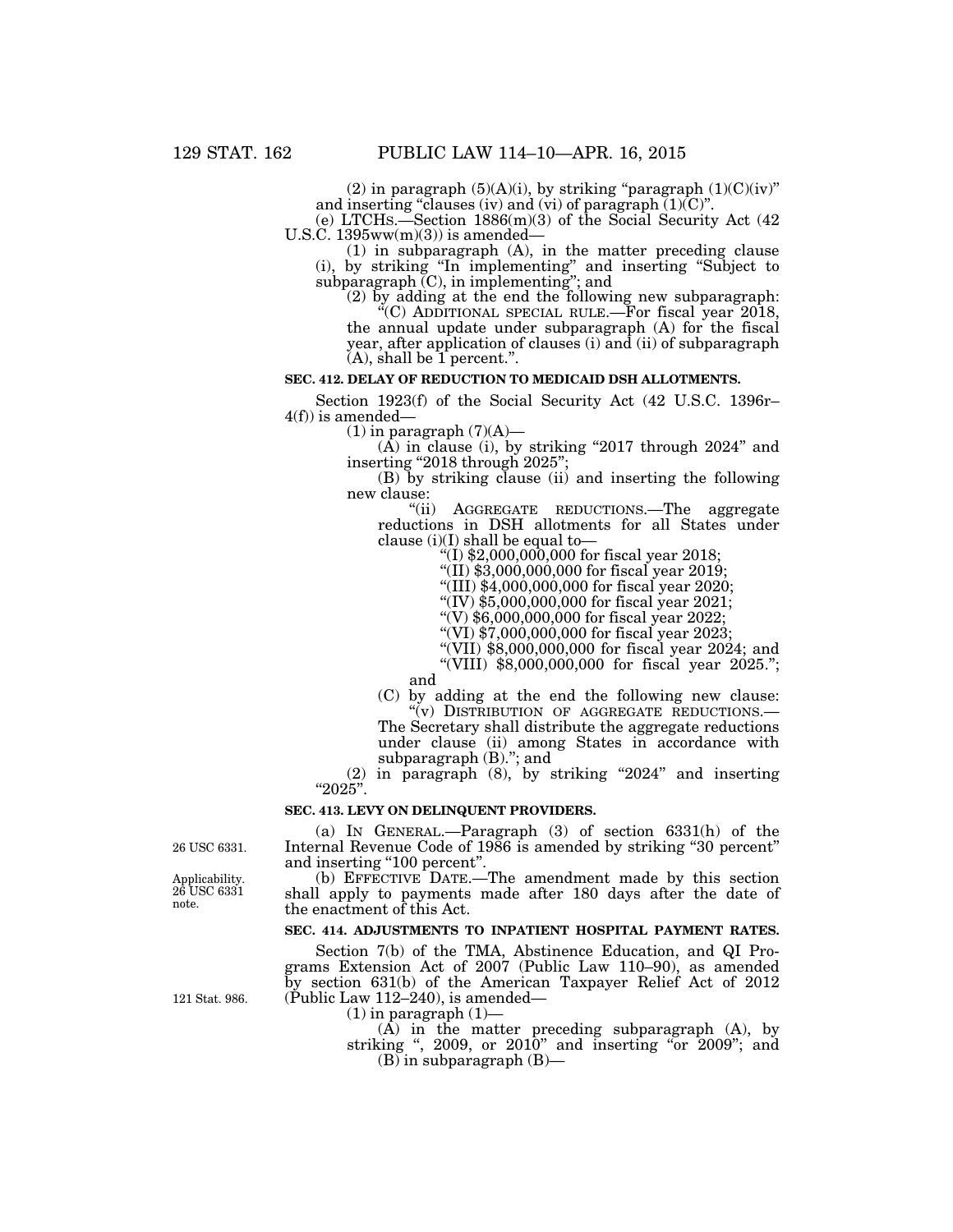(i) in clause (i), by striking "and" at the end;

(ii) in clause (ii), by striking the period at the end and inserting ''; and''; and

(iii) by adding at the end the following new clause: "(iii) make an additional adjustment to the standardized amounts under such section 1886(d) of an increase of 0.5 percentage points for discharges occurring during each of fiscal years 2018 through 2023 and not make the adjustment (estimated to be an increase of 3.2 percent) that would otherwise apply for discharges occurring during fiscal year 2018 by reason of the completion of the adjustments required under clause (ii).";

 $(2)$  in paragraph  $(3)$ -

 $(\overrightarrow{A})$  by striking "shall be construed" and all that follows through ''providing authority'' and inserting ''shall be construed as providing authority''; and

(B) by inserting ''and each succeeding fiscal year through fiscal year  $2023$ " after " $2017$ ";

(3) by redesignating paragraphs (3) and (4) as paragraphs (4) and (5), respectively; and

(4) by inserting after paragraph (2) the following new paragraph:

"(3) PROHIBITION.—The Secretary shall not make an additional prospective adjustment (estimated to be a decrease of 0.55 percent) to the standardized amounts under such section 1886(d) to offset the amount of the increase in aggregate payments related to documentation and coding changes for discharges occurring during fiscal year 2010.''.

# **TITLE V—MISCELLANEOUS**

# **Subtitle A—Protecting the Integrity of Medicare**

# **SEC. 501. PROHIBITION OF INCLUSION OF SOCIAL SECURITY ACCOUNT NUMBERS ON MEDICARE CARDS.**

(a) IN GENERAL.—Section  $205(c)(2)(C)$  of the Social Security Act (42 U.S.C. 405(c)(2)(C)) is amended—

(1) by moving clause  $(x)$ , as added by section  $1414(a)(2)$ of the Patient Protection and Affordable Care Act, 6 ems to the left;

(2) by redesignating clause  $(x)$ , as added by section  $2(a)(1)$ of the Social Security Number Protection Act of 2010, and clause (xi) as clauses (xi) and (xii), respectively; and

(3) by adding at the end the following new clause:

"(xiii) The Secretary of Health and Human Services, in consultation with the Commissioner of Social Security, shall establish costeffective procedures to ensure that a Social Security account number (or derivative thereof) is not displayed, coded, or embedded on the Medicare card issued to an individual who is entitled to benefits under part A of title XVIII or enrolled under part B of title XVIII and that any other identifier displayed on such card is not identifiable as a Social Security account number (or derivative thereof).''.

(b) IMPLEMENTATION.—In implementing clause (xiii) of section 42 USC 405 note.  $205(c)(2)(C)$  of the Social Security Act  $(42\text{ U.S.C. } 405(c)(2)(C))$ , as

Consultation. Procedures.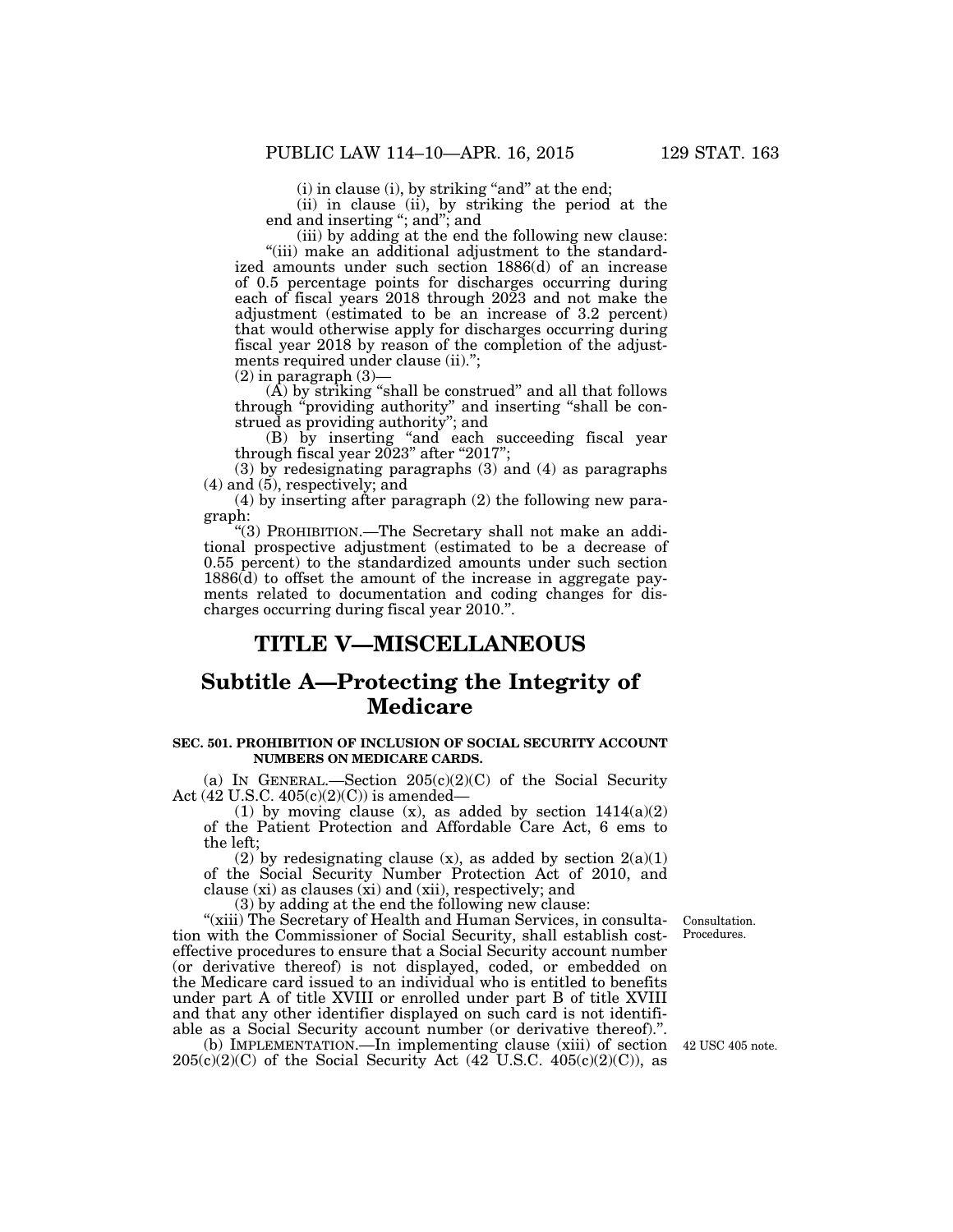added by subsection (a)(3), the Secretary of Health and Human Services shall do the following:

(1) IN GENERAL.—Establish a cost-effective process that involves the least amount of disruption to, as well as necessary assistance for, Medicare beneficiaries and health care providers, such as a process that provides such beneficiaries with access to assistance through a toll-free telephone number and provides outreach to providers.<br>
(2) CONSIDERATION OF MEDICARE BENEFICIARY IDENTI-

FIED.—Consider implementing a process, similar to the process involving Railroad Retirement Board beneficiaries, under which a Medicare beneficiary identifier which is not a Social Security account number (or derivative thereof) is used external to the Department of Health and Human Services and is convertible over to a Social Security account number (or derivative thereof) for use internal to such Department and the Social Security Administration.

(c) FUNDING FOR IMPLEMENTATION.—For purposes of implementing the provisions of and the amendments made by this section, the Secretary of Health and Human Services shall provide for the following transfers from the Federal Hospital Insurance Trust Fund under section 1817 of the Social Security Act (42 U.S.C. 1395i) and from the Federal Supplementary Medical Insurance Trust Fund established under section 1841 of such Act (42 U.S.C. 1395t), in such proportions as the Secretary determines appropriate:

(1) To the Centers for Medicare & Medicaid Program Management Account, transfers of the following amounts:

(A) For fiscal year 2015, \$65,000,000, to be made available through fiscal year 2018.

(B) For each of fiscal years 2016 and 2017, \$53,000,000, to be made available through fiscal year 2018.

 $(C)$  For fiscal year 2018, \$48,000,000, to be made available until expended.

(2) To the Social Security Administration Limitation on

Administration Account, transfers of the following amounts: (A) For fiscal year 2015, \$27,000,000, to be made available through fiscal year 2018.

(B) For each of fiscal years 2016 and 2017, \$22,000,000, to be made available through fiscal year 2018.

(C) For fiscal year 2018, \$27,000,000, to be made available until expended.

(3) To the Railroad Retirement Board Limitation on Administration Account, the following amount:

(A) For fiscal year 2015, \$3,000,000, to be made available until expended.

(d) EFFECTIVE DATE.—

(1) IN GENERAL.—Clause (xiii) of section  $205(c)(2)(C)$  of the Social Security Act  $(42 \text{ U.S.C. } 405(c)(2)(C))$ , as added by subsection (a)(3), shall apply with respect to Medicare cards issued on and after an effective date specified by the Secretary of Health and Human Services, but in no case shall such effective date be later than the date that is four years after the date of the enactment of this Act.

(2) REISSUANCE.—The Secretary shall provide for the reissuance of Medicare cards that comply with the requirements of such clause not later than four years after the effective date specified by the Secretary under paragraph (1).

Deadlines.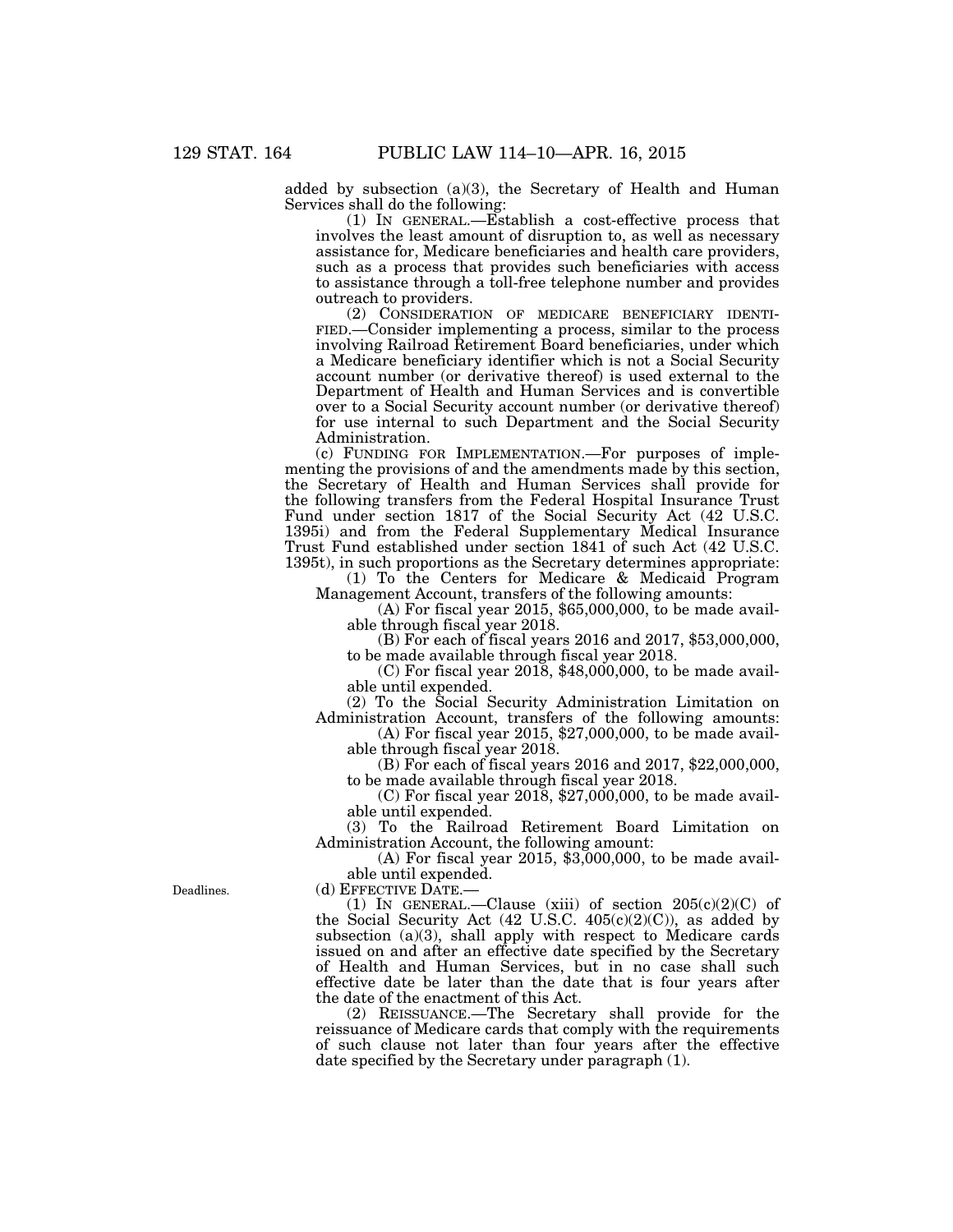# **SEC. 502. PREVENTING WRONGFUL MEDICARE PAYMENTS FOR ITEMS AND SERVICES FURNISHED TO INCARCERATED INDIVID-UALS, INDIVIDUALS NOT LAWFULLY PRESENT, AND DECEASED INDIVIDUALS.**

(a) REQUIREMENT FOR THE SECRETARY TO ESTABLISH POLICIES AND CLAIMS EDITS RELATING TO INCARCERATED INDIVIDUALS, INDIVIDUALS NOT LAWFULLY PRESENT, AND DECEASED INDIVID-UALS.—Section 1874 of the Social Security Act (42 U.S.C. 1395kk) is amended by adding at the end the following new subsection:

''(f) REQUIREMENT FOR THE SECRETARY TO ESTABLISH POLICIES AND CLAIMS EDITS RELATING TO INCARCERATED INDIVIDUALS, INDIVIDUALS NOT LAWFULLY PRESENT, AND DECEASED INDIVID-UALS.—The Secretary shall establish and maintain procedures, including procedures for using claims processing edits, updating eligibility information to improve provider accessibility, and conducting recoupment activities such as through recovery audit contractors, in order to ensure that payment is not made under this title for items and services furnished to an individual who is one of the following:

''(1) An individual who is incarcerated.

"(2) An individual who is not lawfully present in the United States and who is not eligible for coverage under this title. ''(3) A deceased individual.''.

(b) REPORT.—Not later than 18 months after the date of the enactment of this section, and periodically thereafter as determined necessary by the Office of Inspector General of the Department of Health and Human Services, such Office shall submit to Congress a report on the activities described in subsection (f) of section 1874 of the Social Security Act (42 U.S.C. 1395kk), as added by subsection (a), that have been conducted since such date of enactment.

# **SEC. 503. CONSIDERATION OF MEASURES REGARDING MEDICARE BENEFICIARY SMART CARDS.**

To the extent the Secretary of Health and Human Services determines that it is cost effective and technologically viable to use electronic Medicare beneficiary and provider cards (such as cards that use smart card technology, including an embedded and secure integrated circuit chip), as presented in the Government Accountability Office report required by the conference report accompanying the Consolidated Appropriations Act, 2014 (Public Law 113–76), the Secretary shall consider such measures as determined appropriate by the Secretary to implement such use of such cards for beneficiary and provider use under title XVIII of the Social Security Act (42 U.S.C. 1395 et seq.). In the case that Reports. the Secretary considers measures under the preceding sentence, the Secretary shall submit to the Committees on Ways and Means and Energy and Commerce of the House of Representatives, and to the Committee on Finance of the Senate, a report outlining the considerations undertaken by the Secretary under such sentence.

#### **SEC. 504. MODIFYING MEDICARE DURABLE MEDICAL EQUIPMENT FACE-TO-FACE ENCOUNTER DOCUMENTATION REQUIRE-MENT.**

(a) IN GENERAL.—Section  $1834(a)(11)(B)(ii)$  of the Social Security Act (42 U.S.C. 1395 $m(a)(11)(B)(ii)$ ) is amended—

42 USC 1395kk

note.

Procedures. Audits.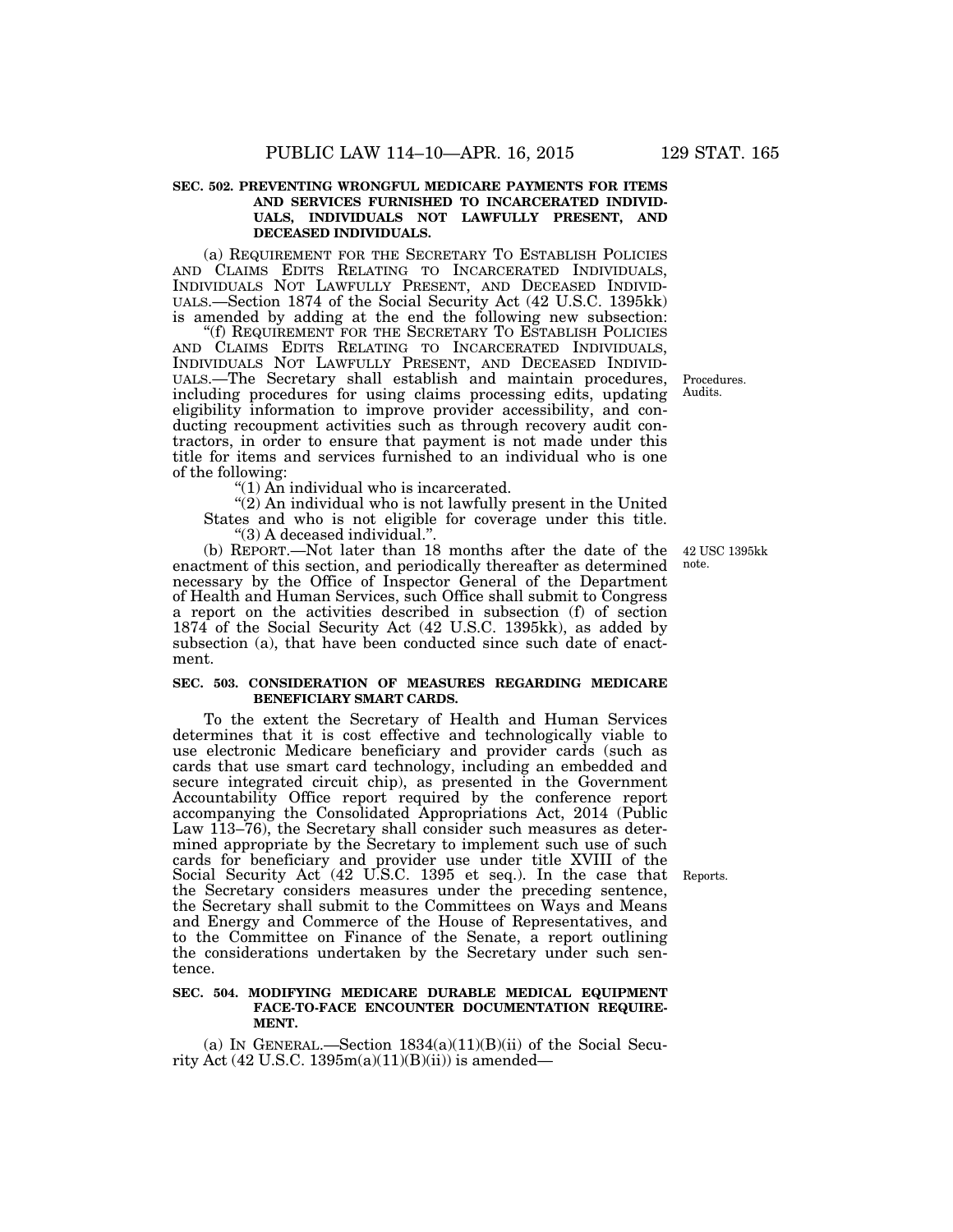(1) by striking ''the physician documenting that''; and

(2) by striking ''has had a face-to-face encounter'' and inserting ''documenting such physician, physician assistant, practitioner, or specialist has had a face-to-face encounter''.

(b) IMPLEMENTATION.—Notwithstanding any other provision of law, the Secretary of Health and Human Services may implement the amendments made by subsection (a) by program instruction or otherwise.

### **SEC. 505. REDUCING IMPROPER MEDICARE PAYMENTS.**

(a) MEDICARE ADMINISTRATIVE CONTRACTOR IMPROPER PAY- MENT OUTREACH AND EDUCATION PROGRAM.—Section 1874A of the Social Security Act (42 U.S.C. 1395kk–1) is amended—

 $(1)$  in subsection  $(a)(4)$ 

(A) by redesignating subparagraph (G) as subparagraph (H); and

(B) by inserting after subparagraph (F) the following new subparagraph:

''(G) IMPROPER PAYMENT OUTREACH AND EDUCATION PROGRAM.—Having in place an improper payment outreach and education program described in subsection (h).''; and

(2) by adding at the end the following new subsection: ''(h) IMPROPER PAYMENT OUTREACH AND EDUCATION PRO-GRAM.—

''(1) IN GENERAL.—In order to reduce improper payments under this title, each medicare administrative contractor shall establish and have in place an improper payment outreach and education program under which the contractor, through outreach, education, training, and technical assistance or other activities, shall provide providers of services and suppliers located in the region covered by the contract under this section with the information described in paragraph (2). The activities described in the preceding sentence shall be conducted on a regular basis.<br>
"(2) INFORMATION TO BE PROVIDED THROUGH ACTIVITIES.

The information to be provided under such payment outreach and education program shall include information the Secretary determines to be appropriate, which may include the following information:

"(A) A list of the providers' or suppliers' most frequent and expensive payment errors over the last quarter.

 $\rm{``(B)}$  Specific instructions regarding how to correct or avoid such errors in the future.

''(C) A notice of new topics that have been approved by the Secretary for audits conducted by recovery audit contractors under section 1893(h).

''(D) Specific instructions to prevent future issues related to such new audits.

 $E$ ) Other information determined appropriate by the Secretary.

''(3) PRIORITY.—A medicare administrative contractor shall give priority to activities under such program that will reduce improper payments that are one or more of the following:

" $(\overline{A})$  Are for items and services that have the highest rate of improper payment.

''(B) Are for items and service that have the greatest total dollar amount of improper payments.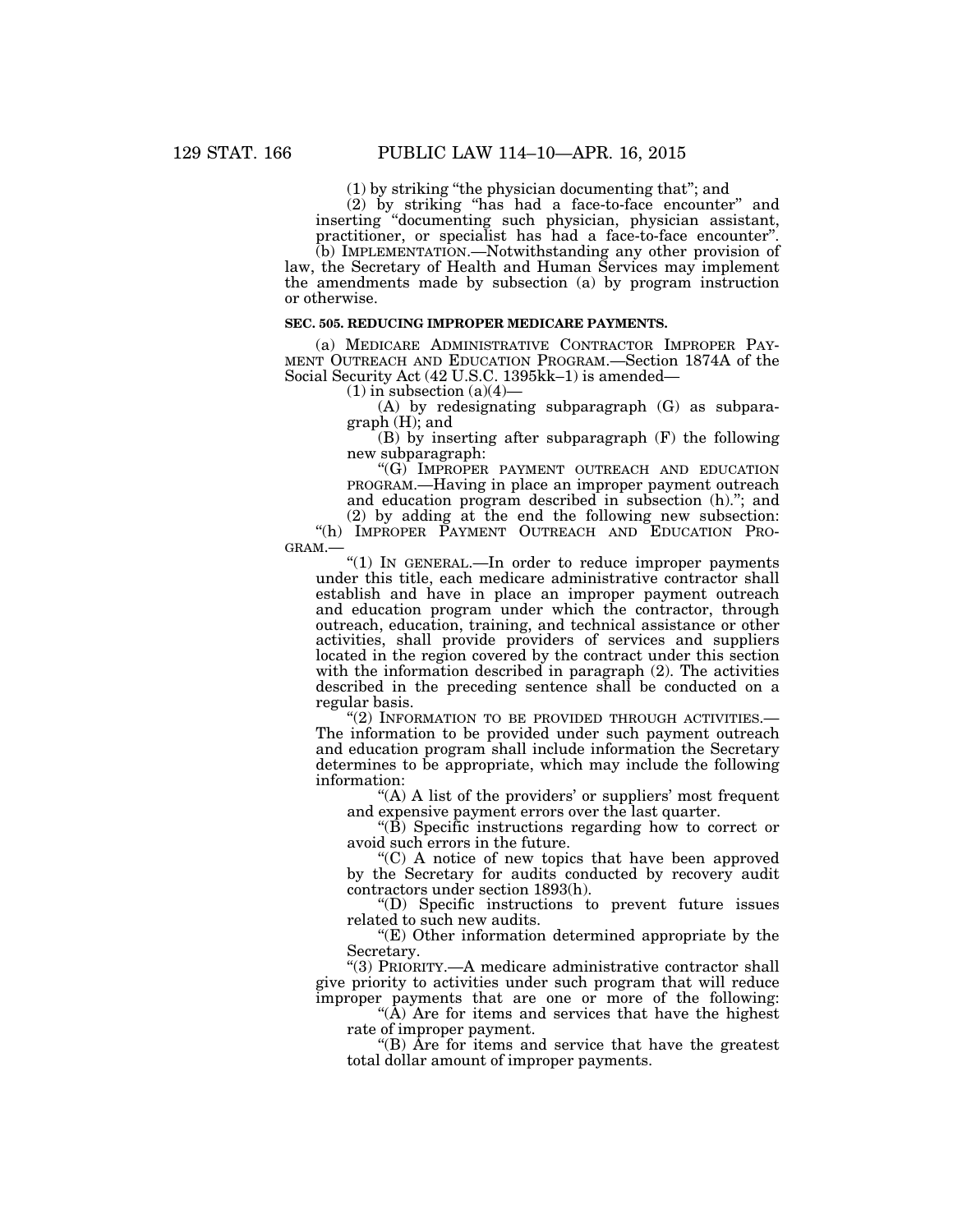''(C) Are due to clear misapplication or misinterpretation of Medicare policies.

''(D) Are clearly due to common and inadvertent clerical or administrative errors.

''(E) Are due to other types of errors that the Secretary determines could be prevented through activities under the program.

 $\lq\lq$  INFORMATION ON IMPROPER PAYMENTS FROM RECOVERY AUDIT CONTRACTORS.—

"(A) In GENERAL.—In order to assist medicare administrative contractors in carrying out improper payment outreach and education programs, the Secretary shall provide each contractor with a complete list of the types of improper payments identified by recovery audit contractors under section 1893(h) with respect to providers of services and suppliers located in the region covered by the contract under this section. Such information shall be provided on a time frame the Secretary determines appropriate which may be on a quarterly basis.

''(B) INFORMATION.—The information described in subparagraph (A) shall include information such as the following:

''(i) Providers of services and suppliers that have the highest rate of improper payments.

"(ii) Providers of services and suppliers that have the greatest total dollar amounts of improper payments.

"(iii) Items and services furnished in the region that have the highest rates of improper payments.

"(iv) Items and services furnished in the region that are responsible for the greatest total dollar amount of improper payments.

''(v) Other information the Secretary determines would assist the contractor in carrying out the program.

''(5) COMMUNICATIONS.—Communications with providers of services and suppliers under an improper payment outreach and education program are subject to the standards and requirements of subsection (g).'

(b) USE OF CERTAIN FUNDS RECOVERED BY RACS.—Section 1893(h) of the Social Security Act (42 U.S.C. 1395ddd(h)) is amended—

 $(1)$  in paragraph  $(2)$ , by inserting "or paragraph  $(10)$ " after "paragraph  $(1)(\mathrm{\tilde{C}})$ "; and

 $(2)$  by adding at the end the following new paragraph:  $\cdot$  (10) USE OF CERTAIN RECOVERED FUNDS.

''(A) IN GENERAL.—After application of paragraph (1)(C), the Secretary shall retain a portion of the amounts recovered by recovery audit contractors for each year under this section which shall be available to the program management account of the Centers for Medicare & Medicaid Services for purposes of, subject to subparagraph (B), carrying out sections  $1833(z)$ ,  $1834(l)(16)$ , and  $183\overline{4}(l)(16)$ , and  $1874A(a)(4)(G)$ , carrying out section 514(b) of the Medicare Access and CHIP Reauthorization Act of 2015, and implementing strategies (such as claims processing edits) to help reduce the error rate of payments under this title.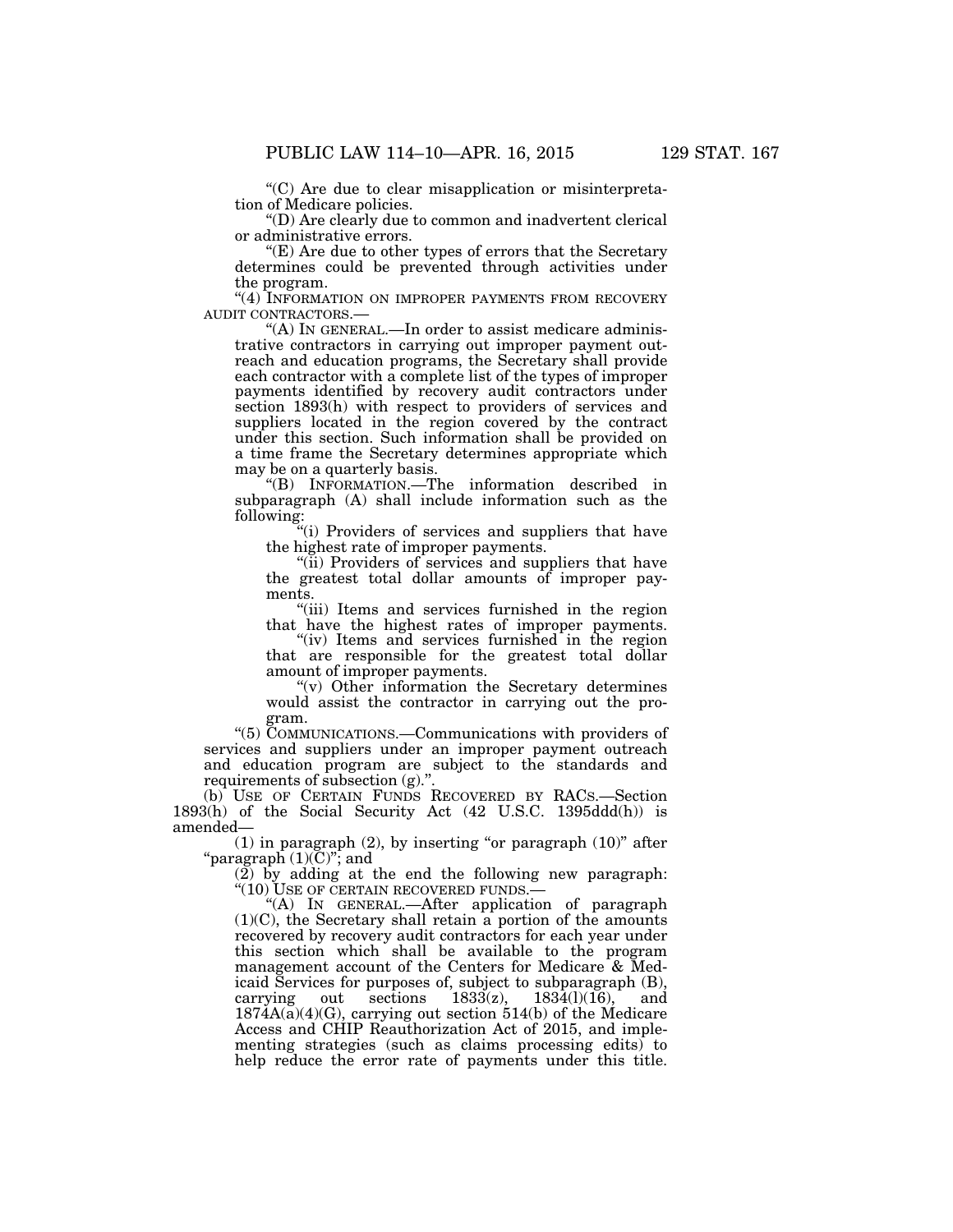The amounts retained under the preceding sentence shall not exceed an amount equal to 15 percent of the amounts recovered under this subsection, and shall remain available until expended.

" $(B)$  LIMITATION.—Except for uses that support claims processing (including edits) or system functionality for detecting fraud, amounts retained under subparagraph (A) may not be used for technological-related infrastructure, capital investments, or information systems.

''(C) NO REDUCTION IN PAYMENTS TO RECOVERY AUDIT CONTRACTORS.—Nothing in subparagraph (A) shall reduce amounts available for payments to recovery audit contractors under this subsection.''.

# **SEC. 506. IMPROVING SENIOR MEDICARE PATROL AND FRAUD REPORTING REWARDS.**

(a) IN GENERAL.—The Secretary of Health and Human Services (in this section referred to as the ''Secretary'') shall develop a plan to revise the incentive program under section 203(b) of the Health Insurance Portability and Accountability Act of 1996 (42 U.S.C. 1395b–5(b)) to encourage greater participation by individuals to report fraud and abuse in the Medicare program. Such plan shall include recommendations for—

(1) ways to enhance rewards for individuals reporting under the incentive program, including rewards based on information that leads to an administrative action; and

(2) extending the incentive program to the Medicaid program.

(b) PUBLIC AWARENESS AND EDUCATION CAMPAIGN.—The plan developed under subsection (a) shall also include recommendations for the use of the Senior Medicare Patrols authorized under section 411 of the Older Americans Act of 1965 (42 U.S.C. 3032) to conduct a public awareness and education campaign to encourage participation in the revised incentive program under subsection (a).

(c) SUBMISSION OF PLAN.—Not later than 180 days after the date of enactment of this Act, the Secretary shall submit to Congress the plan developed under subsection (a).

# **SEC. 507. REQUIRING VALID PRESCRIBER NATIONAL PROVIDER IDENTIFIERS ON PHARMACY CLAIMS.**

Section 1860D–4(c) of the Social Security Act (42 U.S.C. 1395w–  $104(c)$  is amended by adding at the end the following new paragraph:

 $\lq\lq q$  Requiring valid prescriber national provider identifiers on pharmacy claims.—

"(A) IN GENERAL.—For plan year  $2016$  and subsequent plan years, the Secretary shall require a claim for a covered part D drug for a part D eligible individual enrolled in a prescription drug plan under this part or an MA–PD plan under part C to include a prescriber National Provider Identifier that is determined to be valid under the procedures established under subparagraph (B)(i).

"(B) PROCEDURES.

''(i) VALIDITY OF PRESCRIBER NATIONAL PROVIDER IDENTIFIERS.—The Secretary, in consultation with appropriate stakeholders, shall establish procedures for determining the validity of prescriber National Provider Identifiers under subparagraph (A).

Plans. Recommendations.

Deadline.

Consultation.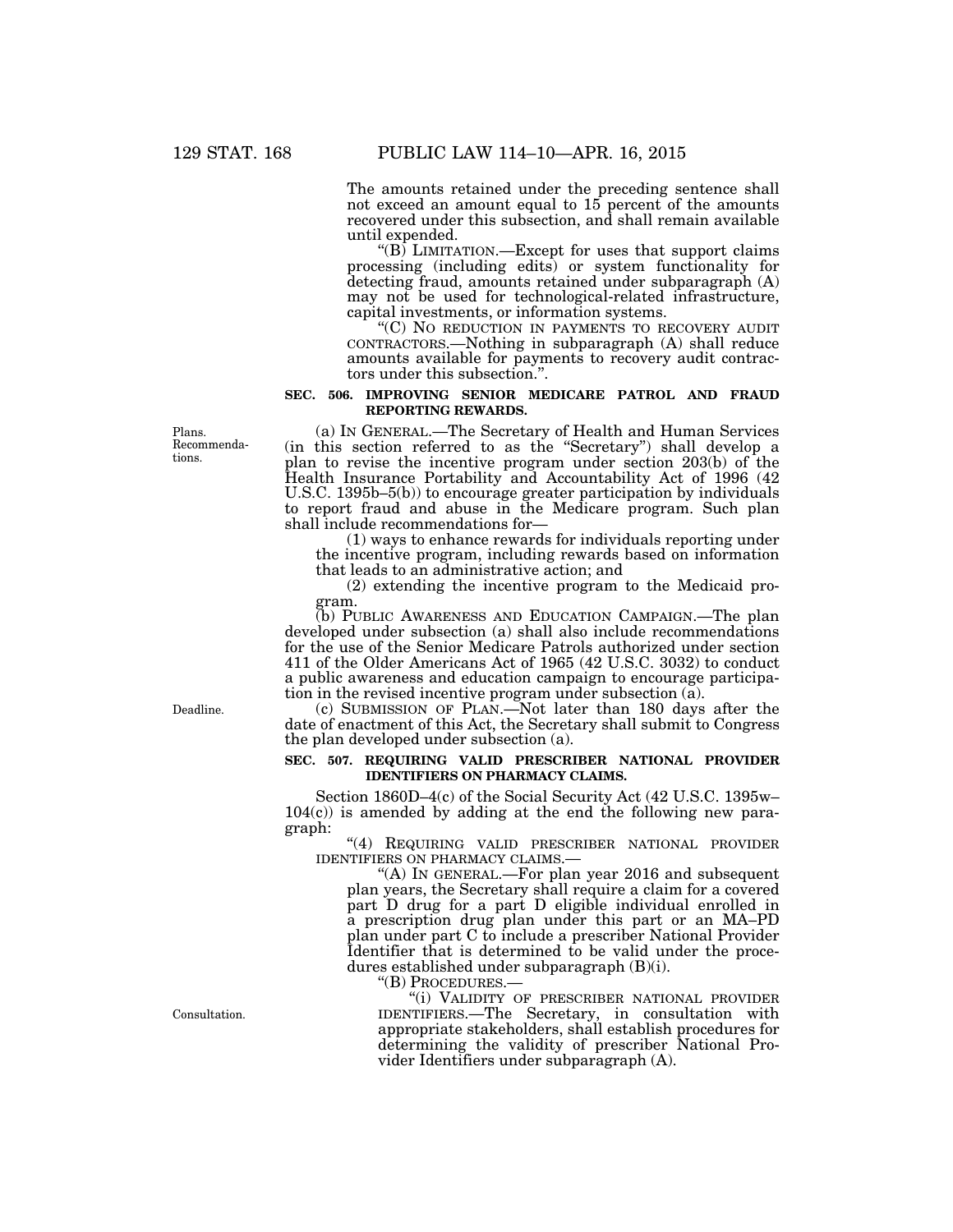''(ii) INFORMING BENEFICIARIES OF REASON FOR DENIAL.—The Secretary shall establish procedures to ensure that, in the case that a claim for a covered part D drug of an individual described in subparagraph (A) is denied because the claim does not meet the requirements of this paragraph, the individual is properly informed at the point of service of the reason for the denial.

''(C) REPORT.—Not later than January 1, 2018, the Inspector General of the Department of Health and Human Services shall submit to Congress a report on the effectiveness of the procedures established under subparagraph  $(B)(i).$ ".

# **SEC. 508. OPTION TO RECEIVE MEDICARE SUMMARY NOTICE ELEC-TRONICALLY.**

(a) IN GENERAL.—Section 1806 of the Social Security Act (42 U.S.C. 1395b–7) is amended by adding at the end the following new subsection:

''(c) FORMAT OF STATEMENTS FROM SECRETARY.—

''(1) ELECTRONIC OPTION BEGINNING IN 2016.—Subject to paragraph (2), for statements described in subsection (a) that are furnished for a period in 2016 or a subsequent year, in the case that an individual described in subsection (a) elects, in accordance with such form, manner, and time specified by the Secretary, to receive such statement in an electronic format, such statement shall be furnished to such individual for each period subsequent to such election in such a format and shall not be mailed to the individual.

''(2) LIMITATION ON REVOCATION OPTION.—

"(A) IN GENERAL.—Subject to subparagraph (B), the Secretary may determine a maximum number of elections described in paragraph (1) by an individual that may be revoked by the individual.

''(B) MINIMUM OF ONE REVOCATION OPTION.—In no case may the Secretary determine a maximum number under subparagraph (A) that is less than one.

''(3) NOTIFICATION.—The Secretary shall ensure that, in the most cost effective manner and beginning January 1, 2017, a clear notification of the option to elect to receive statements described in subsection  $(a)$  in an electronic format is made available, such as through the notices distributed under section 1804, to individuals described in subsection (a).''.

(b) ENCOURAGED EXPANSION OF ELECTRONIC STATEMENTS.— To the extent to which the Secretary of Health and Human Services determines appropriate, the Secretary shall—

(1) apply an option similar to the option described in subsection  $(c)(1)$  of section 1806 of the Social Security Act  $(42)$ U.S.C. 1395b–7) (relating to the provision of the Medicare Summary Notice in an electronic format), as added by subsection (a), to other statements and notifications under title XVIII of such Act (42 U.S.C. 1395 et seq.); and

(2) provide such Medicare Summary Notice and any such other statements and notifications on a more frequent basis than is otherwise required under such title.

Effective date.

7 USC 1395b–7 note.

Applicability.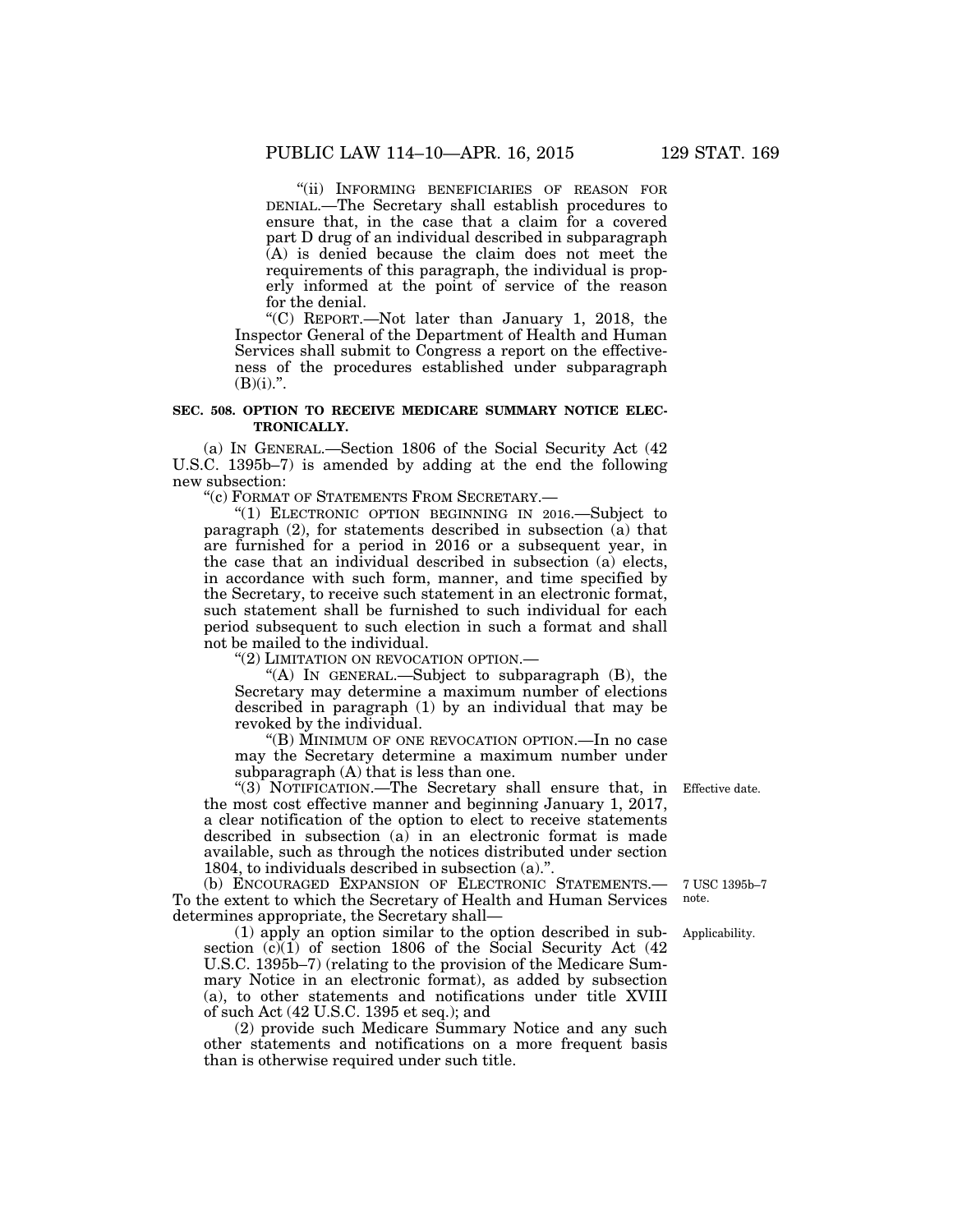#### **SEC. 509. RENEWAL OF MAC CONTRACTS.**

(a) IN GENERAL.—Section  $1874A(b)(1)(B)$  of the Social Security Act (42 U.S.C. 1395kk–1(b)(1)(B)) is amended by striking "5 years" and inserting "10 years".

(b) APPLICATION.—The amendments made by subsection (a) shall apply to contracts entered into on or after, and to contracts in effect as of, the date of the enactment of this Act.

(c) CONTRACTOR PERFORMANCE TRANSPARENCY.—Section 1874A(b)(3)(A) of the Social Security Act (42 U.S.C. 1395kk–  $1(b)(3)(A)$  is amended by adding at the end the following new clause:

> ''(iv) CONTRACTOR PERFORMANCE TRANSPARENCY.— To the extent possible without compromising the process for entering into and renewing contracts with medicare administrative contractors under this section, the Secretary shall make available to the public the performance of each medicare administrative contractor with respect to such performance requirements and measurement standards.''.

#### **SEC. 510. STUDY ON PATHWAY FOR INCENTIVES TO STATES FOR STATE PARTICIPATION IN MEDICAID DATA MATCH PROGRAM.**

Section 1893(g) of the Social Security Act (42 U.S.C. 1395ddd(g)) is amended by adding at the end the following new paragraph:

''(3) INCENTIVES FOR STATES.—The Secretary shall study and, as appropriate, may specify incentives for States to work with the Secretary for the purposes described in paragraph  $(1)(A)(ii)$ . The application of the previous sentence may include use of the waiver authority described in paragraph  $(2)$ ."

#### **SEC. 511. GUIDANCE ON APPLICATION OF COMMON RULE TO CLINICAL DATA REGISTRIES.**

Not later than one year after the date of the enactment of this section, the Secretary of Health and Human Services shall issue a clarification or modification with respect to the application of subpart A of part 46 of title 45, Code of Federal Regulations, governing the protection of human subjects in research (and commonly known as the "Common Rule"), to activities, including quality improvement activities, involving clinical data registries, including entities that are qualified clinical data registries pursuant to section 1848(m)(3)(E) of the Social Security Act (42 U.S.C. 1395w–  $4(m)(3)(E)$ ).

# **SEC. 512. ELIMINATING CERTAIN CIVIL MONEY PENALTIES; GAINSHARING STUDY AND REPORT.**

(a) ELIMINATING CIVIL MONEY PENALTIES FOR INDUCEMENTS TO PHYSICIANS TO LIMIT SERVICES THAT ARE NOT MEDICALLY NEC-ESSARY.—

(1) IN GENERAL.—Section 1128A(b)(1) of the Social Security Act  $(42 \text{ U.S.C. } 1320a-7a(b)(1))$  is amended by inserting "medically necessary'' after ''reduce or limit''.

(2) EFFECTIVE DATE.—The amendment made by paragraph (1) shall apply to payments made on or after the date of the enactment of this Act.

(b) GAINSHARING STUDY AND REPORT.—Not later than 12 months after the date of the enactment of this Act, the Secretary of Health and Human Services, in consultation with the Inspector General of the Department of Health and Human Services, shall

Public information.

42 USC 1395kk–1 note.

Deadline.

Applicability. 42 USC 1320a–7a note.

Consultation.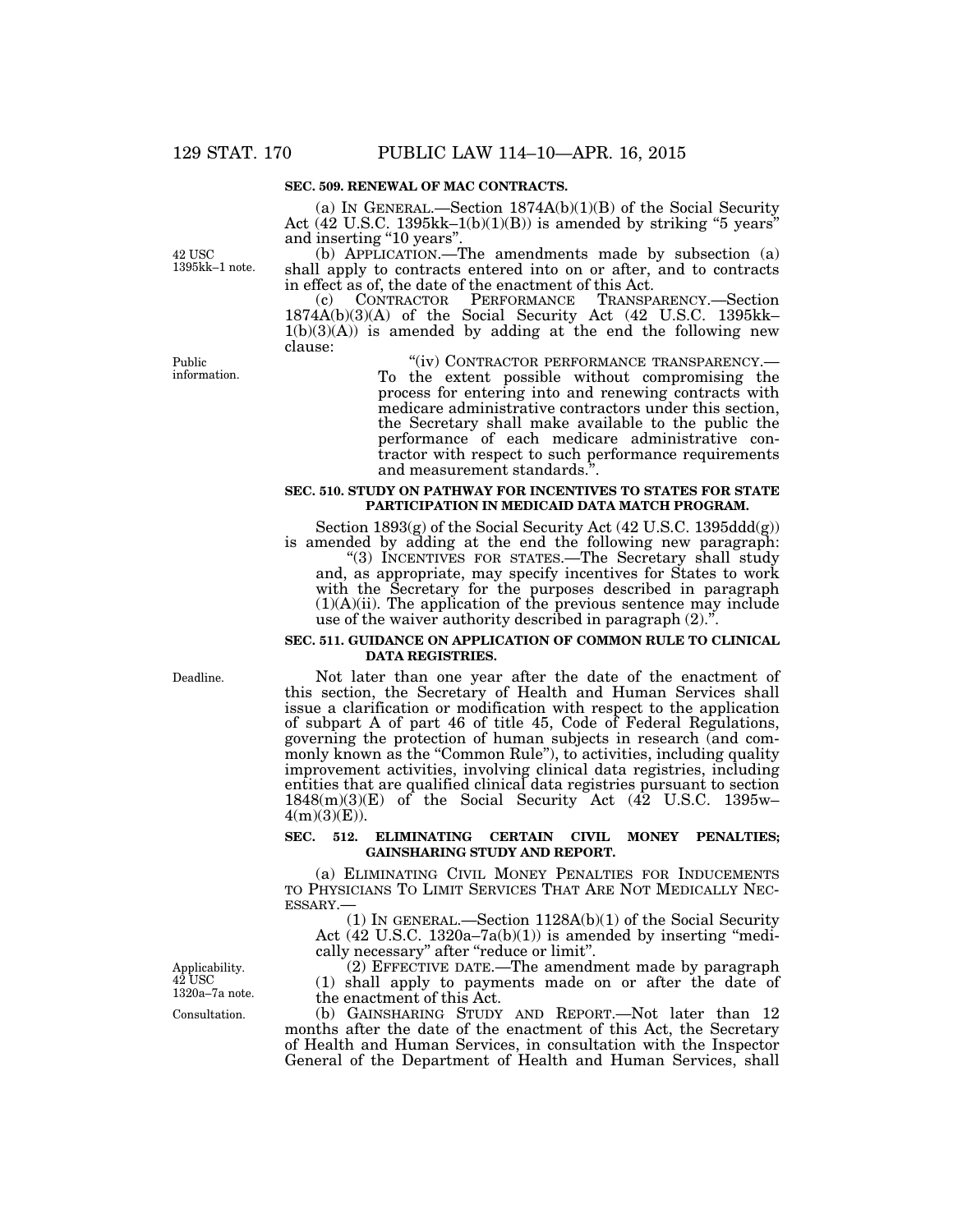submit to Congress a report with options for amending existing fraud and abuse laws in, and regulations related to, titles XI and XVIII of the Social Security Act (42 U.S.C. 301 et seq.), through exceptions, safe harbors, or other narrowly targeted provisions, to permit gainsharing arrangements that otherwise would be subject to the civil money penalties described in paragraphs (1) and (2) of section  $1128A(b)$  of such Act  $(42 \text{ U.S.C. } 1320a-7a(b))$ , or similar arrangements between physicians and hospitals, and that improve care while reducing waste and increasing efficiency. The report shall—

(1) consider whether such provisions should apply to ownership interests, compensation arrangements, or other relationships;

(2) describe how the recommendations address accountability, transparency, and quality, including how best to limit inducements to stint on care, discharge patients prematurely, or otherwise reduce or limit medically necessary care; and

(3) consider whether a portion of any savings generated by such arrangements (as compared to an historical benchmark or other metric specified by the Secretary to determine the impact of delivery and payment system changes under such title XVIII on expenditures made under such title) should accrue to the Medicare program under title XVIII of the Social Security Act.

#### **SEC. 513. MODIFICATION OF MEDICARE HOME HEALTH SURETY BOND CONDITION OF PARTICIPATION REQUIREMENT.**

Section 1861(o)(7) of the Social Security Act (42 U.S.C.  $1395x(0)(7)$ ) is amended to read as follows:

''(7) provides the Secretary with a surety bond—

''(A) in a form specified by the Secretary and in an amount that is not less than the minimum of \$50,000; and

''(B) that the Secretary determines is commensurate with the volume of payments to the home health agency; and''.

### **SEC. 514. OVERSIGHT OF MEDICARE COVERAGE OF MANUAL MANIPU-LATION OF THE SPINE TO CORRECT SUBLUXATION.**

(a) IN GENERAL.—Section 1833 of the Social Security Act (42 U.S.C. 1395l) is amended by adding at the end the following new subsection:<br>"(z) MEDICAL REVIEW OF SPINAL SUBLUXATION SERVICES.—

Applicability. Effective date.

" $(1)$  In GENERAL.—The Secretary shall implement a process. for the medical review (as described in paragraph (2)) of treatment by a chiropractor described in section  $1861(r)(5)$  by means of manual manipulation of the spine to correct a subluxation (as described in such section) of an individual who is enrolled under this part and apply such process to such services furnished on or after January 1, 2017, focusing on services such as—

 $(A)$  services furnished by a such a chiropractor whose pattern of billing is aberrant compared to peers; and

''(B) services furnished by such a chiropractor who, in a prior period, has a services denial percentage in the 85th percentile or greater, taking into consideration the extent that service denials are overturned on appeal. ''(2) MEDICAL REVIEW.—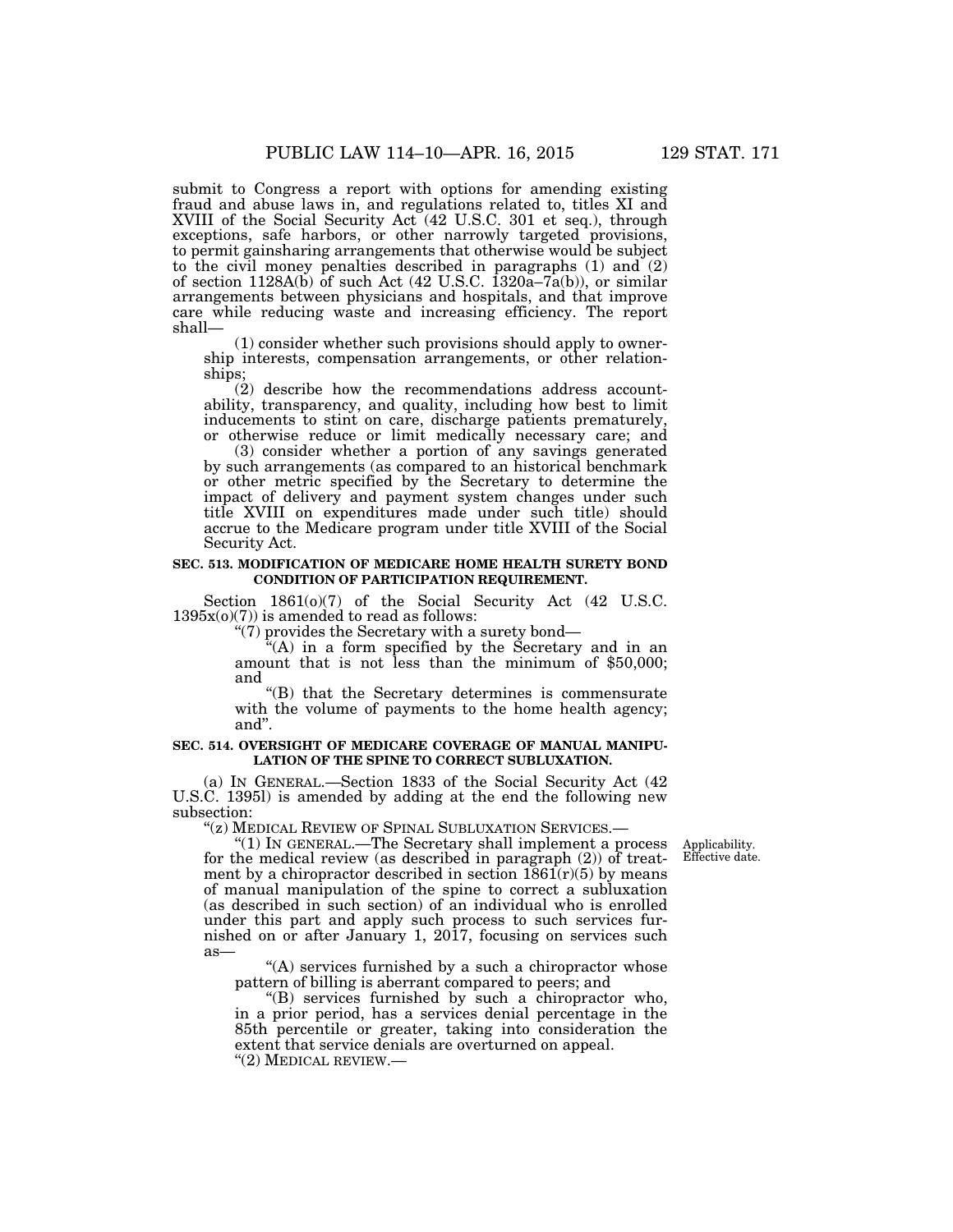Determination.

"(A) PRIOR AUTHORIZATION MEDICAL REVIEW.—<br>"(i) IN GENERAL.—Subject to clause (ii), the Secretary shall use prior authorization medical review for services described in paragraph (1) that are furnished to an individual by a chiropractor described in section  $1861(r)(5)$  that are part of an episode of treatment that includes more than 12 services. For purposes of the preceding sentence, an episode of treatment shall be determined by the underlying cause that justifies the need for services, such as a diagnosis code.

''(ii) ENDING APPLICATION OF PRIOR AUTHORIZATION MEDICAL REVIEW.—The Secretary shall end the application of prior authorization medical review under clause (i) to services described in paragraph (1) by such a chiropractor if the Secretary determines that the chiropractor has a low denial rate under such prior authorization medical review. The Secretary may subsequently reapply prior authorization medical review to such chiropractor if the Secretary determines it to be appropriate and the chiropractor has, in the time period subsequent to the determination by the Secretary of a low denial rate with respect to the chiropractor, furnished such services described in paragraph  $(1).$ 

''(iii) EARLY REQUEST FOR PRIOR AUTHORIZATION REVIEW PERMITTED.—Nothing in this subsection shall be construed to prevent such a chiropractor from requesting prior authorization for services described in paragraph (1) that are to be furnished to an individual before the chiropractor furnishes the twelfth such service to such individual for an episode of treatment.

''(B) TYPE OF REVIEW.—The Secretary may use prepayment review or post-payment review of services described in section  $1861(r)(5)$  that are not subject to prior authorization medical review under subparagraph (A).

''(C) RELATIONSHIP TO LAW ENFORCEMENT ACTIVITIES.— The Secretary may determine that medical review under this subsection does not apply in the case where potential fraud may be involved.

"(3) NO PAYMENT WITHOUT PRIOR AUTHORIZATION.-With respect to a service described in paragraph (1) for which prior authorization medical review under this subsection applies, the following shall apply:

''(A) PRIOR AUTHORIZATION DETERMINATION.—The Secretary shall make a determination, prior to the service being furnished, of whether the service would or would not meet the applicable requirements of section  $1862(a)(1)(A)$ .

''(B) DENIAL OF PAYMENT.—Subject to paragraph (5), no payment may be made under this part for the service unless the Secretary determines pursuant to subparagraph (A) that the service would meet the applicable requirements of such section  $1862(a)(1)(A)$ .<br>
"(4) SUBMISSION OF IN

INFORMATION.—A chiropractor described in section  $1861(r)(5)$  may submit the information

Applicability.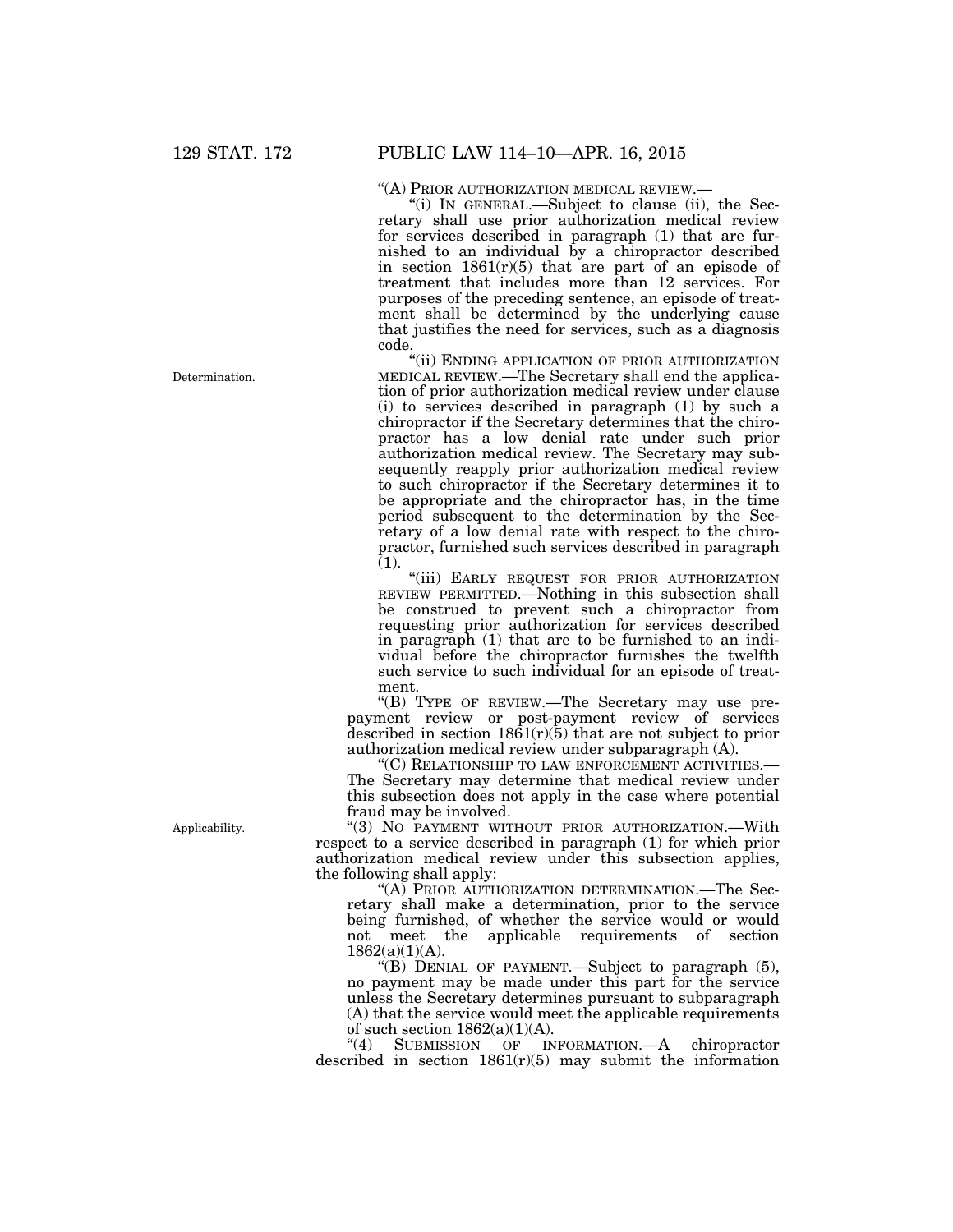necessary for medical review by fax, by mail, or by electronic means. The Secretary shall make available the electronic means described in the preceding sentence as soon as practicable.

''(5) TIMELINESS.—If the Secretary does not make a prior authorization determination under paragraph (3)(A) within 14 business days of the date of the receipt of medical documentation needed to make such determination, paragraph (3)(B) shall not apply.

"(6) APPLICATION OF LIMITATION ON BENEFICIARY LIABILITY.—Where payment may not be made as a result of the application of paragraph (2)(B), section 1879 shall apply in the same manner as such section applies to a denial that is made by reason of section  $1862(a)(1)$ .

"(7) REVIEW BY CONTRACTORS.—The medical review described in paragraph (2) may be conducted by medicare administrative contractors pursuant to section  $1874A(a)(4)(G)$ or by any other contractor determined appropriate by the Secretary that is not a recovery audit contractor.

 $\mathcal{H}(8)$  MULTIPLE SERVICES.—The Secretary shall, where practicable, apply the medical review under this subsection in a manner so as to allow an individual described in paragraph (1) to obtain, at a single time rather than on a service-byservice basis, an authorization in accordance with paragraph (3)(A) for multiple services.

''(9) CONSTRUCTION.—With respect to a service described in paragraph (1) that has been affirmed by medical review under this subsection, nothing in this subsection shall be construed to preclude the subsequent denial of a claim for such service that does not meet other applicable requirements under this Act.

''(10) IMPLEMENTATION.—

''(A) AUTHORITY.—The Secretary may implement the provisions of this subsection by interim final rule with comment period.

''(B) ADMINISTRATION.—Chapter 35 of title 44, United States Code, shall not apply to medical review under this subsection."

(b) IMPROVING DOCUMENTATION OF SERVICES.—

(1) IN GENERAL.—The Secretary of Health and Human Services shall, in consultation with stakeholders (including the American Chiropractic Association) and representatives of medicare administrative contractors (as defined in section 1874A(a)(3)(A) of the Social Security Act (42 U.S.C. 1395kk–  $1(a)(3)(A))$ , develop educational and training programs to improve the ability of chiropractors to provide documentation to the Secretary of services described in section  $1861(r)(5)$  in a manner that demonstrates that such services are, in accordance with section  $1862(a)(1)$  of such Act (42 U.S.C. 1395y(a)(1)), reasonable and necessary for the diagnosis or treatment of illness or injury or to improve the functioning of a malformed body member.

(2) TIMING.—The Secretary shall make the educational and training programs described in paragraph (1) publicly available not later than January 1, 2016.

(3) FUNDING.—The Secretary shall use funds made available under paragraph (10) of section 1893(h) of the Social

Comment period.

Regulations.

42 USC 1395*l*  note. Consultation.

Deadline.

Applicability.

Public information. Deadline.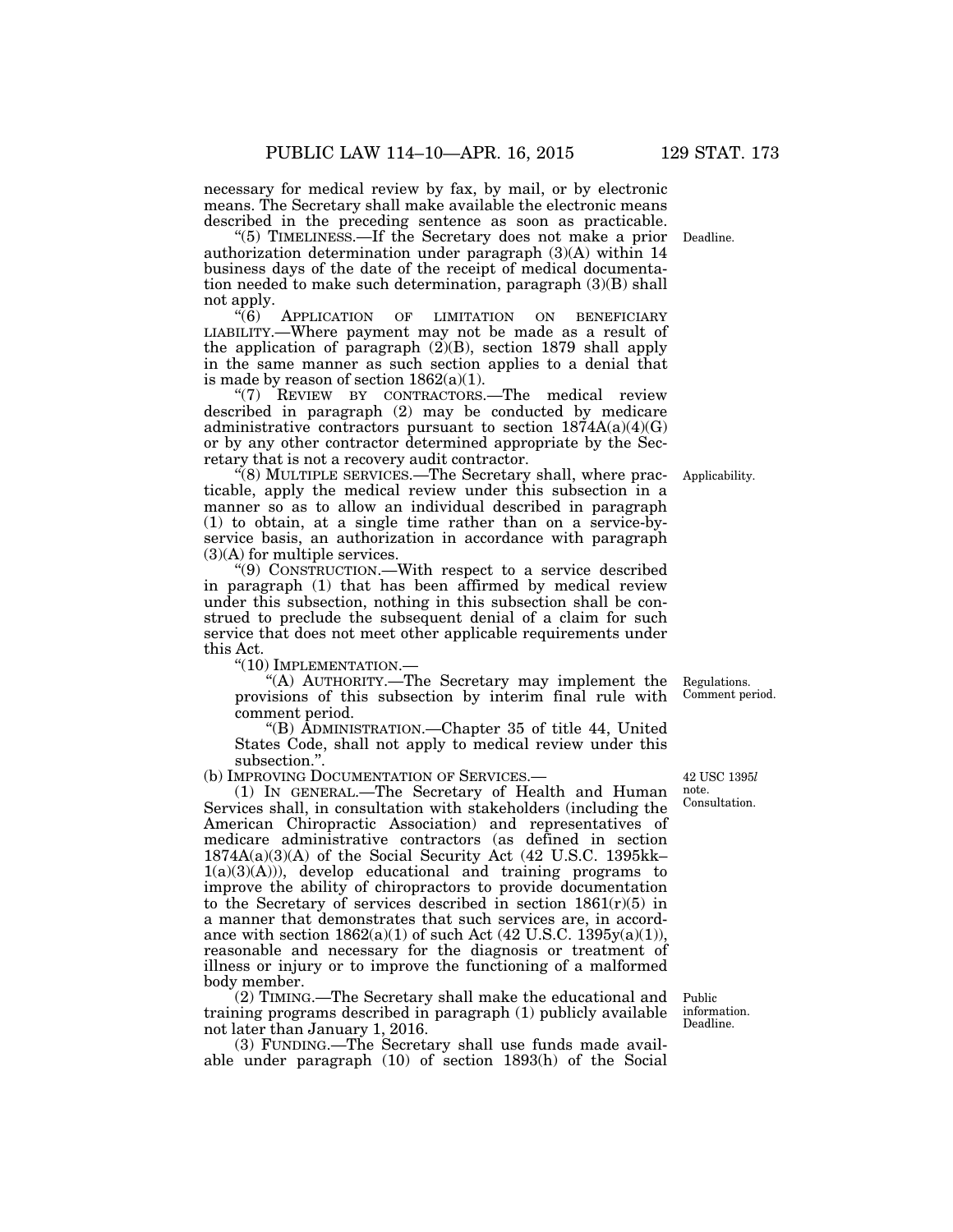Security Act (42 U.S.C. 1395ddd(h)), as added by section 505, to carry out this subsection.

(c) GAO STUDY AND REPORT.—

(1) STUDY.—The Comptroller General of the United States shall conduct a study on the effectiveness of the process for medical review of services furnished as part of a treatment by means of manual manipulation of the spine to correct a subluxation implemented under subsection (z) of section 1833 of the Social Security Act (42 U.S.C. 1395l), as added by subsection (a). Such study shall include an analysis of—

(A) aggregate data on—

(i) the number of individuals, chiropractors, and claims for services subject to such review; and

(ii) the number of reviews conducted under such section; and

(B) the outcomes of such reviews.

(2) REPORT.—Not later than four years after the date of enactment of this Act, the Comptroller General shall submit to Congress a report containing the results of the study conducted under paragraph (1), including recommendations for such legislation and administrative action with respect to the process for medical review implemented under subsection (z) of section 1833 of the Social Security Act (42 U.S.C. 1395l) as the Comptroller General determines appropriate.

# **SEC. 515. NATIONAL EXPANSION OF PRIOR AUTHORIZATION MODEL FOR REPETITIVE SCHEDULED NON-EMERGENT AMBU-LANCE TRANSPORT.**

(a) INITIAL EXPANSION.—

(1) IN GENERAL.—In implementing the model described in paragraph (2) proposed to be tested under subsection (b) of section 1115A of the Social Security Act (42 U.S.C. 1315a), the Secretary of Health and Human Services shall revise the testing under subsection (b) of such section to cover, effective not later than January 1, 2016, States located in medicare administrative contractor (MAC) regions L and 11 (consisting of Delaware, the District of Columbia, Maryland, New Jersey, Pennsylvania, North Carolina, South Carolina, West Virginia, and Virginia).

(2) MODEL DESCRIBED.—The model described in this paragraph is the testing of a model of prior authorization for repetitive scheduled non-emergent ambulance transport proposed to be carried out in New Jersey, Pennsylvania, and South Carolina.

(3) FUNDING.—The Secretary shall allocate funds made available under section  $1115A(f)(1)(B)$  of the Social Security Act  $(42 \text{ U.S.C. } 1315a\text{ (f)}(1)\text{ (B)})$  to carry out this subsection.

(b) NATIONAL EXPANSION.—Section 1834(l) of the Social Security Act (42 U.S.C. 1395m(l)) is amended by adding at the end the following new paragraph:

''(16) PRIOR AUTHORIZATION FOR REPETITIVE SCHEDULED NON-EMERGENT AMBULANCE TRANSPORTS.—

"(A) IN GENERAL.—Beginning January 1, 2017, if the expansion to all States of the model of prior authorization described in paragraph (2) of section 515(a) of the Medicare Access and CHIP Reauthorization Act of 2015 meets the requirements described in paragraphs (1) through (3) of

Recommendations.

Effective date. State listing.

Effective date.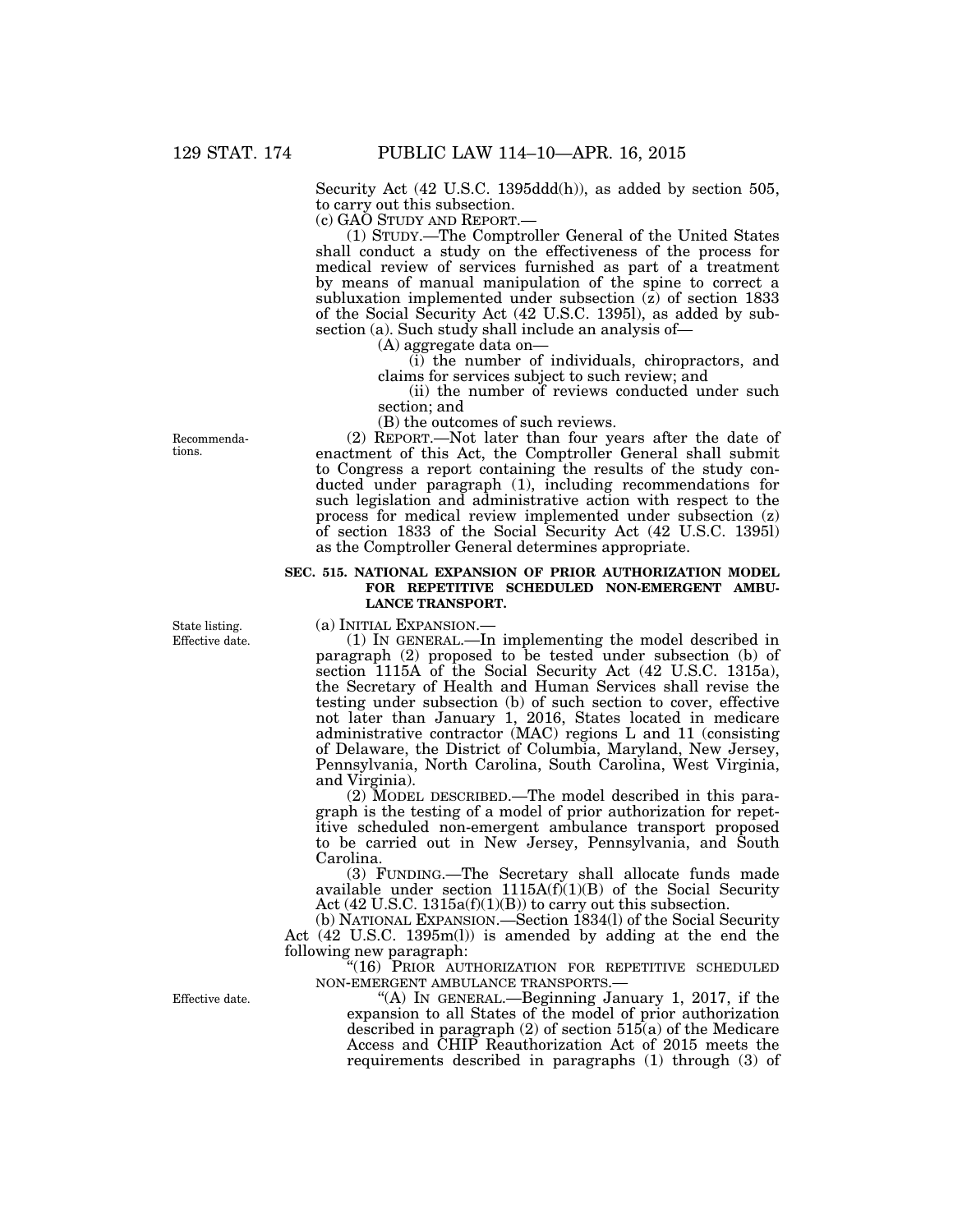section 1115A(c), then the Secretary shall expand such model to all States.

''(B) FUNDING.—The Secretary shall use funds made available under section  $1893(h)(10)$  to carry out this paragraph.

''(C) CLARIFICATION REGARDING BUDGET NEUTRALITY.— Nothing in this paragraph may be construed to limit or modify the application of section  $1115A(b)(3)(B)$  to models described in such section, including with respect to the model described in subparagraph  $(A)$  and expanded beginning on January 1, 2017, under such subparagraph.''.

# **SEC. 516. REPEALING DUPLICATIVE MEDICARE SECONDARY PAYOR PROVISION.**

(a) IN GENERAL.—Section 1862(b)(5) of the Social Security Act (42 U.S.C. 1395y(b)(5)) is amended by inserting at the end the following new subparagraph:

> ''(E) END DATE.—The provisions of this paragraph shall not apply to information required to be provided on or after July 1, 2016.''.

(b) EFFECTIVE DATE.—The amendment made by subsection (a) shall take effect on the date of the enactment of this Act and shall apply to information required to be provided on or after January 1, 2016.

#### Applicability. 42 USC 1395y note.

# **SEC. 517. PLAN FOR EXPANDING DATA IN ANNUAL CERT REPORT.**

Not later than June 30, 2015, the Secretary of Health and Human Services shall submit to the Committee on Finance of the Senate, and to the Committees on Energy and Commerce and Ways and Means of the House of Representatives—

(1) a plan for including, in the annual report of the Comprehensive Error Rate Testing (CERT) program, data on services (or groupings of services) (other than medical visits) paid under the physician fee schedule under section 1848 of the Social Security Act (42 U.S.C. 1395w–4) where the fee schedule amount is in excess of \$250 and where the error rate is in excess of 20 percent; and

(2) to the extent practicable by such date, specific examples of services described in paragraph (1).

### **SEC. 518. REMOVING FUNDS FOR MEDICARE IMPROVEMENT FUND ADDED BY IMPACT ACT OF 2014.**

Section 1898(b)(1) of the Social Security Act (42 U.S.C.  $1395iii(b)(1)$ , as amended by section  $3(e)(3)$  of the IMPACT Act of 2014 (Public Law 113–185), is amended by striking ''\$195,000,000'' and inserting ''\$0''.

# **SEC. 519. RULE OF CONSTRUCTION.**

Except as explicitly provided in this subtitle, nothing in this subtitle, including the amendments made by this subtitle, shall be construed as preventing the use of notice and comment rulemaking in the implementation of the provisions of, and the amendments made by, this subtitle.

42 USC 405 note.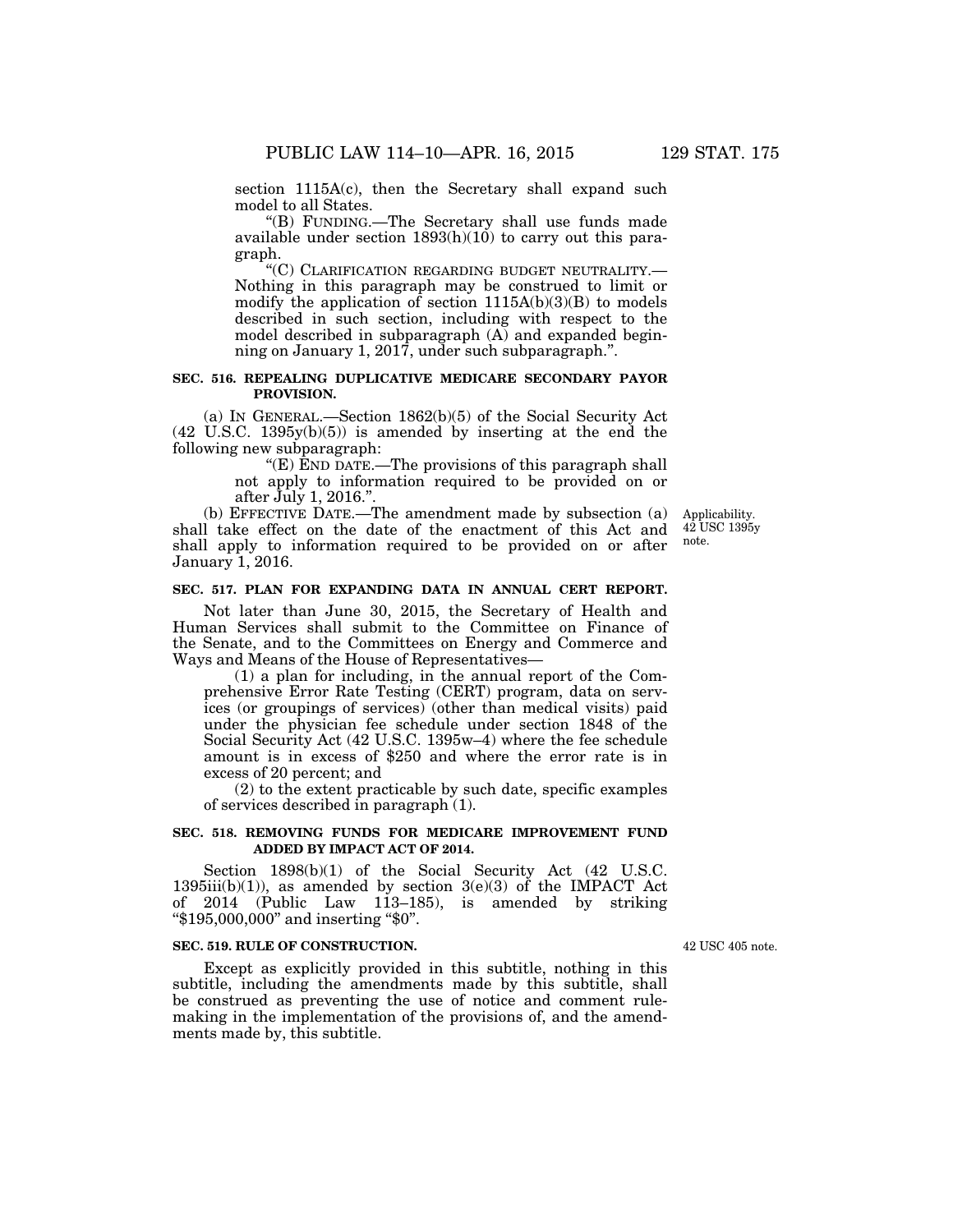# **Subtitle B—Other Provisions**

# **SEC. 521. EXTENSION OF TWO-MIDNIGHT PAMA RULES ON CERTAIN MEDICAL REVIEW ACTIVITIES.**

Section 111 of the Protecting Access to Medicare Act of 2014 (Public Law 113–93; 42 U.S.C. 1395ddd note) is amended—

(1) in subsection (a), by striking ''the first 6 months of fiscal year 2015'' and inserting ''through the end of fiscal year 2015'';

(2) in subsection (b), by striking ''March 31, 2015'' and inserting ''September 30, 2015''; and

(3) by adding at the end the following new subsection: ''(c) CONSTRUCTION.—Except as provided in subsections (a) and (b), nothing in this section shall be construed as limiting the Secretary's authority to pursue fraud and abuse activities under such section 1893(h) or otherwise.''.

### **SEC. 522. REQUIRING BID SURETY BONDS AND STATE LICENSURE FOR ENTITIES SUBMITTING BIDS UNDER THE MEDICARE DMEPOS COMPETITIVE ACQUISITION PROGRAM.**

(a) BID SURETY BONDS.—Section  $1847(a)(1)$  of the Social Security Act  $(42 \text{ U.S.C. } 1395\text{w}-3(a)(1))$  is amended by adding at the end the following new subparagraphs:

''(G) REQUIRING BID BONDS FOR BIDDING ENTITIES.— With respect to rounds of competitions beginning under this subsection for contracts beginning not earlier than January 1, 2017, and not later than January 1, 2019, an entity may not submit a bid for a competitive acquisition area unless, as of the deadline for bid submission, the entity has obtained (and provided the Secretary with proof of having obtained) a bid surety bond (in this paragraph referred to as a 'bid bond') in a form specified by the Secretary consistent with subparagraph  $(H)$  and in an amount that is not less than \$50,000 and not more than \$100,000 for each competitive acquisition area in which the entity submits the bid.

''(H) TREATMENT OF BID BONDS SUBMITTED.—

''(i) FOR BIDDERS THAT SUBMIT BIDS AT OR BELOW THE MEDIAN AND ARE OFFERED BUT DO NOT ACCEPT THE CONTRACT.—In the case of a bidding entity that is offered a contract for any product category for a competitive acquisition area, if—

''(I) the entity's composite bid for such product category and area was at or below the median composite bid rate for all bidding entities included in the calculation of the single payment amounts for such product category and area; and

''(II) the entity does not accept the contract offered for such product category and area,

the bid bond submitted by such entity for such area shall be forfeited by the entity and the Secretary shall collect on it.

''(ii) TREATMENT OF OTHER BIDDERS.—In the case of a bidding entity for any product category for a competitive acquisition area, if the entity does not meet the bid forfeiture conditions in subclauses (I)

Time period.

Deadline. Public information.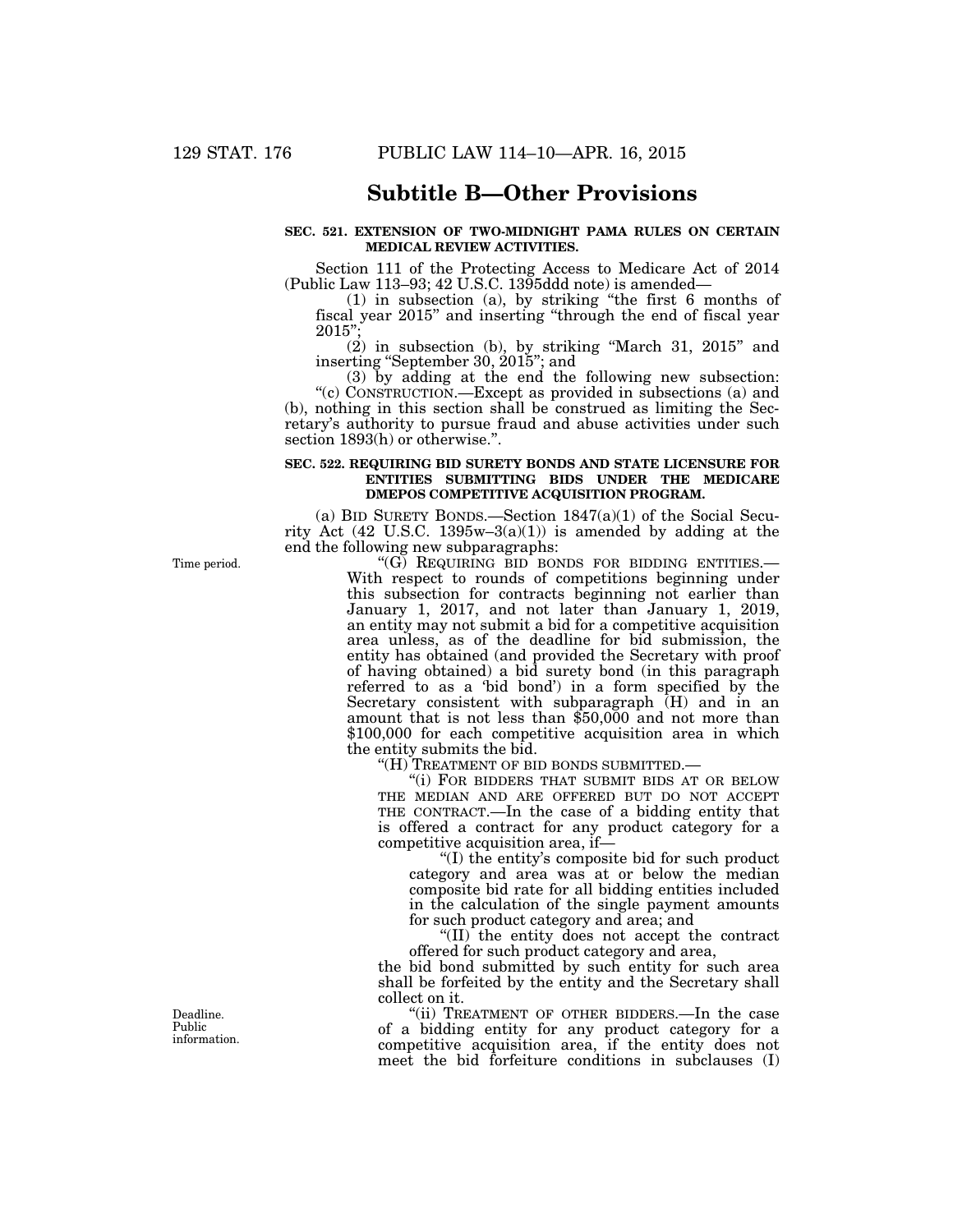and (II) of clause (i) for any product category for such area, the bid bond submitted by such entity for such area shall be returned within 90 days of the public announcement of the contract suppliers for such area.''.

(b) STATE LICENSURE.—<br>(1) IN GENERAL.—Section  $1847(b)(2)(A)$  of the Social Security Act  $(42 \text{ U.S.C. } 1395\text{w} - 3(\text{b})(2)(\text{A}))$  is amended by adding at the end the following new clause:

> " $(v)$  The entity meets applicable State licensure requirements.''.

(2) CONSTRUCTION.—Nothing in the amendment made by paragraph (1) shall be construed as affecting the authority of the Secretary of Health and Human Services to require State licensure of an entity under the Medicare competitive acquisition program under section 1847 of the Social Security Act (42 U.S.C. 1395w–3) before the date of the enactment of this Act.

(c) GAO REPORT ON BID BOND IMPACT ON SMALL SUPPLIERS.— (1) STUDY.—The Comptroller General of the United States

shall conduct a study that evaluates the effect of the bid surety bond requirement under the amendment made by subsection (a) on the participation of small suppliers in the Medicare DMEPOS competitive acquisition program under section 1847 of the Social Security Act (42 U.S.C. 1395w–3).

(2) REPORT.—Not later than 6 months after the date contracts are first awarded subject to such bid surety bond requirement, the Comptroller General shall submit to Congress a report on the study conducted under paragraph (1). Such report shall include recommendations for changes in such requirement in order to ensure robust participation by legitimate small suppliers in the Medicare DMEPOS competition acquisition program.

#### **SEC. 523. PAYMENT FOR GLOBAL SURGICAL PACKAGES.**

(a) IN GENERAL.—Section 1848(c) of the Social Security Act  $(42 \text{ U.S.C. } 1395\text{w}-4(c))$  is amended by adding at the end the following new paragraph:

''(8) GLOBAL SURGICAL PACKAGES.—

''(A) PROHIBITION OF IMPLEMENTATION OF RULE REGARDING GLOBAL SURGICAL PACKAGES.—

''(i) IN GENERAL.—The Secretary shall not implement the policy established in the final rule published on November 13, 2014 (79 Fed. Reg. 67548 et seq.), that requires the transition of all 10-day and 90-day global surgery packages to 0-day global periods.

''(ii) CONSTRUCTION.—Nothing in clause (i) shall be construed to prevent the Secretary from revaluing misvalued codes for specific surgical services or assigning values to new or revised codes for surgical services.

''(B) COLLECTION OF DATA ON SERVICES INCLUDED IN GLOBAL SURGICAL PACKAGES.—

''(i) IN GENERAL.—Subject to clause (ii), the Secretary shall through rulemaking develop and implement a process to gather, from a representative sample of physicians, beginning not later than January 1, 2017, information needed to value surgical services.

Regulations. Deadline.

Recommendations.

42 USC 1395w–3 note.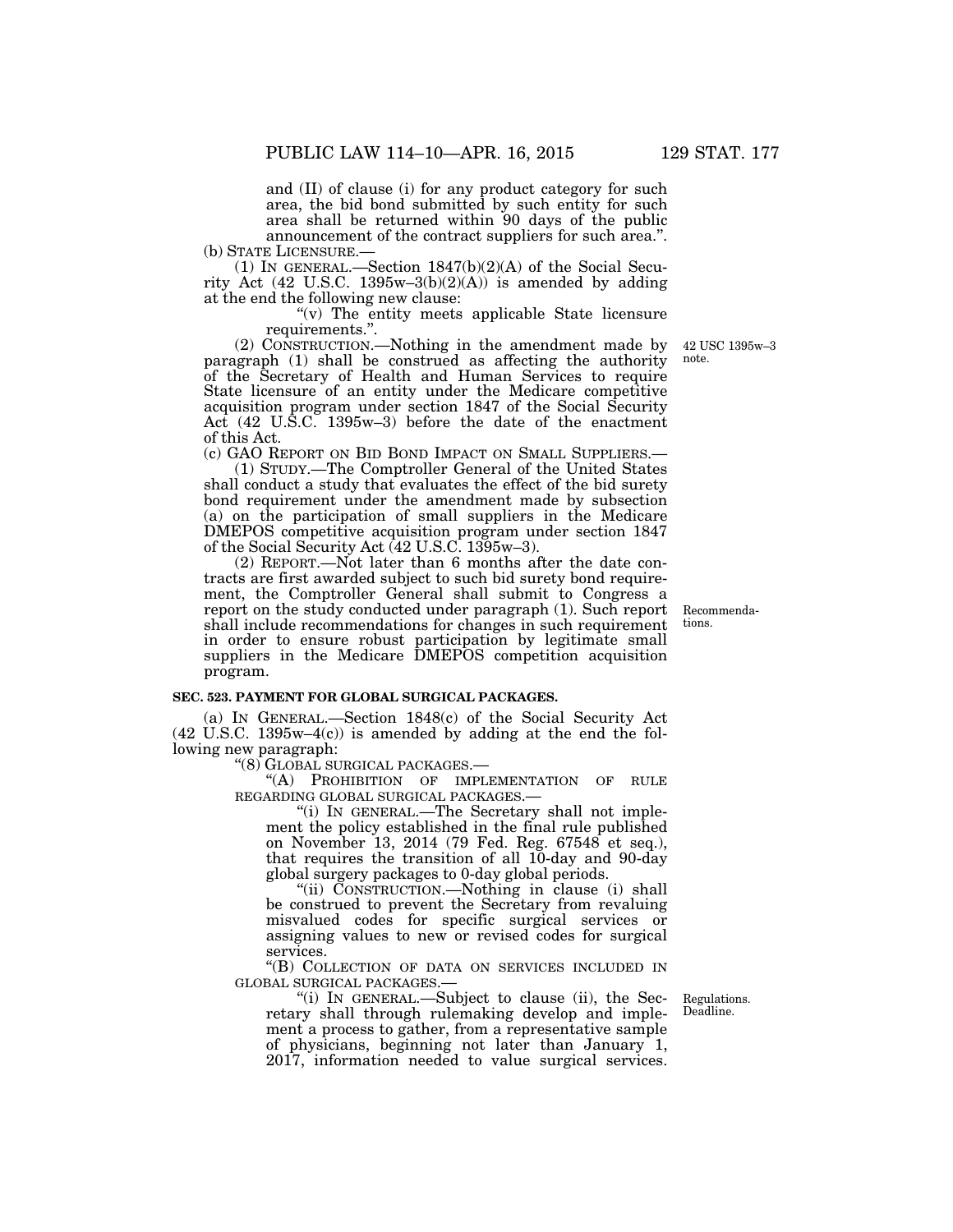Deadline. Regulation. Determination.

Effective date.

Regulations.

''(9) INFORMATION REPORTING ON SERVICES INCLUDED IN GLOBAL SURGICAL PACKAGES.—With respect to services for which a physician is required to report information in accordance with subsection  $(c)(8)(B)(i)$ , the Secretary may through rulemaking delay payment of 5 percent of the amount that would otherwise be payable under the physician fee schedule under this section for such services until the information so

### **SEC. 524. EXTENSION OF SECURE RURAL SCHOOLS AND COMMUNITY SELF-DETERMINATION ACT OF 2000.**

(a) PAYMENTS FOR FISCAL YEARS 2014 AND 2015.—

(1) PAYMENTS REQUIRED.—Section 101 of the Secure Rural Schools and Community Self-Determination Act of 2000 (16

Such information shall include the number and level of medical visits furnished during the global period and other items and services related to the surgery and furnished during the global period, as appropriate. Such information shall be reported on claims at the end of the global period or in another manner specified by the Secretary. For purposes of carrying out this paragraph (other than clause (iii)), the Secretary shall transfer from the Federal Supplemental Medical Insurance Trust Fund under section 1841 \$2,000,000 to the Center for Medicare & Medicaid Services Program Management Account for fiscal year 2015. Amounts transferred under the previous sentence shall remain available until expended.

"(ii) REASSESSMENT AND POTENTIAL SUNSET.-Every 4 years, the Secretary shall reassess the value of the information collected pursuant to clause (i). Based on such a reassessment and by regulation, the Secretary may discontinue the requirement for collection of information under such clause if the Secretary determines that the Secretary has adequate information from other sources, such as qualified clinical data registries, surgical logs, billing systems or other practice or facility records, and electronic health records, in order to accurately value global surgical services under this section.

''(iii) INSPECTOR GENERAL AUDIT.—The Inspector General of the Department of Health and Human Services shall audit a sample of the information reported under clause (i) to verify the accuracy of the information so reported.

''(C) IMPROVING ACCURACY OF PRICING FOR SURGICAL SERVICES.—For years beginning with 2019, the Secretary shall use the information reported under subparagraph  $(B)(i)$  as appropriate and other available data for the purpose of improving the accuracy of valuation of surgical services under the physician fee schedule under this section.''.

U.S.C. 1395w–4(a)) is amended by adding at the end the following new paragraph:

(b) INCENTIVE FOR REPORTING INFORMATION ON GLOBAL SUR-GICAL SERVICES.—Section 1848(a) of the Social Security Act (42

required is reported.''.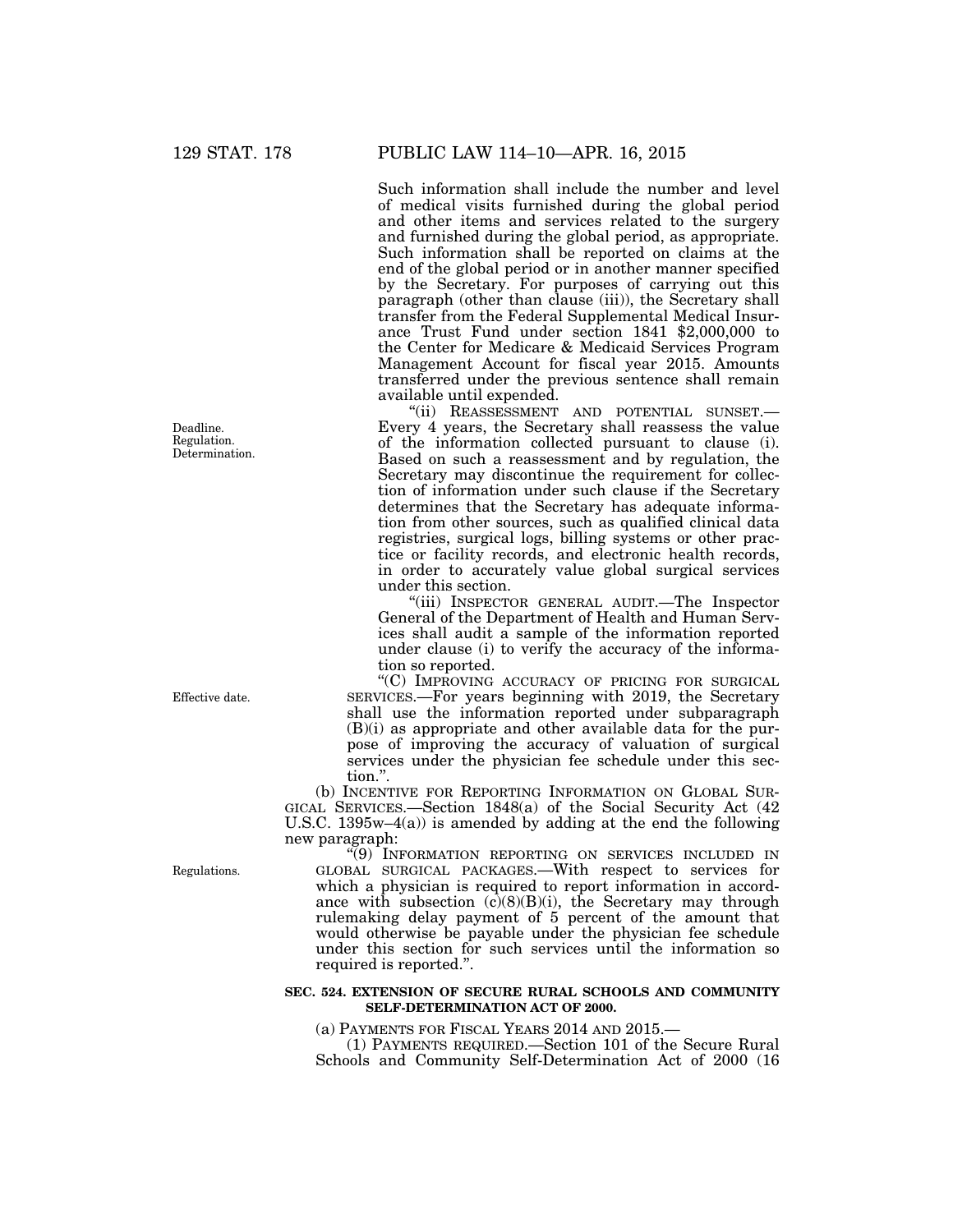U.S.C. 7111) is amended by striking "2013" both places it appears and inserting "2015".

(2) PROMPT PAYMENT.—Payments for fiscal year 2014 under Deadline. title I of the Secure Rural Schools and Community Self-Determination Act of 2000 (16 U.S.C. 7111 et seq.), as amended by this section, shall be made not later than 45 days after the date of the enactment of this Act.

(3) REDUCTION IN FISCAL YEAR 2014 PAYMENTS ON ACCOUNT OF PREVIOUS 25- AND 50-PERCENT PAYMENTS.—Section 101 of the Secure Rural Schools and Community Self-Determination Act of 2000 (16 U.S.C. 7111) is amended by adding at the end the following new subsection:

''(c) SPECIAL RULE FOR FISCAL YEAR 2014 PAYMENTS.—

"(1) STATE PAYMENT.—If an eligible county in a State that will receive a share of the State payment for fiscal year 2014 has already received, or will receive, a share of the 25-percent payment for fiscal year 2014 distributed to the State before the date of the enactment of this subsection, the amount of the State payment shall be reduced by the amount of that eligible county's share of the 25-percent payment.

"(2) COUNTY PAYMENT.—If an eligible county that will receive a county payment for fiscal year 2014 has already received a 50-percent payment for that fiscal year, the amount of the county payment shall be reduced by the amount of the 50-percent payment.''.

(4) SHARES OF CALIFORNIA STATE PAYMENT.—Section 103(d)(2) of the Secure Rural Schools and Community Self-Determination Act of 2000 (16 U.S.C. 7113(d)(2)) is amended by striking "2013" and inserting "2015".

(b) USE OF FISCAL YEAR 2013 ELECTIONS AND RESERVATIONS FOR FISCAL YEARS 2014 AND 2015.—Section 102 of the Secure Rural Schools and Community Self-Determination Act of 2000 (16 U.S.C. 7112) is amended—

 $(1)$  in subsection  $(b)(1)$ , by adding at the end the following new subparagraph:

''(C) EFFECT OF LATE PAYMENT FOR FISCAL YEARS 2014 AND 2015.—The election otherwise required by subparagraph (A) shall not apply for fiscal year 2014 or 2015.'';  $(2)$  in subsection  $(b)(2)$ 

(A) in subparagraph (A), by adding at the end the following new sentence: "If such two-fiscal year period included fiscal year 2013, the county election to receive a share of the 25-percent payment or 50-percent payment, as applicable, also shall be effective for fiscal years 2014 and 2015.''; and

 $(B)$  in subparagraph  $(B)$ , by striking "2013" the second place it appears and inserting "2015"; and

 $(3)$  in subsection  $(d)$ 

(A) by adding at the end of paragraph (1) the following new subparagraph:

"(E) EFFECT OF LATE PAYMENT FOR FISCAL YEAR 2014. The election made by an eligible county under subparagraph (B), (C), or (D) for fiscal year 2013, or deemed to be made by the county under paragraph (3)(B) for that fiscal year, shall be effective for fiscal years 2014 and 2015.''; and

Effective date.

Effective date.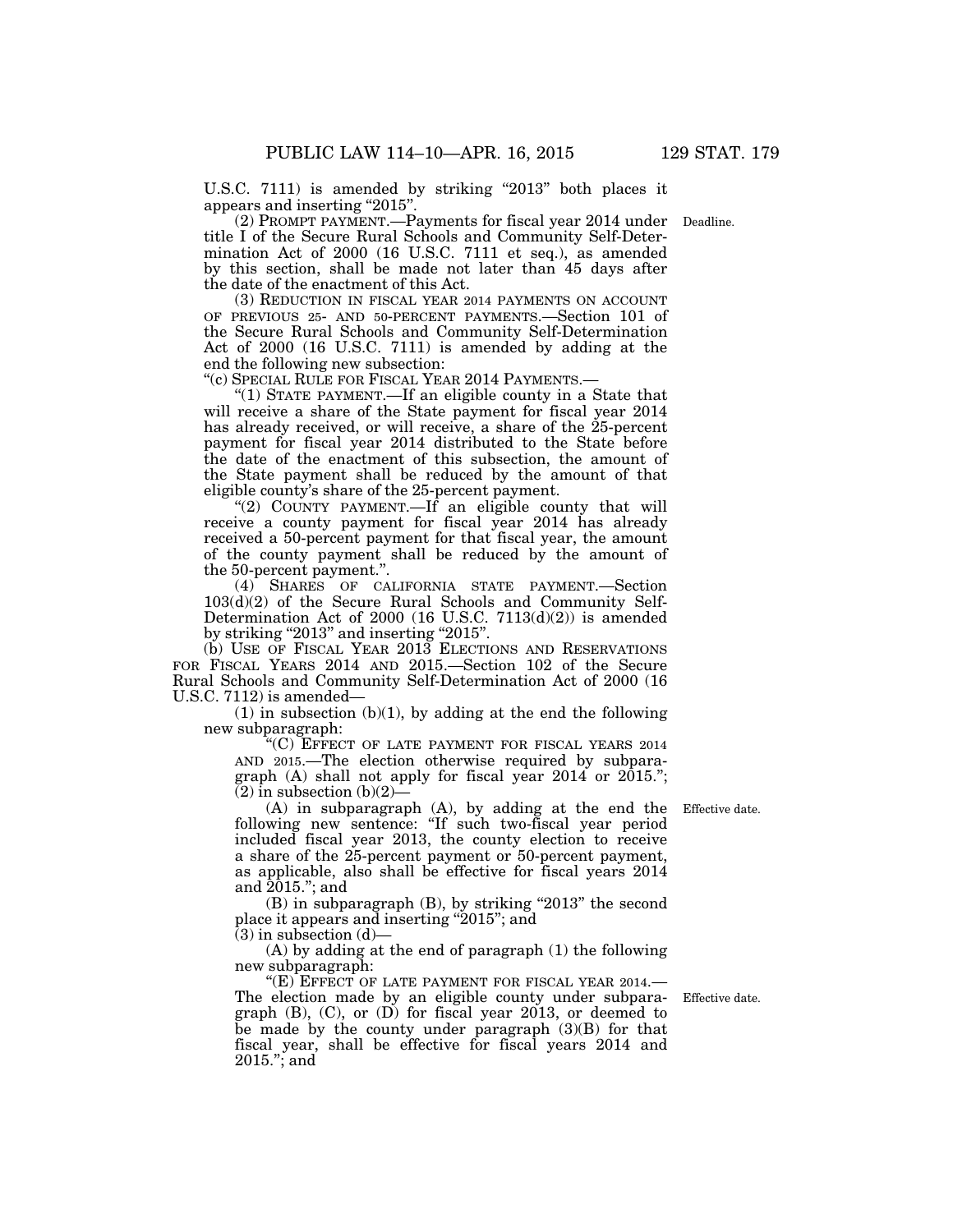(B) by adding at the end of paragraph (3) the following new subparagraph:

"(C) EFFECT OF LATE PAYMENT FOR FISCAL YEAR 2014. This paragraph does not apply for fiscal years 2014 and  $2015.<sup>5</sup>$ 

(c) SPECIAL PROJECTS ON FEDERAL LAND.—Title II of the Secure Rural Schools and Community Self-Determination Act of 2000 (16 U.S.C. 7121 et seq.) is amended—

(1) in section  $203(a)(1)$  (16 U.S.C. 7123(a)(1)), by striking ''September 30 for fiscal year 2008 (or as soon thereafter as the Secretary concerned determines is practicable), and each September 30 thereafter for each succeeding fiscal year through fiscal year 2013'' and inserting ''September 30 of each fiscal year (or a later date specified by the Secretary concerned for the fiscal year)'';

(2) in section 204(e)(3)(B)(iii) (16 U.S.C. 7124(e)(3)(B)(iii)), by striking ''each of fiscal years 2010 through 2013'' and inserting ''fiscal year 2010 and fiscal years thereafter'';

 $(3)$  in section  $207(a)$  (16 U.S.C. 7127(a)), by striking "September 30, 2008 (or as soon thereafter as the Secretary concerned determines is practicable), and each September 30 thereafter for each succeeding fiscal year through fiscal year 2013'' and inserting ''September 30 of each fiscal year (or a later date specified by the Secretary concerned for the fiscal year)''; and

(4) in section 208 (16 U.S.C. 7128)—

 $(A)$  in subsection  $(a)$ , by striking "2013" and inserting "2017"; and

 $(B)$  in subsection (b), by striking "2014" and inserting ''2018''.

(d) COUNTY FUNDS.—Section 304 of the Secure Rural Schools and Community Self-Determination Act of 2000 (16 U.S.C. 7144) is amended—

 $(1)$  in subsection  $(a)$ , by striking "2013" and inserting " $2017$ "; and

(2) in subsection (b), by striking ''2014'' and inserting ''2018''.

(e) AUTHORIZATION OF APPROPRIATIONS.—Section 402 of the Secure Rural Schools and Community Self-Determination Act of 2000 (16 U.S.C. 7152) is amended by striking ''for each of fiscal years 2008 through 2013''.

# **SEC. 525. EXCLUSION FROM PAYGO SCORECARDS.**

(a) STATUTORY PAY-AS-YOU-GO SCORECARDS.—The budgetary effects of this Act shall not be entered on either PAYGO scorecard maintained pursuant to section 4(d) of the Statutory Pay-As-You-Go Act of 2010.